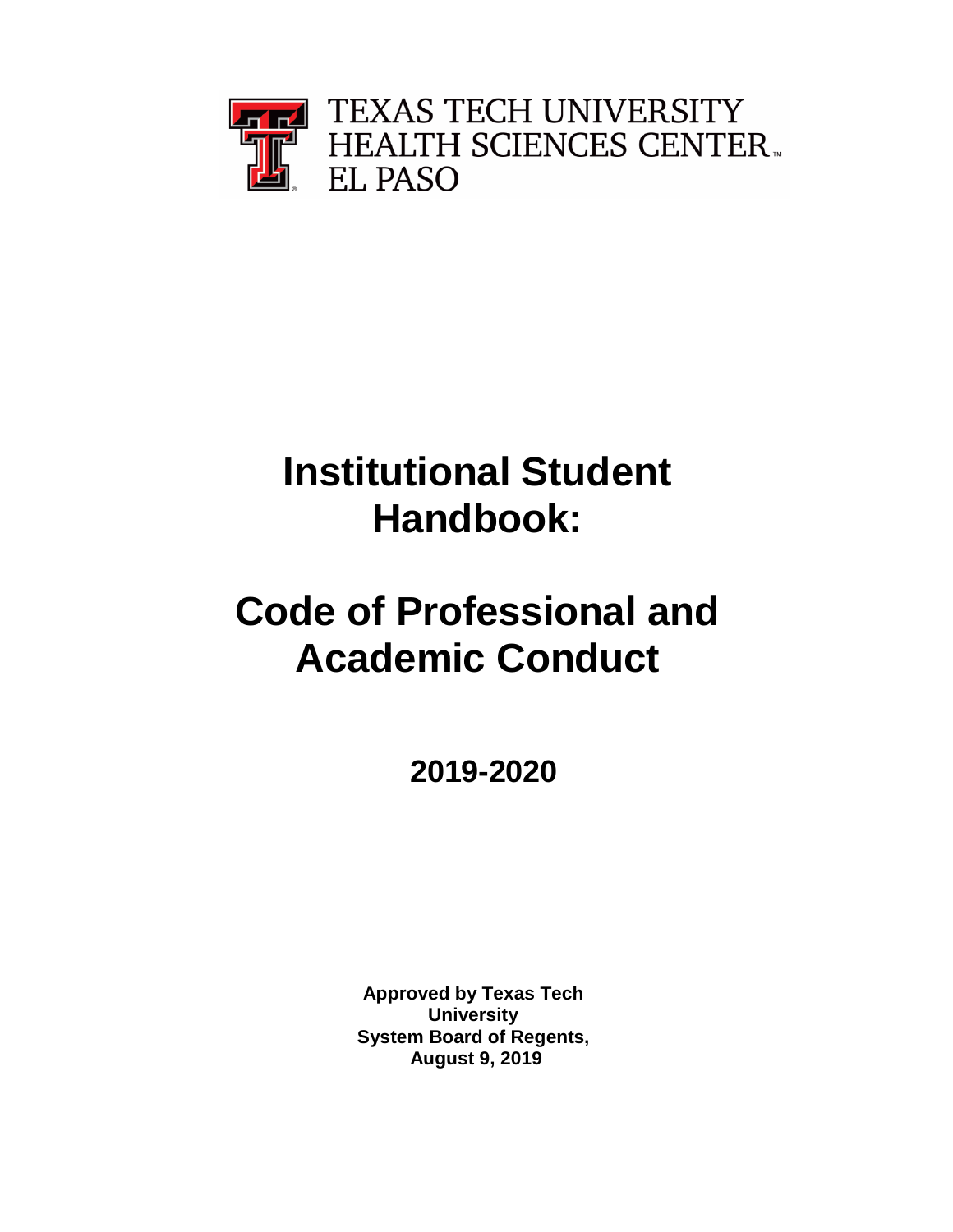## **TABLE OF CONTENTS**

| <b>STATEMENT OF ACCREDITATION</b>                                                                                                                                                                                                                                                                                                                                                                                                                                                                                                                                                                                                                                                                                                                                                                                                                                                                                                                                                                                                                                                                      |                                                                                                                                                                                                               |
|--------------------------------------------------------------------------------------------------------------------------------------------------------------------------------------------------------------------------------------------------------------------------------------------------------------------------------------------------------------------------------------------------------------------------------------------------------------------------------------------------------------------------------------------------------------------------------------------------------------------------------------------------------------------------------------------------------------------------------------------------------------------------------------------------------------------------------------------------------------------------------------------------------------------------------------------------------------------------------------------------------------------------------------------------------------------------------------------------------|---------------------------------------------------------------------------------------------------------------------------------------------------------------------------------------------------------------|
| <b>PART I. FORWARD</b>                                                                                                                                                                                                                                                                                                                                                                                                                                                                                                                                                                                                                                                                                                                                                                                                                                                                                                                                                                                                                                                                                 | 7                                                                                                                                                                                                             |
| A. General Policy                                                                                                                                                                                                                                                                                                                                                                                                                                                                                                                                                                                                                                                                                                                                                                                                                                                                                                                                                                                                                                                                                      | 7                                                                                                                                                                                                             |
| <b>B.</b> Tobacco-Free Environment                                                                                                                                                                                                                                                                                                                                                                                                                                                                                                                                                                                                                                                                                                                                                                                                                                                                                                                                                                                                                                                                     | 7                                                                                                                                                                                                             |
| C. Authority                                                                                                                                                                                                                                                                                                                                                                                                                                                                                                                                                                                                                                                                                                                                                                                                                                                                                                                                                                                                                                                                                           | 8                                                                                                                                                                                                             |
| D. Policy of Non-Discrimination                                                                                                                                                                                                                                                                                                                                                                                                                                                                                                                                                                                                                                                                                                                                                                                                                                                                                                                                                                                                                                                                        | 8                                                                                                                                                                                                             |
| E. University Name, Document and Records                                                                                                                                                                                                                                                                                                                                                                                                                                                                                                                                                                                                                                                                                                                                                                                                                                                                                                                                                                                                                                                               | 8                                                                                                                                                                                                             |
| F. Definitions                                                                                                                                                                                                                                                                                                                                                                                                                                                                                                                                                                                                                                                                                                                                                                                                                                                                                                                                                                                                                                                                                         | 9                                                                                                                                                                                                             |
| PART II. CODE OF PROFESSIONAL AND ACADEMIC CONDUCT<br>A. General Policy<br><b>B.</b> Disciplinary Jurisdiction<br>C. Violation of Law and TTUHSC El Paso Discipline<br>D. Misconduct<br>1. Alcoholic Beverage<br>2. Narcotics or Drugs<br>3. Firearms, Weapons, and Explosives<br>4. Theft, Damage, or Unauthorized Use<br>5. Actions Against Members of the University Community<br>6. Gambling, Wagering, or Bookmaking<br>7. Hazing<br>8. False Alarms or Terrorist Threats<br>9. Financial Irresponsibility<br>10. Unauthorized Entry, Possession or Use<br>11. Traffic and Parking<br>12. Student Recreation Regulations<br>13. Failure to Comply with Reasonable Directions or Requests<br>of University Officials<br>14. Failure to Present Student Identification<br>15. Abuse, Misuse or Theft of University Computer Data,<br>Programs, Time, Computer or Network Equipment<br>16. Providing False Information or Misuse of Records<br>17. Skateboard, Roller Blades, or Similar Devices<br>18. Academic Misconduct<br>19. Violation of Published University Policies, Rules, or Regulations | 11<br>11<br>12 <sub>2</sub><br>12 <sub>2</sub><br>12 <sup>2</sup><br>12 <sup>2</sup><br>13<br>13<br>13<br>14<br>15<br>15 <sub>1</sub><br>16<br>16<br>16<br>16<br>16<br>16<br>16<br>17<br>17<br>17<br>18<br>20 |
| 20. Violation of Federal, State, and/or Local Law                                                                                                                                                                                                                                                                                                                                                                                                                                                                                                                                                                                                                                                                                                                                                                                                                                                                                                                                                                                                                                                      | 20                                                                                                                                                                                                            |
| 21. Abuse of the Student Conduct Board or Administrator                                                                                                                                                                                                                                                                                                                                                                                                                                                                                                                                                                                                                                                                                                                                                                                                                                                                                                                                                                                                                                                | 20                                                                                                                                                                                                            |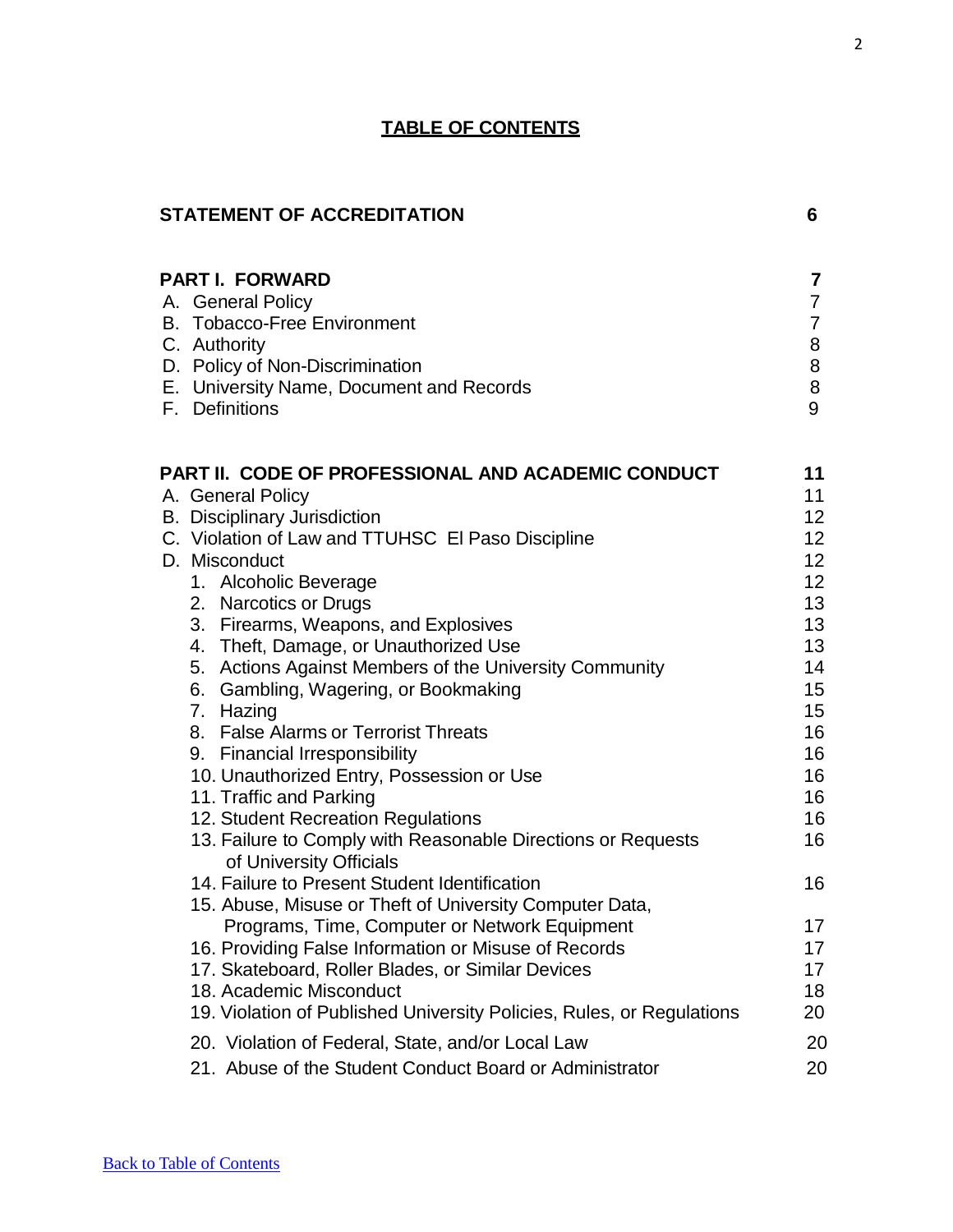| E. Other Professional and Ethical School Standards                                                                                           | 21     |
|----------------------------------------------------------------------------------------------------------------------------------------------|--------|
| 1. Gayle Greve Hunt School of Nursing                                                                                                        | 21     |
| 2. Graduate School for Biomedical Sciences                                                                                                   | 21     |
| Paul L. Foster School of Medicine                                                                                                            | 21     |
| F. Student Conduct Procedures                                                                                                                | 22     |
| 1. Nature of Proceedings                                                                                                                     | 22     |
| 2. Procedural Deviations                                                                                                                     | 22     |
| 3. Filing Complaint                                                                                                                          | 23     |
| 4. Student Conduct Board Hearings                                                                                                            | 23     |
| G. Sanctions                                                                                                                                 | 27     |
| H. Interpretation and Revision                                                                                                               | 29     |
| PART III. WITHDRAWAL OF CONSENT TO BE IN ATTENDANCE OR                                                                                       |        |
| <b>PRESENT ON UNIVERSITY PREMISES</b>                                                                                                        | 29     |
| A. Recommendation to Withdraw Consent during Periods of Disruption                                                                           | 29     |
| B. Concurrence by Provost                                                                                                                    | 29     |
| C. Confirmation by President                                                                                                                 | 30     |
| D. Hearing                                                                                                                                   | 30     |
|                                                                                                                                              |        |
| PART IV. STUDENT COMPLAINT OR GRIEVANCE POLICIES AND                                                                                         |        |
| <b>PROCEDURES</b>                                                                                                                            | 41     |
| A. Complaints regarding the general or academic misconduct of<br>another student                                                             | 42     |
|                                                                                                                                              | 42     |
| B. Complaints regarding discrimination<br>C. Complaints regarding student records                                                            | 42     |
| D. Complaints regarding employment at TTUHSC El Paso                                                                                         | 42     |
|                                                                                                                                              | 43     |
| E. Complaints regarding grades or grading<br>. The contribution of the contribution of the contribution of the contribution of $\mathcal{L}$ | $\sim$ |

## F. Complaints regarding other types of mistreatment 43 G. Other Institutional-Level Student Complaint Procedures 44<br>1. Early Resolution 44 1. Early Resolution 44<br>
2. Filing a Hearing Request 44 2. Filing a Hearing Request 3. Hearing Procedure  $\frac{1}{2}$  and  $\frac{1}{2}$  and  $\frac{1}{2}$  and  $\frac{1}{2}$  and  $\frac{1}{2}$  and  $\frac{1}{2}$  and  $\frac{1}{2}$  and  $\frac{1}{2}$  and  $\frac{1}{2}$  and  $\frac{1}{2}$  and  $\frac{1}{2}$  and  $\frac{1}{2}$  and  $\frac{1}{2}$  and  $\frac{1}{2}$  and  $\frac{1$

4. Committee Decision 45

# **PART V. STUDENT RECORDS** 46<br>
A. General Policy 46 A. General Policy 46<br>
B. Address of Record 46

| B. Address of Record                     | 46 |
|------------------------------------------|----|
| C. Student Access to Educational Records | 46 |
| D. Records Not Accessible to Students    | 47 |
| E. Disclosure of Education Records       | 48 |

F. Student's Request to Amend Records 49

| G. Release of Student Directory Information |  |
|---------------------------------------------|--|
| H. Destruction of Records                   |  |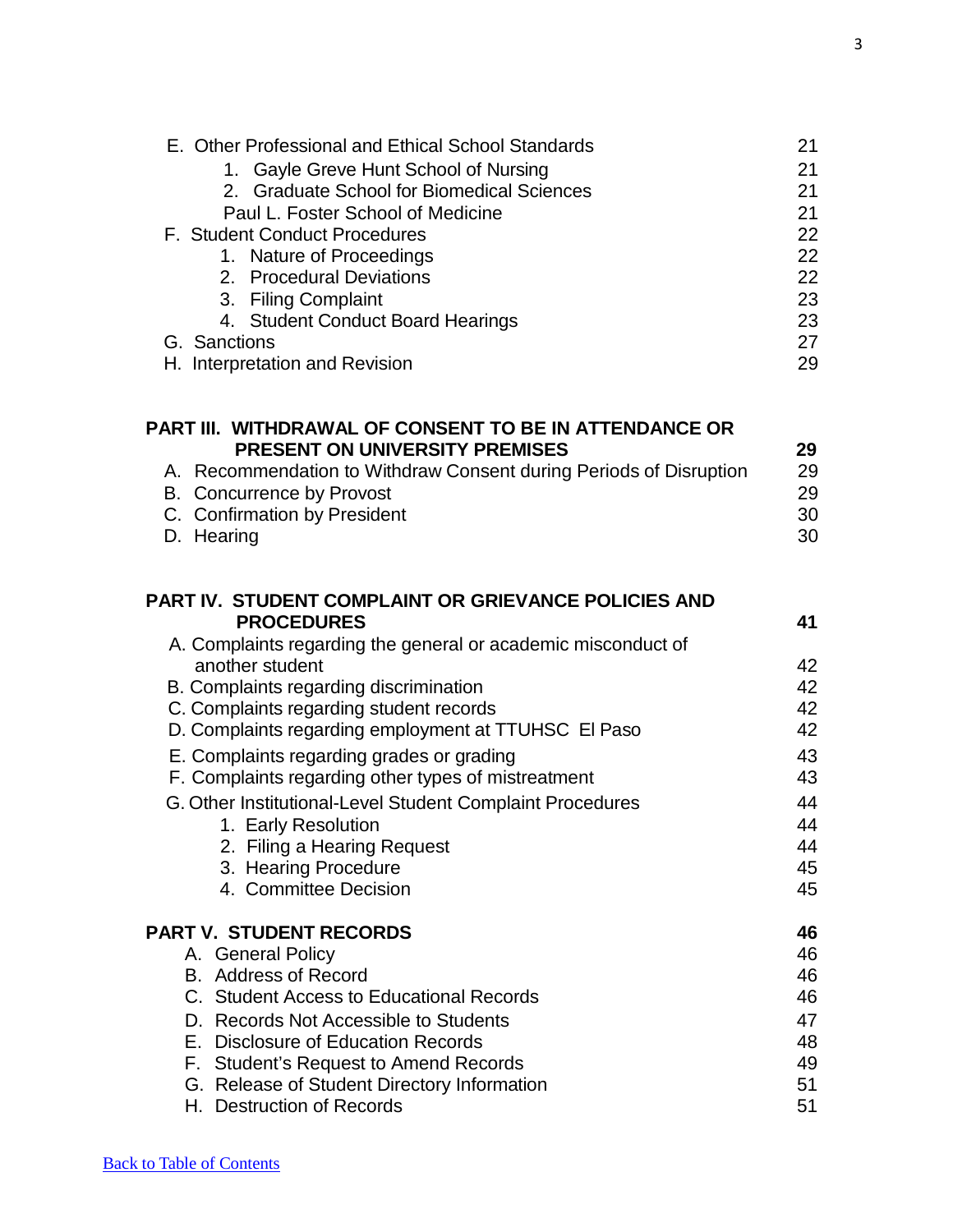| I. Letters of Recommendation                                                                                                                                                                                       | 51                         |
|--------------------------------------------------------------------------------------------------------------------------------------------------------------------------------------------------------------------|----------------------------|
| J. Medical Records                                                                                                                                                                                                 | 52 <sub>2</sub>            |
| <b>REGISTRATION OF STUDENT ORGANIZATIONS</b><br><b>PART VI.</b><br>A. Conditions for Registration<br><b>B.</b> Faculty or Staff Advisor<br>C. Conditions for Maintaining Registration<br>D. Denial of Registration | 52<br>52<br>53<br>53<br>54 |
| PART VII. USE OF UNIVERSITY SPACE, FACILITIES, AND<br><b>AMPLIFICATION EQUIPMENT</b>                                                                                                                               | 54                         |
| <b>PART VIII. SOLICITATIONS, ADVERTISEMENTS AND PRINTED</b><br><b>MATERIALS</b>                                                                                                                                    | 55                         |
| <b>PART IX. STUDENT TRAVEL POLICY</b>                                                                                                                                                                              | 55                         |
| A. TTUHSC El Paso OP 77.08 Student Travel                                                                                                                                                                          | 55                         |
| PART X. MISCELLANEOUS POLICIES                                                                                                                                                                                     | 56                         |
| 1. Absences                                                                                                                                                                                                        | 56                         |
| 2. Academic Requirements                                                                                                                                                                                           | 56                         |
| 3. Academic and Personal Support                                                                                                                                                                                   | 56                         |
| 4. Admissions and Applicants                                                                                                                                                                                       | 56                         |
| 5. Adding and Dropping Courses                                                                                                                                                                                     | 57                         |
| 6. Affiliation                                                                                                                                                                                                     | 57                         |
| 7. Attendance                                                                                                                                                                                                      | 57                         |
| 8. Student Drug Screening                                                                                                                                                                                          | 57                         |
| 9. Credit by Exam                                                                                                                                                                                                  | 57                         |
| 10. Death of a Student                                                                                                                                                                                             | 57                         |
| 11. Disabilities (Students)                                                                                                                                                                                        | 57                         |
| 12. Discrimination/Equal Opportunity                                                                                                                                                                               | 58                         |
| 14. Employment Grievance                                                                                                                                                                                           | 58                         |
| 15. Exams                                                                                                                                                                                                          | 58                         |
| <b>16. Financial Policies</b>                                                                                                                                                                                      | 58                         |
| 17. Grades/Grading                                                                                                                                                                                                 | 59                         |
| 18. Graduation Procedures                                                                                                                                                                                          | 59                         |
| 19. Health Services and Health Insurance Information                                                                                                                                                               | 60                         |
| 20. Immunizations - Required                                                                                                                                                                                       | 61                         |
| 21. Inter-Professional Education                                                                                                                                                                                   | 63                         |
| 22. Registration                                                                                                                                                                                                   | 63                         |
| 23. Religious Holy Days                                                                                                                                                                                            | 63                         |
| 24. State Residency Classification                                                                                                                                                                                 | 63                         |
| 25. Student Government Association                                                                                                                                                                                 | 64                         |
| 26. Student Publications                                                                                                                                                                                           | 64                         |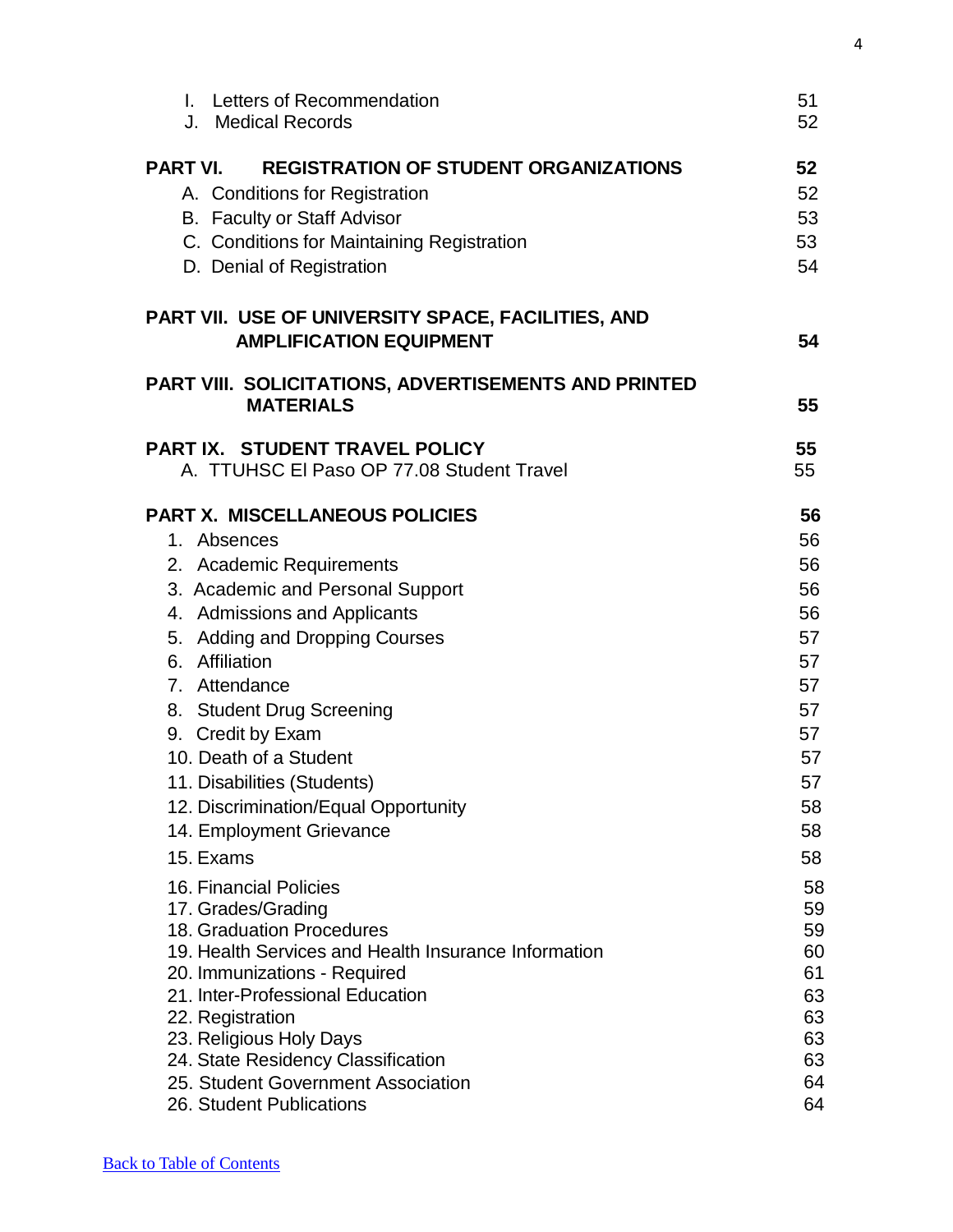| 27. Tuition and Fees - Payment Options<br>28. Tuition and Fees Refund Policies<br>29. Testing "Bring Your Own Device"                                                                                                                                                                                                                                                                                                                                                                                                                                                                                                                                                                                       | 64<br>65<br>67                                                                               |
|-------------------------------------------------------------------------------------------------------------------------------------------------------------------------------------------------------------------------------------------------------------------------------------------------------------------------------------------------------------------------------------------------------------------------------------------------------------------------------------------------------------------------------------------------------------------------------------------------------------------------------------------------------------------------------------------------------------|----------------------------------------------------------------------------------------------|
| <b>PART XI. CONTACT INFORMATION FOR STUDENT SERVICES</b><br><b>PERSONNEL</b>                                                                                                                                                                                                                                                                                                                                                                                                                                                                                                                                                                                                                                | 67                                                                                           |
| <b>ATTACHMENTS</b>                                                                                                                                                                                                                                                                                                                                                                                                                                                                                                                                                                                                                                                                                          |                                                                                              |
| ATTACHMENT A - STUDENT CONDUCT INCIDENT FORM<br>ATTACHMENT B - SEXUAL MISCONDUCT INCIDENT FORM<br>ATTACHMENT C - ORGANIZATION MISCONDUCT INCIDENT FORM                                                                                                                                                                                                                                                                                                                                                                                                                                                                                                                                                      | 69<br>71<br>73                                                                               |
| <b>APPENDIX A</b>                                                                                                                                                                                                                                                                                                                                                                                                                                                                                                                                                                                                                                                                                           |                                                                                              |
| <b>ANTI-DISCRIMINATION AND SEXUAL MISCONDUCT POLICY AND</b><br><b>PROCEDURES</b><br>A. Introduction<br>1. Non-Discrimination and Anti-Harassment Policy<br>2. Sexual Harassment, Sexual Assault, Sexual Misconduct and<br><b>Title IX Policy</b><br>3. Amnesty<br>B. Sexual Harassment, Sexual Assault, Sexual Misconduct Involving<br><b>Students or Student Organizations</b><br>1. Intake and Initial Inquiry<br>2. Informal Resolution<br>3. Investigation Process<br>4. Administrative Resolution<br>5. Hearing Procedures<br>i. Prehearing/Formal Allegations Assigned<br>ii. Hearing<br>iii. Conduct Outcomes/Findings (Sanctions, Conditions, Restrictions)<br>6. Appeal Procedures<br>7. Follow Up | 74<br>74<br>74<br>75<br>77<br>78<br>79<br>80<br>80<br>81<br>82<br>82<br>82<br>84<br>84<br>86 |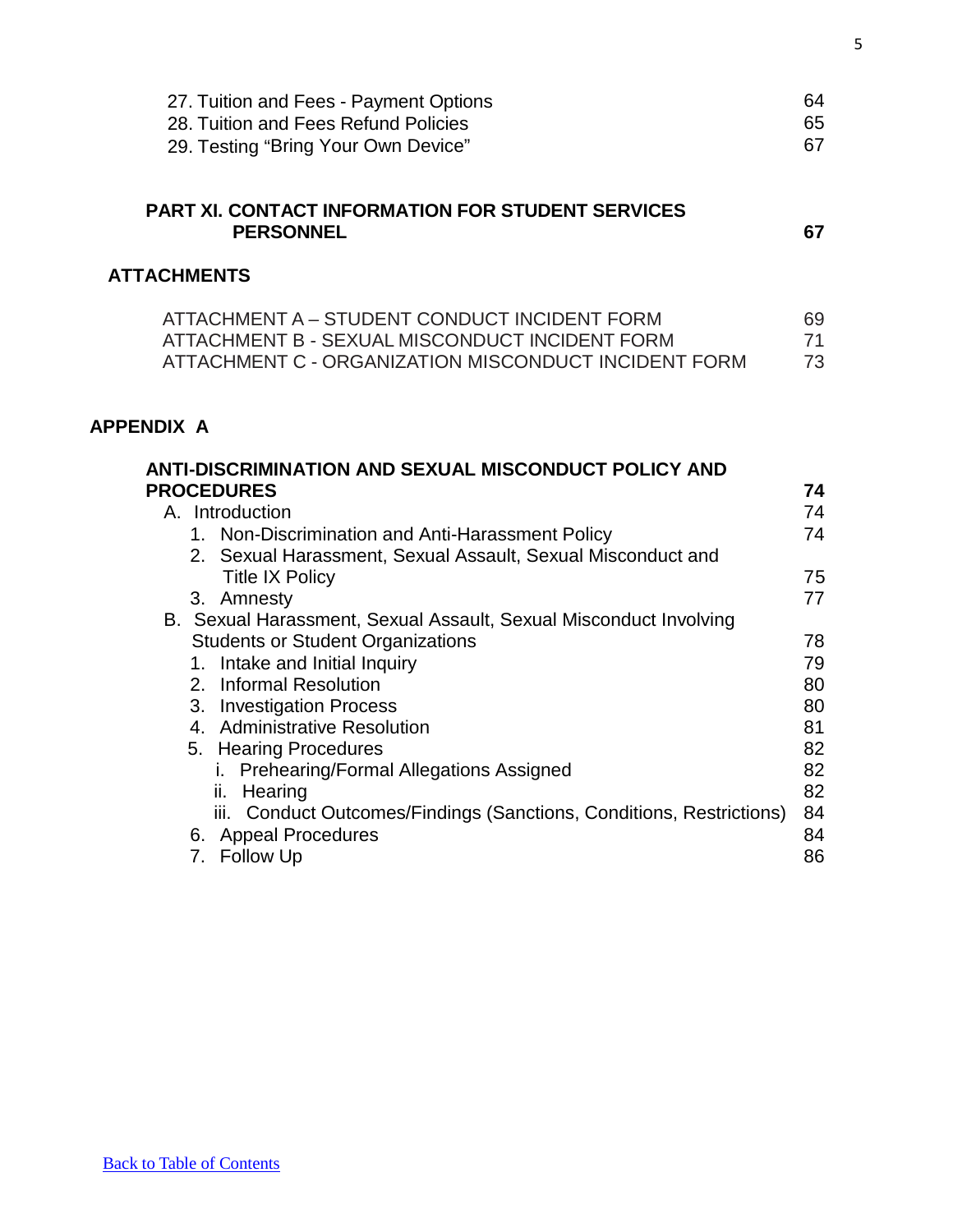# **STATEMENT OF ACCREDITATION**

Texas Tech University Health Sciences Center El Paso is accredited by the Southern Association of Colleges and Schools Commission on Colleges to award baccalaureate, masters, and doctoral degrees. Contact the Southern Association of Colleges and Schools Commission on Colleges at 1866 Southern Lane, Decatur, Georgia 30033-4097 or call 404-679-4500 for questions about the accreditation of Texas Tech University Health Sciences Center El Paso.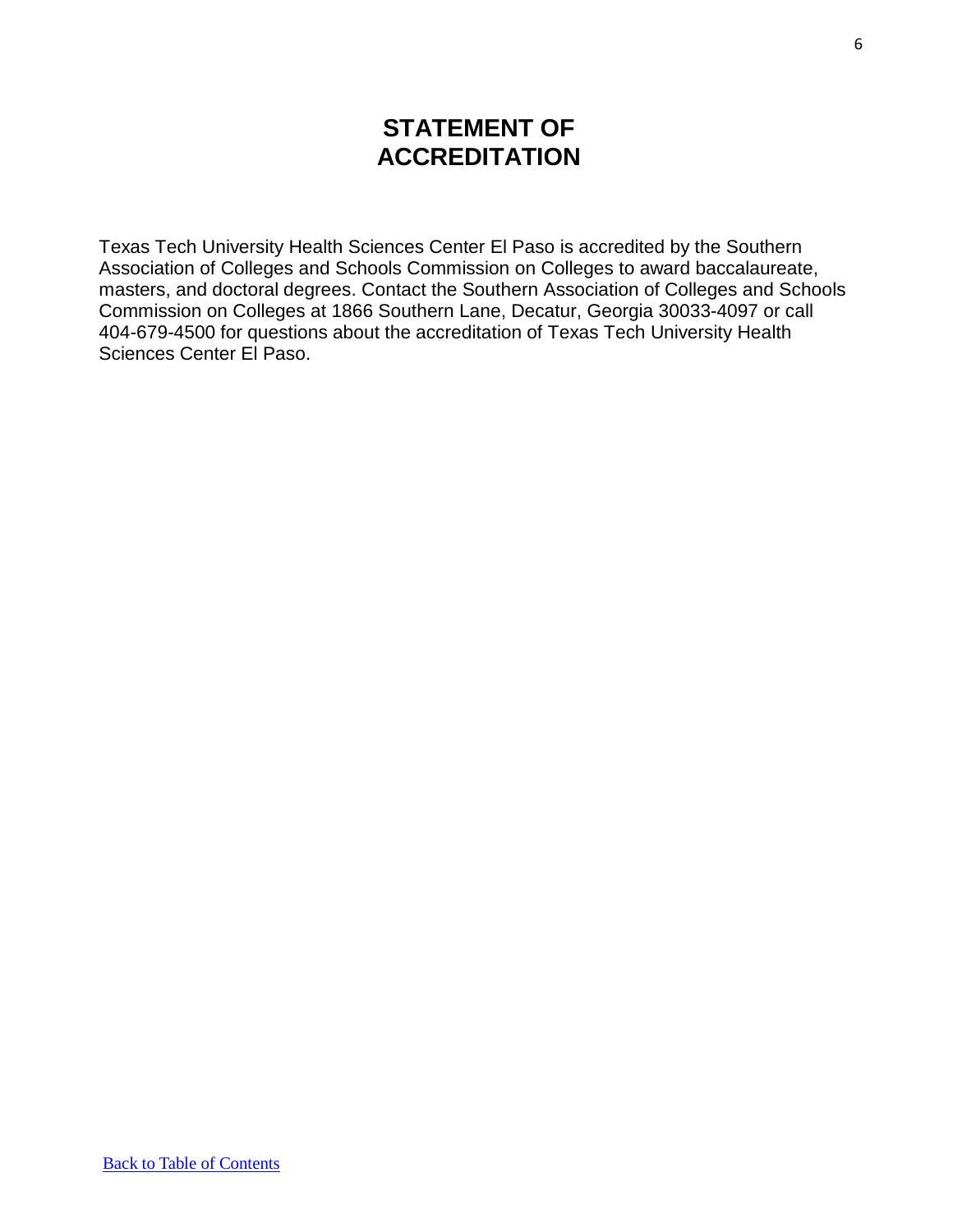# **PART I**

# **FOREWORD**

#### **A. General Policy**

1. The mission of Texas Tech University Health Sciences Center (TTUHSC) El Paso is to improve the lives of people in our State and our community by focusing on the unique health care needs of socially and culturally diverse border populations through excellence in integrated education, research, and patient care.

Goal I: Foster the development of competent health care professionals Goal II: Recruit, develop, and retain outstanding employees Goal III. Advance knowledge through innovative, peer-reviewed research Goal IV. Improve community health through the provision of patient care services and health-related education Goal V: Operate effectively and efficiently through maximization of available resources

A University, like any community, must have regulations and/or standards by which its members abide and procedures by which its components function. The standards should provide order and an atmosphere conducive to intellectual and personal development. This Student Handbook, the TTUHSC El Paso Operating Policies and Procedures, and the School's catalogs and handbooks are intended to serve these purposes in the interest of all components of the Texas Tech University Health Sciences Center El Paso.

The University has a responsibility to maintain order within the University community and to discipline those who violate its standards, rules, and/or policies. Enrollment requires students to share this responsibility. Students agree to abide by the standards, rules, and/or policies outlined in this Student Handbook, the TTUHSC El Paso Operating Policies and Procedures, and the individual Schools' catalogs and any other official University publications. Registered student organizations are required to follow all of these standards, rules, and policies.

*The Texas Tech University Health Sciences Center El Paso (TTUHSC El Paso or the University) reserves the right to change, modify, amend, or rescind, in whole or in part, this Handbook at any time without prior notice. This Handbook supersedes all previous editions. The provisions of this Handbook do not constitute a contract, expressed or implied, between any student or faculty member and Texas Tech University System, TTUHSC El Paso, Gayle Greve Hunt School of Nursing (GGHSON), Graduate School of Biomedical Sciences (GSBS)*, *Paul L. Foster School of Medicine (PLFSOM), or Woody L. Hunt School of Dental Medicine. (WLHSDM).*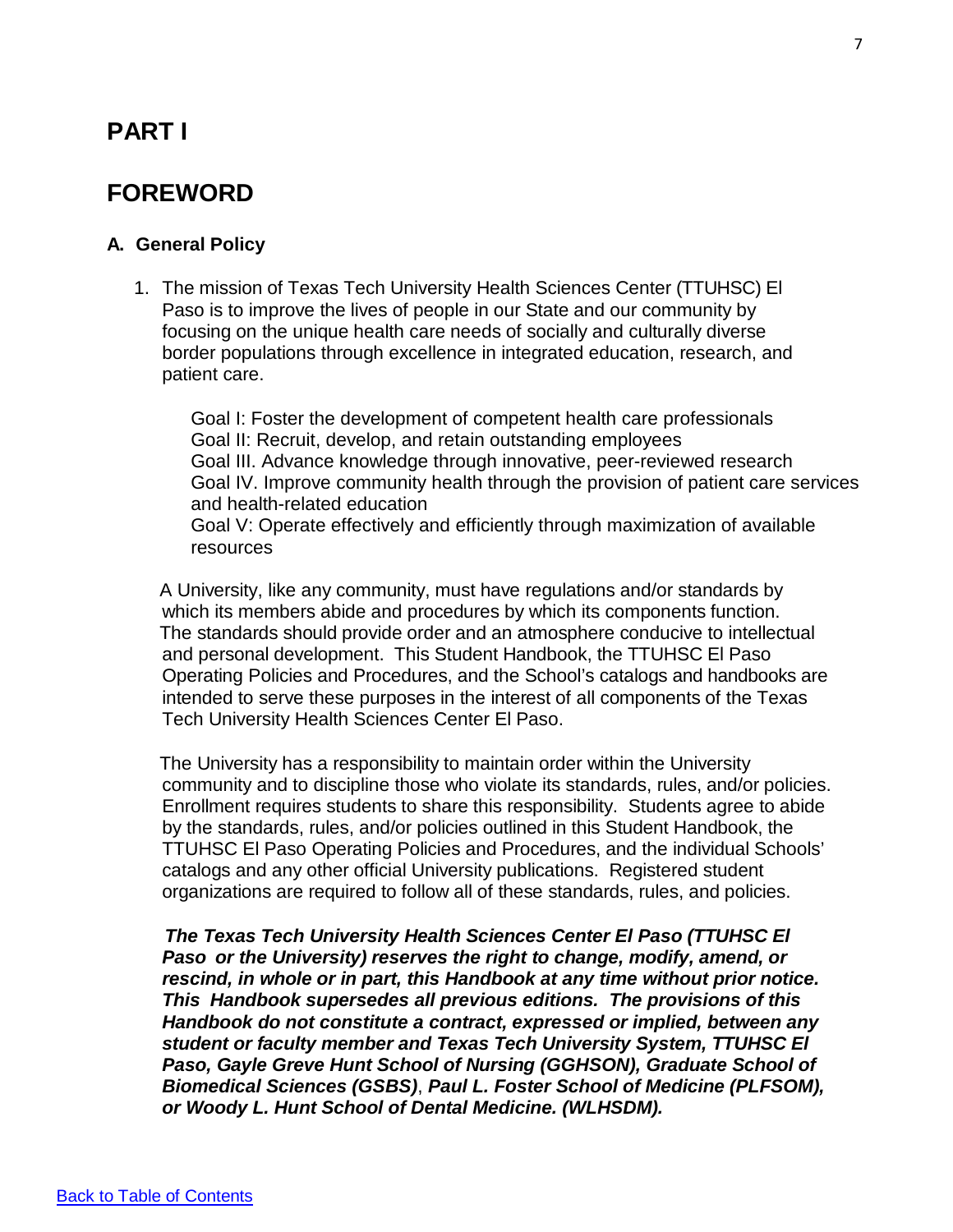#### **B. Tobacco-Free Environment**

According to the United States Surgeon General, tobacco use is the single largest preventable cause of premature death and disability. Tobacco users are at substantially increased risk of developing smoking-related cancers, cardiovascular disease, and lung disease. Environmental smoke can cause discomfort and disease in non-smokers. Institutions with smokers suffer from lost productivity, conflict, and plant deterioration (HSCEP OP 10.19 -Smoke-free and Tobacco-free Environment.

http://elpaso.ttuhsc.edu/opp/\_documents/10/op1019.pdf).

As a health care institution, TTUHSC El Paso is committed to the establishment and enforcement of a healthier tobacco-free environment. TTUHSC El Paso OP 10.19, Tobacco-Free Environment Policy, includes regulation and assessment.

#### **C. Authority**

The authority to enact and enforce regulations of the University is vested in the Texas Tech University System Board of Regents. The responsibility for enforcing regulations and imposing penalties is delegated to the Chancellor and/or the President of the University and any University officials the President designates.

All references to the Chancellor and/or President of the University, the Provost and Vice President of Academic Affairs or Assistant Vice President for Student Services and Student Affairs (SSSA) or designee shall be interpreted to include persons designated to act on behalf of these officials.

#### **D. Policy on Non-Discrimination**

TTUHSC El Paso does not tolerate discrimination or harassment of any employee or applicant for employment because of race, color, religion, sex, national origin, age, disability, genetic information, status as a protected veteran, or any other legally protected category, class, or characteristic. While sexual orientation and gender identity are not explicitly protected categories under state or federal law, it is the University's policy not to discriminate in employment, admission, or use of programs, activities, facilities, or services on these bases. Employment actions, such as hiring, promotion, demotion, transfer, rate of pay or other forms of compensation, selection for training, and termination, shall not be made based on an employee's protected status. Discriminatory behavior is prohibited regardless of how it is exhibited, whether verbally, in writing, or electronically displayed or conveyed.

Discriminatory behavior is prohibited by this policy, as well as by federal laws such as Title VII, which prohibits discrimination in employment, Title IX, which prohibits discrimination on the basis of sex in education program or activities, the Equal Pay Act, the Age Discrimination in Employment Act, the Americans with Disabilities Act, the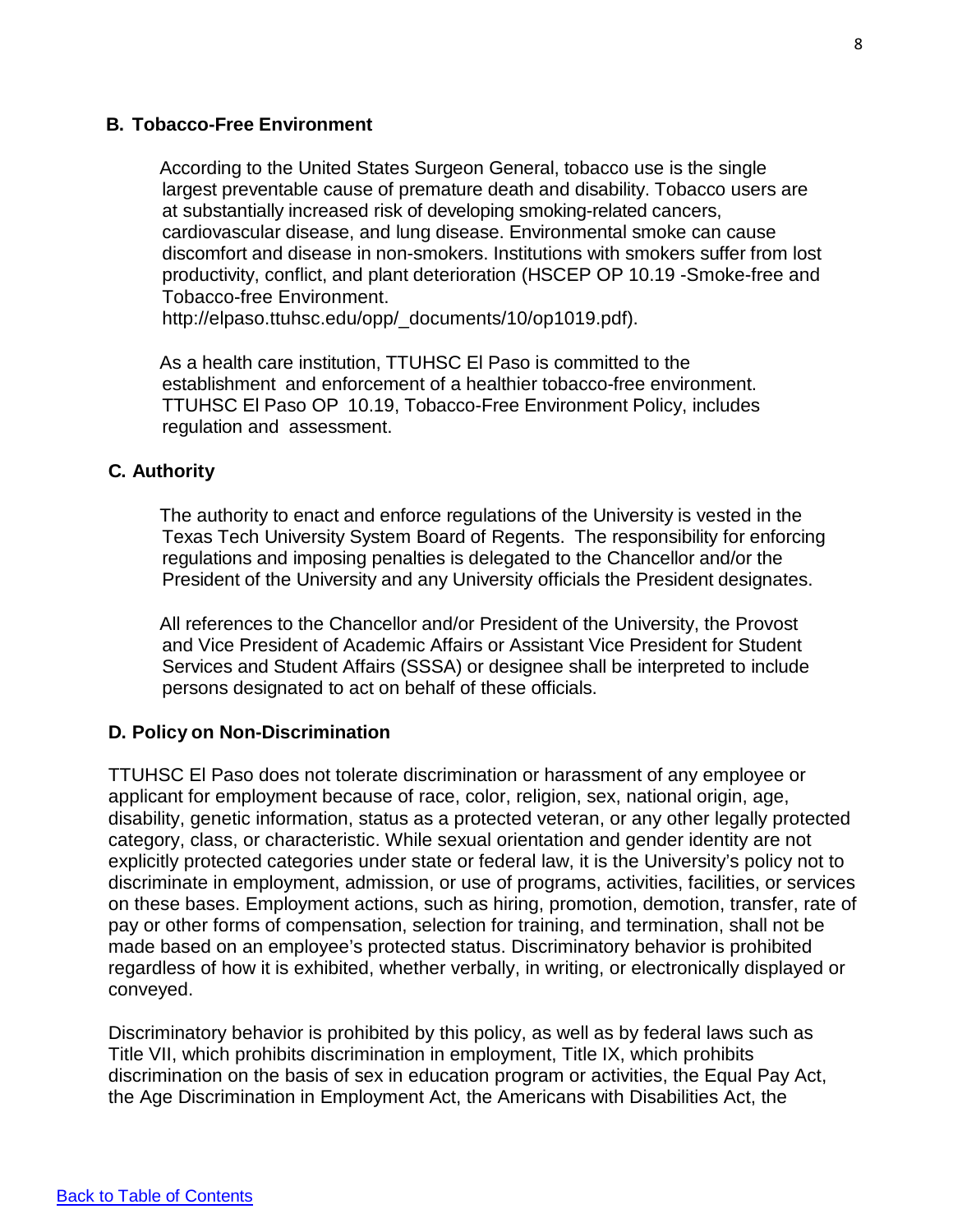Rehabilitation Act of 1973, the Civil Rights Act of 1991, the Vietnam Era Veterans' Readjustment Assistance Act of 1974, Title II of the Genetic Information Non-Discrimination Act, and state laws such as Chapter 21 of the Texas Labor Code. The University expects all members of the University Community to comply with the law. For more information, see HSCEP OP 51.01, Equal Employment Opportunity Policy and Affirmative Action Plan at [http://elpaso.ttuhsc.edu/opp/\\_documents/51/op5101.pdf](http://elpaso.ttuhsc.edu/opp/_documents/51/op5101.pdf) , HSCEP 51.02, Non-Discrimination and Anti-Harassment Policy at [https://elpaso.ttuhsc.edu/opp/\\_documents/51/op5102.pdf,](https://elpaso.ttuhsc.edu/opp/_documents/51/op5102.pdf) and Part IV of this Student Handbook below.

#### **E. University Name, Documents, and Records**

The use by any person or organization of the University's name in connection with any program or activity, without the prior written permission of the Office of the Vice Chancellor for Institutional Advancement or designee, or any unauthorized use of University documents, records or seal is prohibited. See HSCEP OP 67.01, Publication Guidelines at https://elpaso.ttuhsc.edu/opp/\_documents/67/op6701.

#### **F. Definitions**

- 1. "Accused Student" means any student accused of violating the TTUHSC El Paso Code of Professional and Academic Conduct set forth in Part II of this Handbook. This term may also may refer to a registered student organization.
- 2. "Business day" means a day in which the University normally carries on business or business operations, but excludes weekends and official University holidays.
- 3. "Complainant" means a member of the University community who submits a Complaint alleging that a student violated the Code of Professional and Academic Conduct. When a student believes that he or she has been a victim of another student's misconduct, the student who believes that he or she has been a victim will have the same rights under the Code as are provided to the Complainant, even if the victim is not acting as a Complainant.
- 4. "Complaint of Misconduct" or "Complaint" means a formal, written charge against a student(s) or student organization(s) alleging violation(s) of the Code of Professional and Academic Conduct. The incident form for a complaint against a student or students is attached to this Handbook as Attachment A. The incident form for a complaint against a student organization is attached to this Handbook as Attachment C. An anonymous complaint or a complaint filed by a person who is not a member of the University community shall not constitute a Complaint of Misconduct. However, such a complaint may initiate an investigation and/or filing of a formal complaint by an appropriate University official.
- 5. Conduct Board reference F. Definitions, item # 22.
- 6. "Disciplinary good standing" is defined as relating to a student not currently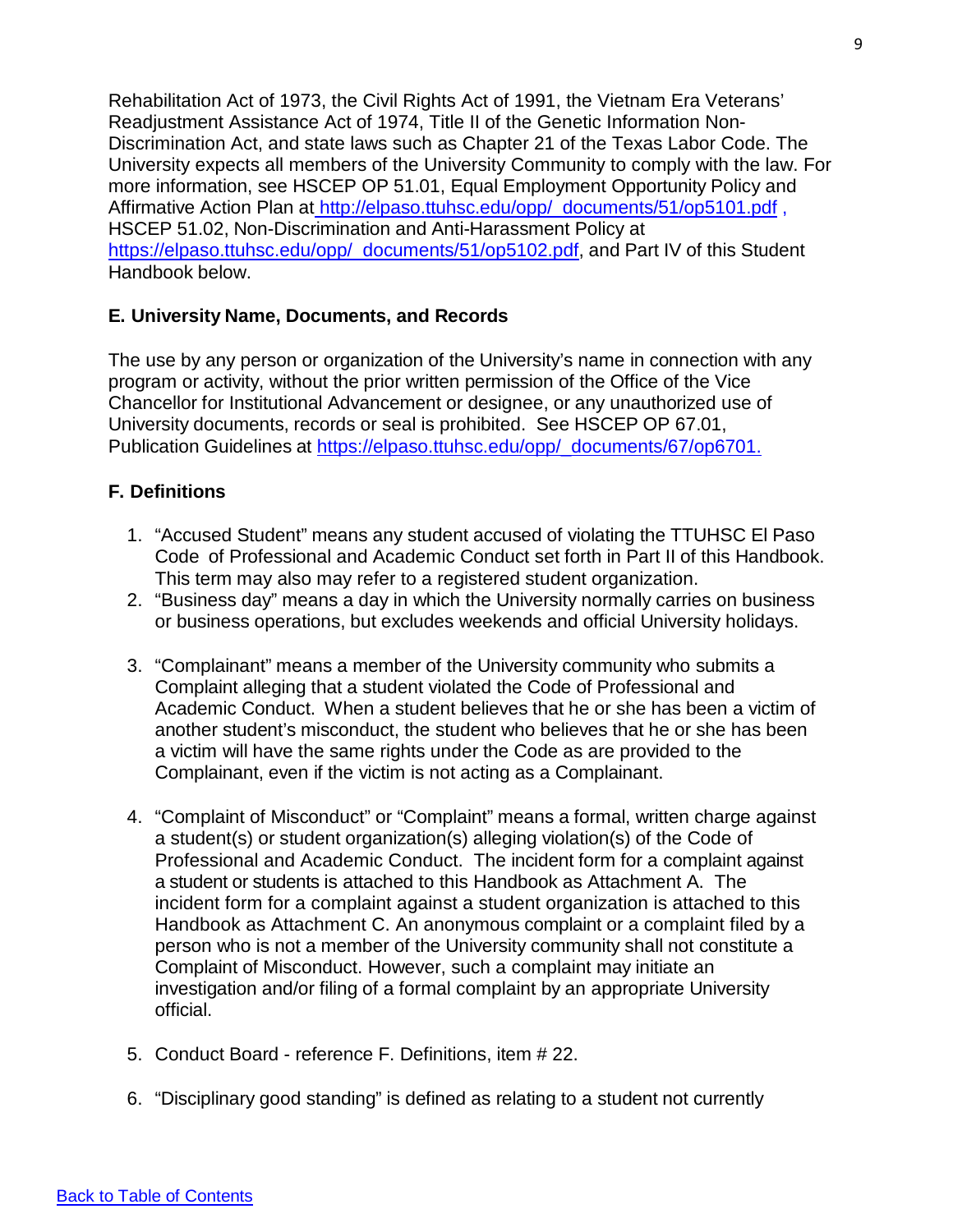on disciplinary probation or suspension.

- 7. "Faculty member" means any person hired by the University who is considered by the University to be a member of its faculty.
- 8. "Hold " means the indicator placed on a student's official academic record which prevents registration, financial aid, university services, and/or the issuance of an unofficial and/or official transcript until the student meets the requirements of the University office placing the hold, as described in this Handbook and/or in School's catalogs or handbooks.
- 9. "May" is used in the permissive sense.10."Member of the University community" means any person who is a campus visitor, volunteer including high school students, enrolled student, faculty or staff member, University official, any other person employed by the University.
- 10."Policy" means the written regulations, standards and/or rules of the University as found in, but not limited to, the TTUHSC El Paso Institutional Student Handbook; School handbooks and/catalogs; and/or the TTUHSC El Paso Operating Policies and Procedures.
- 11."Department Chair" means the Chair is charged with overseeing Department administrative support, and serving as an interface between faculty and the administration of the School and TTUHSC El Paso TTUHSC El Paso.
- 12."Registered student organization" means any number of students who have complied with the formal requirements for University registration.
- 13."Religious holy day" means a holy day observed by a religion whose places of worship are exempt from property taxation under Texas Tax Code -TAX § 11.20. Religious Organizations.The term "Religious Holy Day" generally means a day on which the tenets of said religion prohibit class attendance or the completion of specific assignments on designated dates. See Texas Government Code section 62.112.
- 14."Representative" means a University official authorized by the Provost or Assistant Vice President for Student Services and Student Affairs (SSSA) on a case-by-case basis to investigate and resolve alleged violations of the Code of Professional and Academic Conduct.
- 15."School" means Gayle Greve Hunt School of Nursing, Graduate School of Biomedical Sciences, Paul L. Foster School of Medicine, or Woody L. Hunt School of Dental Medicine.
- 16."Shall" is used in the imperative sense.
- 17."Sponsorship and/or co-sponsorship" is defined as minimally including, but not limited to, participation in planning, coordination and implementation directed by members of the sponsoring organizations.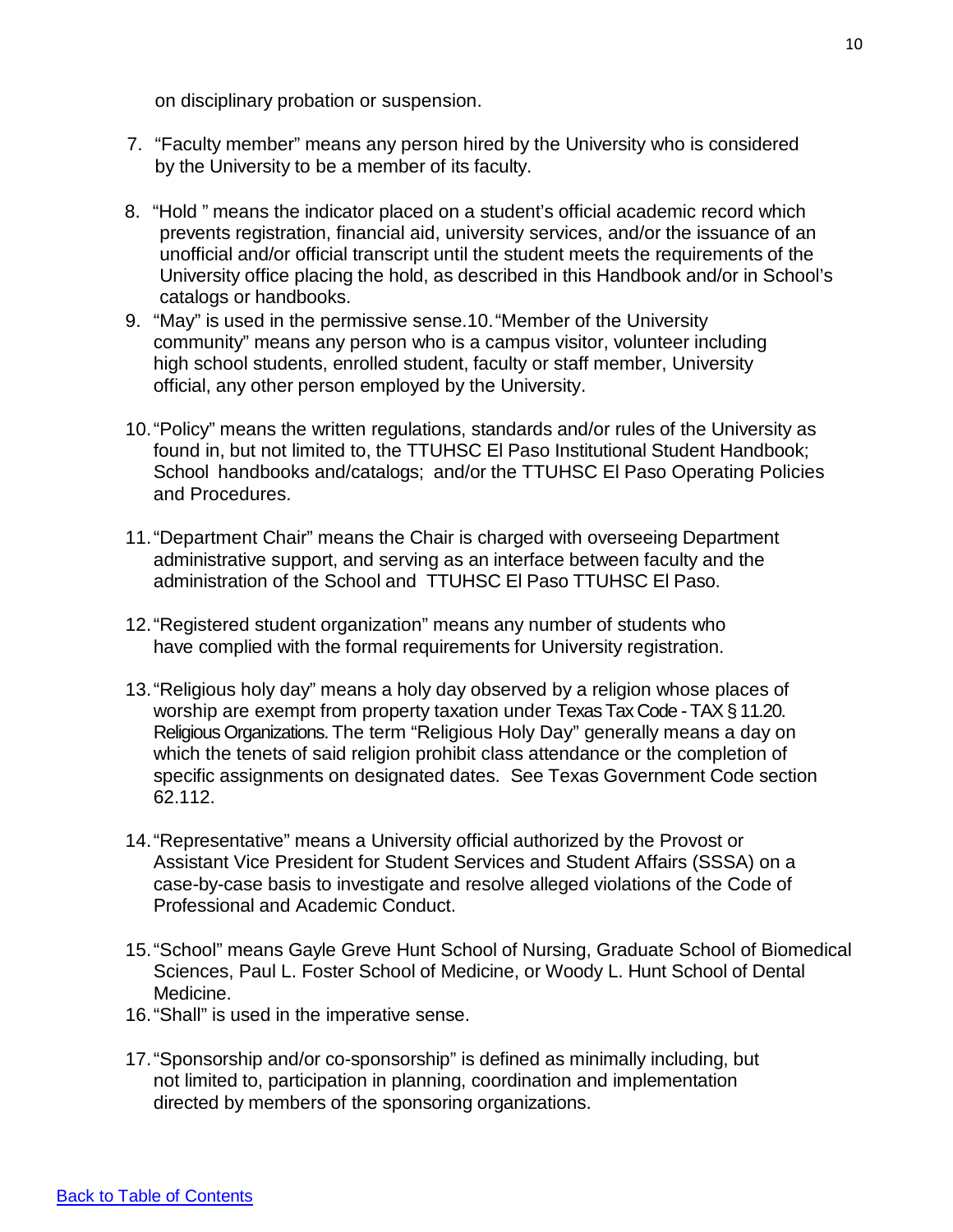- 18. "Student" means all persons taking enrolled in a degree program and/or forcredit courses at the University, either full-time or part- time. Foster School of Medicine House staff (residents) are considered employees and are not students for the purposes of this Handbook or the Code of Professional and Academic Conduct. In addition, for purposes of Part II of this Handbook, persons who withdraw or who are on a leave of absence (approved interruption of continuous enrollment) but have a continuing relationship with the University are considered to be students. Individuals who have been accepted for admission are also considered students under this Handbook.20."Student Code" means the TTUHSC El Paso Code of Professional Conduct, which is set forth in Part II of this Handbook. Section D, Misconduct, applies to all students, while Section E, Other Professional and Ethical Standards, and applies to students in certain TTUHSC El Paso Schools. A student must have applied for admission or be enrolled in the applicable School before a School's provisions in Section E apply to the student.
- 19."Student Conduct Administrator" means a TTUHSC El Paso official authorized by the Assistant Vice President for Student Services and Student Affairs (SSSA) to receive complaints and administer the procedures outlined herein. The Student Conduct Administrator will provide technical assistance and support to the Student Conduct Board and may be present at the Student Conduct Board Hearing, but will not be present during the Board's deliberations.
- 20."Student Conduct Board" or "Board" means any person or persons authorized by the Student Conduct Administrator to determine whether a student has violated the Student Code and to recommend sanctions that may be imposed when a rules violation has been committed. All persons serving on the Student Conduct Board must acknowledge an ability to be able to serve objectively and shall decline to serve if there is a conflict of interest or an appearance of a conflict of interest with either the Accused Student or the Complainant. When a person declines to serve because of a conflict of interest, or appearance thereof, the Student Conduct Administrator shall appoint another person with the same or similar faculty/student status as the person declining to serve. Student Conduct Boards will include:

i. One (1) Faculty member from the membership of a school other than that of the accused student , who shall serve as Chair;

ii. One(1) 11faculty member from the School of the accused student;

iii. One (1) faculty member from a School other than that of the accused student; and,

iv. Two (2) graduate students from Schools other than that of the accused student.

21. "Student Conduct Board Hearing" or "Hearing" refers to an administrative process whereby a student contests the facts upon which charges of inappropriate conduct, violations of the Code of Professional and Academic Conduct and/or sanctions resulting from an alleged violation(s) are based. At the hearing,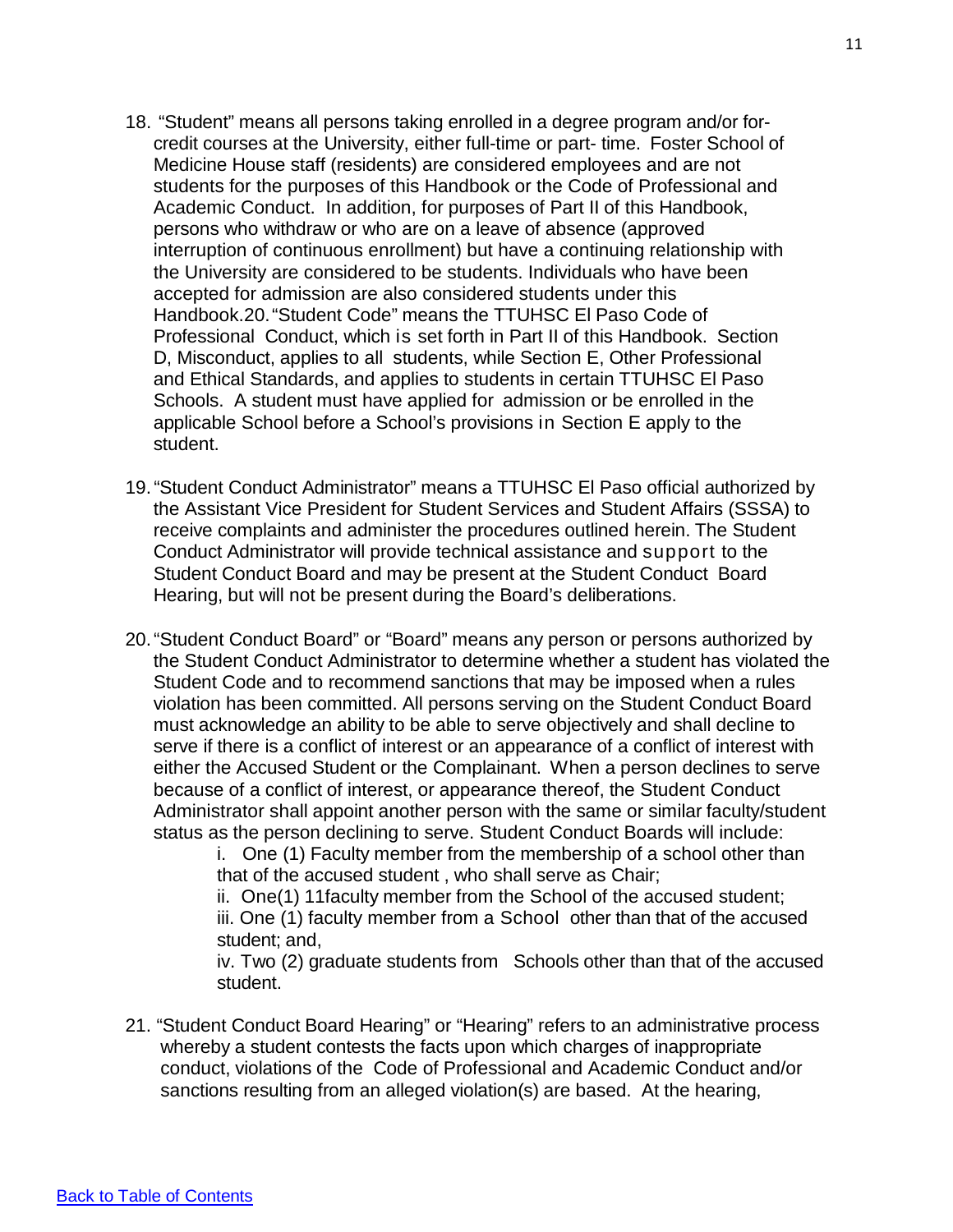information is presented to the Student Conduct Board in order to determine whether a student's responsibility related to the alleged violation of the Code is valid and appropriate sanctions, if any.

- 22. "Student Handbook" or "Handbook" means the TTUHSC El Paso Institutional Student Handbook. Schools also have "Handbooks" that are labeled specifically with the School title in front of "Handbook".
- 23."Student organization" means any number of students who have complied with the formal requirements for TTUHSC El Paso registration.
- 24."University" means TTUHSC El Paso (inclusive of all teaching and clinical sites and their components).
- 25."University official" means any person employed by Texas Tech University System, Texas Tech University or TTTHSC El Paso, while performing their assigned administrative or professional responsibilities.
- 26."University premises" includes all land, buildings, facilities, and other property in the possession of or owned, used, or controlled by the University (including adjacent streets and sidewalks).
- 27."User" means any member of the University community who uses any University resources, including computing and/or networking resources.
- 28."Will" is used in the imperative sense.

## **PART II**

# **CODE OF PROFESSIONAL AND ACADEMIC CONDUCT ("CODE")**

#### **A. General Policy**

- 1. An environment in which the privileges of citizenship are protected and the obligations of citizenship are understood fosters freedom of discussion, inquiry, and expression. Accordingly, the University community has developed standards of behavior for students and student organizations.
- 2. Students and student organizations are subject to disciplinary action according to the provisions of the Code and/or any other applicable University rules or regulations.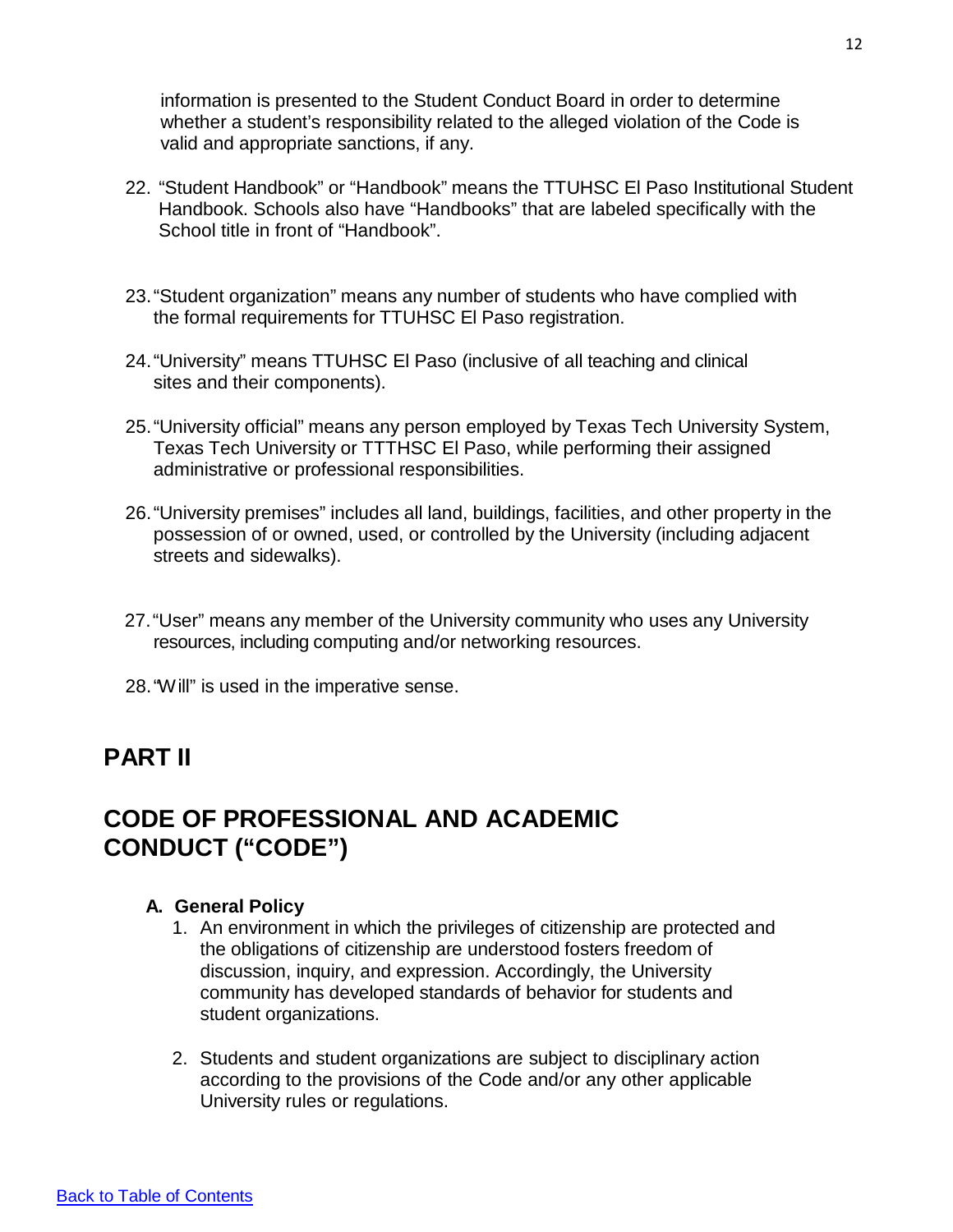- 3. Each student is responsible to become familiar with the various regulations of the University and meet the various requirements outlined below. Written policies are described in University publications such as this Handbook and the Schools' catalogs and handbooks. Each student, in accepting admission, indicates a willingness to subscribe to and be governed by the rules and regulations of University officials to take such disciplinary action, including dismissal, as may be deemed appropriate for failure to abide by such rules and regulations.
- 4. Each student is responsible for their own integrity and for reporting possible violations of this Code by other students. Faculty, staff, and students shall take all reasonable steps to prevent violations and are responsible for reporting violations.

#### **B. Disciplinary Jurisdiction**

- 1. The Code of Professional and Academic Conduct shall apply to conduct that occurs on University premises, at University sponsored activities, and to off-campus conduct that adversely affects the University and/or pursuit of its objectives.
- 2. All students are expected to subscribe to an honor system which is implicit in accepting admission to the University. Each student shall be responsible for his/her conduct from the time of the application for admission through the actual awarding of a degree, even though conduct may occur before classes begin or after classes end, as well as during the academic year and periods between terms of actual enrollment.

#### **C. Violation of Law and TTUHSC El Paso Discipline**

A disciplinary proceeding may be instituted against a student regardless of whether conduct allegedly violates both the criminal and/or civil law and/or this Student Code (that is, if both possible violations result from the same factual situation) without regard to the pendency of civil or criminal litigation in court or criminal arrest or prosecution.

Proceedings under this Code may be carried out before, simultaneously, or following civil and/or criminal proceedings. Determinations made or sanctions imposed under the Code shall not be subject to change because criminal charges arising out of the same facts giving rise to violation of University rules were dismissed, reduced, or resolved in favor of or against the criminal and/or civil law defendant.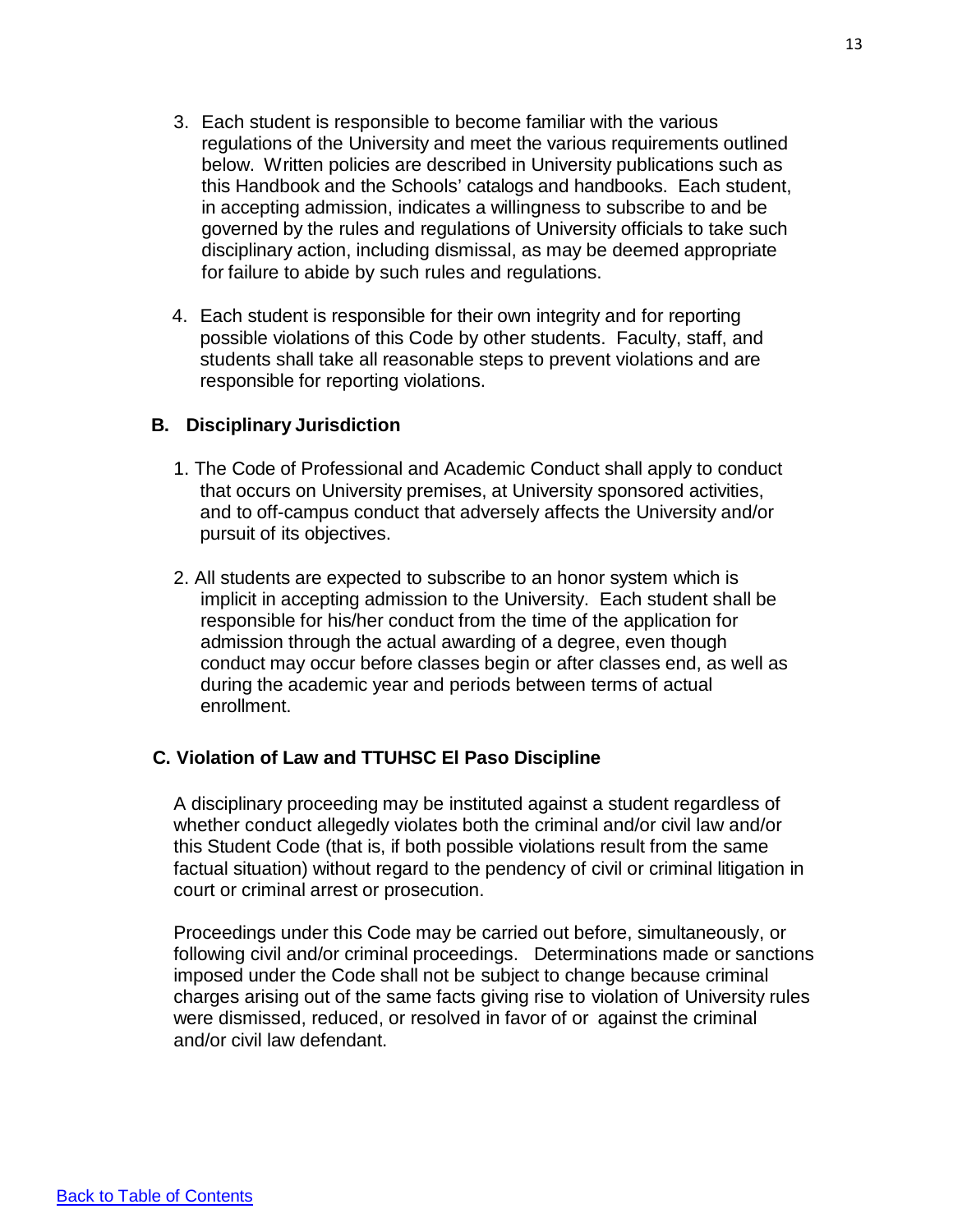#### **D. Misconduct**

Any student or student organization found to have committed the following misconduct is subject to disciplinary sanction(s), condition(s) and/or restriction(s). Misconduct or prohibited behavior includes, but is not limited to:

- 1. Alcoholic Beverages
	- a. The use, possession, sale, delivery or distribution of alcoholic beverages, except as expressly permitted by University policy as allowed by law.
	- b. Being under the influence of alcohol and/or intoxication except as allowed by law.

NOTE: *State law will be strictly enforced at all times on all property controlled by the University and is inclusive of all clinical and teaching sites and its components.*

- 2. Narcotics or Drugs
	- a. Use, possession, sale, delivery or distribution of any narcotic, drug or medicine prescribed to someone else, chemical compound or other controlled substance or drug-related paraphernalia, except as expressly permitted by the laws of the State of Texas; or,
	- b. Being under the influence of narcotics or drugs, except as permitted by law.
	- c. The failure of a drug test whether required by TTUHSC El Paso or any health care facility to which a student is assigned or has any type of patient care, contact or responsibility.
- 3. Firearms, Weapons, and Explosives
	- a. Use or possession of firearms, ammunition, explosive weapons, illegal knives, and other deadly weapons are prohibited on university property except as specifically authorized by federal, state, or local laws. HSCEP OP 10.30, Regulations for the carrying of concealed handguns by licensed holders [https://elpaso.ttuhsc.edu/opp/\\_documents/10/op1030.pdf](https://elpaso.ttuhsc.edu/opp/_documents/10/op1030.pdf) . Regulations for the carrying of concealed handguns by licensed holders. As a health-related educational institution, TTUHSC El Paso facilitates a complex composition of activities, which include education, patient care, research, and community engagement. As such, TTUHSC El Paso campuses must accommodate the

unique needs of diverse stakeholders, including patients, learners of all types, faculty, staff, contractors, and visitors. Within the context of this unique and complex composition, TTUHSC El Paso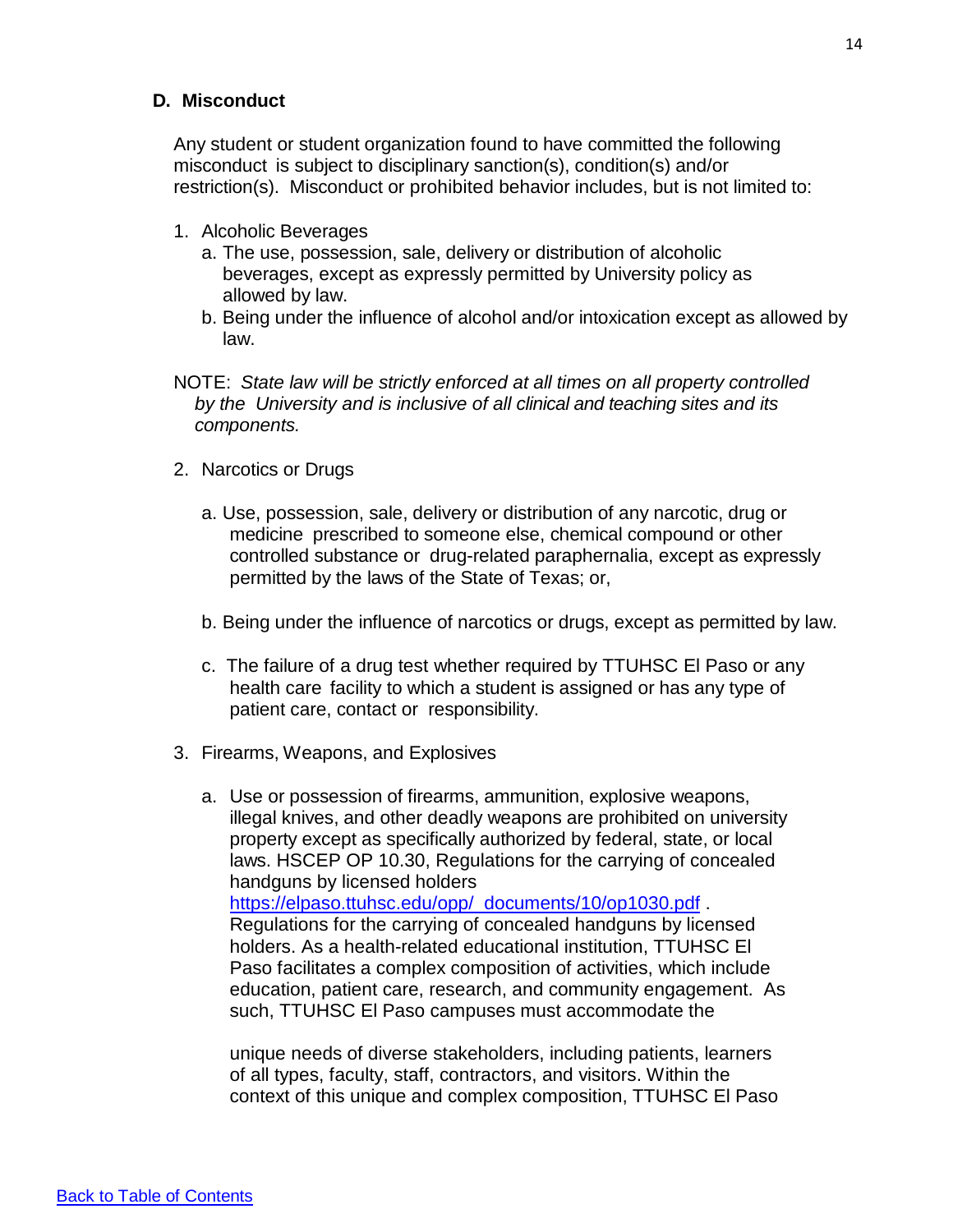is committed to the following principles for the campus environment:

- i. TTUHSC El Paso will comply with all necessary laws and regulatory requirements regarding safety and security on its campuses;
- ii. Within reasonable effort, TTUHSC El Paso will create an environment in which all stakeholders can conduct their business with a sense of personal and collective safety and security;
- iii. TTUHSC El Paso will communicate safety policies to stakeholders through all appropriate means.
- 4. Theft, Damage, or Unauthorized Use
	- a. Attempted or actual theft of property of the University, students, of members of the University community or campus visitors;
	- b. Possession of property known to be stolen or belonging to another person without the owner's permission;
	- c. Attempted or actual damage to property of the University, University students, members of the University community or campus visitors; or,
	- d. Attempted or actual unauthorized use of a credit card, debit card, automated teller machine card, telephone card and/or personal check; alteration, forgery or misrepresentation of any form of identification including, but not limited to, a social security number or driver's license number.
- 5. Actions against members of the University Community
	- a. Physical harm or threat of harm to any person;
	- b. Intentional or reckless conduct which endangers the health or safety of any person, campus visitor, or volunteer;
	- c. Behavior that disrupts the normal operation of the University, including its students, faculty, staff, or volunteers; or conduct that otherwise interferes with or creates a hostile or intimidating environment for a student or students' academic pursuits or a faculty or staff's work environment. Such conduct does not necessarily have to be in violation of the law to violate this section.
	- d. Sexual conduct that involves:
		- i. Deliberate touching of another's sexual parts without consent;
		- ii. Deliberate sexual invasion of another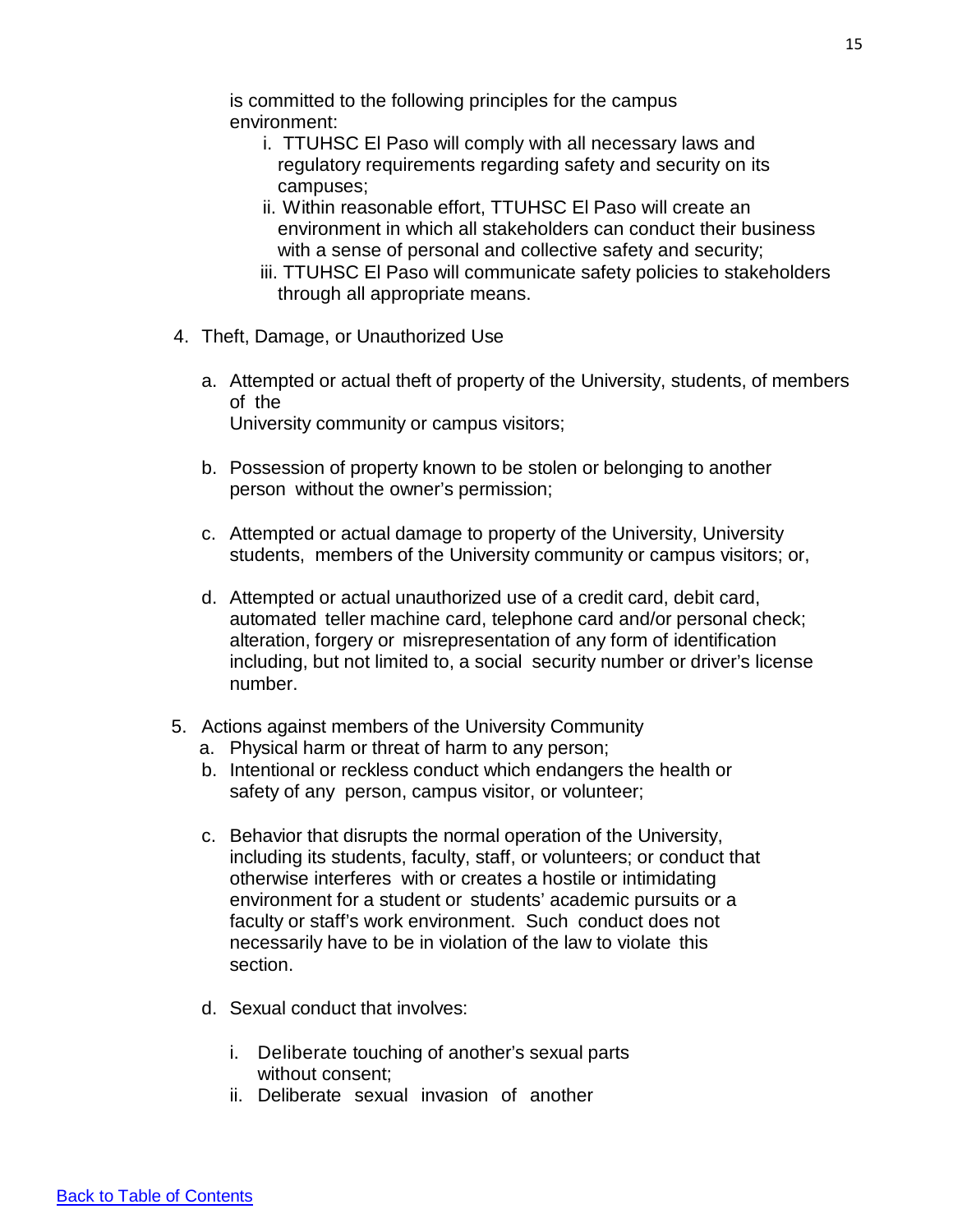without consent; or,

- iii. Deliberate constraint or incapacitation of another, without that person's knowledge or consent, so as to put another at risk of sexual injury; see Part IV Anti-discrimination and Title IX.
- e. Unwelcomed sexual advances, requests for sexual favors, or other verbal or physical conduct of a sexual nature that expressly or implicitly imposes conditions upon, threatens, interferes with, or creates an intimidating, hostile or demeaning environment for an individual's:
	- i. Academic pursuits;
	- ii. University employment;
	- iii. Participation in activities sponsored by the University or organizations or groups related to the University; or,
	- iv. Opportunities to benefit from other aspects of University life; see Part IV Anti- discrimination and Title IX.
- f. Excessive pressure, threats, or any form of conduct, coercive tactics or mind control techniques used to recruit, initiate, retain or otherwise intimidate a student for membership in an organization.
- g. Actions involving free expression activities are covered in Parts VII and VIII of this Handbook.
- 6. Gambling, Wagering, or Bookmaking

Gambling, wagering, or bookmaking on University premises is prohibited.

7. Hazing

Hazing means any intentional, knowing or reckless act directed against a student, occurring on or off campus, by one or more individuals acting alone or collectively that endangers the mental or physical health or safety of a student for the purpose of pledging or associating, being initiated into, affiliating with, holding office in, seeking and/or maintaining membership in any organization whose members are, or include, students. Consent or acquiescence by a student or students subjected to hazing is not a defense in a disciplinary proceeding. Hazing includes, but is not limited to:

- a. Any type of physical or emotional brutality, or the threat of such activity, such as whipping, beating, striking, branding, electronic shocking, placing of a harmful substance on the body or similar activity;
- b. Any type of physical activity, such as sleep deprivation, exposure to the elements, confinement in a small space, calisthenics or other activity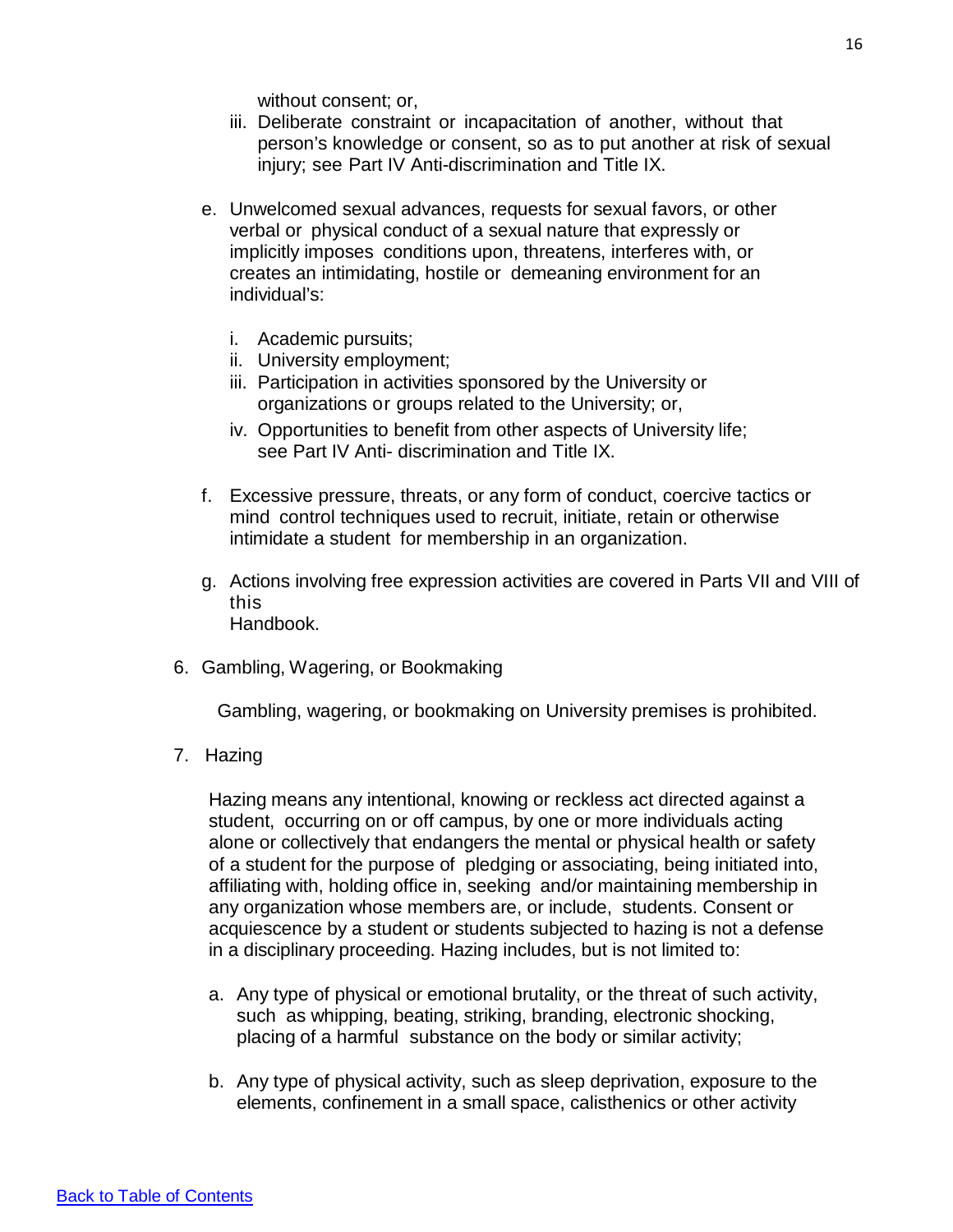that subjects the student to an unreasonable risk of harm or that adversely affects the mental or physical health or safety of a student;

- c. Any activity involving consumption of a food, liquid, alcoholic beverage, liquor, drug or other substance which subjects a student to an unreasonable risk or harm, or which adversely affects the mental, physical health or safety of a student;
- d. Any activity that intimidates or threatens a student with ostracism that subjects a student to extreme mental stress, shame or humiliation, or that adversely affects the mental health or dignity of a student, or that discourages a student from entering or remaining registered at this university, or that may reasonably be expected to cause a student to leave the organization or the university rather than submit to acts described above;
- e. Any activity in which a person engages in, solicits, encourages, directs, aids or attempts to aid another, directly or indirectly, in hazing; intentionally, knowingly or recklessly permits hazing to occur; having firsthand knowledge of the planning of a specific hazing incident which has occurred; and fails to report the incident in writing to the specific School's student affairs office;
- f. Any activity in which hazing is either condoned or encouraged or actions of any officer or combination of members, pledges, associates or alumni of the organization in committing or assisting in the commission of hazing; or,
- g. Any act that is unlawful as designated by local, state, or federal government. NOTE: See *Texas Education Code, Sections 37.151-37.157 and Section 51.936*
- 8. False Alarms or Terrorist Threats

Intentionally or recklessly sounding a false alarm of any kind or character; making a false emergency call or terrorist threat; issuing a bomb threat; constructing mock explosive devices; improperly possessing, tampering with or destroying fire equipment, Automatic External Defibrillator (AED) or emergency signs on University premises.

9. Financial Irresponsibility

Failure to meet financial obligations owed to the University, including, but not limited to, the writing of checks on accounts with insufficient funds see also 4d above.

10. Unauthorized Entry, Possession or Use.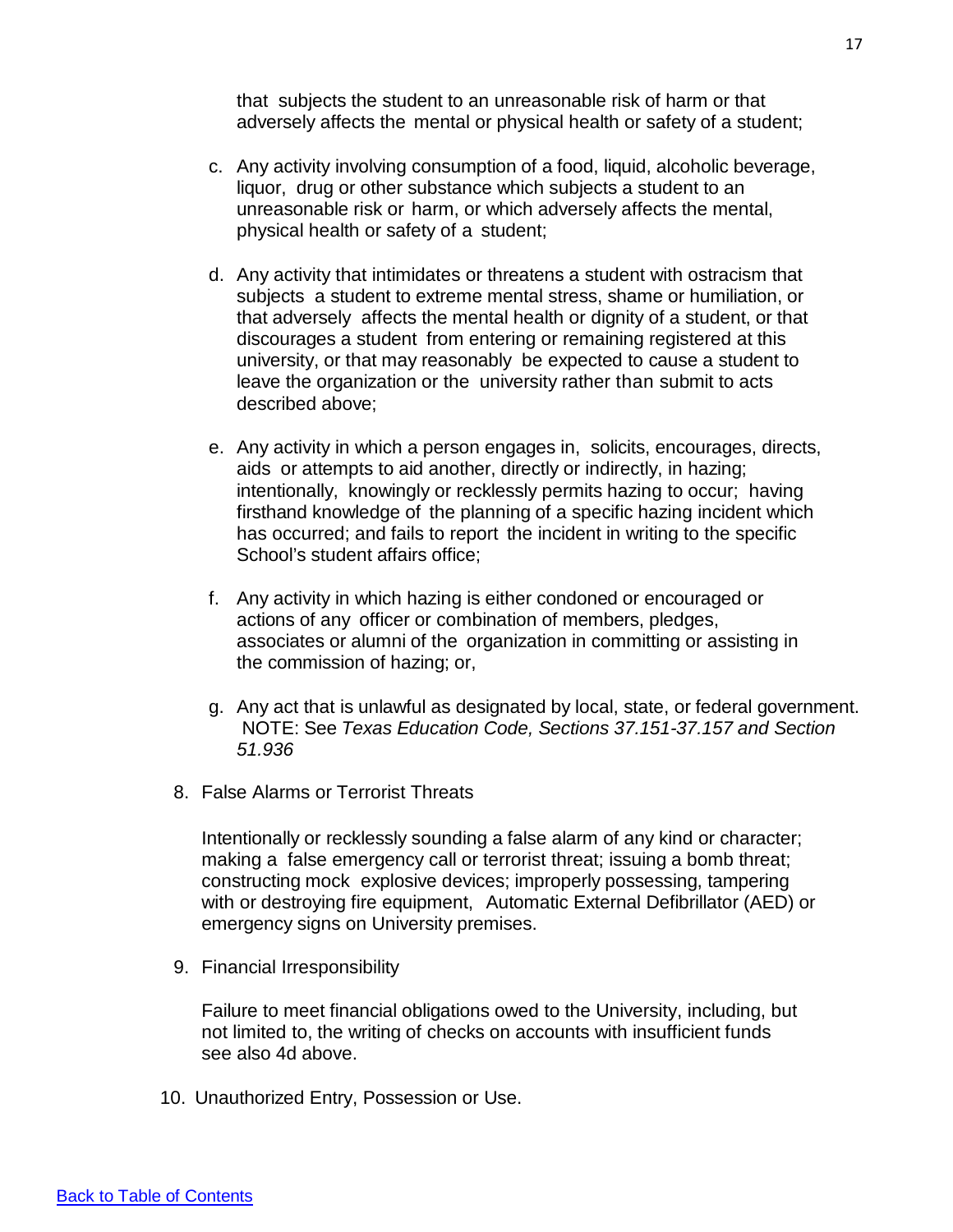- a. Unauthorized entry into or use of University facilities;
- b. Unauthorized possession or duplication, processing, production, or manufacture of any key or unlocking device or access code for use in any University facility;
- c. Unauthorized use of the University name, logotype, registered marks or symbols of the University; or,
- d. Use of the University's name to advertise or promote events or activities in a manner which suggests sponsorship by the University without prior written permission.
- 11. Traffic and Parking
	- a. Violation of University Traffic and Parking regulations; or,

b. Obstruction of the free flow of vehicle, pedestrian or other traffic on University premises.

12. Student Recreation Regulations

Violation of rules, which govern behavior in the student lounges or exercise areas.

13. Failure to Comply with Reasonable Directions or Requests of University Officials.

Failure to comply with the reasonable directions or requests of a University official acting in the performance of his or her duties.

14. Failure to Present Student Identification

The failure to present their student identification to any University official upon request and identify himself/herself to any University official acting in the performance of his/her duties. The student identification card is the property of the university. Students shall neither allow their student identification card to be used by other persons, nor shall they alter their student identification in any way. A student must pay a replacement charge for lost, stolen or damaged student identification cards.

15. Abuse, Misuse or Theft of University Computer Data, Programs, Time, Computer or Network Equipment

- a. Unauthorized or non-academic use of computing and/or networking resources;
- b. Unauthorized accessing copying, or removing of programs, records or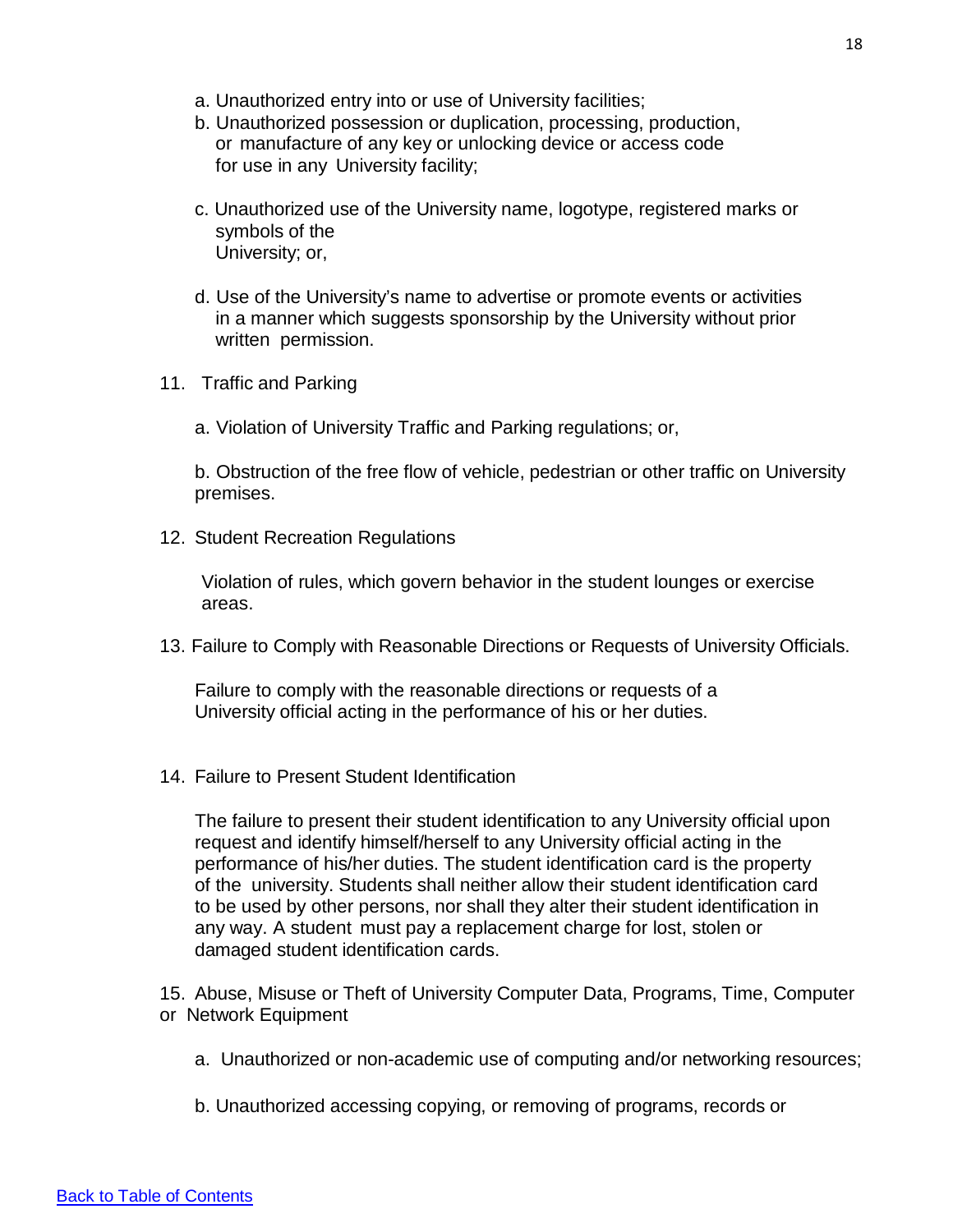data belonging to the University or another user or copyrighted software

- c. Attempted or actual breach of the security of another user's account and/or computing system, depriving another user of access to University computing and/or networking resources, compromising the privacy of another user or disrupting the intended use of computing or network resources;
- d. Attempted or actual use of the University's computing and/or networking resources for personal or financial gain;
- e. Attempted or actual transport of copies of University's programs, records or data to another person or computer without written authorization;
- f. Attempted or actual destruction or modification of programs, records or data belonging to the University or another user or destruction of the integrity of computer-based information;
- g. Attempted or actual use of the computing and/or networking facilities to interfere with the normal operation of the University's computing and/or networking systems; or through such actions, causing a waste of such resources (people, capacity, computer); or,
- h. Allowing another person, either through one's personal computer account, or by other means, to accomplish any of the above.
- i. Attempted or actual addition/modification/removal/circumventing of Institutionally- approved computer security products/processes.
- j. Participate in any computer-related activity that may cause TTUHSC El Paso to incur legal liability, or embarrassment.
- k. Violate any policy defined in the TTUHSC El Paso IT Security Policies.
- 16. Providing False, Misleading or Untrue Statements or Misuse of Records

Knowingly providing to the University, or to a University official in the performance of his/her duties, either verbally, or through forgery, alteration or misuse of any University document, record or instrument of identification.

17. Skateboard, Roller Blades, or Similar Devices

Use of skateboards, roller blades, bikes, scooters or other similar devices in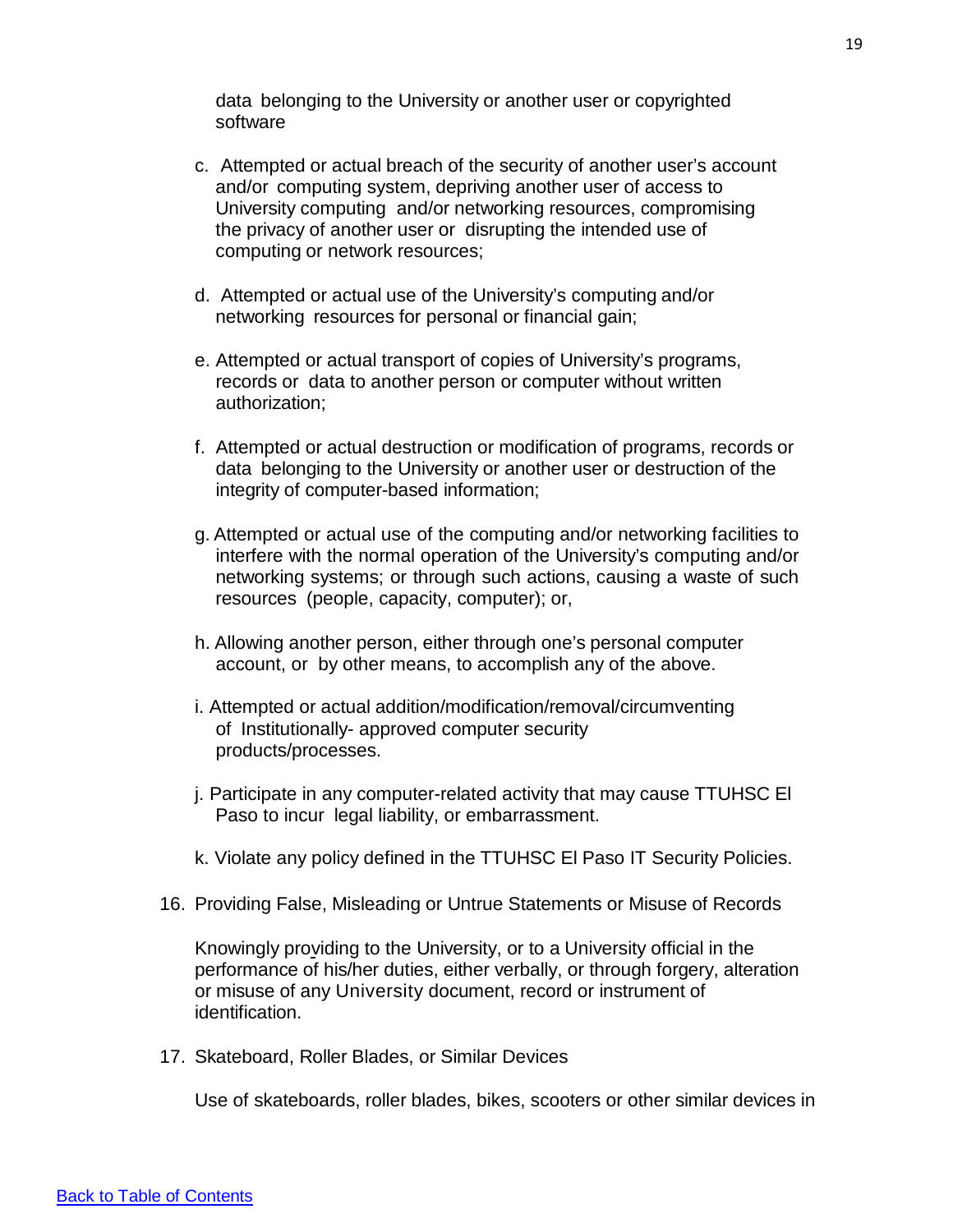University buildings or on University premises in such a manner as to constitute a safety hazard or cause damage to University or personal property or which disrupts the normal operation of the University.

NOTE: Also refer to TTUHSC El Paso OP 76.32, Traffic and Parking Regulations at [https://elpaso.ttuhsc.edu/opp/\\_documents/76/op7632.pdf](https://elpaso.ttuhsc.edu/opp/_documents/76/op7632.pdf) .

#### 18. Academic Misconduct

a. A student who witnesses academic misconduct or who is approached with an offer to gain unfair advantage or commit academic misconduct is obligated to report that violation to the appropriate authority (See Part II.D). Failure to do so may result in disciplinary action. Faculty and staff are likewise responsible to report academic misconduct in accordance with Part II.D.

b. "Academic misconduct" involves any activity that tends to compromise the academic integrity of the University, or subvert the educational process, including, but not limited to, cheating, plagiarism, falsifying academic records, misrepresenting facts and any act designed to give unfair academic advantage to the student or the attempt to commit such an act.

- c. "Cheating" includes, but is not limited to:
	- i. Using any aid, sources and/or assistance beyond those authorized by the instructor in taking a course, laboratory, field work, quiz, test or examination; writing papers; preparing reports; solving problems; or carrying out assignments;
	- ii. Failing to comply with instructions given by the person administering the test;
	- iii. Using, buying, stealing, transporting or soliciting in whole or part the contents of an examination, test key, homework solution or computer program;
	- iv. Seeking aid, receiving assistance from, or collaborating (collusion) with another student or individual during a course, quiz, test, examination or in conjunction with other assignments (including, but not limited to writing papers, preparing reports, solving problems or making presentations) unless specifically authorized by the instructor;
	- v. Discussing the contents of an examination with another student who will take the examination;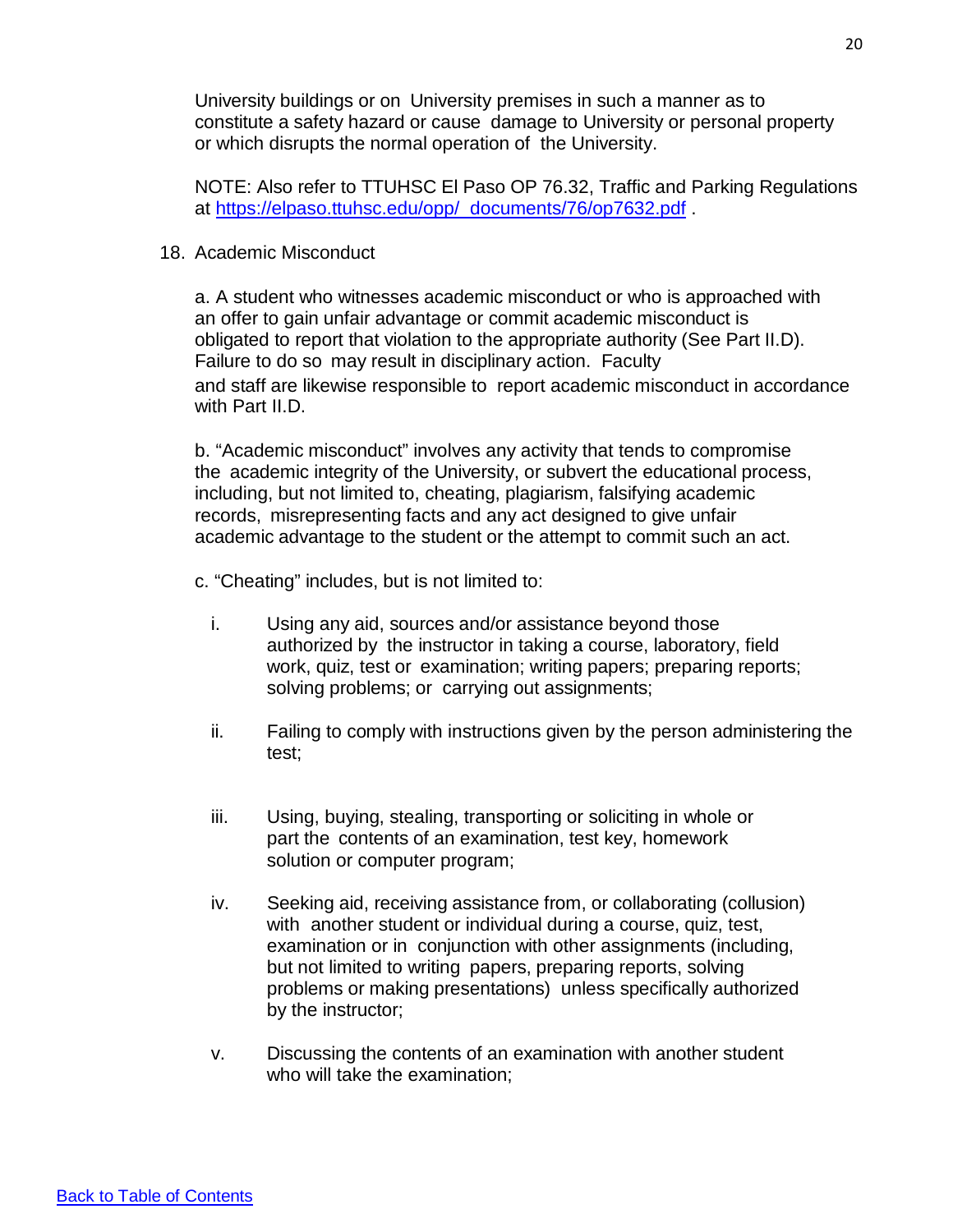- vi. Divulging the contents of an examination, for the purpose of preserving questions for use by another, when the instructor has designated that the examination is not to be removed from the examination room, be returned to or kept by the student;
- vii. Substituting for another person, or permitting another person to substitute for oneself to take a course, test or any courserelated assignment;
- viii. Paying or offering money or other valuable things to, or coercing another person to obtain an examination, test key, homework solution or computer program, or information about an examination, test key, homework solution or computer program;
- ix. Falsifying research data, laboratory reports and/or other academic work offered for credit;
- x. Taking, keeping, misplacing or damaging the property of the University, or of another, if the student knows or reasonably should know that an unfair academic advantage would be gained by such conduct;
- xi. Possession at any time of current or previous test materials without the instructor's permission;
- xii. Acquisition or dissemination by any means, without written permission, of tests or other academic material belonging to a member of the University community;
- xiii. Alteration of grade records;
- xiv. Bribing, or attempting to bribe, a member of the University community or any other individual to alter a grade;
- xv. Falsification, fabrication, or dishonesty in reporting laboratory and/or research results;
- xvi. Submitting substantially the same work to satisfy requirements for one course that has been submitted in satisfaction of requirements for another course, without specific permission of the instructor of the course for which the work is being submitted;
- xvii. Possession during an exam of prohibited materials, including but not limited to study/review materials, class notes, review questions, etc.
- d. "Plagiarism" includes, but is not limited to, the appropriation, buying, receiving as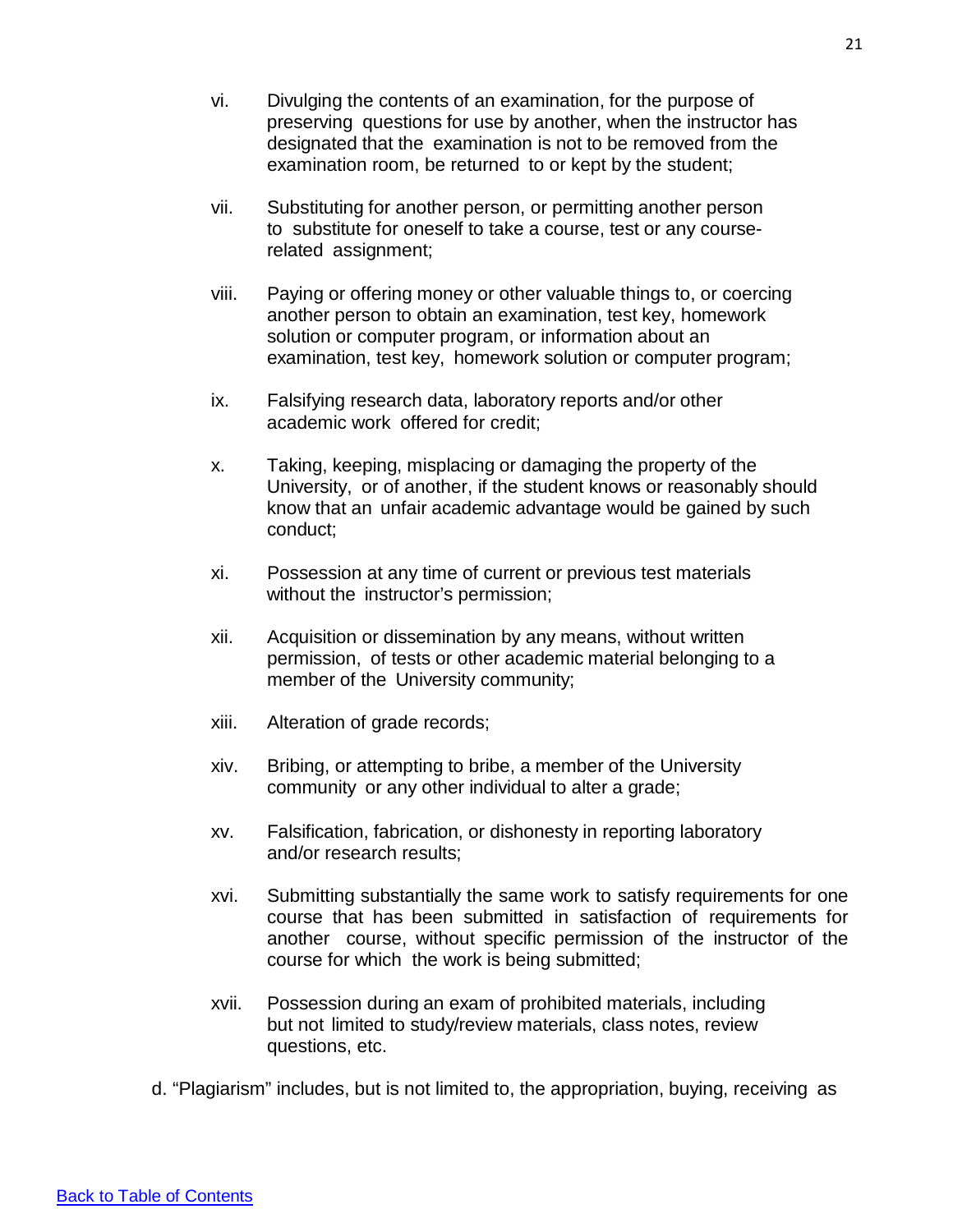a gift, or obtaining by any other means another's work (such as words, ideas, expressions, illustrations, or product of another), in whole or in part, and the submission of it as one's own work offered for an academic credit or requirement. When a student presents the works of another (published or unpublished) in his/her academic work, the student shall fully acknowledge the sources according to methods prescribed by his/her instructor.

e. "Falsifying academic records" includes, but is not limited to, altering or assisting in the altering, of any official record of the University and/or submitting false information or omitting requested information that is required for, or related to, any academic record of the University. Academic records include, but are not limited to, applications for admission, diplomas, official and unofficial transcripts, test scores, attendance and excused absence documents, grade reports, patient records, test papers, registration materials, any official forms, documents, or items related to academic performance.

f. "Misrepresenting facts" to the University or an agent of the University includes, but is not limited to, providing false academic information on resumes, providing false or misleading

information in an effort to receive a postponement or an extension on a test, quiz, or other assignment for the purpose of obtaining an academic or financial benefit for oneself or another individual, or providing false or misleading information in an effort to injure another student academically or financially.

g. Any other misconduct identified in School academic policies.

19. Violation of Published University and School Policies, Rules, or Regulations

Violation of any published University policies, rules, or regulations that govern student or student organization behavior, including, but not limited to, applicable publications for each TTUHSC El Paso School, such as student handbooks, catalogs, professional and ethical standards and course syllabi.

20. Violation of Federal, State, and/or Local Law

Misconduct which constitutes a violation of any provisions of federal, state and/or local laws.

21. Abuse of the Student Conduct Board or Administrator

a. Failure by an Accused Student to comply with or respond to a notification to appear before the Student Conduct Board or the Student Conduct Administrator during any stage of a disciplinary proceeding. Failure to comply with or respond to a notice issued as part of a Student Conduct procedure and/or failure to appear will not prevent the Student Conduct Board from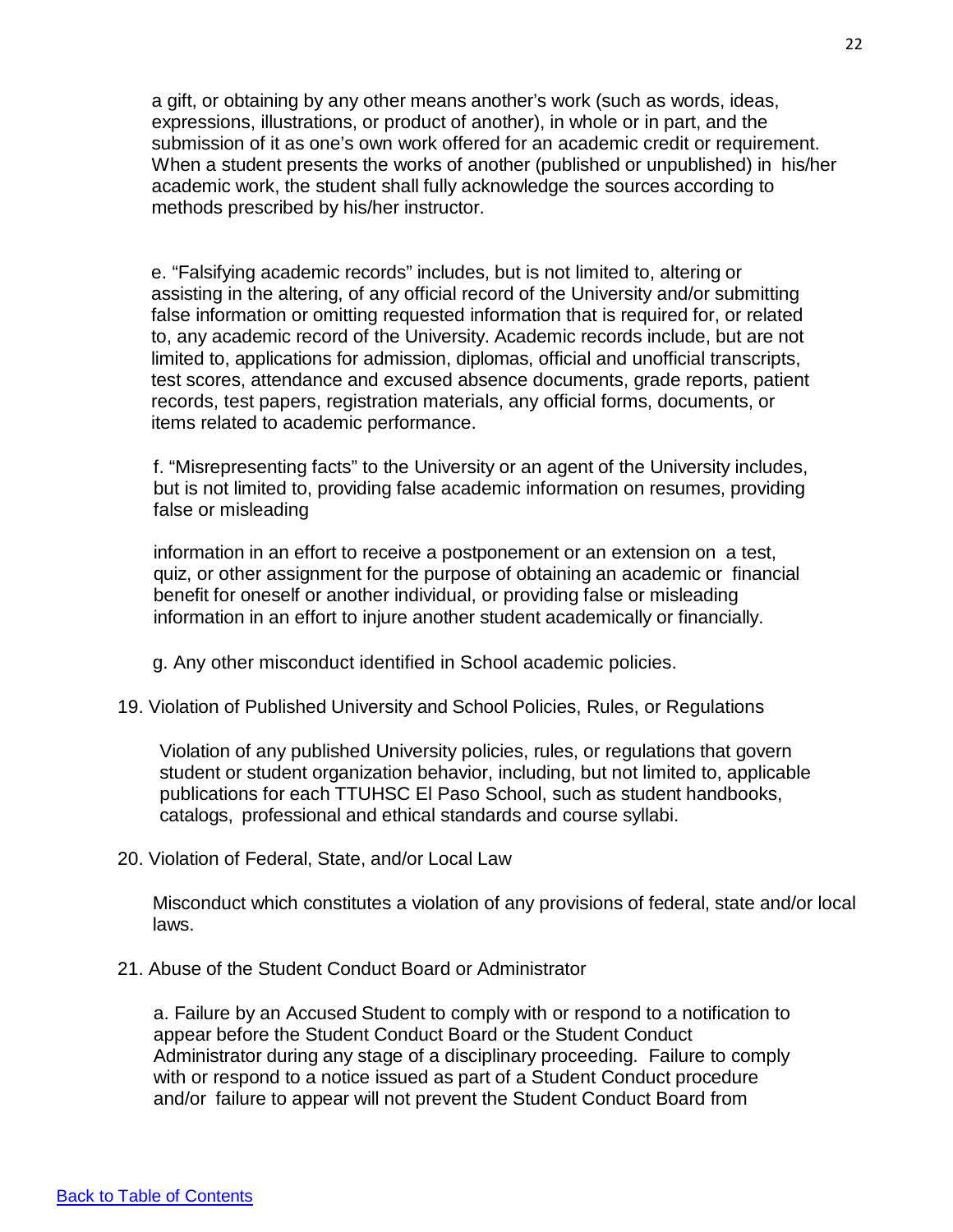reviewing the complaint;

b. Falsification, distortion or misrepresentation of information in Student Conduct proceedings;

c. Disruption or interference with the orderly conduct of a Student Conduct proceeding;

d. Filing an allegation known to be without merit or cause;

e. Discouraging or attempting to discourage an individual's proper participation in, or use of, the Student Conduct system;

f. Influencing or attempting to influence the impartiality of a member of a Student Conduct Board prior to and/or during its proceeding;

g. Harm, threat of harm, or intimidation either verbally, physically or written of a member of a Student Conduct Board prior to, during and/or after its proceeding;

h. Failure to comply with the sanction(s), condition(s) and/or restriction(s) imposed under this Code or by a Student Conduct Board;

i. Influencing or attempting to influence another person to commit an abuse of the Student Conduct system; or,

j. Retaliation against any person or group who files a complaint accordance with the Code of Professional and Academic Conduct or files a grievance under the applicable institutional or School grievance policy.

#### **E. Other Professional and Ethical School Standards**

In addition to the Misconduct identified in Part II.D, each TTUHSC El Paso School publishes its professional and ethical standards. School handbooks and catalogs should be consulted for these standards; alleged violations may be referred for institutional Student Conduct review. In addition, School committees may review the alleged conduct under the professionalism, ethical, and licensure requirements related to their academic discipline. NOTE: *Academic issues, such as grading and promotion issues, should be addressed under the respective School's policies and procedures.*

#### 1. Gayle Greve Hunt School of Nursing (GGHSON)

a. All students entering into the Gayle Greve Hunt School of Nursing are required to subscribe to the standards and codes of the profession.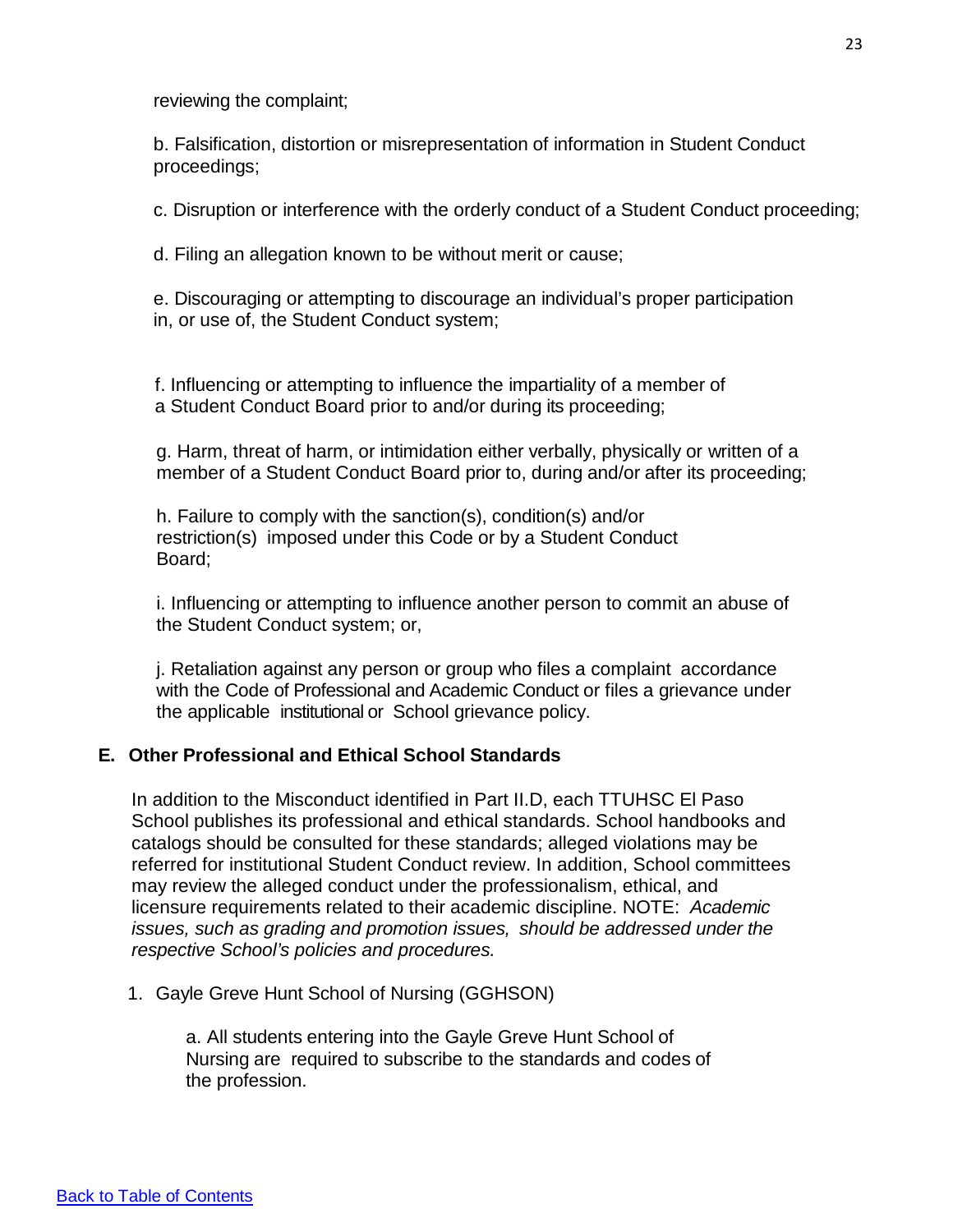b. GGHSON students as nursing professionals, are expected, not only by patients, but also by society as a whole to adhere to:

i. American Nurses Association (ANA) Code of Ethics for Nurses, and the; <http://www.nursingworld.org/codeofethics>

ii. Texas Board of Nurse Practice/Unprofessional Conduct Rules [https://www.bon.state.tx.us/practice\\_nursing\\_pr](https://www.bon.state.tx.us/practice_nursing_practice.asp) [actice.asp](https://www.bon.state.tx.us/practice_nursing_practice.asp)

c. Students who fail to uphold and/or comply with the above codes and standards for safe and professional nursing practice will be considered in violation of the law and/or professional nursing standards.

- 2. Graduate School of Biomedical Sciences (GSBS)
	- a. All students enrolled in the GSBS are required to maintain a high level of performance and comply fully with the policies of the institution.
	- b. GSBS students as future scientists and health-related professionals are expected, by society as a whole, not to engage in scientific misconduct.
		- i. Allegations of scientific misconduct (fraud, dishonesty, or any kind of misconduct in science) will be investigated by the university's research integrity officer as outlined in HSCEP OP 73.07 Honesty in Research & Allegations of Scientific Misconduct- Attachment A.
- 3. Paul L. Foster School of Medicine (PLFSOM)

a. All students entering the Paul L. Foster School of Medicine are required to subscribe to the Medical Student Honor Code, as well as the Student Code. Adherence to the Medical Student Honor Code and the Student Code is considered a requirement for admission to the Paul L. Foster School of Medicine.

b. Paul L. Foster School of Medicine students, as well as medical professionals in general, are expected, not only by patients, but also by society as a whole, to possess certain attributes, which include, but are not limited to:

- i. Altruism, whereby they subordinate their own interests to take care of their patients;
- ii. High ethical and moral standards;
- iii. Honesty, integrity, trustworthiness, caring, compassion and respect in their interactions with patients, colleagues and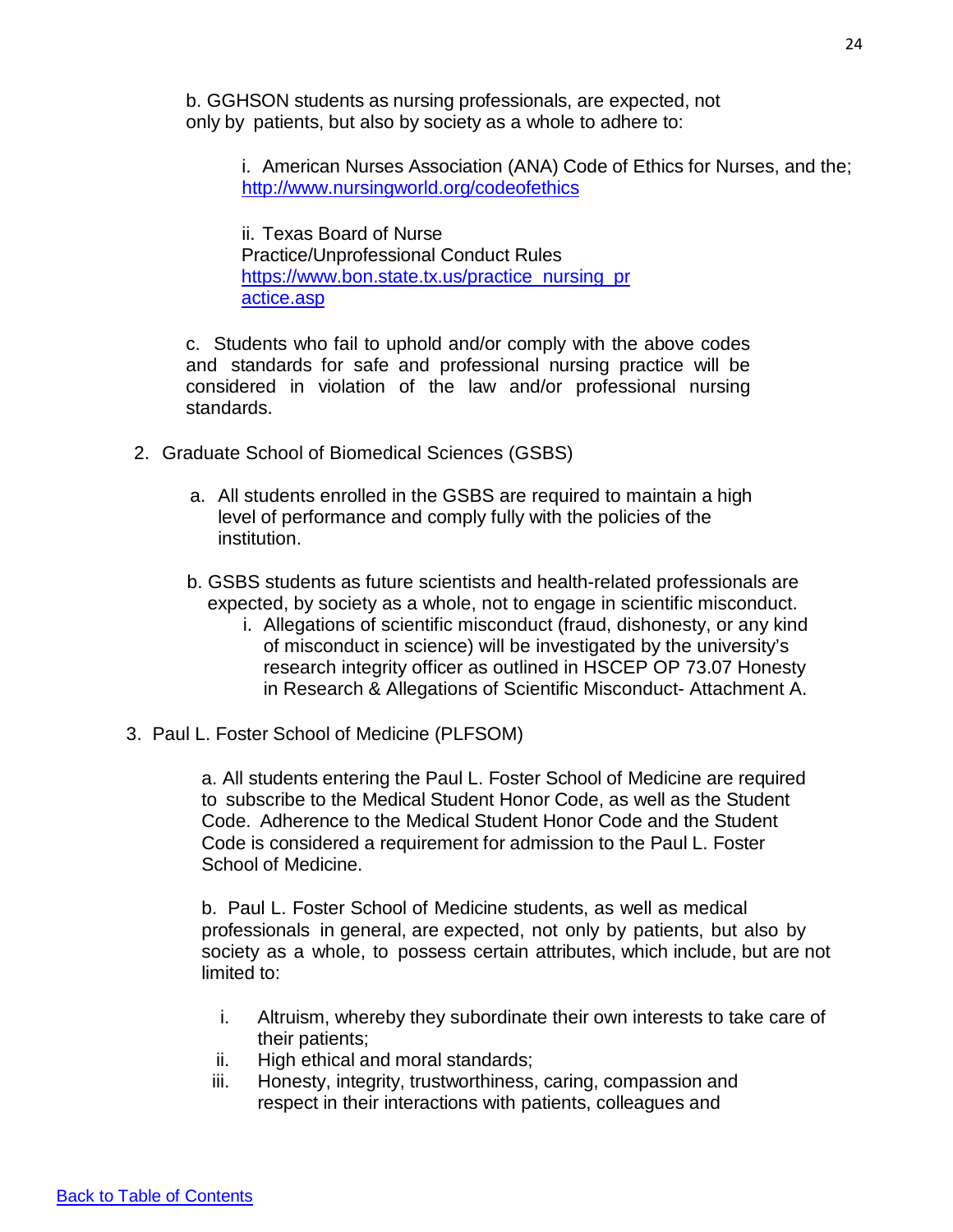others;

- iv. Accountability, not only for their own actions, but also for those of their colleagues, which is the basis for the autonomy of the profession; and
- v. Maintaining confidentiality concerning the patient and the patient's records.
- c. Medical Student Honor Code

"In my capacity as a Paul L. Foster School of Medicine medical student, I will uphold the dignity of the medical profession. I will, to the best of my ability, avoid actions which might result in harm to my patients. I will protect the dignity of my patients and the deceased, and will protect their confidential information in accordance with the prevailing standards of medical practice. I will not lie, cheat, or steal. I will enter into professional relationships with my colleagues, teachers, and other health care professionals in a manner that is respectful and reflective of the high standards and expectations of my profession. I will not tolerate violations of this Code by others and will report such violations to the appropriate authorities."

d. In matters of Academic Misconduct, the student shall refer to the Paul L. Foster School of Medicine Student Affairs Handbook, Professional and Academic Policies.

1. Nature of Proceedings. These proceedings are part of an educational process whereby the University applies its values to establishing the best possible learning environment for its students. These proceedings are not intended to follow, or be restricted by, courtroom or judicial procedures, including the rules of evidence. In addition, these proceedings are not intended for grading and promotions issues, which should be addressed under respective School policies.

2. Procedural Deviations. If the Student Conduct Board has not yet been appointed, or in the absence of the Chair of the Student Conduct Board, the parties and the Student Conduct Administrator may agree in advance and in writing to deviations from procedure. If a Student Conduct Board has been appointed, the parties and the Chair of the Student Conduct Board may mutually agree to procedural deviations, such as deadlines for submission of evidence and hearing dates and times.

NOTE: Any notices that are sent by email will be considered to have been received on the third calendar day after the date of emailing, excluding any intervening Saturday, Sunday or holiday.

3. Filing a Complaint

a. Any faculty, staff, or student of TTUHSC El Paso may file a Complaint(s) against a student(s)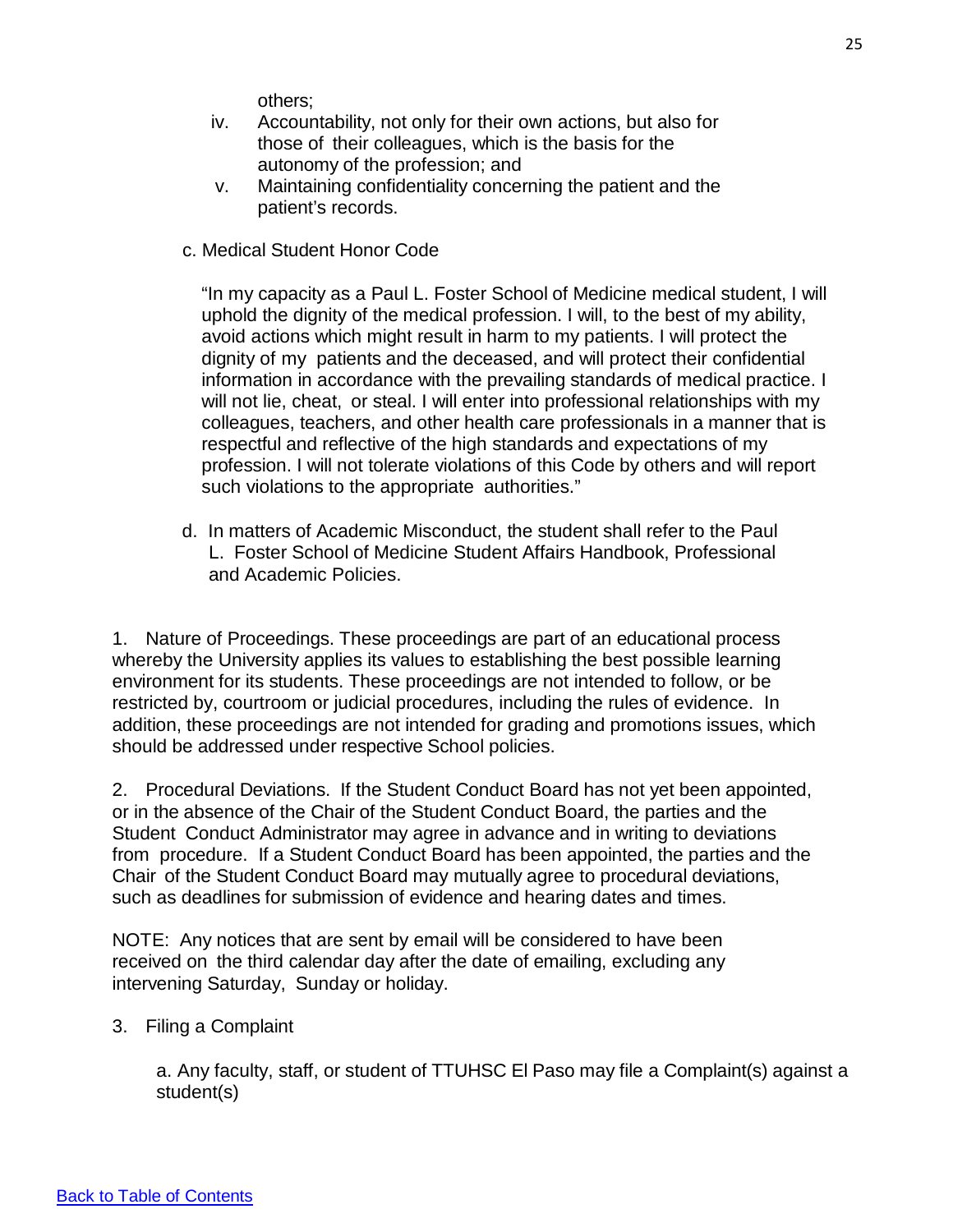or a student organization(s) for violation(s) of the Code of Professional and Academic Conduct. When appropriate, a preliminary investigation/discussion with a supervisor (program director, chair, etc.) should be done prior to filing a Complaint. If a basis for the Complaint against a student or students exists, Attachment A should be completed and delivered by the Complainant to the Student Conduct Administrator. Attachment C should be used for complaints against student organizations. A Complaint shall be submitted no later than twenty (20) business days from the date of the event or when the Complainant becomes aware of the event*.* Complaints filed more than twenty business days after the event shall include a justification for the delay.

b. When a Complaint is filed, the Student Conduct Administrator will provide the Accused Student with the Complaint form filed by the Complainant and will notify the Accused Student via email that he or she shall appear before the Student Conduct Administrator to discuss the Complaint within five (5) business days from the date of the letter. It is recommended that the Accused Student meet with the Student Conduct Administrator prior to the Student Conduct Board

c. The Student Conduct Administrator may conduct an informal meeting to determine if the complaint may be disposed prior to a formal hearing. Any informal disposition must be in writing and agreed to by all of the parties (complainant and accused student). Such disposition shall be final and there shall be no subsequent proceedings. The Student Conduct Administrator will send a written notification of the resolution to all parties involved.

d. If the Complaint is not disposed of administratively under Part II.F.3.c above, the Student Conduct Administrator will meet with the Accused Student to determine if the Accused Student admits or denies violating institutional rules.

i. If the Accused Student admits violating institutional rules, but sanctions are not agreed to, a Student Conduct Board hearing shall be conducted in accordance with Part II.F.4 but shall be limited to recommending the appropriate sanction(s) Part II.G.

ii. If the Accused Student denies violating University rules, the allegations shall be referred by the Student Conduct Administrator for a hearing before the Student Conduct Board under Part II.F.4 below.

e. Student Conduct Board hearing shall be scheduled within thirty (30) business days after the Accused Student has met with the Student Conduct Administrator under Part II.F.3.d. above. In cases in which an examination period intervenes between the time of the notice to the Accused Student and the Student Conduct Board hearing date, such hearing will be held during the first week in which classes are again in session. In the case of inclement weather, the chair of the Student Conduct Board will notify all parties of any cancellations or schedule changes.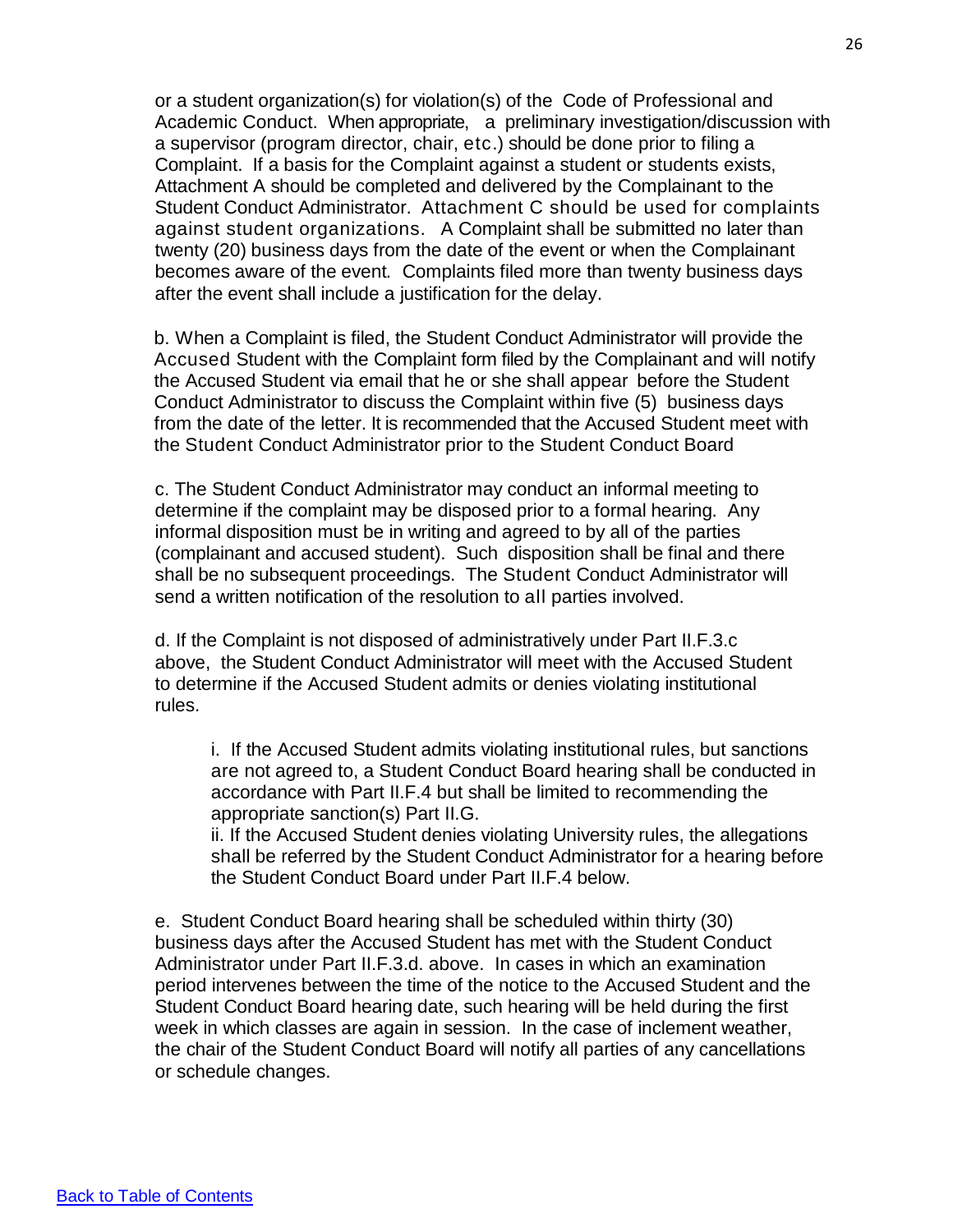4. Student Conduct Board Hearings

a. *Closed Hearing*. A Student Conduct Board hearing will be conducted in closed session with the complainant(s), accused student(s) or student organization representative(s), and Student Conduct Board members, and Student Conduct Administrator present. Requests for an advisor for the accused student and witnesses should be made in advance to the Student Conduct Administrator.

b. *Hearing Notice*. At least fifteen (15) business days prior to the Student Conduct Board hearing, the Chair of the Student Conduct Board will provide written notice to the parties of the following:

i. Date, time and place for the hearing, ii. Name of the members of the Student Conduct Board, iii. Summary statement of the charge(s), or a copy of the complaint and iv. Request in writing that at least five (5) business days prior to the Student Conduct Board Hearing, the Accused Student and the Complainant submit the information outlined herein below.

c. *Challenge*. An Accused Student and/or Complainant may challenge in writing the impartiality of any member of the Student Conduct Board up to three (3) business days after receiving the Hearing Notice by submitting their reasons for the challenge to the Student Conduct Administrator.

Any member of the Student Conduct Board whose participation is challenged shall be required to establish to the Student Conduct Board Administrator or his or her designee that the member can serve with fairness and objectivity. If the member cannot establish his or her fairness and objectivity to the satisfaction of the Student Conduct Board Administrator, the member in question shall be removed and a substitute will be appointed by the Student Conduct Administrator. If such member is removed the Student Conduct Administrator, may in his or her sole discretion choose to reschedule the hearing.

d. *Evidence Submission*. At least ten (10) business days prior to the date scheduled for the Student Conduct Board hearing, the Complainant and the Accused Student must submit to the Chair of the Student Conduct Board the following information, if applicable. Requests for extensions to file information with the Student Conduct Board shall be submitted to the Chair.

i. All pertinent records and exhibits

ii. Written statements must be notarized (including Impact or Position Statements);

iii.A list of all witnesses, if any, who will be speaking on behalf of the Accused Student or

Complainant; and

iv. The name of the advisor, if any, who may be present in an advisory capacity at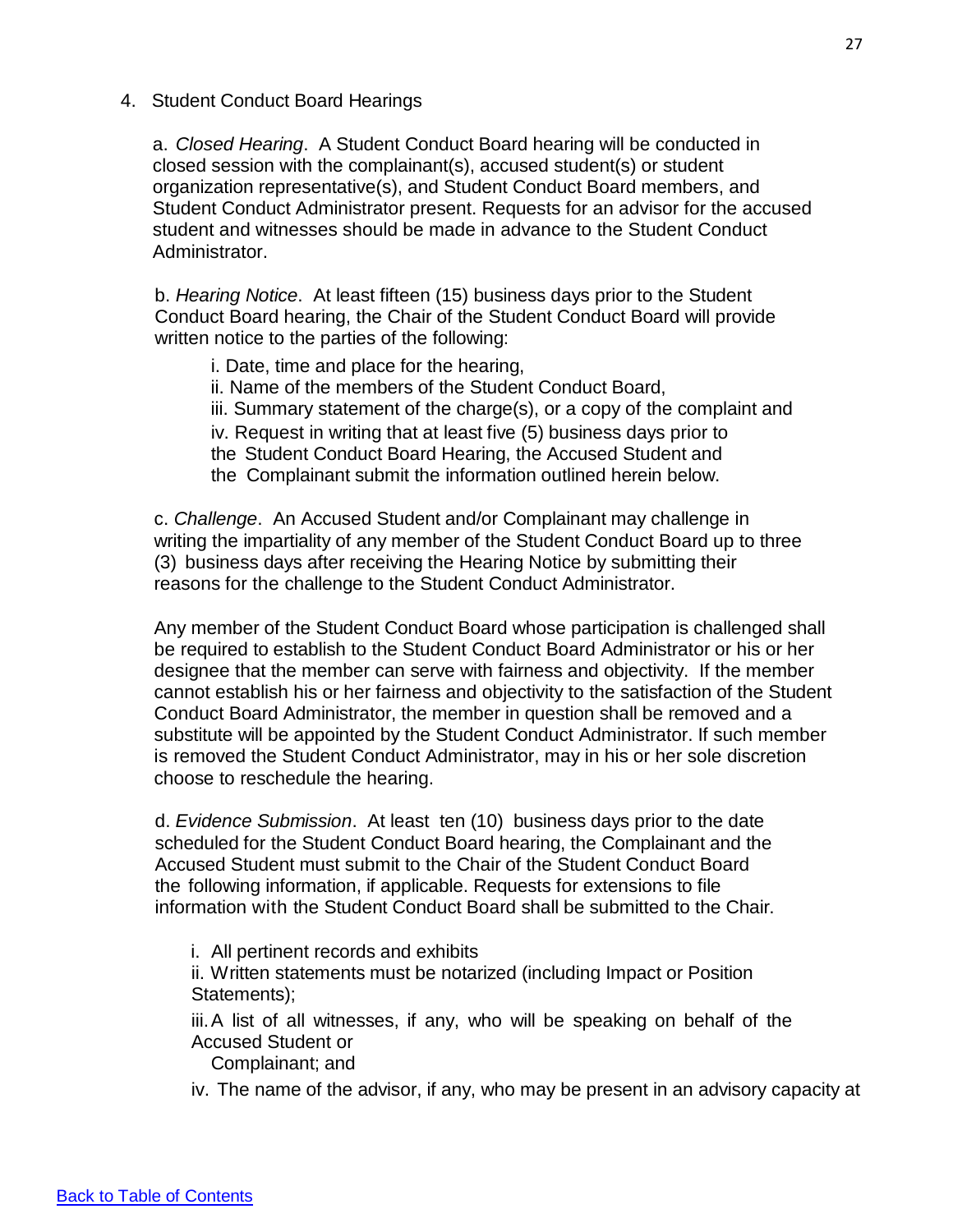the hearing. See Part II.F.4. i below.

e. *Evidence Exchange.* At least five (5) business days prior to the hearing, the Chair will provide each party with the information, if any, submitted by the other party.

f. *Separate or Joint Hearings.* A Student Conduct Board Hearing involving two or more Accused Students, may be conducted separately or jointly as determined by the Student Conduct Administrator. An accused student may request in writing to the Student Conduct Administrator a separate hearing up to three (3) business days after receiving the notice of hearing. The Student Conduct Board Administrator shall notify the student within three (3) business days the determination of the request.

g. *Recordings.* The University shall record, either digitally, through audiotape, or otherwise as deemed appropriate all Student Conduct Board hearings until such time that the Student

Conduct Board begins discussion and deliberation and prepares its' Findings and Recommendations. Deliberations shall not be recorded. The record is University property. Pursuant to the Family Educational Rights and Privacy Act of

1974 (FERPA), as amended, the student will be allowed to review, but not to copy, the hearing record. 34 C.F.R. § 99.10 (2003). Neither the Complainant, the Accused Student nor any witnesses are permitted to make any independent record of the proceedings.

h. *Hearing Attendance.* The Complainant, Accused Student and their respective advisor, if any, shall be allowed to attend the portion of the Student Conduct Board Hearing at which information is received, excluding deliberations.

i. *Advisors.* The advisor must be a faculty, staff, or student of TTUHSC El Paso. However, if an Accused Student is also the subject of a pending criminal investigation, indictment or charge arising out of the same circumstances, he or she may be allowed to have an attorney serve as his or her advisor, at his or her own expense, to participate only in the same manner as any other advisor. If an advisor for the Accused Student is an attorney, an attorney from the Office of General Counsel may attend the Student Conduct Board Hearing on behalf of the University. TTUHSC El Paso will provide legal counsel for the Student Conduct Board as the Student Conduct Board Chair deems it necessary.

The Complainant and/or the Accused Student is responsible for presenting his or her own information, and therefore, advisors are not permitted to speak or to participate directly or indirectly in any Student Conduct Board hearing before a Student Conduct Board. A student should select as an advisor a person whose schedule allows attendance at the scheduled date and time for the Student Conduct Board hearing, as delays will not be allowed due to the scheduling conflicts of an advisor, except at the discretion of the Chair upon written request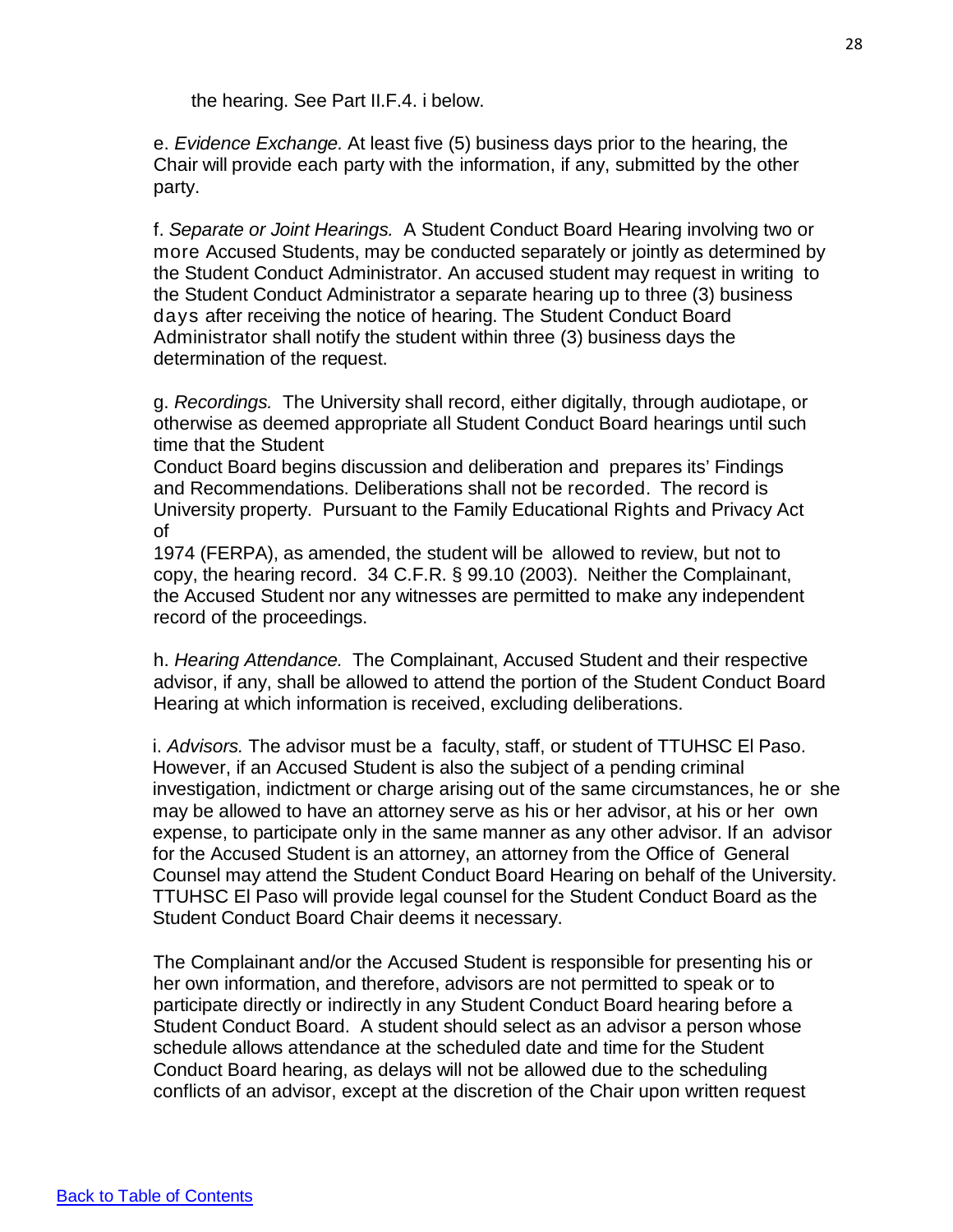seven (7) calendar days in advance of the date scheduled for the Student Conduct Board Hearing.

j. *Witnesses.* Members of the Student Conduct Board may question all witnesses, followed by the parties. Questioning by the Complainant and the Accused Student may be limited in the sole discretion of the Chair of the Student Conduct Board for such issues as preserving the civility of the hearing, avoiding redundant and irrelevant questioning, and/or providing for the efficient administration of the Hearing. Witnesses are permitted to attend the Student Conduct Board Hearing only during the time they are providing testimony, they are being questioned by the complainant, the accused or the committee unless the Student Conduct Board Chair, in his/her sole discretion determines otherwise.

i. *Parties Witnesses.* The Complainant and the Accused Student may arrange for witnesses to present pertinent information to the Student Conduct Board. The Complainant and the Accused Student are responsible for arranging for the voluntary attendance of his or her own witnesses.

ii. *Board Witnesses.* In its sole discretion, the Student Conduct Board may call other witnesses not identified by the Accused Student or the Complainant. If prior to the hearing the Student Conduct Board anticipates calling additional witnesses, the Board shall notify the Chair of the Student Conduct Board. The Chair of the Student Conduct Board will then arrange for the voluntary attendance of the witnesses identified by the Student Conduct Board. The Chair of the Student Conduct Board shall notify the Accused Student and the Complainant of the additional witnesses. If any witness called by the Student Conduct Board intends to present written information to the Board, the Chair of the Student Conduct Board is responsible for forwarding such information to the

Complainant, the Accused Student and the Student Conduct Board prior to the Hearing. No Board members shall have communication with any witnesses, except in the hearing with the Accused Student and Complainant present.

k. *Procedural Questions.* All procedural questions are subject to the final decision of the Chair of the Student Conduct Board. If a Student Conduct Board has not yet been appointed, the Student Conduct Administrator will issue a final decision in response to procedural questions.

l. *Deliberations.* If the Student Conduct Board concludes that all pertinent information has

been received, the Student Conduct Board shall adjourn the Hearing to discuss, deliberate and prepare Findings and Recommendations. The Student Conduct Board will determine by a

simple majority (more than half of the votes cast) of members present at a duly called meeting vote whether the Accused Student has violated any section of the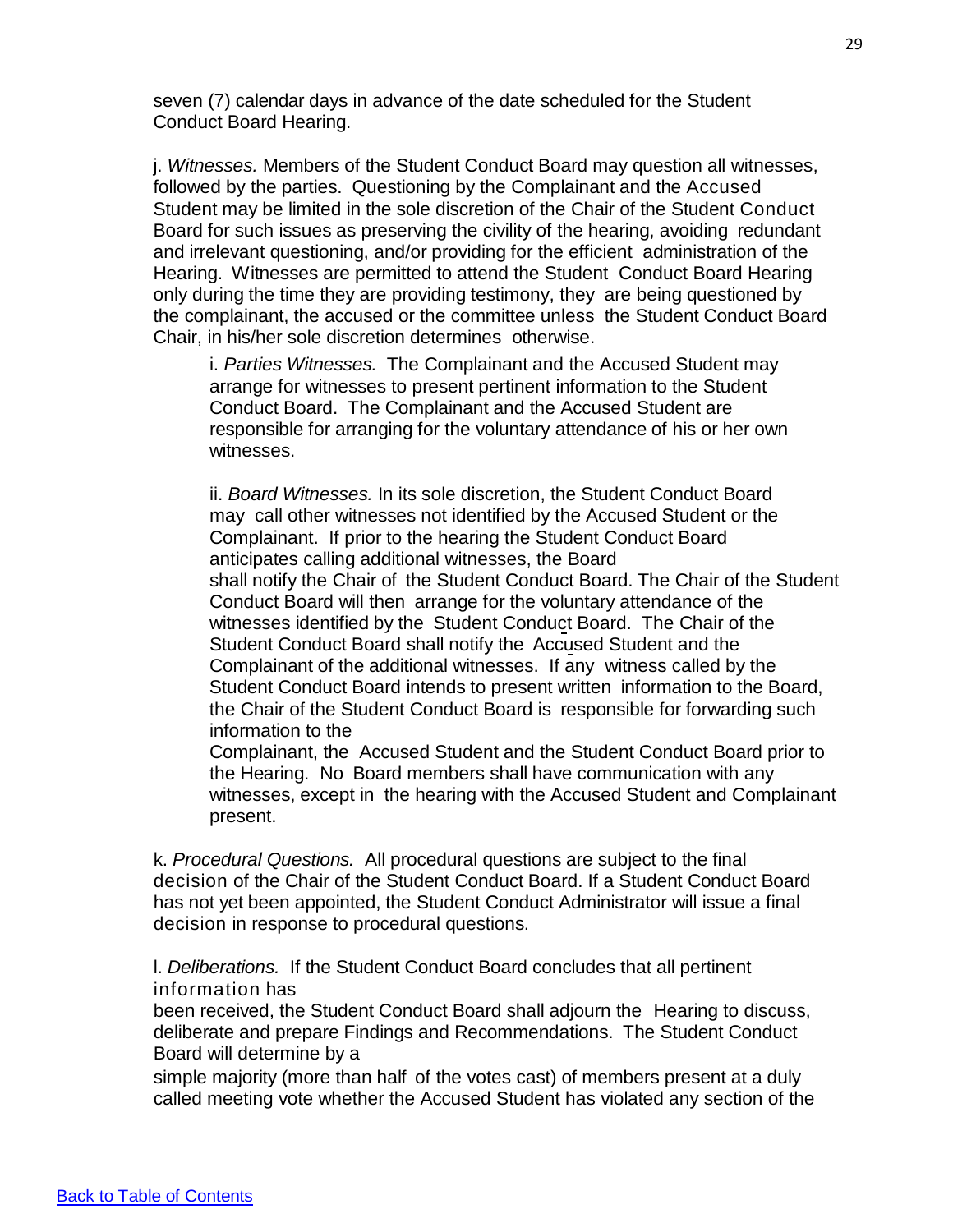Code which the student is charged with violating. If the Student Conduct Board finds a violation(s) of the Code, the Student Conduct Board may also recommend all or any of the sanctions identified in Part II.G below.

m. *Failure to Appear.* The Accused Student is expected to attend and participate in the Student Conduct Board Hearing. If the Accused Student or the Complainant elects not to attend a hearing after appropriate written notice Section II.F.4.b above, the charges will be reviewed as scheduled on the basis of the information available, and a recommendation will be made by the Board. Although no inference may be drawn against an Accused Student for failing to attend a hearing or remaining silent, the hearing will proceed and the conclusion will be based on the evidence presented. No decision shall be based solely on the failure of the Accused Student to attend the hearing or answer the charges.

n. *Findings and Recommendations.* The Chair is responsible to prepare the Student Conduct Board's Findings and Recommendations in writing. If the Findings and Recommendations are not unanimous, opinion(s) may be written by those who differ with the Majority's Findings and Recommendations. The Chair will forward the Findings and Recommendations, including differing opinion(s), within ten (10) business days to the Assistant Vice President for SSSA, the Student Conduct Administrator, the Accused Student and the Complainant.

o. *Review of Findings and Recommendations.* The Assistant Vice President for SSSA for Student Services and Student Affairs will review the Findings and Recommendations of the record from the Student Conduct Hearing and supporting documents, and transmit his or her decision in writing within ten business days from receipt to the Accused Student, the Complainant, the Student Conduct Administrator, and the Chair of the Student Conduct Board.

*p. Appeal*. Within ten business days of receipt of the decision of the Student Conduct Board, if either party believes that the due process procedures have been violated, an appeal may be made, in writing, to the Provost/Vice President for Academic Affairs. The Provost will review the case and notify all parties of his or her decision within ten business days. If a written appeal is not submitted within ten business days following receipt of the Student Conduct Board decision letter, the right to appeal is thereby waived and said decision is final.

The Accused Student or Complainant may only raise, and the Provost shall only consider, the following:

a. Whether a procedural deviation occurred that substantially affected the outcome of the case;

b. Whether there is new information sufficient to alter the Findings or other relevant facts not available or mentioned in the original hearing, because such information and/or facts were not known to the person appealing at the time of the original Student Conduct Board hearing.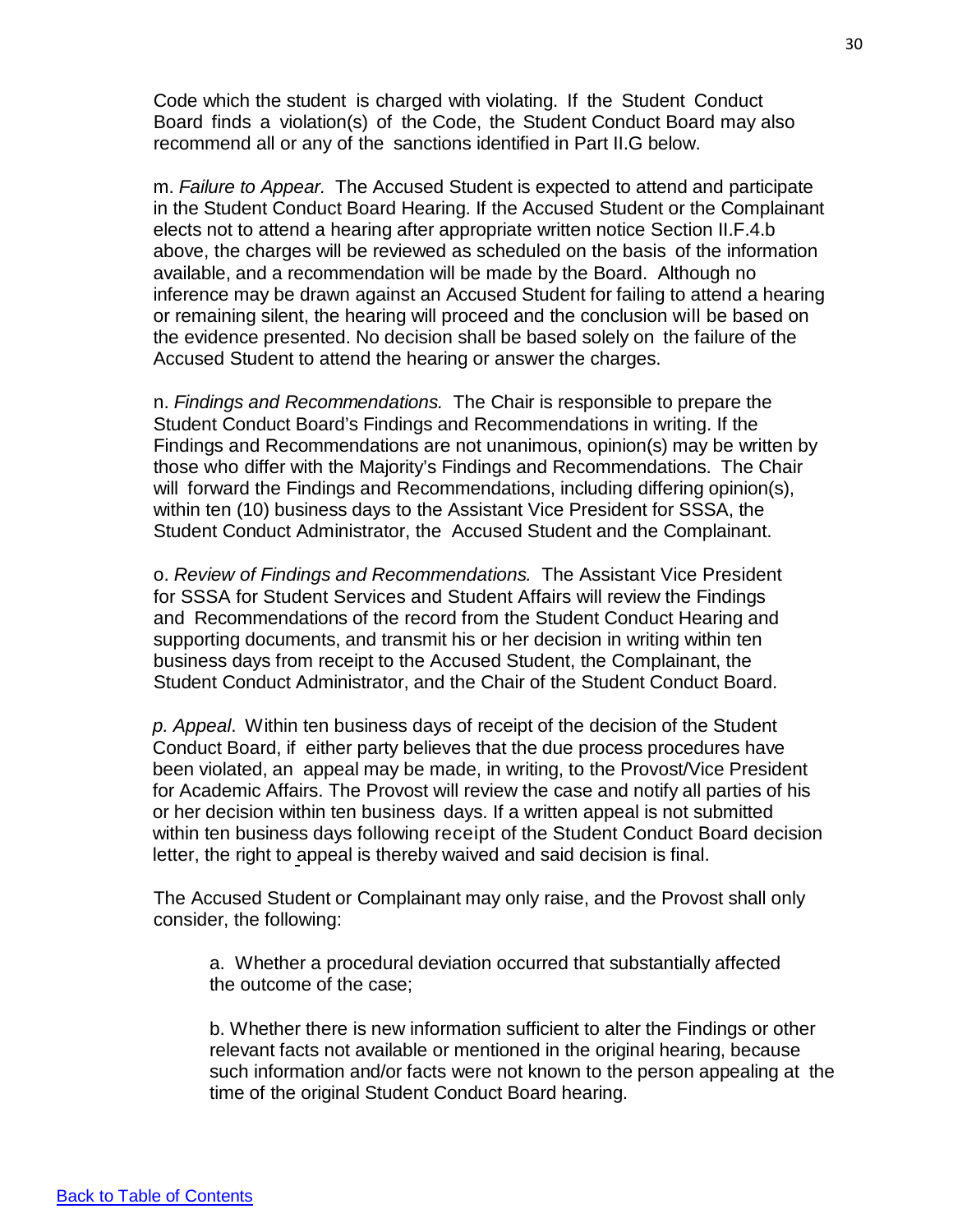The Provost will review the Findings and Recommendations and, at his or her sole discretion, the record from the Student Conduct Board hearing and supporting documents, and transmit his or her decision in writing to the Accused Student, the Complainant, the Student Conduct Administrator, and the Chair of the Student Conduct Board. The Provost's decision shall be final.

#### **G. Sanctions**

1. Sanctions which may be recommended by the Student Conduct Board, and imposed by the Assistant Vice President for SSSA, upon any student found to have violated this Code of Professional and Academic Conduct include but are not limited to the following:

> *a. Failing Grade or Cancellation of Credit*. Failing grade for an examination or assignment or for a course, and/or cancellation of all, or any portion, of a prior course credit.

b. *Censure*. A notice in writing to the student that the student is in violation or has violated institutional regulations. At the Student Conduct Board's' discretion, the censure may remain permanently in the student's disciplinary file or be removed at graduation if certain conditions are met.

c. *Probation*. A written reprimand for violation of specified regulations. Probation is for a designated period of time and includes the likelihood of more severe disciplinary sanctions if the student is found to violate any institutional regulation(s) during the probationary period.

d. *Loss of Privileges*. Denial of specified privileges for a designated period of time.

e. *Restitution*. Compensation for loss, damage or injury. This may take the form of appropriate service and/or monetary or material replacement.

f. *Discretionary Sanctions*. Assignments may be made at the discretion of the Student Conduct Board, such as work assignments, essays, training, service to the University, temporary suspension from a class or rotation site, an unexcused absence, a letter of unprofessional behavior in the student's disciplinary file or other related discretionary assignments.

g. *Suspension*. Separation of the student from University for a defined (or specific) period of time, after which the student is eligible to return. Conditions for re-enrollment or readmission must be specified. (During the time of disciplinary suspension, the notice is placed in the student's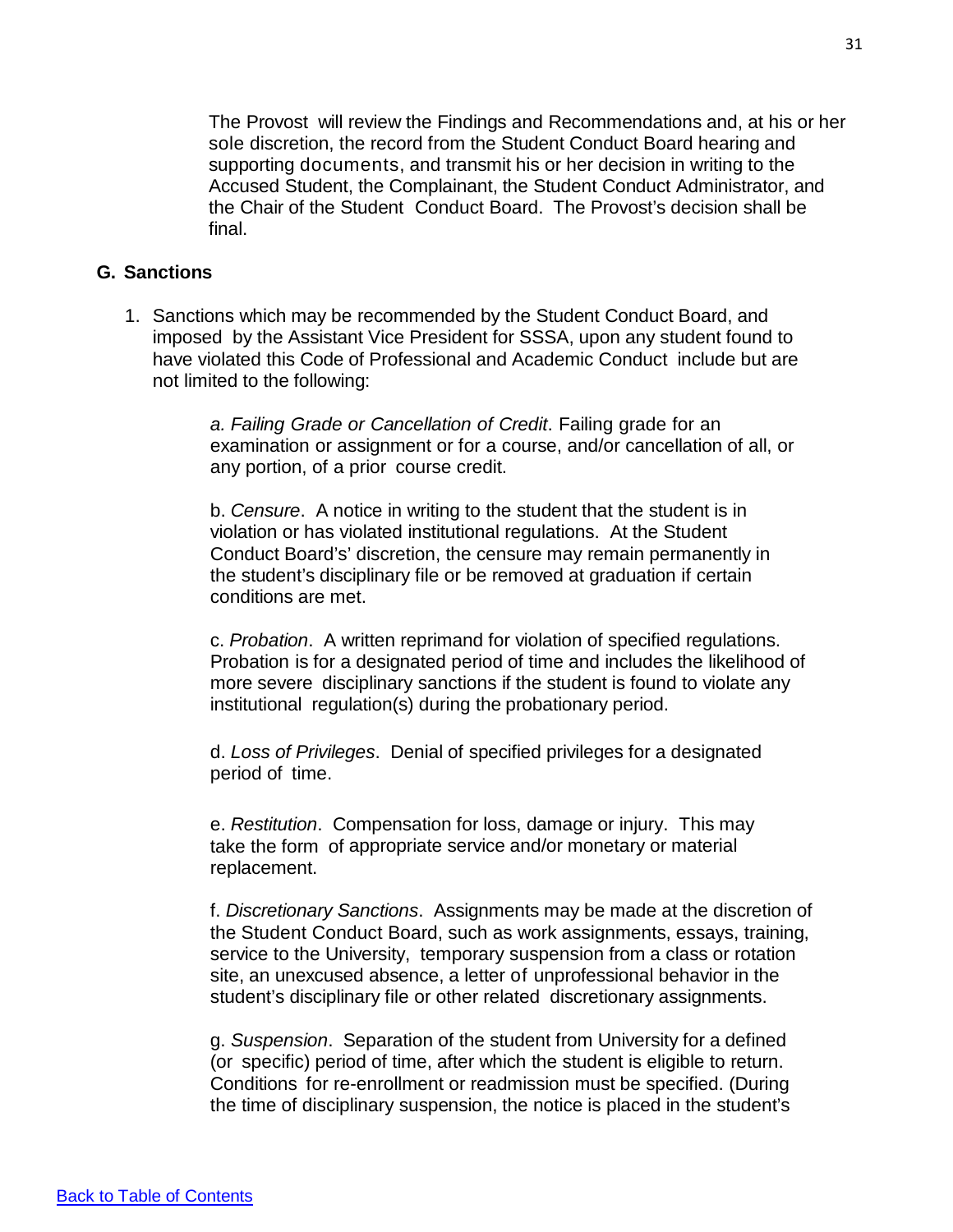permanent file.)

*h. Dismissal.* D of the student from their current program without the option to apply for readmission to the University. The student's transcript will include a notation of dismissal and the date of the action or appeal decision.

*i. Revocation of Admission.* Admission to the University may be revoked for fraud, misrepresentation or other violations of University standards.

j. *Revocation of Degree.* A degree awarded by the University may be revoked for fraud, misrepresentation or other serious violations committed by a student prior to graduation.

k. *Withholding Degree*. The University may withhold awarding a degree otherwise earned until the completion of the process set forth in a Student Conduct Board decision.

l. *Multiple Sanctions*. More than one of the sanctions listed above may be imposed for any single violation.

m. Any other sanction(s) which may be appropriate under the particular circumstances of the violation.

- 2. Other than dismissal from the University or revocation of a degree, Student Conduct Board decisions shall not be made part of the student's permanent education record, but shall become part of the student's disciplinary record which is maintained in the TTUHSC El Paso Student Services and Student Affairs office. Where professionalism matters are involved, a copy of a Student Conduct Board decision may be maintained in the disciplinary file of the respective school.
- 3. The following sanctions may be imposed upon registered student organizations and/or members thereof:

a. Those sanctions listed above in Part II.G.1 above.

b. Loss of selected rights and privileges for a specified period of time.

c. *Deactivation*. Loss of all privileges, including University recognition and/or registration, for a specified period of time.

#### **H. Interpretation and Revision**

1. Any question of interpretation or application of this Code shall be referred to the Student Conduct Administrator or his or her designee for final determination.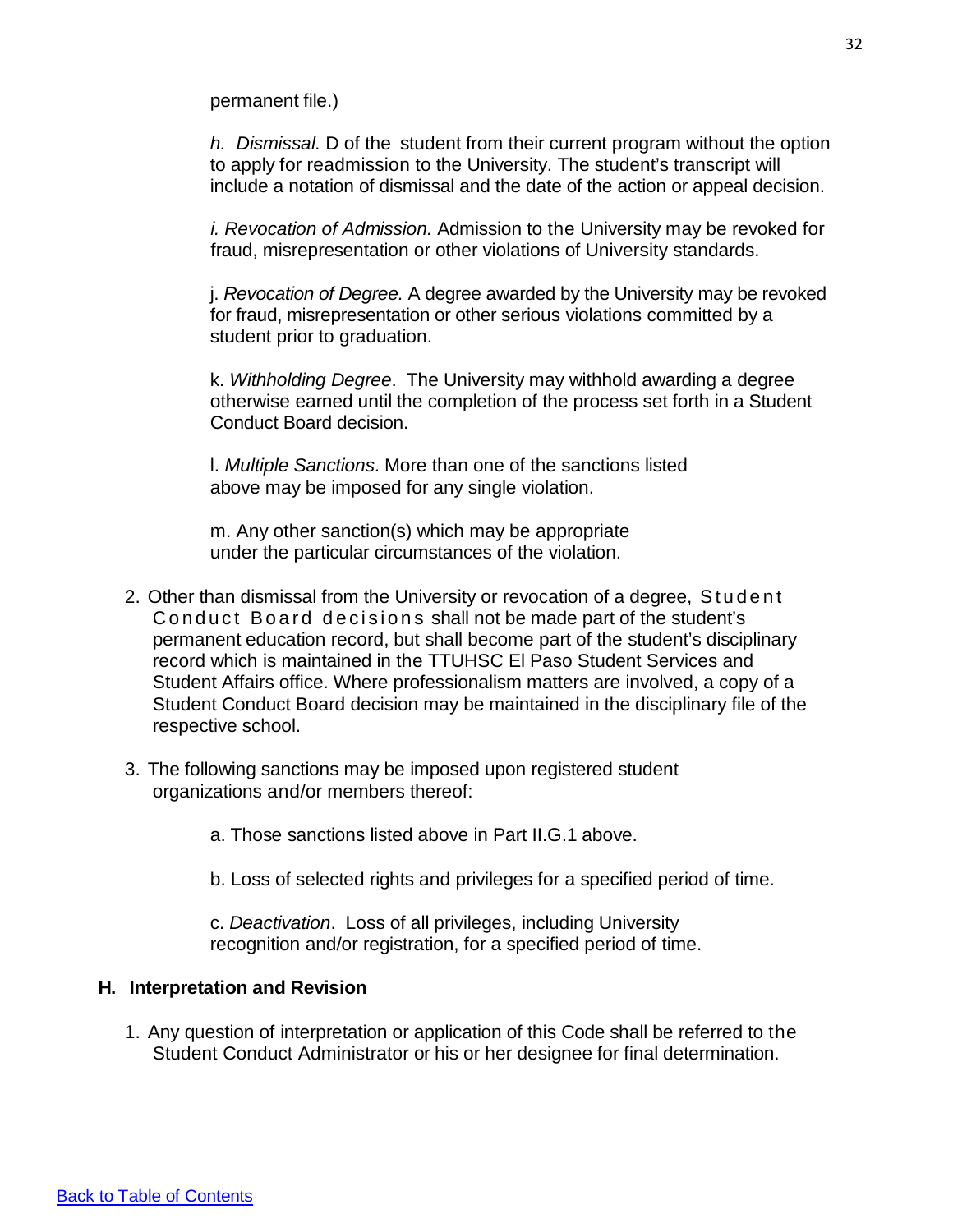3. The Code of Professional and Academic Conduct Review Committee (Review Committee) shall conduct an annual review of the Code and make recommendations to the Academic Council, Provost and President regarding omission, clarifications, constructive changes and other matters relevant to the interpretation and operation of the Code. The Review Committee is composed of the Assistant Vice President for SSSA for Student Services and Student Affairs (SSSA), the Student Conduct Administrator (if different than the AVP for SSSA and Student Affairs representatives from each School. The Assistant Vice President for SSSA may invite recommendations by the President of the Student Government Association. A quorum for the Review Committee is four members.

# **PART III**

# **WITHDRAWAL OF CONSENT TO BE IN ATTENDANCE OR PRESENT ON UNIVERSITY PREMISES**

#### **A. Recommendation to Withdraw Consent During Periods of Disruption**

- 1. The term "period of disruption" is any period in which it reasonably appears that there is any of the following (Texas Education Code § 51.231):
	- a. Threat(s) of destruction to University premises;

b. Threat(s) of physical or emotional injury to human life on University premises; or, c. Threat(s) of willful disruption of the orderly operation of the University.

- 2. During periods of disruption, the Assistant Vice President for SSSA or designee may recommend to the Provost that prior to a Student Conduct Board hearing, and in accordance with Texas Education Code, Section 51.233, a student have his/her consent to be in attendance at the University or on University premises be withdrawn when there is reasonable cause to believe that the student has willfully disrupted the orderly operation of University premises and that his/her presence on University premises will constitute a substantial and material threat to the orderly operation of the University premises.
- 3. Withdrawal of Consent shall not be longer than fourteen (14) days from the date on which consent was initially withdrawn.
- 4. Withdrawal of Consent is specifically provided by state statute (Texas Education Code § 51.233, et seq.). The provisions of Part III do not affect the power of the University to suspend or dismiss any student at the University in accordance with the procedures set forth in Part II of this Handbook. If a person is alleged to have violated the Code of Professional and Academic Conduct, and Withdraw of Consent also occurs, the procedures set forth in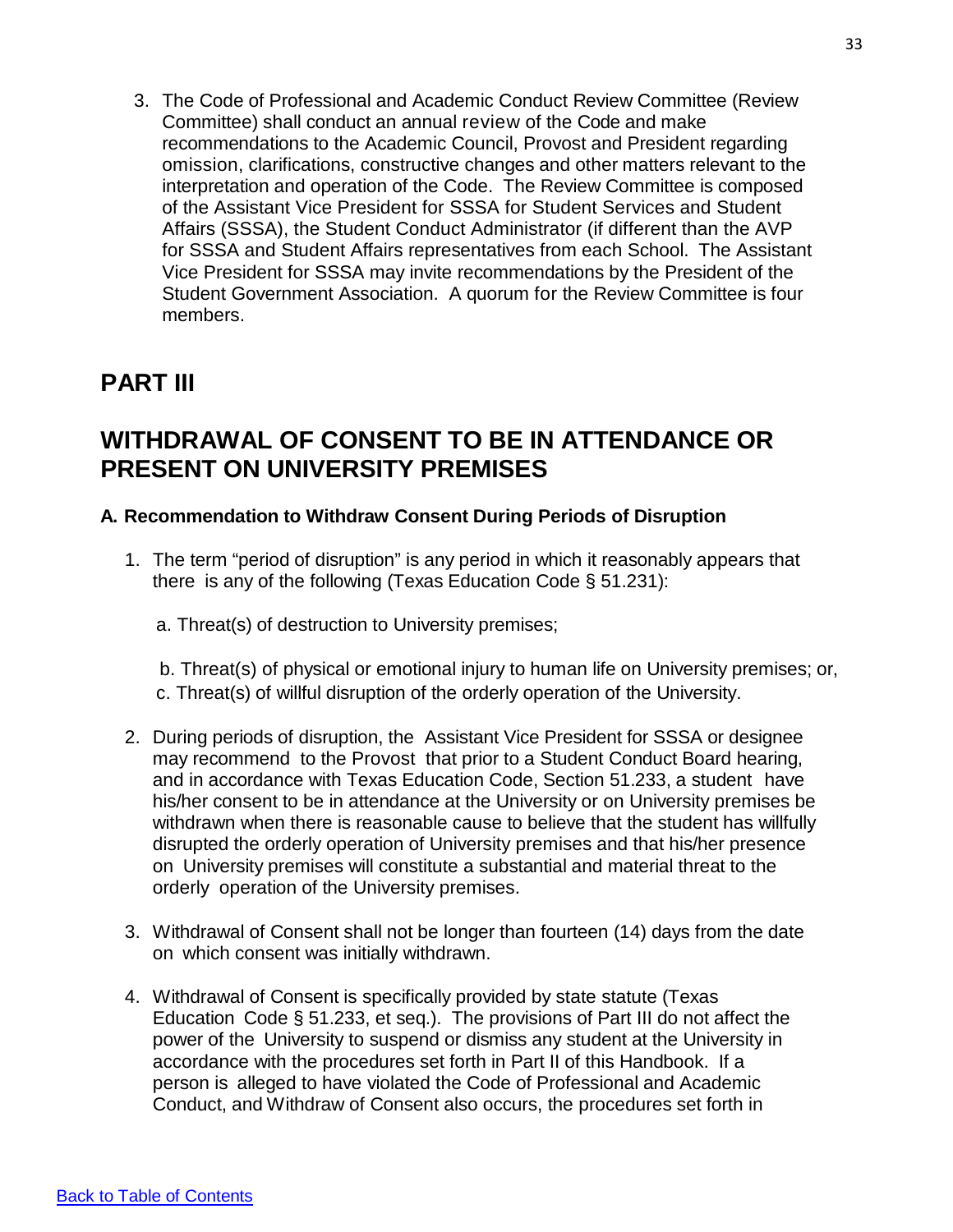Parts II and III may occur concurrently.

#### **B. Concurrence by Provost**

- 1. If the Provost concurs with the Assistant Vice President for SSSA recommendation, the student will have his/her consent to be in attendance at the University or on University premises withdrawn in writing by the Provost. Texas Education Code § 51.233(a) & 51.234.
- 2. The written notice by the Provost shall contain all of the following:

a. That consent to remain on the campus has been withdrawn and the number of days for which consent has been withdrawn, not to exceed fourteen (14); Name and job title of the person withdrawing consent, along with an address where the person withdrawing consent can be contacted during regular working hours;

b. Brief statement of the activity or activities resulting in the Withdrawal of Consent; and,

c. Notification that the student is entitled to a hearing on the withdrawal not later than three (3)

days from the date of receipt by the Assistant Vice President for SSSA of a request for hearing from the person.

3. Whenever consent is withdrawn by the Provost, the Provost shall submit a written report to the President within twenty-four (24) hours, unless the Provost has reinstated consent for the student. The report shall contain all of the following:

a. Description of the student, including, if available, the student's name, address, and phone number; and,

b. Statement of the facts giving rise to the Withdrawal of Consent.

#### **C. Confirmation by President**

- 1. If the President or his/her designee upon reviewing the written report described above finds that there was reasonable cause to believe that the student has willfully disrupted the orderly operation of the University or University premises, and that his presence on University premises will constitute a substantial and material threat to the orderly operation of the campus or facility, he/she may enter written confirmation upon the report of the action taken by the Provost Texas Education Code §51.236 (b).
- 2. If the President or his/her designee does not confirm the action taken by the Provost within 24 hours after the time that consent was withdrawn, the Withdrawal of Consent shall be deemed void and of no force or effect, except that any arrest made during the period shall not for this reason be deemed not to have been made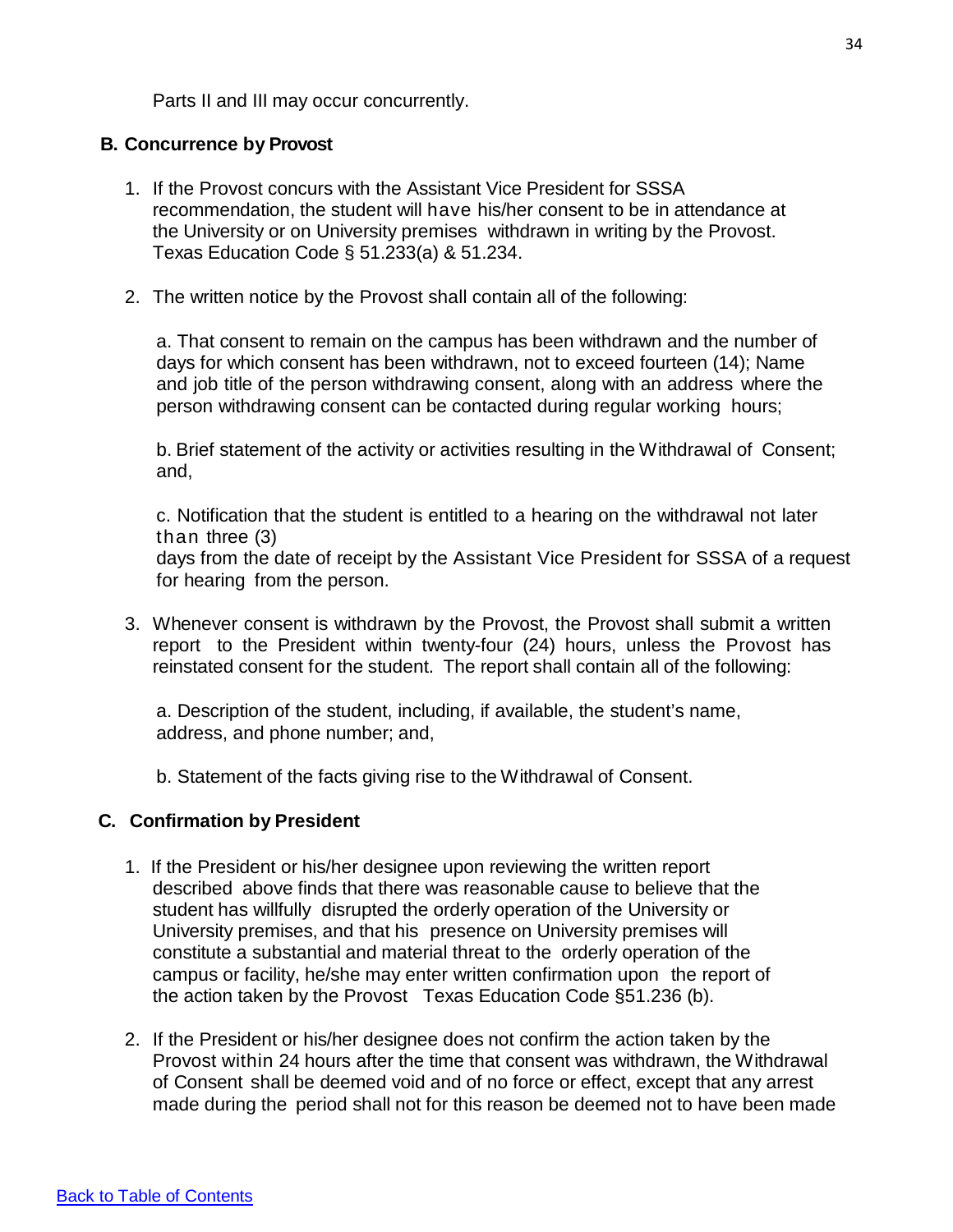for probable cause.

#### **D. Hearing**

- 1. The student from whom consent to remain on campus has been withdrawn may submit a written request for a hearing to the President, within the fourteen (14) day period of withdrawal. The written request must state the address to which notice of hearing is to be sent.
- 2. The student shall be entitled to the following procedures in accordance with the Texas Education Code, Sections 51.234 and 51.243.

a. *Hearing Notice*. Upon receipt of the request for hearing, the President shall grant the request and immediately mail a written notice of the time, place, and date of the hearing, along with pertinent records, exhibits and written statements to the student. A hearing will be conducted no later than three (3) days from the date that the President receives the request for hearing. The Hearing Committee will be appointed by the President and will be comprised of members from the respective schools other than the accused.

b. *Representation*. The student may be represented by counsel. The University will be represented by the Office of General Counsel.

c. *Witnesses*. The student, as well as the party who recommended consent be withdrawn, have the right to call and question witnesses and to cross-examine witnesses at the hearing. Members of the Hearing Committee may also question the witnesses. Witnesses are permitted to attend the Hearing only when they are providing information, unless the Hearing Committee, in its sole discretion, allows otherwise. The student shall be advised of the content of the statements, and the names of the persons who made them, at the hearing.

d. *Evidence*. All matters upon which the decision to withdraw consent may be based shall be introduced into evidence at the hearing. The decision to withdraw consent shall be based solely on the evidence presented at the hearing. At least one (1) day prior the date scheduled for the Hearing, the parties must submit to the Chair of the Hearing Committee the following information, if applicable.

- i. All pertinent records, exhibits and written statements (including Impact or **Position** Statements);
- ii. A list of witnesses, if any, who will be speaking on behalf of the Accused Student or Complainant, including a brief summary of the information to be given by each; and,
- iii. The name of the advisor, if any, who may be present in an advisory capacity at the hearing. See Part II.F.4.i.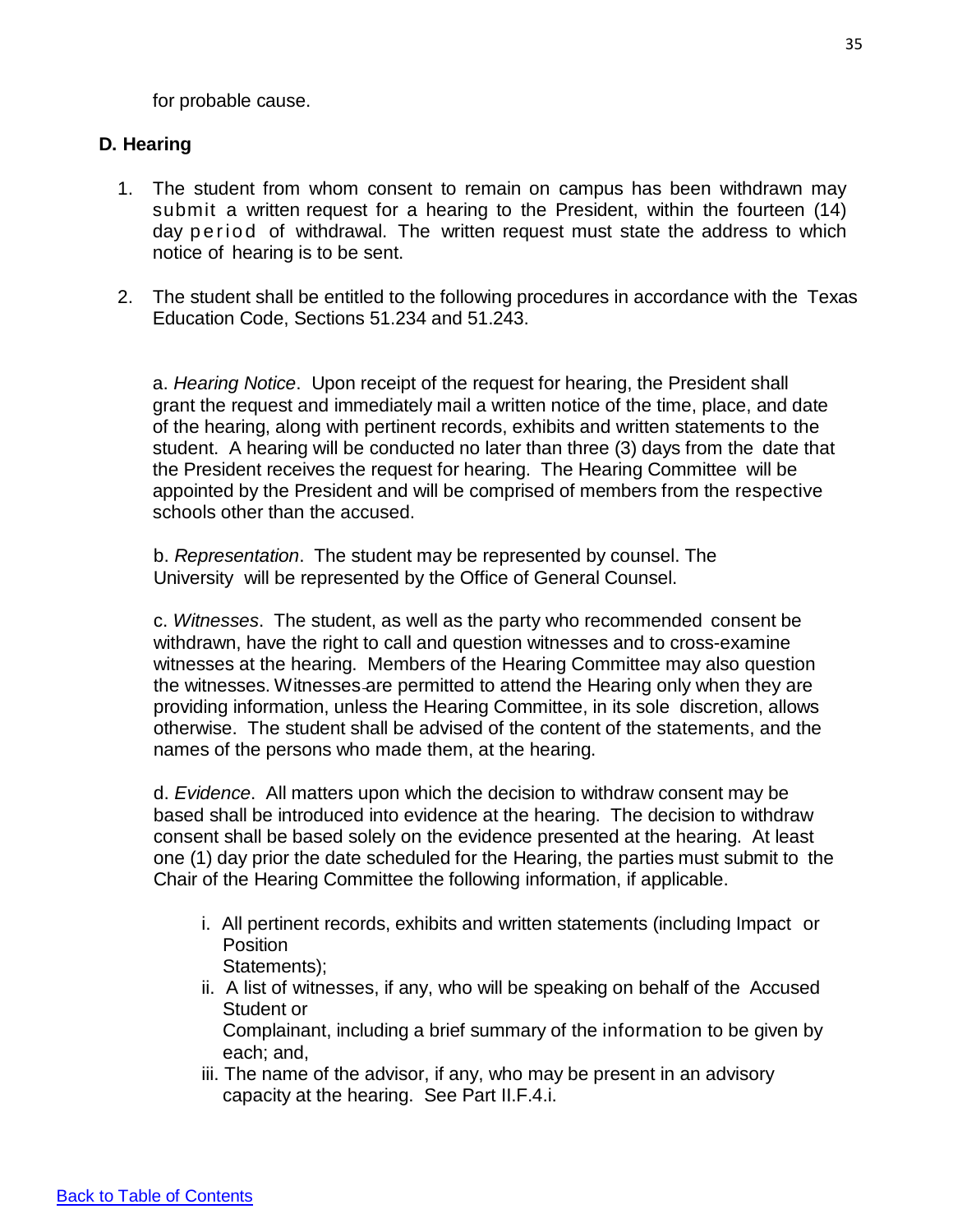e. *Procedural Questions*. All procedural questions are subject to the final decision of the chair. or otherwise

f. *Recordings*. University shall record, either digitally or through audiotape, or otherwise as deemed appropriate all Hearings until such time that the Hearing Committee begins discussion and deliberation and prepares Findings and Recommendations. Deliberations shall not be recorded. The record is University property.

g. *Appeal to President*. The student may appeal the decision within three (3) days from the date of the decision by sending a written appeal to the President. If the student does not appeal the decision by the hearing committee, the decision is final. The president will review and render a decision within seven (7) days.

# **PART IV**

# **STUDENT COMPLAINT OR GRIEVANCE POLICIES AND PROCEDURES**

The following narrative summarizes TTUHSC El Paso's student complaint or grievance policies and procedures, other than those listed in Part IV of this Institutional Student Handbook (e.g. Title IX and discrimination). Links to specific policies and procedures are provided on the Student Services and Student Affairs web-page.

It is the policy of the Texas Tech University Health Sciences Center El Paso to affirm the right of its students to a prompt and fair resolution of a complaint or grievance involving allegations of inappropriate behavior by other TTUHSC El Paso students or by TTUHSC El Paso personnel toward students. Policies and procedures exist for the following areas of student complaints:

- Complaints regarding the general or academic misconduct of another student
- Complaints regarding discrimination
- Complaints regarding student records
- Complaints regarding employment at TTUHSC El Paso
- Complaints regarding grades or grading
- Complaints regarding other types of mistreatment
- Other institutional-level student complaint procedures

#### **A. Complaints regarding the general or academic misconduct of another student**

Policies and procedures governing complaints regarding the general or academic misconduct of students are defined in the Code of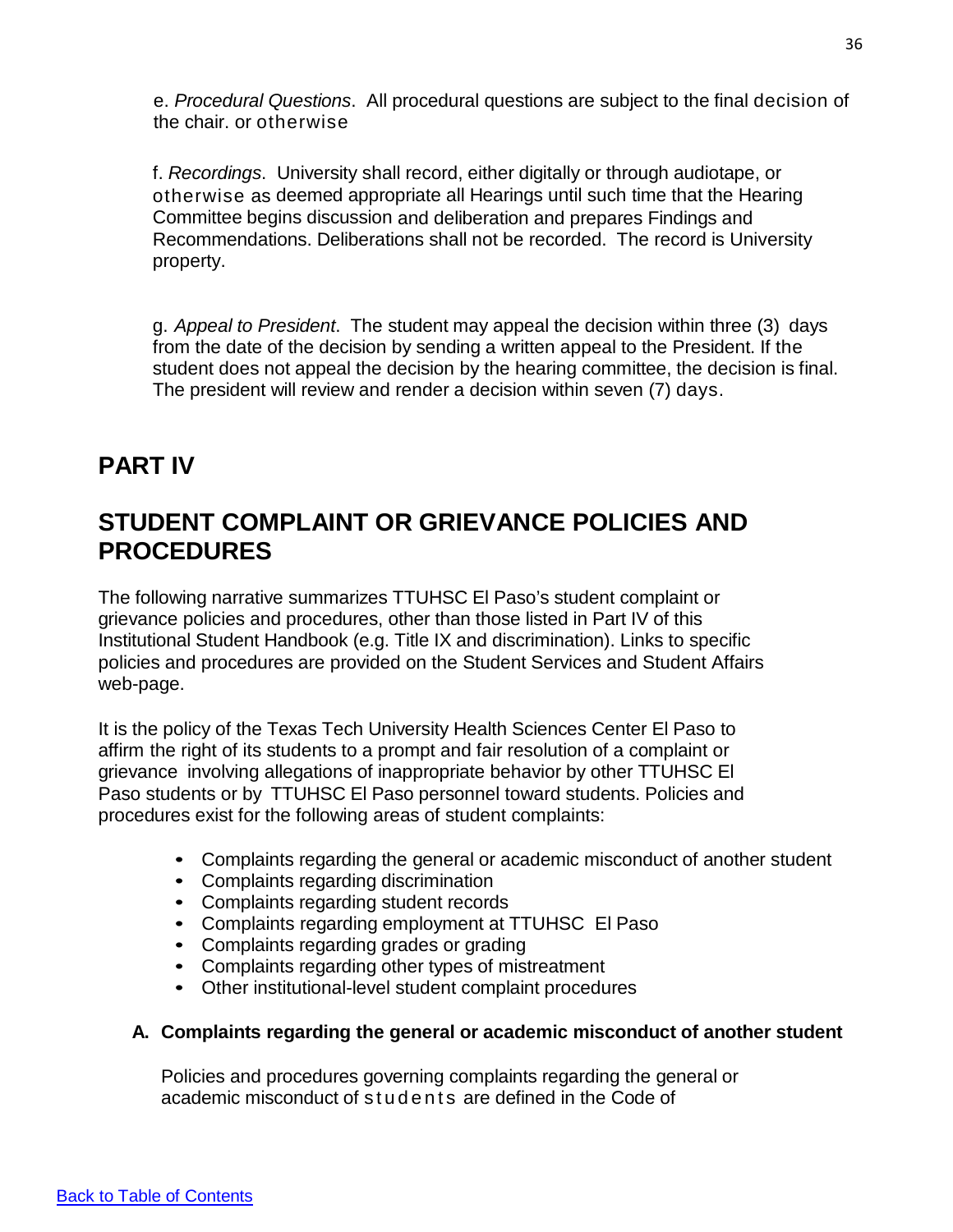Professional and Academic Conduct (Code), which is published as Part II of this handbook. Students, faculty, and staff are all encouraged to report violations of the Student Code in accordance with the Disciplinary Procedures outlined in the Student Code.

### **B. Complaints regarding discrimination**

This handbook identifies several policies intended to ensure the fair and equitable treatment of all members of the university community. The processes for filing complaints are detailed in the TTUHSC El Paso Operating Policies and Procedures. The following list identifies key institutional policies governing complaints regarding discrimination:

• OP 51.01, Equal Employment Opportunity Policy and Affirmative Action Plan, [https://elpaso.ttuhsc.edu/opp/\\_documents/51/op5101.pdf](https://elpaso.ttuhsc.edu/opp/_documents/51/op5101.pdf)

OP 51.03, Sexual Harassment, Sexual Assault, Sexual Misconduct, and Title IX Policy and Complaint Procedure, [https://elpaso.ttuhsc.edu/opp/\\_documents/51/op5103.pdf](https://elpaso.ttuhsc.edu/opp/_documents/51/op5103.pdf)

OP 51.04, Access for Individuals with Disabilities, [https://elpaso.ttuhsc.edu/opp/\\_documents/51/op5104.pdf](https://elpaso.ttuhsc.edu/opp/_documents/51/op5104.pdf)

### **C. Complaints regarding student records**

HSCEP OP 77.13, Student Education Records, [https://elpaso.ttuhsc.edu/opp/\\_documents/77/op7713.pdf,](https://elpaso.ttuhsc.edu/opp/_documents/77/op7713.pdf) provides detailed information about filing complaints relating to student records.

### **D. Complaints regarding employment at TTUHSC El Paso**

Information about employment grievances for students who are employed at TTUHSC El Paso is provided in HSCEP OP 70.10, Non-faculty Employee Complaint and Grievance Procedures,

https://elpaso.ttuhsc.edu/opp/\_documents/70/op7010.pdf . This policy covers complaints concerning issues pertaining to wages, hours, working conditions, performance evaluations, merit raises, job promotions, job assignments, or similar matters involving management decisions concerning the employee.

### **E. Complaints regarding grades or grading**

The processing of formal grade appeal procedures is the responsibility of the school that administers the course. Relevant school policies are included in their catalogs and handbooks.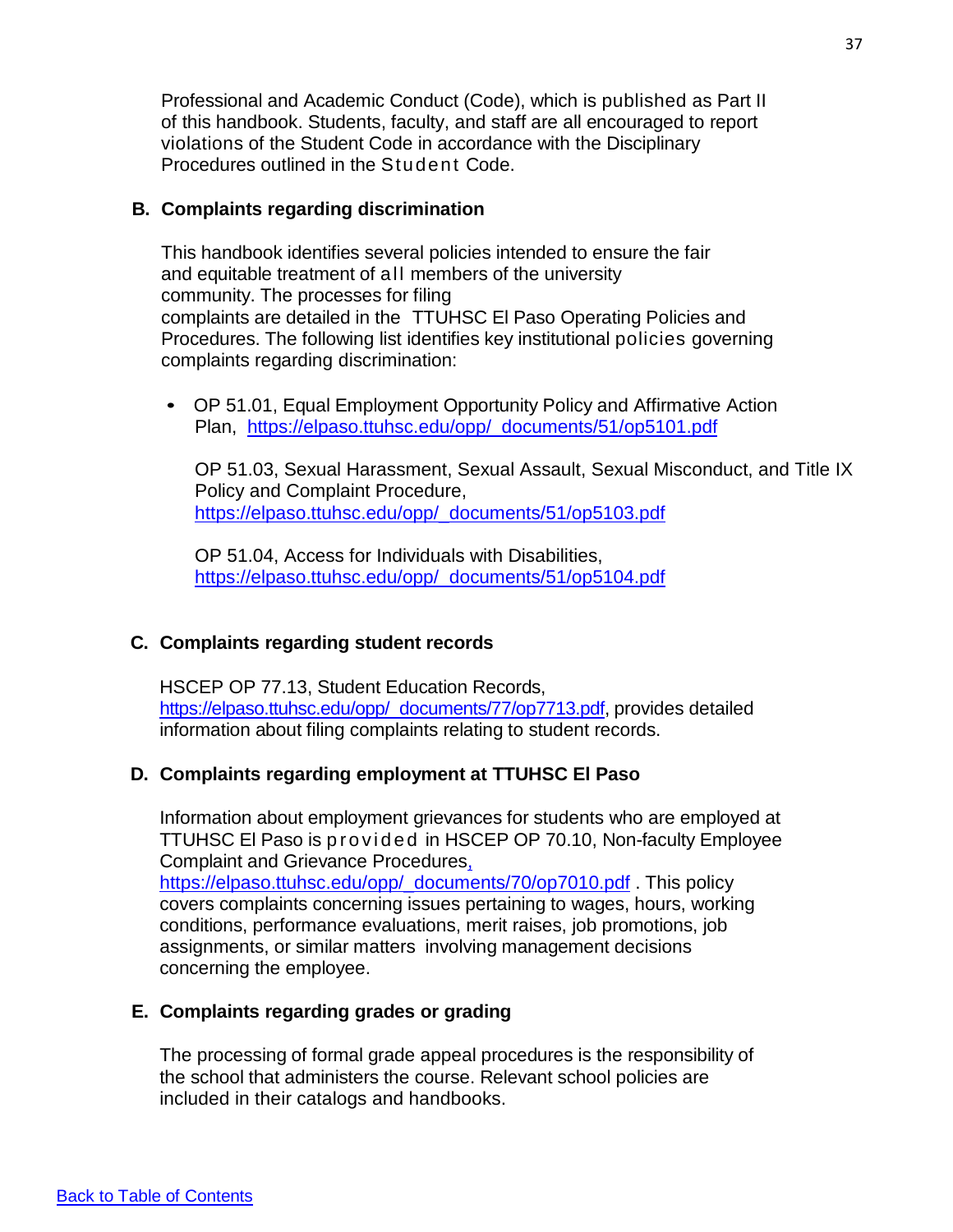- Gayle Greve Hunt School of Nursing: Academic Grade Challenges/Appeals
- Graduate School of Biomedical Sciences: Grade Appeals
- Paul L. Foster School of Medicine: Challenging Student Records or Grades
- Woody L. Hunt School of Dental Medicine

### **F. Complaints regarding other types of mistreatment**

Students who feel that they have been mistreated in a manner that is not directly addressed by any of the specific policies identified above are encouraged to refer to the policies and procedures governing student complaints, grievances, and appeals within their school. Relevant school policies include the following:

- GGHSON : Academic Grade Challenges/Appeals and Complaint or Grievance Resolution (Non-Grade Related)
- Graduate School of Biomedical Sciences: Procedure for Grade and Non-Grade Complaints
- Paul L. Foster School of Medicine: Appropriate Treatment of Medical Students; Student – Faculty Dispute Resolution Policy; Student-Student Dispute Resolution Policy
- Woody L. Hunt School of Dental Medicine

Students should process their complaints or appeals through the appropriate channels. Procedures are delineated in the policies identified above. Students are required to bring their concerns to the designated student affairs officer of their school. The student affairs officer in each school is as follows:

- Gayle Greve Hunt School of Nursing: Associate Dean for Academic Programs
- Graduate School of Biomedical Sciences: Dean
- Paul L. Foster School of Medicine in El Paso: Associate Dean for Student Affairs
- Woody L. Hunt School of Dental Medicine: Associate Dean

The deans of the schools have final authority in resolving disputes related to academic issues, such as grading and promotion, and in nonacademic issues involving the school's faculty and staff.

Every effort should be made to resolve complaints against faculty and other school personnel at the school level. If the complaint is about personnel or services at the institutional level, the student is advised to contact the TTUHSC El Paso Office of Student Services and Student Affairs in accordance with the following institutional-level student complaint procedures. These procedures are also published on the Office of Student Services and Student Affairs web page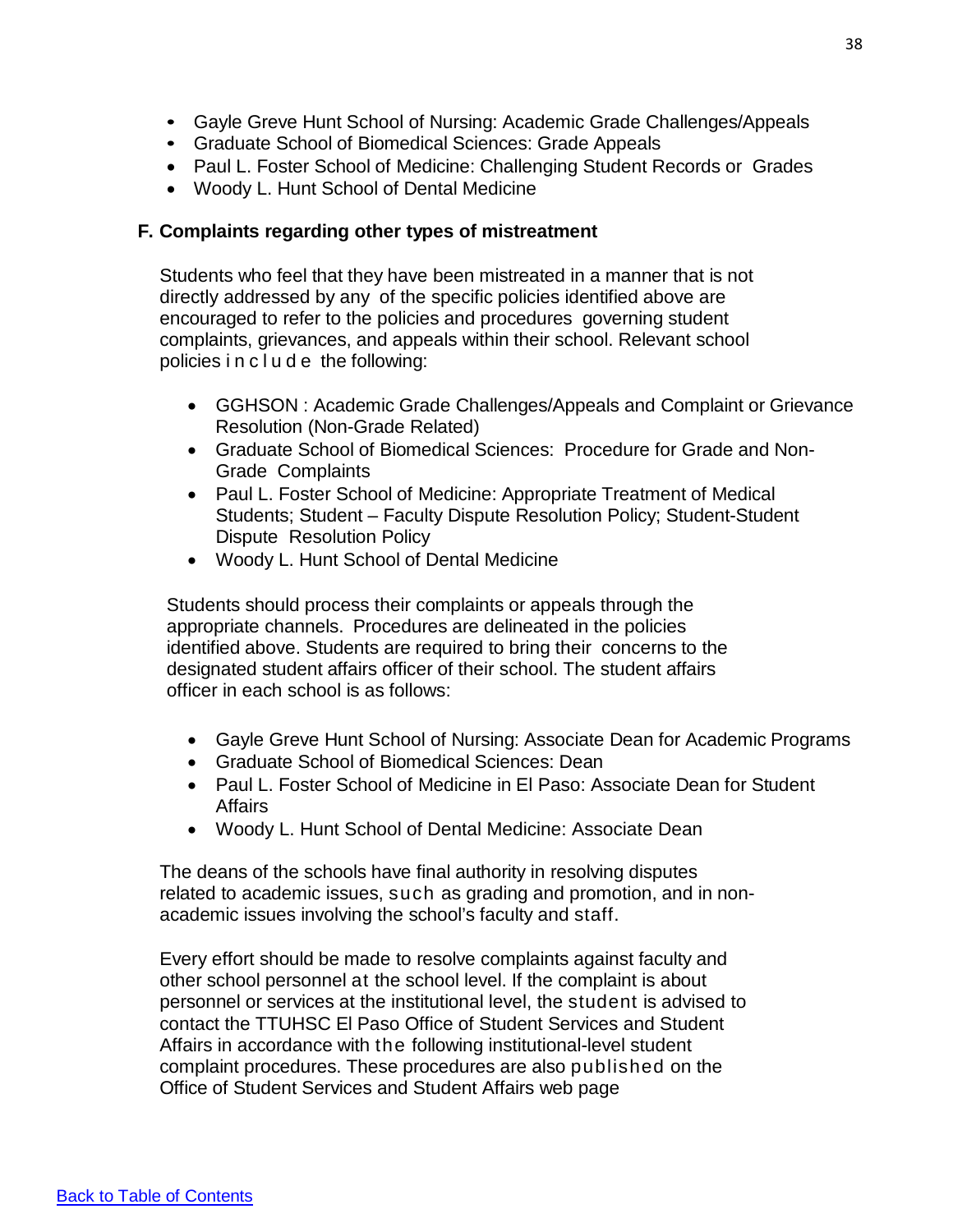https://elpaso.ttuhsc.edu/studentservices/grievance.aspx

### **G. Other Institutional-Level Student Complaint Procedures**

The procedures defined below apply to student complaints that fall outside the scope of other institutional and school-based policies and procedures governing specific types of student complaints, including, for example, student complaints against staff members employed at the institutional level or against TTUHSC El Paso administrators. The TTUHSC El Paso Office of Student Services and Student Affairs will administer this institutional policy and will insure that due process is afforded to all concerned.

#### 1. Early Resolution

Prior to contacting the TTUHSC El Paso Office of Student Services and Student Affairs, the student shall attempt to resolve the issue with the individual(s) involved. If the student is not satisfied with the outcome after meeting with the individual or does not feel comfortable talking to the administrator or staff member involved, the student may contact the Assistant Vice President for Student Services and Student Affairs. (SSSA). The student shall address the issue and initiate action under this policy within 30 days of the event-giving rise to the complaint.

The Assistant Vice President for Student Services and Student Affairs (SSSA) or designee may counsel the student to discuss the issue with the involved administrator or staff member. If the student does not feel comfortable talking to the person involved, the Assistant Vice President for SSSA for Student Services and Student Affairs or designee will investigate the complaint, attempt to reconcile differences, and propose a solution. The Assistant Vice President for Student Services and Student Affairs or designee will provide a written statement of his or her recommendation to all parties within ten business days following the initial receipt of the student's report of the complaint. All involved parties will then have ten business days to respond. Every effort should be made to resolve the issue without going beyond this level.

(If the complaint is against the Assistant Vice President for SSSA, the student should meet with the Provost and Vice President for Academic Affairs, who will follow the procedures outlined here.)

2. Filing a Hearing Request

a. If the student is not satisfied with the recommendation of the Assistant Vice President Student Services and Student Affairs (SSSA) or designee, he/she may file a request for a hearing by submitting a written complaint to the Assistant Vice President Student Services and Student Affairs. (SSSA).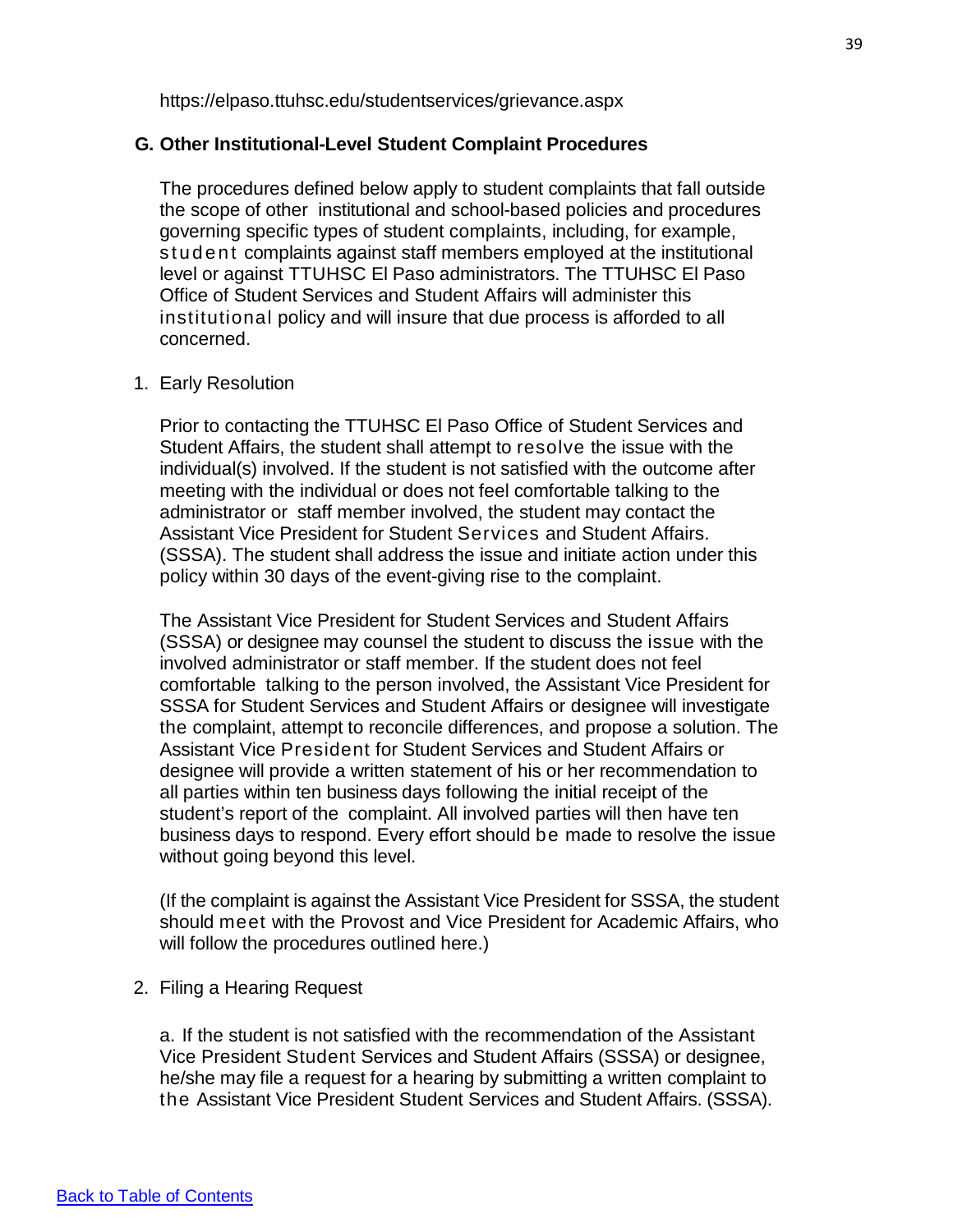The hearing request must include a specific statement of the student's complaint, an explanation of what remedy the student seeks, and a copy of the Assistant Vice President for Student Services and Student Affairs' or designee recommended resolution.

b. If the student files a request for a hearing, a Student Hearing Committee as defined below must convene within 15 business days.

#### 3. Hearing Procedure

Upon receipt of a written request for a hearing, the Assistant Vice President for **Student** 

Services and Student Affairs or designee will appoint a Hearing Committee according to the following procedure:

a. Each party will propose in writing a list of four TTUHSC El Paso faculty, staff, and/or students to serve on the Hearing Committee. The Assistant Vice President for Student Services and Student Affairs or designee will contact one person from each list in order of the submitting party's preference to determine the person's willingness to serve. Through this process, one person will be selected from each list. The two people selected will then select a third member (a TTUHSC El Paso faculty or staff member) and these individuals will comprise the Hearing Committee. This group will select a chair from among themselves.

b. The Assistant Vice President for Student Services and Student Affairs or designee will provide technical assistance and support to this committee.

c. As soon as the hearing is scheduled, the chair of the Hearing Committee will send a written notice to all involved parties. The notice will specify the time, place, and nature of the hearing, plus a brief description of the complaint. The notice will also confirm the right of all involved parties to present witnesses and evidence and to be accompanied by counsel for advisory purposes only.

d. At least three days prior to the hearing, all parties will provide to the chair of the Hearing Committee and the Assistant Vice President for Student Services and Student Affairs or designee a list of the names of any witnesses or counsel who will attend the hearing. If the student will be represented by counsel, the University may be represented by the Office of General Counsel. The student and the involved individuals(s) shall have access to all information to be considered by the Hearing Committee, including the names of all persons giving evidence.

e. The student and the involved parties shall attend the hearing and be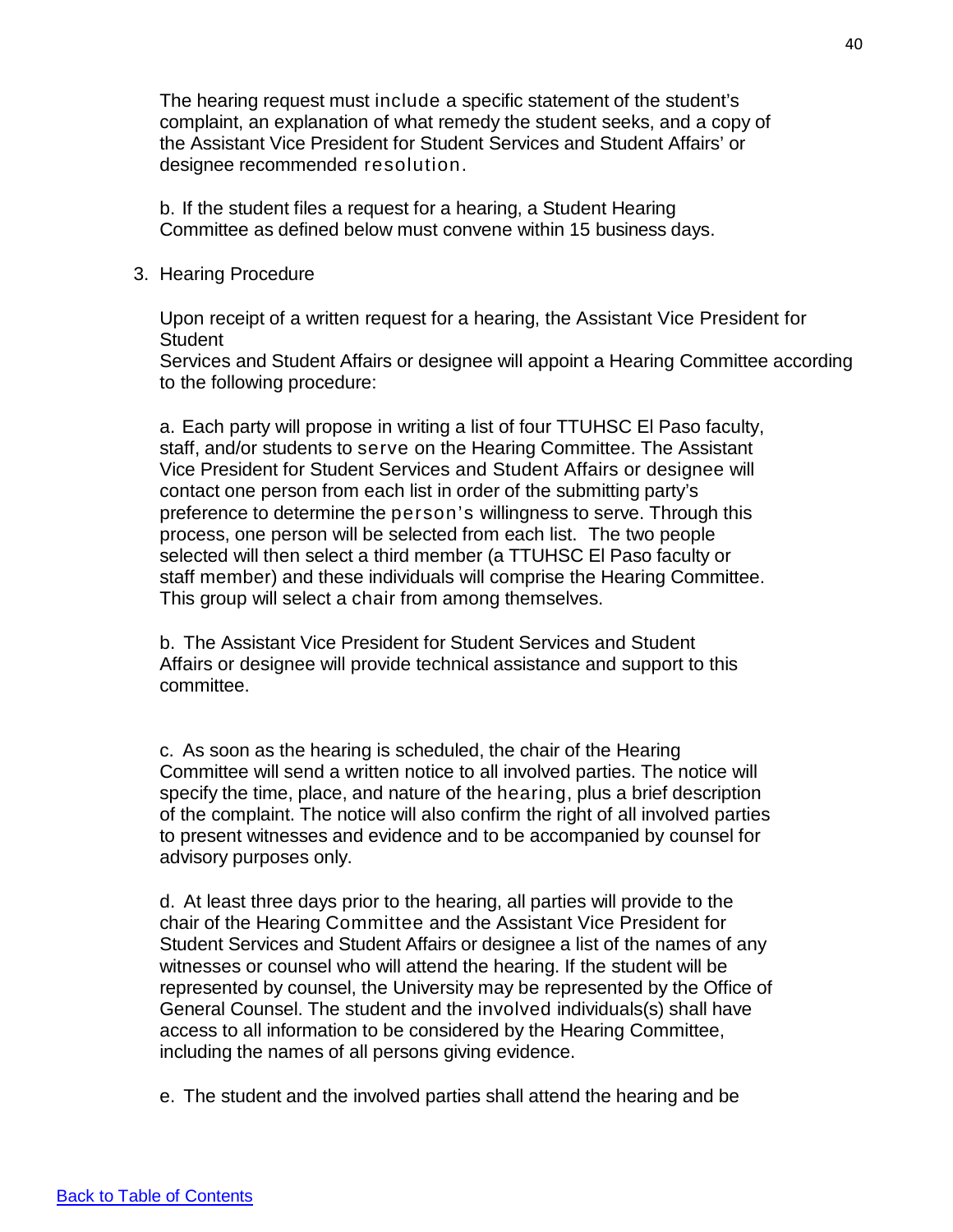offered an opportunity to state their positions and present testimony and other evidence relevant to the case. The responsibility of establishing the validity of the complaint rests with the student.

f. The Hearing Committee chair shall keep a recording of the hearing, which shall include date, time, and location of the hearing, names of those present, and any evidence introduced (e.g., records, written testimony, duplicated materials). Deliberations will not be recorded.

4. Committee Decision

a. After completion of the hearing, the Hearing Committee shall meet in closed session and prepare a written decision. Copies of the Hearing Committee chair's report shall be forwarded to the involved parties within five business days.

b. If there is an appeal to decision, it must be made, in writing, within five business days, to the Provost and Vice President for Academic Affairs.

c. The Provost will review the Hearing Committee decision and render a decision within five business days. The decision of the Provost and Vice President for Academic Affairs is final with the exception of d. below.

d. If the Provost and Vice President for Academic Affairs is serving as a mediator in the case, then the President or his designee will review the complaint resolution and render a decision within five business days. The decision of the President is final.

## **PART V**

# **STUDENT RECORDS**

### **A. General Policy**

Policies and procedures concerning student records are based on respect for the privacy of the individual. To minimize the risk of improper disclosure, academic records are maintained separately from disciplinary records. (During the time of disciplinary suspension, the notice is placed in the student's permanent file.) The conditions for access to each are set forth in the Institutional Student Handbook and complies with federal and state statutes and with registered student organization guidelines. The procedures set forth below apply to all persons formerly or currently enrolled at Texas Tech University Health Sciences Center El Paso. See OP 77.13 Student Education Records [https://elpaso.ttuhsc.edu/opp/\\_documents/77/op7713.pdf](https://elpaso.ttuhsc.edu/opp/_documents/77/op7713.pdf) .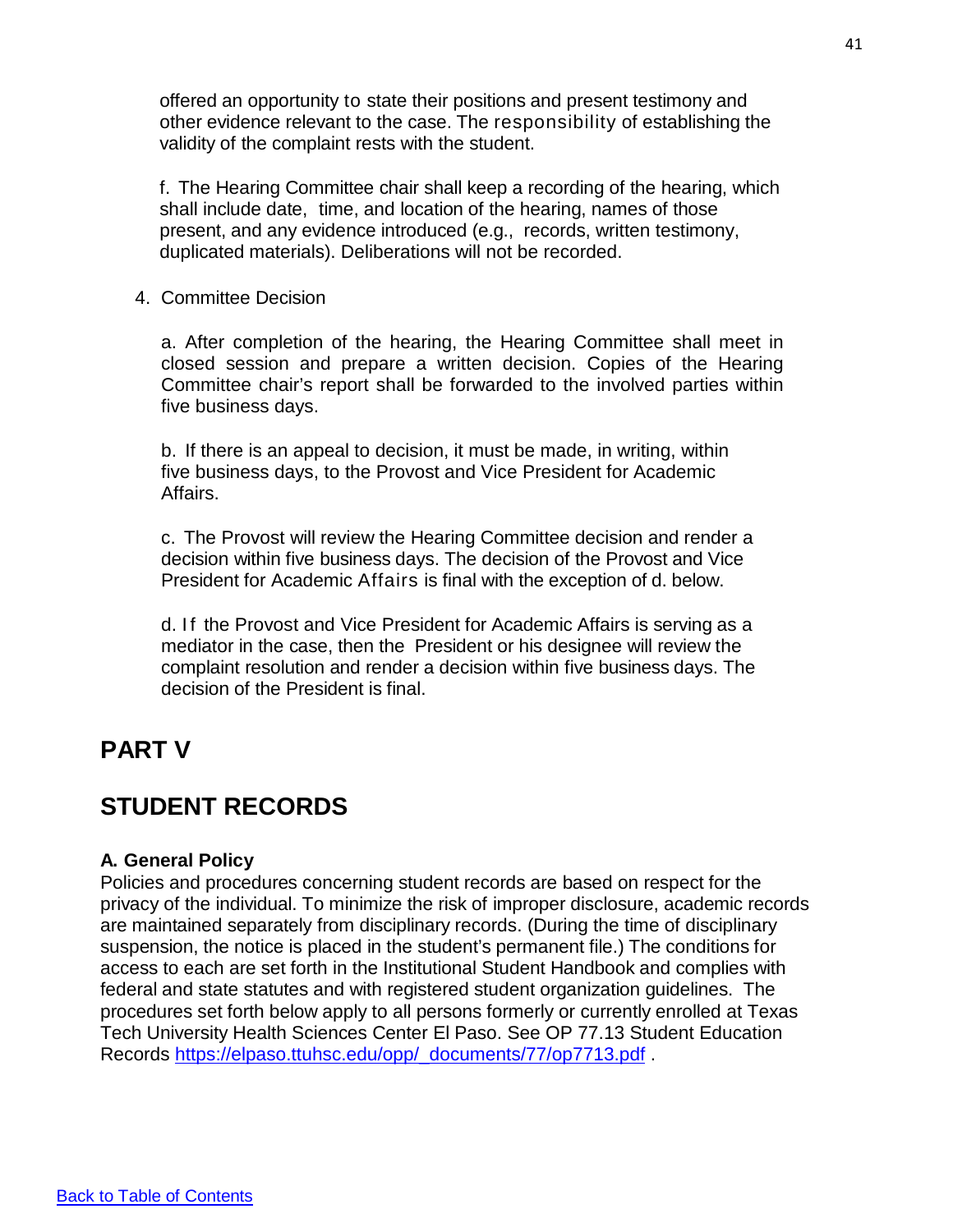### **B. Address of Record**

Students must maintain an accurate permanent and local physical address with the Office of the Registrar. The address and school issued email account is used for official notifications including, but not limited to, grade reports, billing and notification of official university requirements and other university correspondence. Students should also maintain a current telephone number with the Office of the Registrar.

### **C. Student Access to Educational Records**

All current and former students of the university have the right to access their educational records as provided by law.

Notification of Rights under FERPA for Postsecondary Institutions

The Family Educational Rights and Privacy ACT (FERPA) affords eligible students certain rights with respect to their education records. (An "eligible student" under FERPA is a student who is 18 years of age or older or who attends a postsecondary institution.) These rights include:

1. The right to inspect and review the student's education records within 45 days after the day Texas Tech University Health Sciences Center El Paso receives a request for access.

A student should submit to the Office of the Registrar a written request that identifies the record(s) the student wishes to inspect by completing HSCEP OP 77.13 Attachment B *Student Request To Access His/Her Education Records* https://elpaso.ttuhsc.edu/opp/\_documents/77/op7713b.pdf [https://elpaso.ttuhsc.edu/opp/\\_documents/77/op7713b.pdf](https://elpaso.ttuhsc.edu/opp/_documents/77/op7713b.pdf) The school official will make arrangements for access and notify the student of the time and place where the records may be inspected. If the records are not maintained by the school official to whom the request was submitted, that official shall advise the student of the correct official to whom the request should be addressed.

Generally, if the Education Record is covered under FERPA, the student may inspect or review the education record at the Office of the Registrar, but does not have the right to receive copies of the education record unless a student is effectively prevented from onsite inspection or review of his/her education record. The student may then have a right to receive copies of the education record at the student's expense after evaluation of the circumstances by the Office of the Registrar. Official copies of academic records or transcripts will not be released for students who have a delinquent or unpaid financial obligation to the University, have a "hold" at the University, or have an unresolved disciplinary action pending at the University, provided that applicable law does not otherwise require disclosure of the records.

2. The right to provide written consent before the university discloses personally identifiable information (PII) from the student's education records, except to the extent that FERPA authorizes disclosure without consent.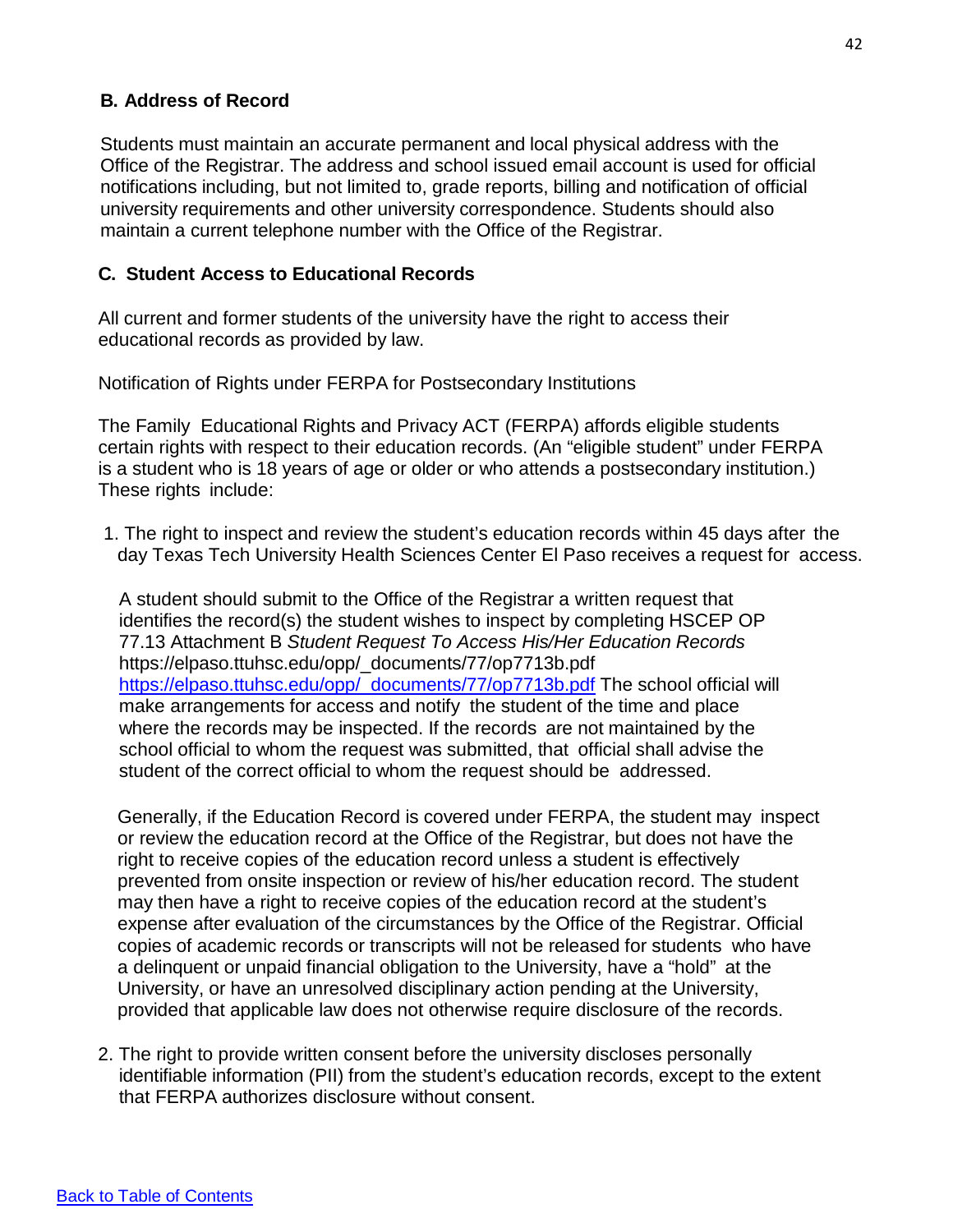The school discloses education records without a student's prior written consent under the FERPA exception for disclosure to school officials with legitimate educational interests. A school official is a person employed by TTUHSC El Paso in an administrative, supervisory, academic, research, or support staff position (including law enforcement unit personnel and health staff); a person serving on the board of trustees; or a student serving on an official committee, such as a disciplinary or grievance committee. A school official also may include a volunteer or contractor outside of TTUHSC El Paso who performs an institutional service of function for which the school would otherwise use its own employees and who is under the direct control of the school with respect to the use and maintenance of PII from education records, such as an attorney, auditor, or collection agent or a student volunteering to assist another school official in performing his or her tasks. A school official has a legitimate educational interest if the official needs to review an education record in order to fulfill his or her professional responsibilities for TTUHSC El Paso.

3. The right to file a complaint with the U.S. Department of Education concerning alleged failures by TTUHSC El Paso to comply with the requirements of FERPA. The name and address of the Office that administers FERPA is:

> Family Policy Compliance Office U.S. Department of Education 400 Maryland Avenue, SW Washington, DC 20202

5. Personally identifiable information related to academic outcomes such as rank in class,, grade point average, academic progress, etc., shall not be released to nonauthorized personnel without the written consent of the student.

### **D. Records Not Accessible to Students**

The following are records not accessible to students:

- 1. Records of instructional, administrative and educational personnel that are kept in the sole possession of the maker, are used only as a personal memory aid, and are not accessible or revealed to any other person except a temporary substitute for the maker of the record;
- 2. Records of the Texas Tech Police Department, subject to the provisions of 34 C.F.R. 99.8;
- 3. Records relating solely to an employee of TTUHSC El Paso in his/her capacity as an employee that are not available for any other purpose, unless the student is employed as a result of his/her status as a student;
- 4. Student medical and counseling records created, maintained, and/or used only in connection with providing medical treatment or counseling to the student, that are not disclosed to anyone other than the individuals providing the treatment; and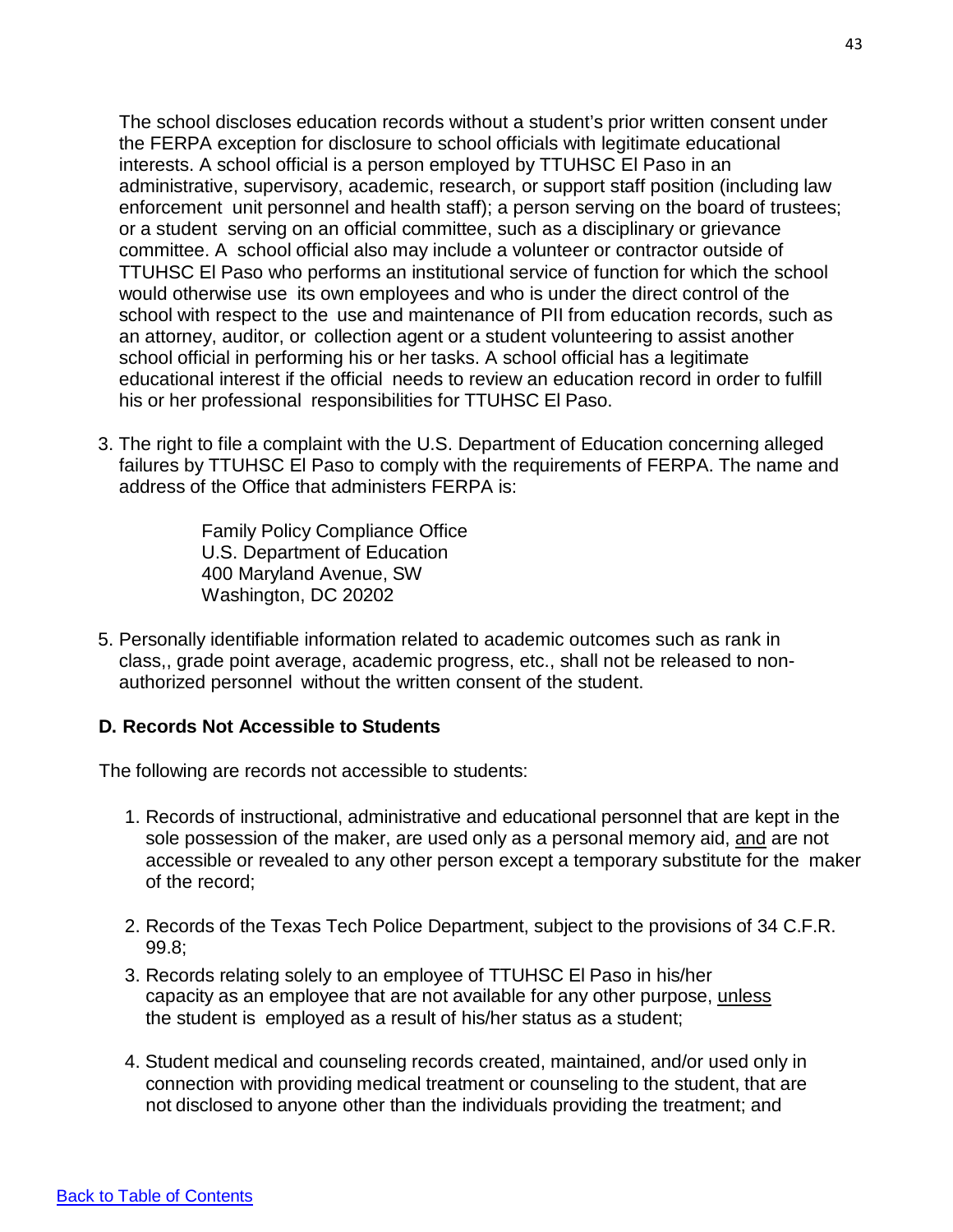5. Alumni records or other records that contain information about an individual after he/she is no longer a student at that agency or institution (e.g., information gathered on the accomplishments of alumni).

### **E. Disclosure of Education Records**

FERPA permits the disclosure of PII from students' education records, without consent of the student, if the disclosure meets certain conditions found in §99.31 of the FERPA regulations. Except for disclosures to school officials, disclosures related to some judicial orders or lawfully issued subpoenas, disclosures of directory information, and disclosures to the student, §99.32 of FERPA regulations requires the institution to record the disclosure. Eligible students have a right to inspect and review the record of disclosures. A postsecondary institution may disclose PII from the education records without obtaining prior written consent of the student –

- To other school officials, including teachers, within Texas Tech University Health
- Sciences Center El Paso whom the school has determined to have legitimate educational interests. This includes contractors, consultants, volunteers, or other parties to whom the school has outsourced institutional services or functions, provided that the conditions listed in  $\S 99.31$  (a)(1)(i)(B)(1) –  $(a)(1)(i)(B)(2)$  are met. (§99.31  $(a)(1))$ )
- To officials of another school where the student seeks or intends to enroll, or
- where the student is already enrolled if the disclosure is for purposes related to the student's enrollment or transfer, subject to the requirements of §99.34. (§99.31 (a)(2))
- To authorized representatives of the U. S. Comptroller General, the U.S. Attorney
- General, the U.S. Secretary of Education, or State and local educational authorities, such as a State postsecondary authority that is responsible for supervising the university's State-supported education programs. Disclosures under this provision may be made, subject to the requirements of §99.35, in connection with an audit or evaluation of Federal-or-Statesupported education programs, or for the enforcement of or compliance with Federal legal requirements that relate to those programs. These entities may make further disclosures of PII to outside entities that are designated by them as their authorized representatives to conduct any audit, evaluation, or enforcement or compliance activity on their behalf. (§§99.31 (a)(3) and 99.35)
- In connection with financial aid for which the student has applied or which the student has received, if the information is necessary to determine eligibility for the aid, determine the amount of the aid, determine the conditions of the aid, or enforce the terms and conditions of the aid. (§99.31 (a) (4)). To organizations conducting studies for, or on behalf of, the school, in order to: (a) develop, validate, or administer predictive tests; (b) administer student aid programs; or (c) improve instruction. (§99.31 (a) (6)).
- To accrediting organizations to carry out their accrediting functions. ((§99.31 (a)(7))
- To parents of an eligible student if the student is a dependent for IRS tax purposes.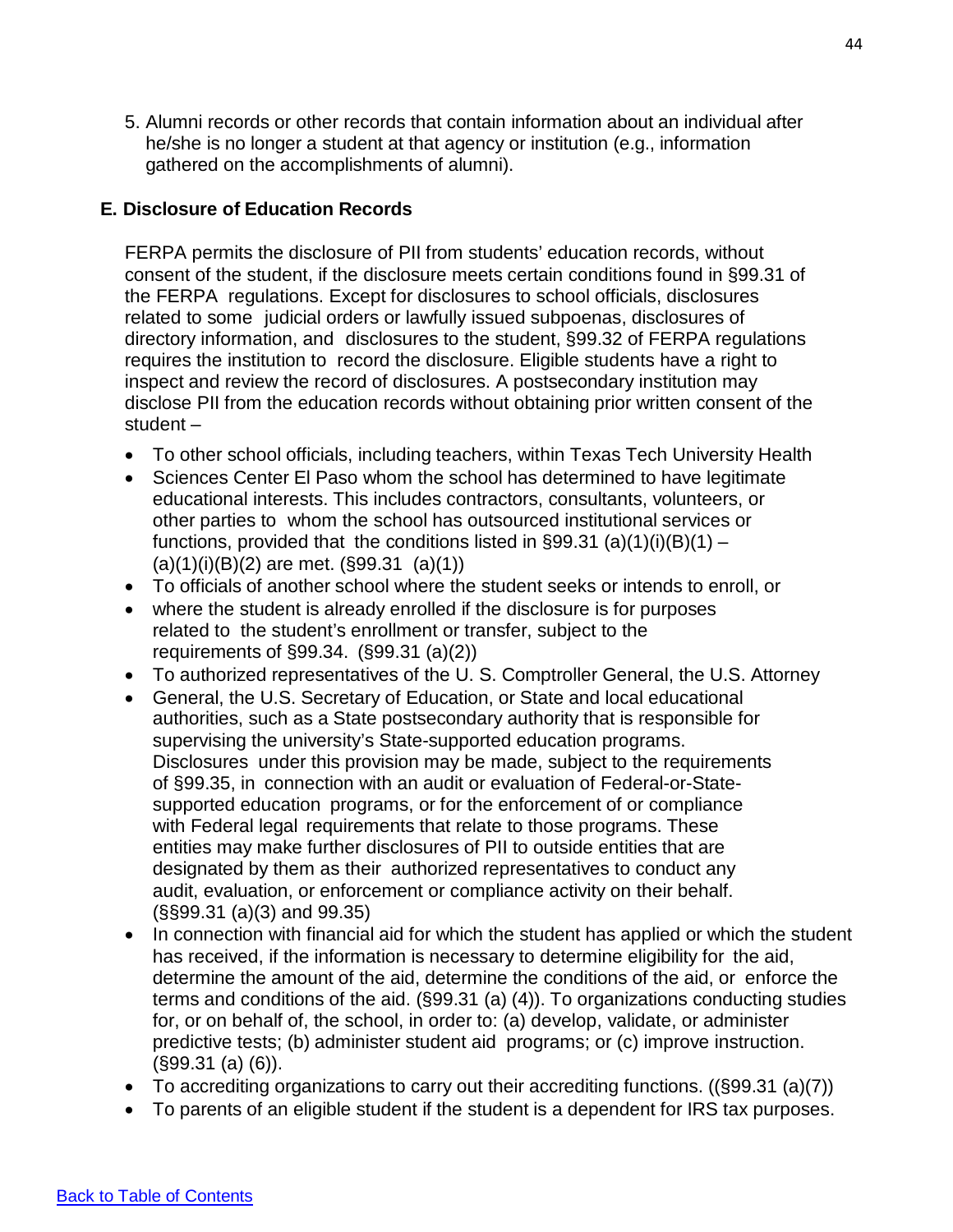(§99.31 (a)(8))

- To comply with a judicial order or lawfully issued subpoena (§99.31 (a)(9))
- To appropriate officials in connection with a health or safety emergency, subject to §99.36. (§99.31 (a)(10))
- Information the school has designated as "directory information" under §99.37. (§99.31  $(a)(11)$
- To a victim of an alleged perpetrator of a crime of violence or a non-forcible sex offense, subject to the requirements of §99.39. The disclosure may only include the final results of the disciplinary proceeding with respect to that alleged crime or offense, regardless of the finding. (§99.31 (a)(13))
- To the general public, the final results of a disciplinary proceeding, subject to the requirements of §99.39, if the school determines the student is an alleged perpetrator of a crime of violence or non-forcible sex offense and the student has committed a violation of the school's rules or policies with respect to the allegation made against him or her (§99.31 (a) (14)).
- To parents of a student regarding the student's violation of any Federal, State, or local law, or of any rule or policy of the school, governing the use of possession of alcohol or a controlled substance if the school determines the student committed a disciplinary violation and the student is under the age of 21. (§99.31(a)(15))

### **F. Student's Request to Amend Records**

Students have the right to request an amendment of their educational records and information directly relating to them

- 1. Student who believes that his/her Education Records are inaccurate or misleading, or that the records violate his/her privacy rights, must first request an informal discussion regarding the questionable item with the Office of the Registrar, who may or may not honor the request.
- 2. Written Request to Amend Records: If the result of the informal discussion with the Office of the Registrar (Records Custodian) is not satisfactory to the student, and the student still wishes to have the record corrected, the student should submit a Student Request to Amend Education Records form HSCEP OP 77.13, Attachment C, Student Request To Amend Education Record, [https://elpaso.ttuhsc.edu/opp/\\_documents/77/op7713c.pdf](https://elpaso.ttuhsc.edu/opp/_documents/77/op7713c.pdf) to the Provost or designee, the Assistant Vice President for SSSA . The request shall clearly identify the part of the record the student believes should be changed, and specify why it should be changed. [Note: The substantive judgment of a faculty member regarding a student's work, expressed in grades or evaluations, is not within the purview of the right to seek amendment of Education Records under this section. This section does not include procedures for challenging individual grades. Grade appeal and grievance procedures are set forth in the individual student handbooks for each School.]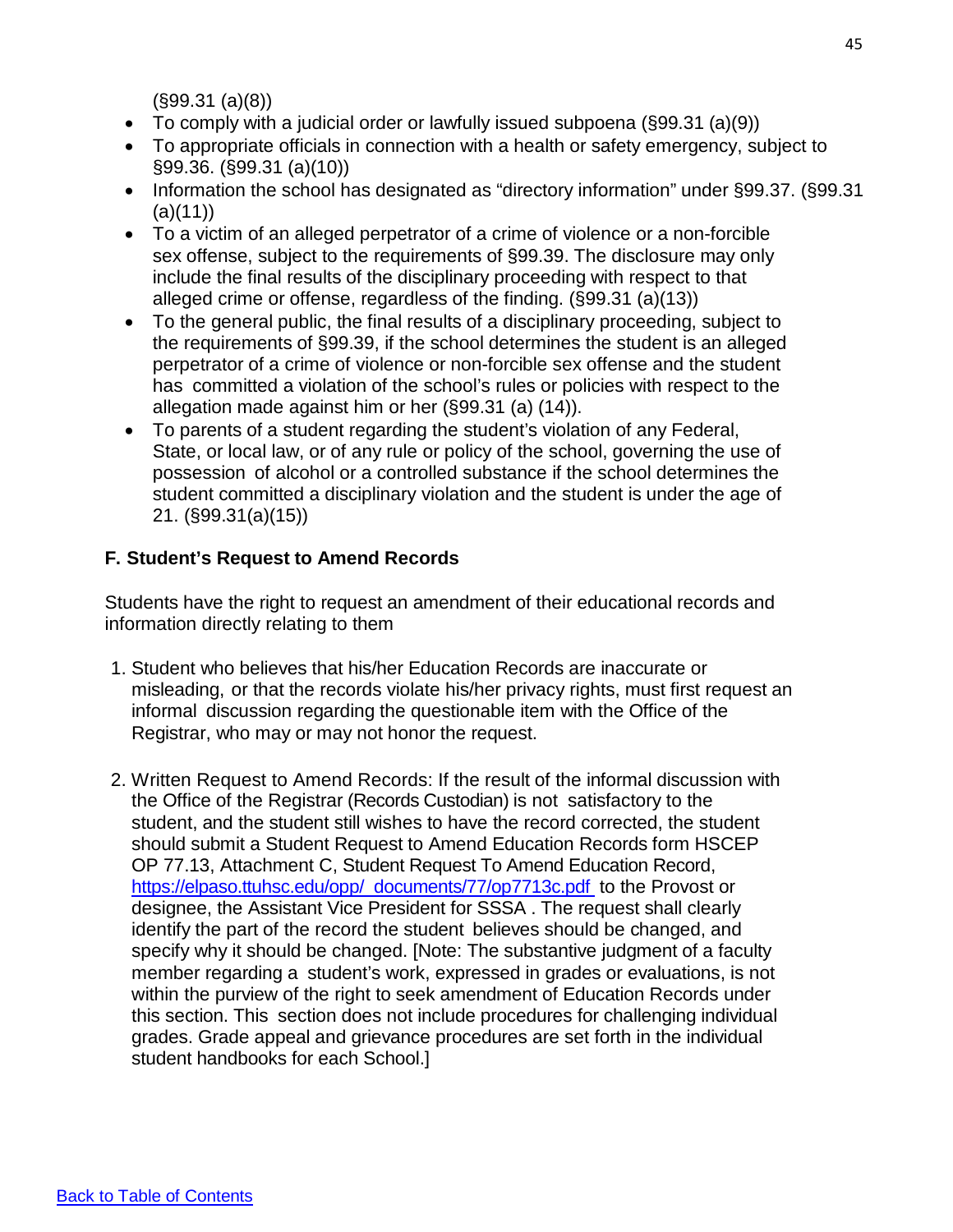- 3. Review: After receiving the written request from the Student for a change in his/her Education Records, the Assistant Vice President for SSSA for Student Services or designee shall request, and the Office of the Registrar shall provide, a written statement that explains why the request for the change in the Education Record was denied at the informal stage. After reviewing the request by the Student and the response of the Records Custodian, the Assistant Vice President for SSSA for Student Services or designee will provide written notification to the student whether or not TTUHSC El Paso will implement the change. If not, the Provost or designee will notify the student of the right to a hearing to challenge the information believed by the student to be inaccurate, misleading, or in violation of the student's rights.
- 4. Hearing Procedure: Upon receiving a written request from the student for a hearing, the Assistant Vice President for Student Services or designee shall arrange for a hearing and provide written notice to the student reasonably in advance of the date, time and place of the hearing. The hearing will be conducted according to the following procedures:
	- a. The hearing shall be conducted by a hearing official or committee appointed by the Provost or designee. Such individual(s) must have no direct interest in the outcome of the case and shall decline to serve if a conflict of interest, or an appearance of a conflict of interest, exists with either the student or the Records Custodian.
	- b. At least five (5) days prior to the date scheduled for the hearing, the student and the Records Custodian, shall submit to each other, as well as to the hearing official or committee, any and all pertinent documents and a list of witnesses and advisors who are to be involved in the hearing process. The student may, at his/her own expense, be assisted or represented by one or more individuals of his/her own choice, including an attorney. If the student has an advisor, the Office of General Counsel shall represent the University. The student and the Records Custodian are each responsible for presenting relevant information. Therefore, the advisors and/or attorneys for the parties are not permitted to speak or participate directly in the hearing.
	- c. At the hearing, the student shall have the opportunity to present evidence to support his/her position that the content of the relevant educational record is inaccurate, misleading and/or otherwise in violation of the privacy rights of the student.
	- d. Any additional information regarding the hearing procedures will be provided to the student when notified of the right to a hearing.
	- e. Within seven (7) business days after the conclusion of the hearing, the hearing officer or chair of the hearing committee, if applicable, will transmit the decision in writing to the student, the Office of the Registrar, and the Assistant VP for SSSA or designee. The decision must include a summary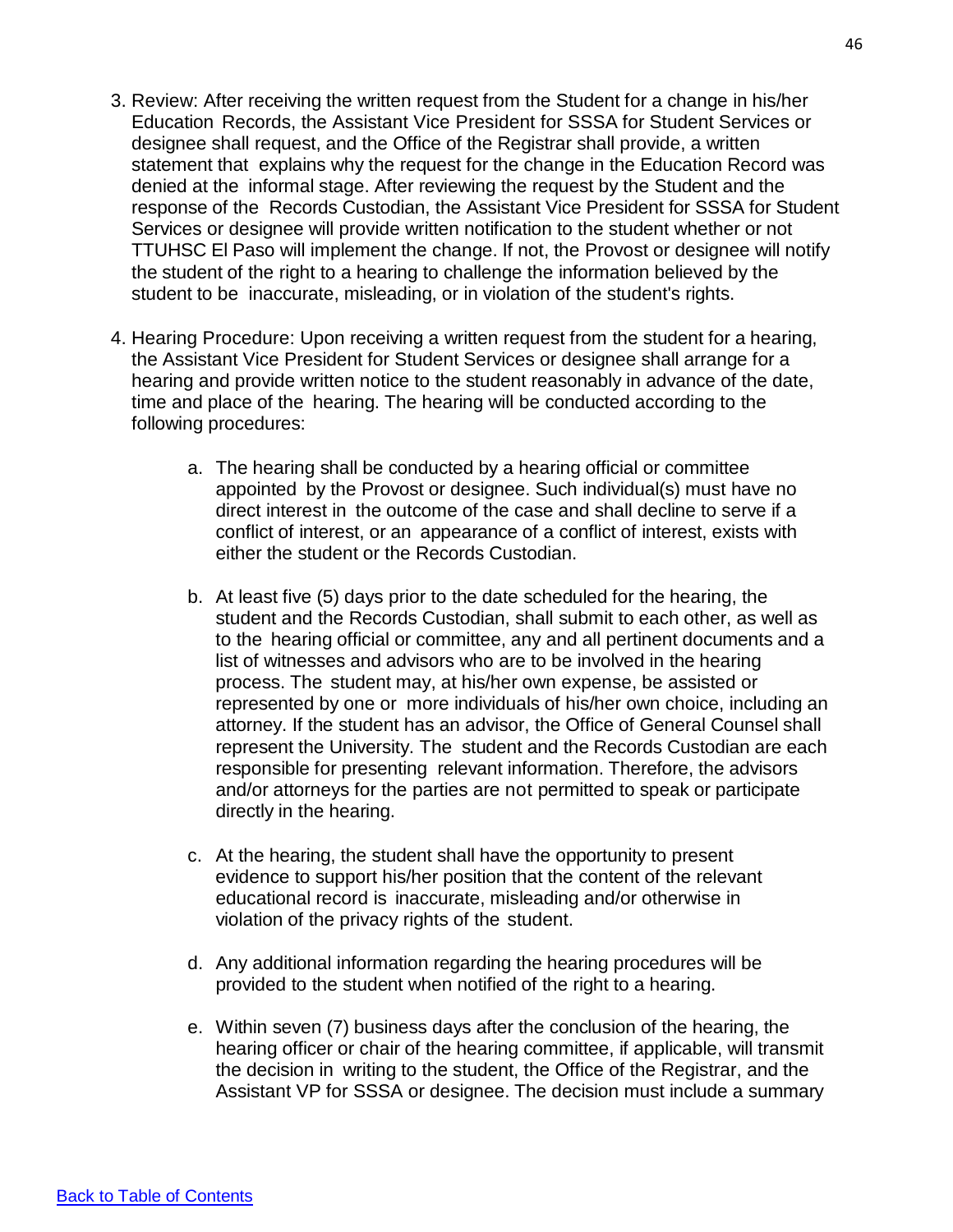of the evidence and the reasons for the decision. If, as a result of the hearing, the hearing official or committee determines that the information in the Education Record is not inaccurate, misleading, or otherwise in violation of the privacy rights of the student, the student will be notified of the right to place a statement in the record contesting the information in the record or stating why the student disagrees with the decision of the agency or institution, or both. Any statement provided by the student shall be maintained with the contested portion of the record for as long as the record is maintained. In the event the contested portion of the record is later requested, the statement shall be disclosed with the record to the extent it pertains to the contested portion.

### **G. Release of Student Directory Information**

The following student information is considered Texas Tech University Health Sciences Center El Paso Directory Information:

- 1. Student Name
- 2. Address
- 3. Previous Institutions Attended
- 4. Major Field of Study
- 5. Dates of Attendance
- 6. Enrollment Status (undergraduate or graduate, full-time or part-time)
- 7. Classification
- 8. Degrees Conferred (included degrees from previous institutions)
- 9. Awards, and Honors Received (including scholarships)
- 10. Participation in Officially Recognized Activities
- 11. Postgraduate Training/Clinical sites for R.N., M.D., or Ph.D. graduates and degree candidates

This information will be released by various campus offices periodically, or on request, unless the student stipulates that directory information (as defined above) be withheld. Students may request that directory information be withheld by submitting a completed HSCEP OP 77.13 Attachment A, Student Consent to Release Education Records [https://elpaso.ttuhsc.edu/opp/\\_documents/77/op7713a.pdf](https://elpaso.ttuhsc.edu/opp/_documents/77/op7713a.pdf), or by restricting personal directory information at<https://portal.texastech.edu/web/elp/my-tech> on the MyTech-El Paso tab. Students should select the Directory Profile link located under Personal Information and uncheck the box next to their name.

### **H. Destruction of Records**

The university constantly reviews the "educational records" it maintains and periodically destroys certain records. The university will not destroy records if prohibited by state or federal law see HSCEP OP 77.11 Permanent Student Record [\(https://elpaso.ttuhsc.edu/opp/\\_documents/77/op7711.pdf\)](https://elpaso.ttuhsc.edu/opp/_documents/77/op7711.pdf) for designated permanent records. The student's basic scholastic record is kept and maintained permanently in the Office of the Registrar. Disciplinary records are maintained for at least seven years in the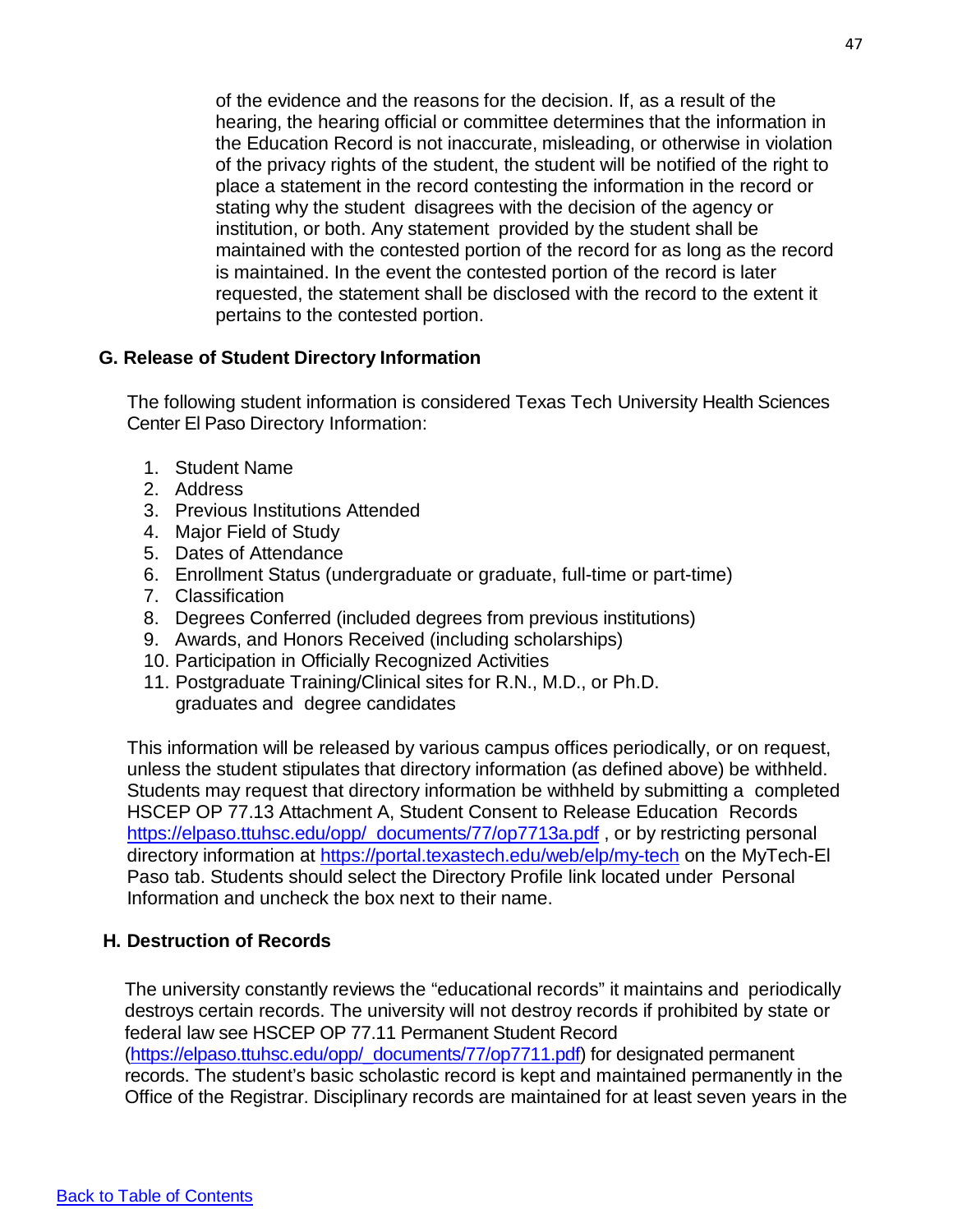Assistant Vice President for SSSA office. Student disability records are maintained for three years after the last date of enrollment. Record retention follows the TTUHSC EP Records Retention Schedule, see TTUHSC EP OP 10.09 Records Retention for detailed information ()[.https://elpaso.ttuhsc.edu/opp/\\_documents/10/op1009.pdf\)](https://elpaso.ttuhsc.edu/opp/_documents/10/op1009.pdf).

### **I. Letters of Recommendation**

1. Students may review recommendations used in application for employment or for admission to any educational agency or institution, or information concerning honors awarded, except when the student waives, in writing, the privilege of examination.

2. Under the Family Educational Rights and Privacy Act 1974, as amended, the student does not have access to confidential letters and statements of recommendation which were placed in the educational records before January 1, 1975, if the letters or statements are used for purposes for which they were specifically intended.

### **J. Medical Records**

TTUHSC El Paso community is guided by 52.02 *Privacy and Security of Health Information [\(https://elpaso.ttuhsc.edu/opp/\\_documents/52/op5202.pdf\)](https://elpaso.ttuhsc.edu/opp/_documents/52/op5202.pdf)* to ensure compliance with the provision of the Health Insurance Portability and Accountability Act of 1996 (HIPPA) and state laws and regulations for the privacy and security of health information. Medical records of students seen by a TTUHSC El Paso faculty member at Texas Tech Physicians are completely confidential and will not be released to another person or institution without written permission of the student unless otherwise authorized by law. Students needing to request a copy of their medical records should contact the office where they received care. See also HSCEP OP 52.09, Confidential Information

[https://elpaso.ttuhsc.edu/opp/\\_documents/52/op5209.pdf](https://elpaso.ttuhsc.edu/opp/_documents/52/op5209.pdf) and OP 52.02, Privacy and Security of Health Care Information [https://elpaso.ttuhsc.edu/opp/\\_documents/52/op5202.pdf](https://elpaso.ttuhsc.edu/opp/_documents/52/op5202.pdf) .

## **PART VI**

# **REGISTRATION OF STUDENT ORGANIZATIONS**

### **A. Conditions for Registration**

1. Student organizations wishing to register with the Texas Tech University Health Sciences Center

El Paso must file an application with the institutional Student Services and Student Affairs office. The purposes and activities of the organization shall be lawful and not in conflict with regulations published by the Texas Tech University Health Sciences Center El Paso.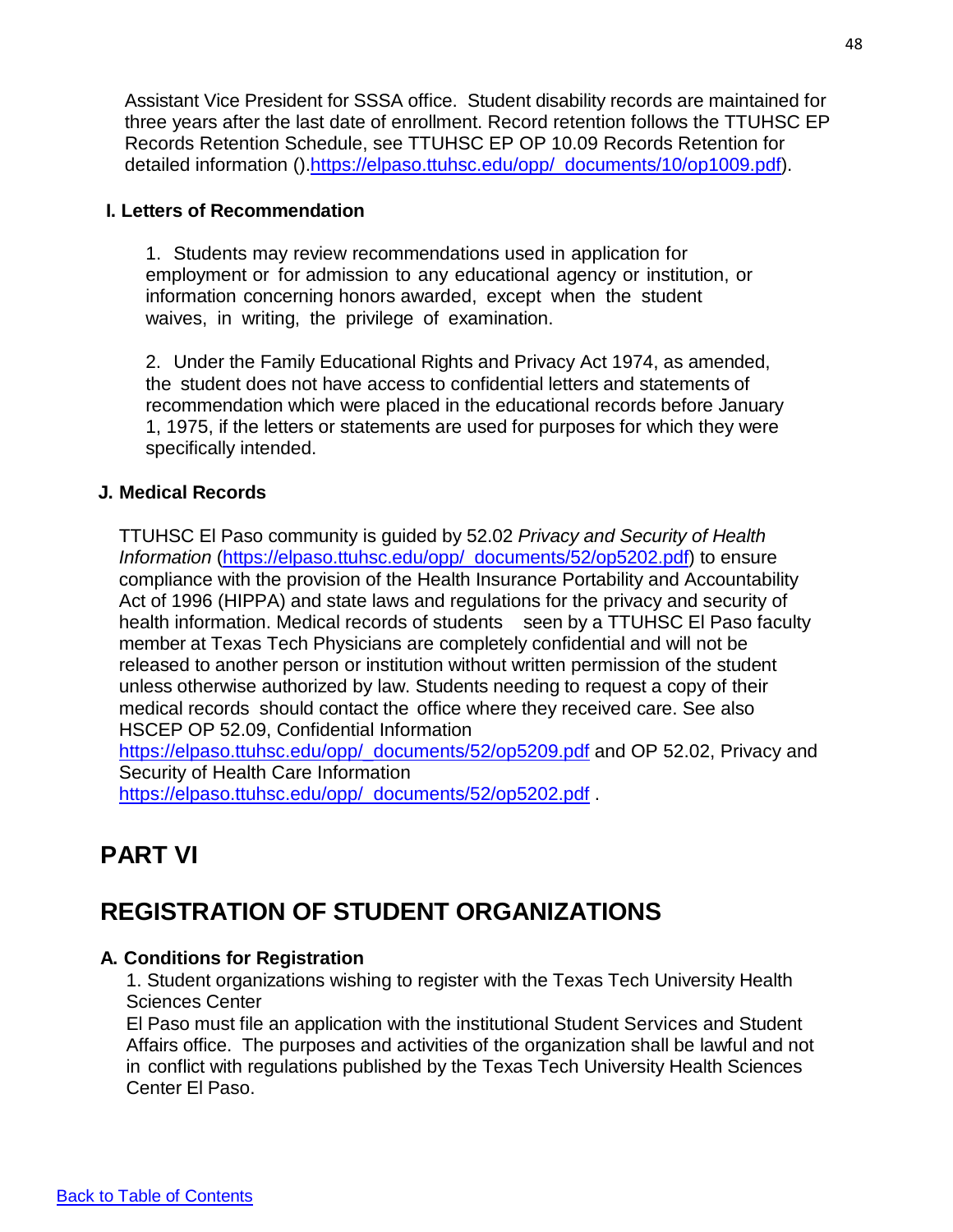2. This application shall contain, but not be limited to, the following information:

a. A statement of the organization's purposes;

b. Any present or intended relation the organization may have to any other local, state, or national organization;

c. The organization's proposed activities;

d. A list of the organization's officers;

e. A copy of the organization's constitution/bylaws;

f. A copy of the constitution/bylaws of any related organization if any; and,

g. The signature, title, and campus address of a full-time member of the faculty or staff indicating his or her willingness to serve as the advisor to the organization.

h. The purposes and activities of the organization shall be lawful and not in conflict with regulations published by TTUHSC El Paso.

3. Membership in the organization shall be open only to enrolled students of Texas Tech University Health Sciences Center El Paso without regard to race, religion, sex, handicap, or national origin, except in cases of designated fraternal organizations, which are exempted by federal law from Title IX regulations concerning discrimination on the basis of sex. Faculty and staff may hold adjunct memberships in accordance with the organization's constitution.

4. The organization shall not duplicate the purposes and functions of a previously registered organization unless the need for such duplication is substantiated.

5. All funds allocated to the organization from TTUHSC El Paso controlled sources must be maintained in a TTUHSC El Paso account.

6. The organization shall show promise of effectively meeting its stated objectives, be free from control by any other organization, and be lawful and peaceful in its activities.

7. The organization shall not use the name of the Texas Tech University Health Sciences Center El Paso, logotype, or symbols of TTUHSC El Paso as part of its name in its publications. In addition, the organization shall not advertise or promote events or activities in a manner, which suggests sponsorship by TTUHSC El Paso. The organization is permitted to use the word "TTUHSC El Paso Chapter" as part of its name or to use the complete statement "a registered student organization at TTUHSC El Paso." Requests to use logos or symbols protected by TTUHSC El Paso, Texas Tech University or the Texas Tech University System shall be submitted to Office of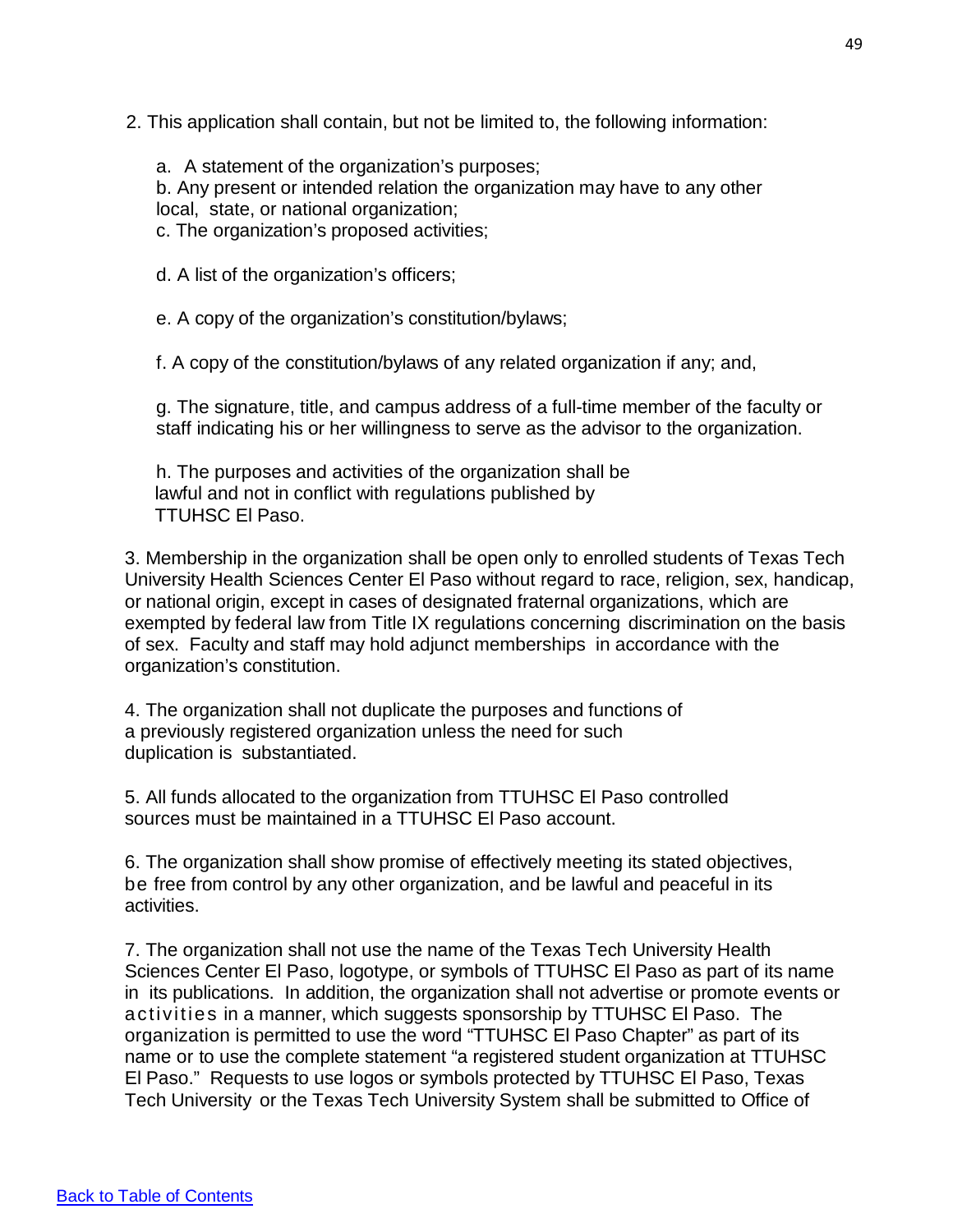Institutional Advancement.

Registration of an organization results from compliance with these regulations; it does not imply TTUHSC El Paso approval of the organization or its activities. The organization shall agree to adhere to the policies, rules, and regulations of TTUHSC El Paso.

### **B. Faculty or Staff Advisor**

Each registered organization shall have a TTUHSC El Paso full-time faculty or staff advisor to be available to the officers and members for consultation about the organization's affairs, to attend organization meetings and functions as often as possible, to certify the expenditures of the organization, to offer suggestions regarding the operations of the organization, and to oversee adherence to TTUHSC El Paso regulations and the organization's constitution and bylaws.

### **C. Conditions for Maintaining Registration**

1. In order to maintain its registration, a student organization shall comply with the following requirements:

a. The organization shall file a list of its current officers and advisor within one (1) month of the first day of classes of the fall semester each year. The current president of the organization or his or her designated representative shall file a notification of subsequent changes when they occur.

b. The organization shall submit to the TTUHSC El Paso Office of Student Services and Student Affairs (SSSA) for approval, all changes in documents on file in that office relating to the organization, such as revisions in its constitution, changes in its statement of purpose, changes in procedures for handling organization funds, or changes in membership requirements.

c. The organization shall maintain its funds in accordance with Section A of this part and be in good standing with the Texas Tech University Health Sciences Center El Paso.

d. The organization shall demonstrate by its activities that it is conducting business to achieve its purpose as stated on the application.

e. The organization shall conduct its affairs in a lawful manner, in accordance with the constitution and bylaws it has on file, and in accordance with applicable Texas Tech University Health Sciences Center El Paso regulations and state statutes.

f. The organization shall be responsible for the observance of all applicable TTUHSC El Paso regulations by off-campus individuals or organizations whose appearance on campus is sponsored by the organization.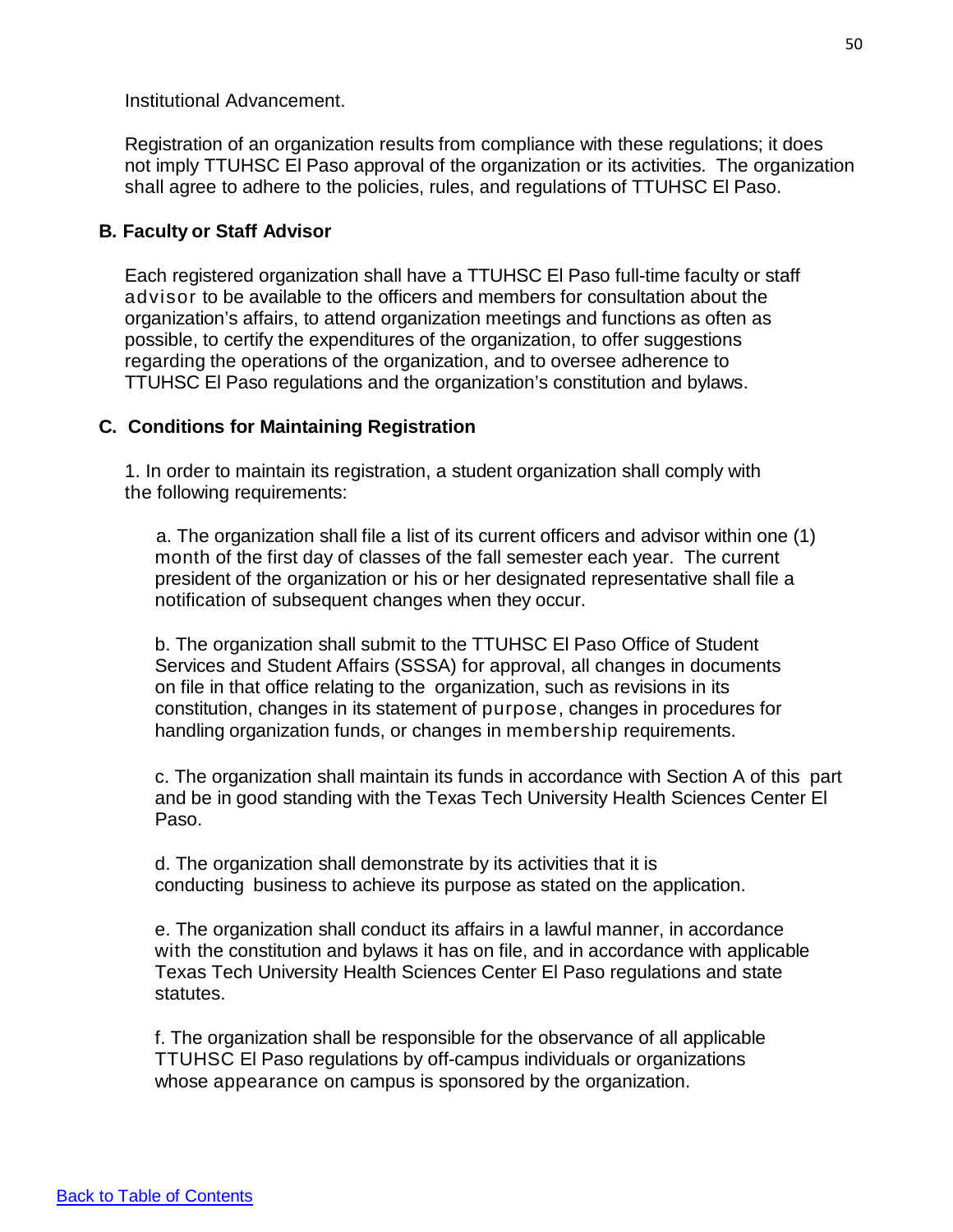g. The Office of TTUHSC El Paso Student Services and Student Affairs may withdraw the registration of an organization for non-compliance with University policies and procedures.

### **D. Denial of Registration**

- 1. No student organization will be officially registered with the Texas Tech University Health Sciences Center El Paso if the Office of Student Services and Student Affairs determines that the organization's actions or activities are detrimental to the educational purposes of the University or not in accordance to the Student Handbook.
- 2. If registration is denied, the designated president and advisor of the applying organization shall be notified of the decision by the Office of Student Services and Student Affairs in writing. The applying organization may appeal in writing to the Assistant Vice President for Student Services and Student Affairs within five (5) business days from the date of the denial letter. The decision of the Assistant Vice President for Student Services and Student Affairs (SSSA) is final.

### **PART VII**

## **USE OF UNIVERSITY SPACE, FACILITIES AND AMPLIFICATION EQUIPMENT**

1. Space and Facilities

a. The space and facilities of the University are intended primarily for the support of the instructional program of the institution. See HSCEP OP 61.23, Classroom Scheduling [https://elpaso.ttuhsc.edu/opp/\\_documents/61/op6123.pdf.](https://elpaso.ttuhsc.edu/opp/_documents/61/op6123.pdf) Secondary priority will be given to non-credit bearing activities and programs sponsored and conducted by TTUHSC El Paso academic and administrative departments, organizations affiliated with those departments, and registered student organizations (i.e., faculty development, academic departments, graduate medical education, student government association, continuing medical education, etc.). Third priority is given for activities intended to serve or benefit the TTUHSC El Paso community. Fourth priority shall be given to scheduling classrooms that are allowable under Texas Higher Education Board (THECB) regulations and align with the TTUHSC El Paso mission.

b. Permission to use campus space facilities may be granted only by the offices designated by HSCEP OP 61.07, *Use of TTUHSC El Paso Premises and Amplification Equipment*, [https://elpaso.ttuhsc.edu/opp/\\_documents/61/op6107.pdf.](https://elpaso.ttuhsc.edu/opp/_documents/61/op6107.pdf) A department, student

or registered student organization may not reserve space or facilities on campus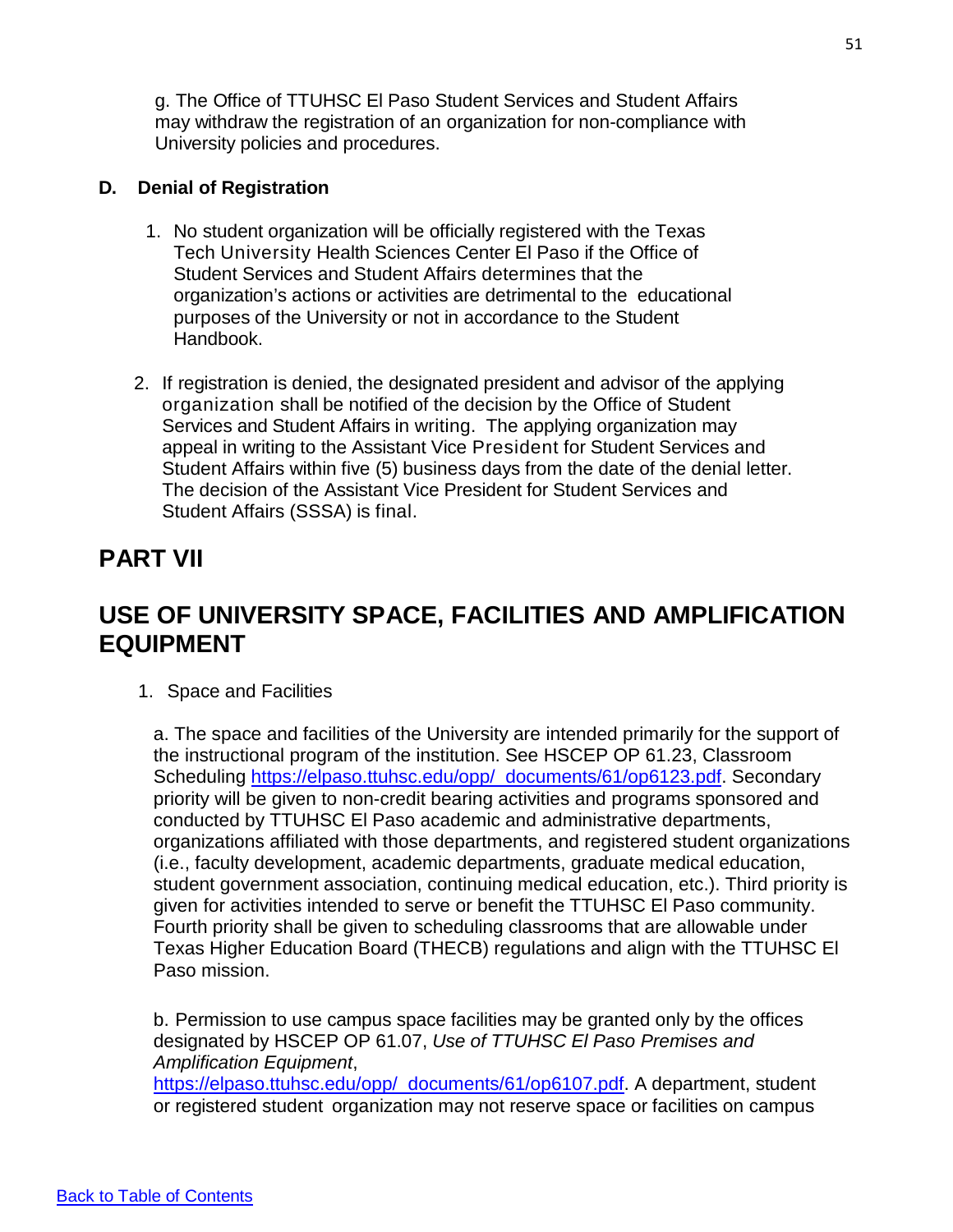and permit it to be used by a non- registered organization or off-campus group or person.

c. TTUHSC El Paso reserves the right to move the location of any assembly should it appear that the activity might interfere with the normal operations of TTUHSC El Paso or interfere with the rights of others. The use of buildings, grounds or TTUHSC El Paso property must conform to these regulations and to local, state and federal law.

d. Although TTUHSC El Paso is generally an open campus for purposes of student, faculty and staff free expression activities, students, faculty and staff are encouraged, and person and groups not affiliated with TTUHSC El Paso are required, to use the Forum Areas of the campus for free expressions activities. Forum Areas for each campus are set forth in HSCEP OP 61.07, *Use of TTUHSC El Paso Premises and Amplification Equipment*,

e. With the exception of free expression activities mentioned above, reservations for non-credit activities must be made for the use of TTUHSC El Paso premises and must be in accordance with HSCEP OP 61.07, *Use of TTUHSC El Paso Premises and Amplification Equipment,*

*[https://elpaso.ttuhsc.edu/opp/\\_documents/61/op6107.pdf](https://elpaso.ttuhsc.edu/opp/_documents/61/op6107.pdf) .*The term "TTUHSC El Paso premises" includes all land, buildings, facilities and other property in the possession of or owned, used or controlled by TTUHSC El Paso (including adjacent streets and sidewalks). For activities other than those covered by OP 61.23, Classroom Scheduling, please refer to OP 75.32

[https://elpaso.ttuhsc.edu/opp/\\_documents/75/op7532.pdf](https://elpaso.ttuhsc.edu/opp/_documents/75/op7532.pdf); Internal Event – Facility Use Policy and the Facility Use Form

[http://elpaso.ttuhsc.edu/safety/\\_documents/Event%20Facility%20Form.pdf](http://elpaso.ttuhsc.edu/safety/_documents/Event%20Facility%20Form.pdf)

## **PART VIII**

# **SOLICITATIONS, ADVERTISEMENTS AND PRINTED MATERIALS**

Solicitation and sales and services on University premises or in University-owned or University- controlled buildings are prohibited without prior written approval from the Office of Student Services and Student Affairs. This includes financial planners, mortgage vendors and other financial services. The distribution of advertising leaflets or handbills or the use of sound trucks and equipment to promote sales on University premises is also prohibited without prior approval from the Office of Student Services.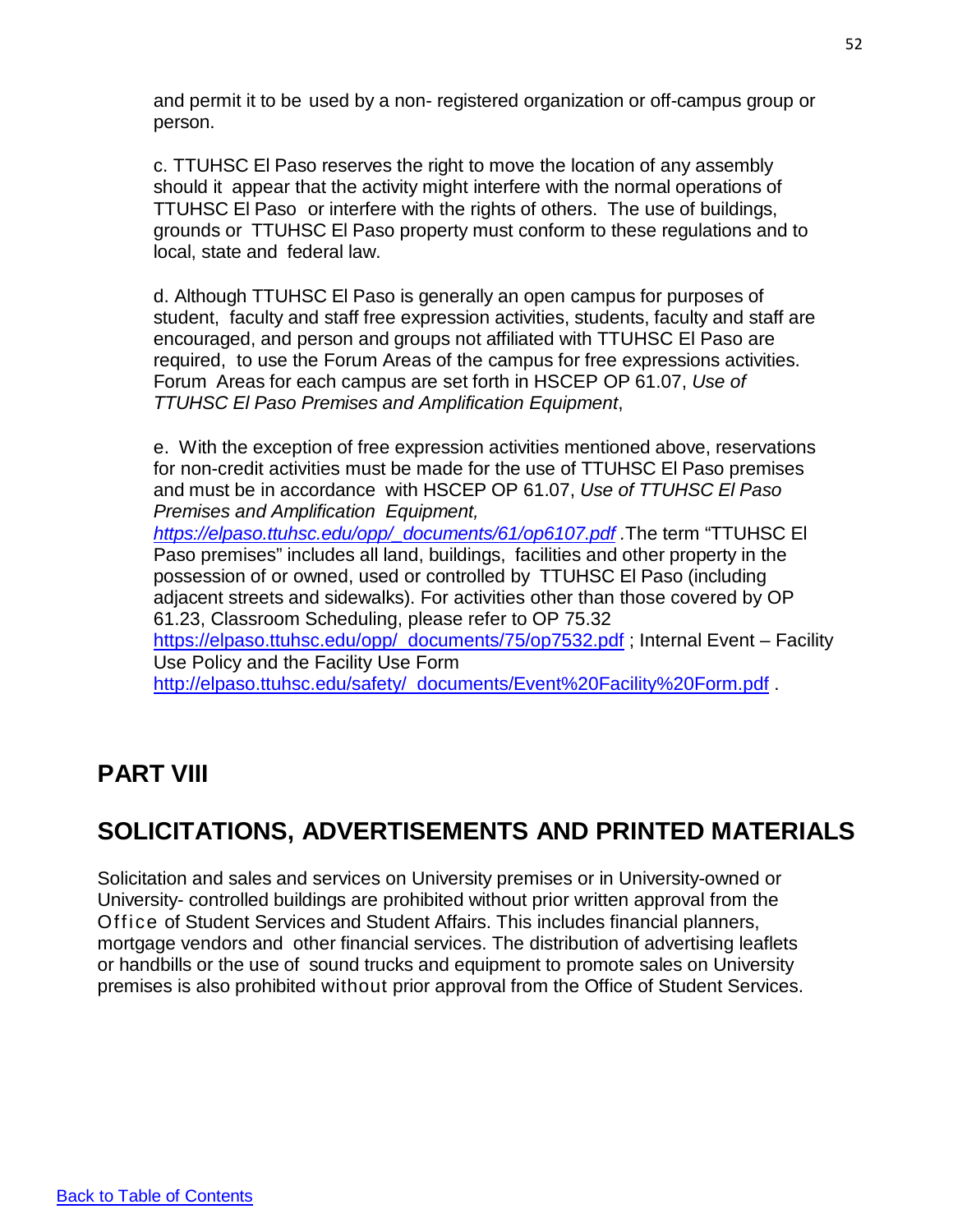# **PART IX**

# **STUDENT TRAVEL POLICY**

### **A. HSCEP OP 77.08, Student Travel Policy**

HSCEP OP 77.08 https://elpaso.ttuhsc.edu/opp/\_documents/77/op7708.pdf regulates any travel undertaken by one or more students presently enrolled at TTUHSC El Paso to an activity or event that is located more than 25 miles from the campus of TTUHSC El Paso. This Operating Policy (OP) applies to any event or activity which is organized, sponsored and/or funded by TTUHSC El Paso, is undertaken using a vehicle owned or leased by the university or is a required event or activity by a student organization registered at TTUHSC El Paso.

Each student who travels by any form of transportation to participate in a University-related activity, including but not limited to academically-related field trips, courses, competitions, or contests, or non- academic activities, must, prior to such activities, execute a copy of the Travel [Release](http://elpaso.ttuhsc.edu/opp/_documents/77/op7708a.pdf) and [Indemnification](http://elpaso.ttuhsc.edu/opp/_documents/77/op7708a.pdf) Agreement and the [Authorization](http://elpaso.ttuhsc.edu/opp/_documents/77/op7708b.pdf) for Emergency Medical [Treatment.](http://elpaso.ttuhsc.edu/opp/_documents/77/op7708b.pdf)

Please refer to the TTUHSC El Paso Travel Office and the Office of Global Health for information regarding travel abroad.

# **PART X**

# **MISCELLANEOUS POLICIES**

A. Policies and procedures for certain items, including, but not limited to, academic advisement, academic review, appeals, attendance in academic courses, auditing courses, clinical attire, grades, promotions/dismissal, grievance procedures and student employment may be referenced in the various Schools' student handbooks and/or catalogs.

1. Absences

Please refer to the individual School's catalogs and/or handbooks for more specific details relating to your program.

### 2. Academic Requirements

Academic requirements vary with each TTUHSC El Paso School and particular degree program in which the student is enrolled. Students should consult with their respective School's academic/program advisor and/or School's catalog and/or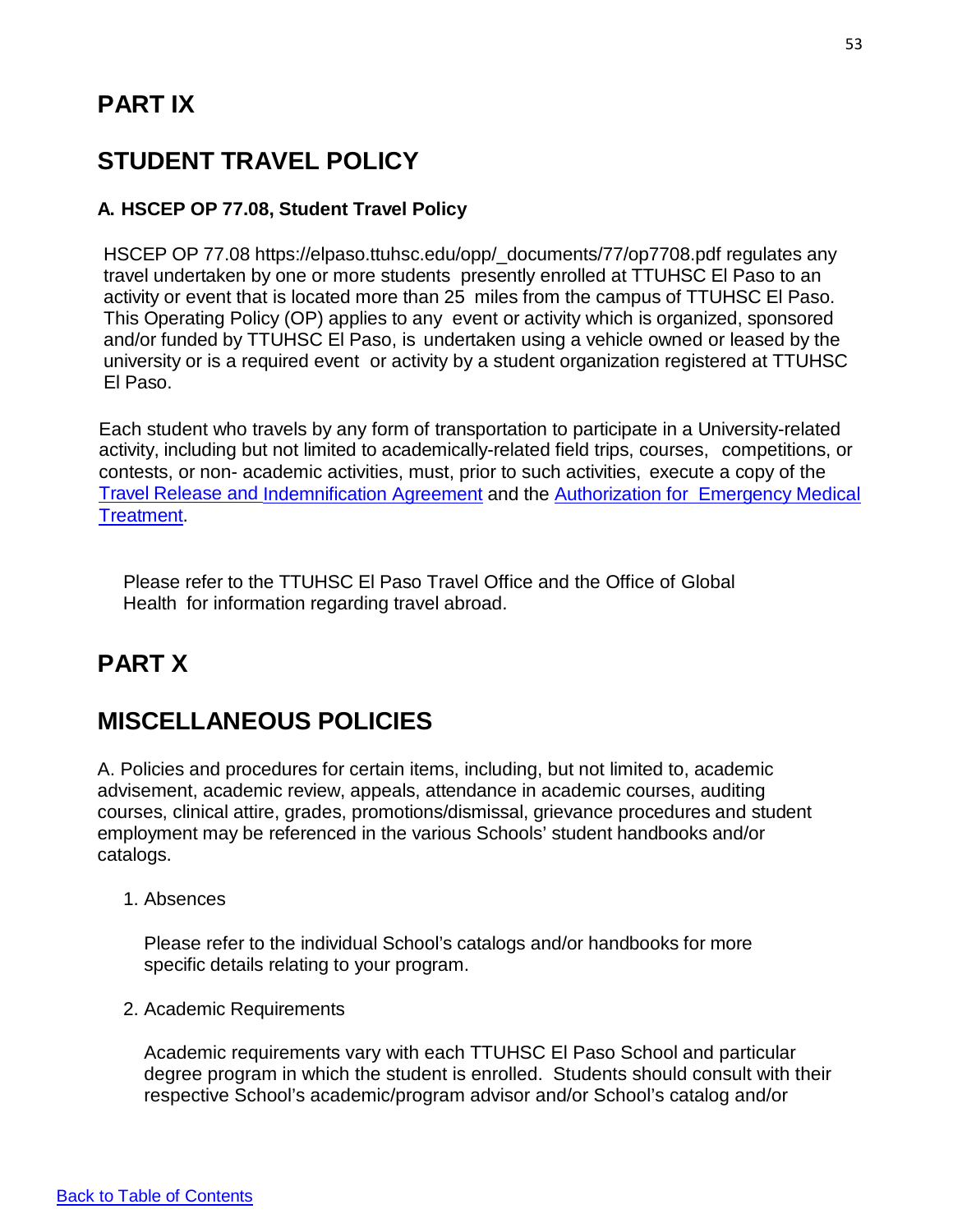handbook for specific details.

3. Academic and Personal Support

Academic support services are available to all TTUHSC El Paso students through the Office of Academic Support <https://elpaso.ttuhsc.edu/gsbs/student-handbook/academic-support.aspx> . The Academic Support web-site provides information about workshops and resources to support student success.

Personal counseling services are available to all TTUHSC El Paso students; providers are listed at [https://elpaso.ttuhsc.edu/gsbs/student-handbook/academic](https://elpaso.ttuhsc.edu/gsbs/student-handbook/academic-support.aspx)[support.aspx](https://elpaso.ttuhsc.edu/gsbs/student-handbook/academic-support.aspx) 1800.1800. For emergency, please call Emergence Health Network at (915) 779-1800.

4. Admissions and Applicants

The educational policies of the TTUHSC El Paso are founded upon the regulations of the Board of Regents of the Texas Tech University System. TTUHSC El Paso is a health related institution that offers upper-level undergraduate, graduate professional academic programs. The application and admissions policies for TTUHSC El Paso are outlined in the individual Schools' catalogs and/or handbooks.

Most programs at TTUHSC El Paso have a deadline for the receipt of applications and supporting documents. These deadlines vary by program and application year. Applicants are advised to contact the program to which they are seeking admission for specific deadline dates.

5. Adding and Dropping Courses

See the Office of the Registrar web-page for all related academic policies, [https://www.elpaso.ttuhsc.edu/opp/\\_documents/77/op7719.pdf](https://www.elpaso.ttuhsc.edu/opp/_documents/77/op7719.pdf)

Also, consult the academic catalog and/or handbook for school policies. Students should make an appointment with his/her advisor to complete appropriate documentation. Students dropping a course to the point of zero hours of enrollment are considered to be withdrawing from the institution.

6. Affiliation

The Student Government Association is the official organization representing students. Students may identify with off-campus programs and activities as individuals, but not as representatives of the student body.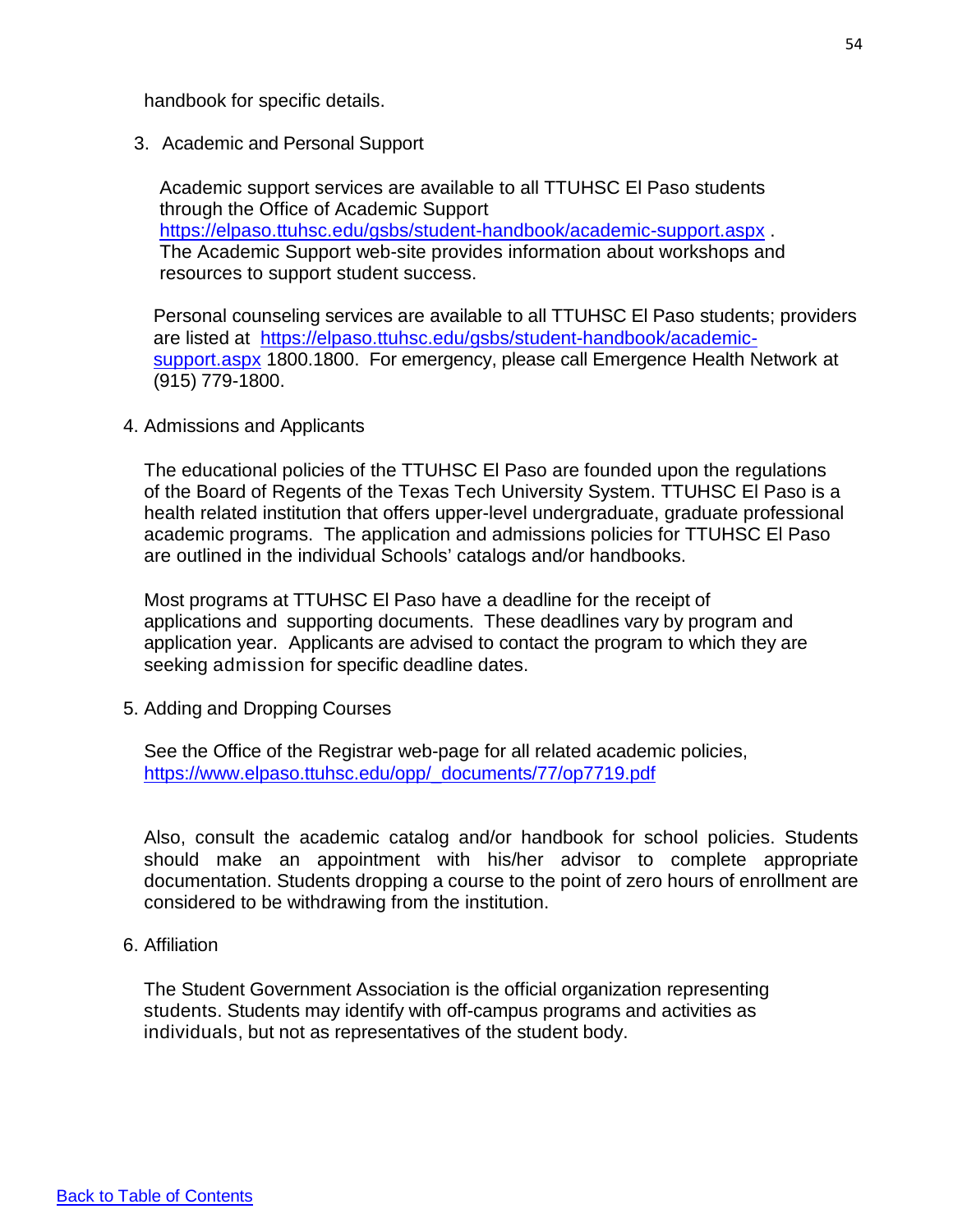#### 7. Attendance

The faculty member responsible for the course determines attendance requirements for each course. A student who fails to attend any class for any reason is responsible for the material presented in class, assignments, examinations, announcements, etc. to the same extent as though the student had attended the class. Please refer to the individual School's catalogs and/or handbooks for more specific details relating to your program.

- 8. Student Drug Screenings, see HSCEP OP 77.15, [https://elpaso.ttuhsc.edu/opp/\\_documents/77/op7715.pdf](https://elpaso.ttuhsc.edu/opp/_documents/77/op7715.pdf)
- 9. Credit by Exam

See OP 77.07, Credit by Examination, [https://elpaso.ttuhsc.edu/opp/\\_documents/77/op7707.pdf](https://elpaso.ttuhsc.edu/opp/_documents/77/op7707.pdf)

### 10. Death of a Student

The Office of Student Services and Affairs is the Office of the President's liaison regarding the notification of any student deaths. Schools must notify the Assistant Vice President for SSSA for Student Services and Student immediately in the event of any student death.

### 11. Disabilities (Students)

HSCEP OP 77.14,Establishing Reasonable Accommodations for Students with Disabilities, [https://elpaso.ttuhsc.edu/opp/\\_documents/77/op7714.pdf](https://elpaso.ttuhsc.edu/opp/_documents/77/op7714.pdf) provides policy related to the American with Disabilities Act (ADA), Section 504 of the Rehabilitation Act of 1973, and state and local requirements regarding students with disabilities. Under these laws, no otherwise qualified individual with a disability shall be denied access to or participation in services, programs, and activities of TTUHSC El Paso solely based on the disability.

Any student seeking accommodations on the basis of disability must register with the Office of Academic and Disability Support Services in Student Services and Student Affairs. The process to request accommodations includes an application for services, appropriate documentation of the disability, and an intake interview.

Students with grievances related to discrimination on the basis of a disability should review this Institutional Student Handbook, Appendix A on Anti-Discrimination policies and procedures.

### 12. Discrimination/Equal Opportunity

No person shall be excluded from participation in, denied the benefits of, or be subject to discrimination under any program or activity sponsored by TTUHSC El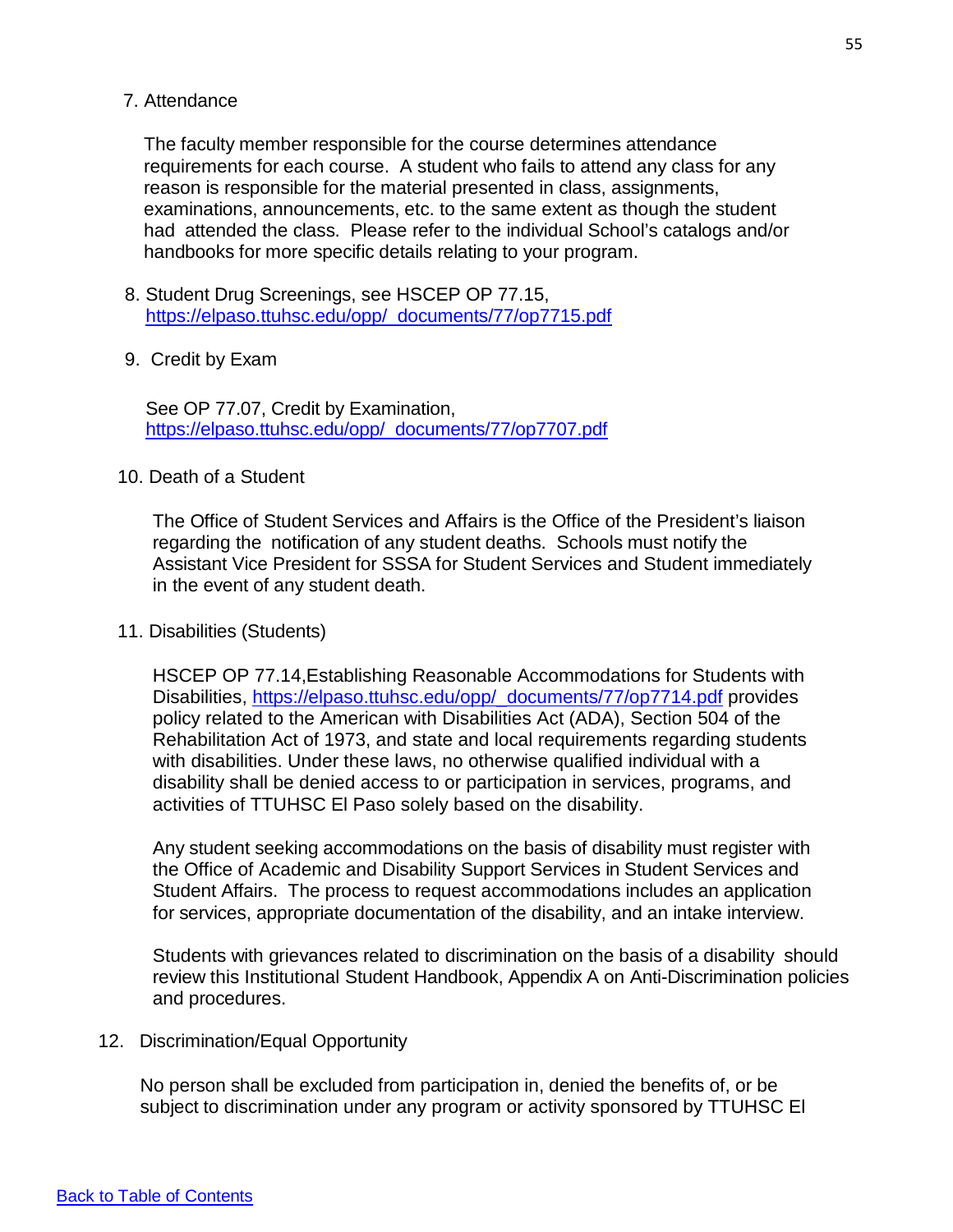Paso on any basis prohibited by applicable law, including but not limited to, race, color, national origin, religion, sex, veteran status or disability. Grievances related to discrimination on the basis of race, religion, national origin or age should be pursued through regular administrative channels. Academic problems are to be handled in the academic administrative structure culminating in review by the individual School's Dean. Non-academic matters are handled by the Office of Student Services and Student Affairs. For more information, visit [https://elpaso.ttuhsc.edu/opp/\\_documents/51/op5101.pdf,](https://elpaso.ttuhsc.edu/opp/_documents/51/op5101.pdf) Equal Employment Opportunity Policy and Affirmative Action Plan

### 13. Emergency - Student Emergency Contact Information

Students must keep their Emergency Contact Information current. To do so, visit El Paso<https://portal.texastech.edu/web/elp/my.tech> and sign in. Select the "MyTech-El Paso (for Students)" tab and look in the "Personal Information" box. Click "Update Emergency Contacts" and fill in your information.

### 14. Employment Grievance

A student wishing to pursue a grievance concerning employment with the University and who has not found satisfaction or resolution with his or her immediate supervisor or the person in charge of that department may contact the Office of Equal Employment Opportunity in accordance with the grievance procedures outlined in the TTUHSC El Paso OP 70.10, Non-faculty Employee Complaint and Grievance Procedures, https://elpaso.ttuhsc.edu/opp/\_documents/70/op7010.pdf, [https://elpaso.ttuhsc.edu/opp/\\_documents/70/op7010.pdf.](https://elpaso.ttuhsc.edu/opp/_documents/70/op7010.pdf) The procedures manual may be reviewed in the Office of Equal Employment Opportunity.

### 15. Exams

Please refer to the individual School's catalogs, handbooks, and web-pages for more specific exam details relating to your program. Any student seeking exam accommodations on the basis of disability must register as a disabled student with the Office of Academic and Disability Support in the Office of Student Services and Student Affairs and must provide all required documentation of disability. Appropriate and reasonable accommodations, if any, will be determined by the Office of Academic and Disability Support in Student Services and Student Affairs.

#### 16. Financial Policies

Students must meet all financial responsibilities due to the University. The writing of checks on accounts with insufficient funds, issuance of stop pays, disputed credit card chargebacks, or the non-payment or delinquent payment of outstanding loans, and failure to meet any other financial obligations to the University, (including failure to return Title IV funds), are considered a lack of financial responsibility. Financial irresponsibility may subject the student to additional fees, fines, suspension of check writing privileges, denial of registration, withholding of grades and transcripts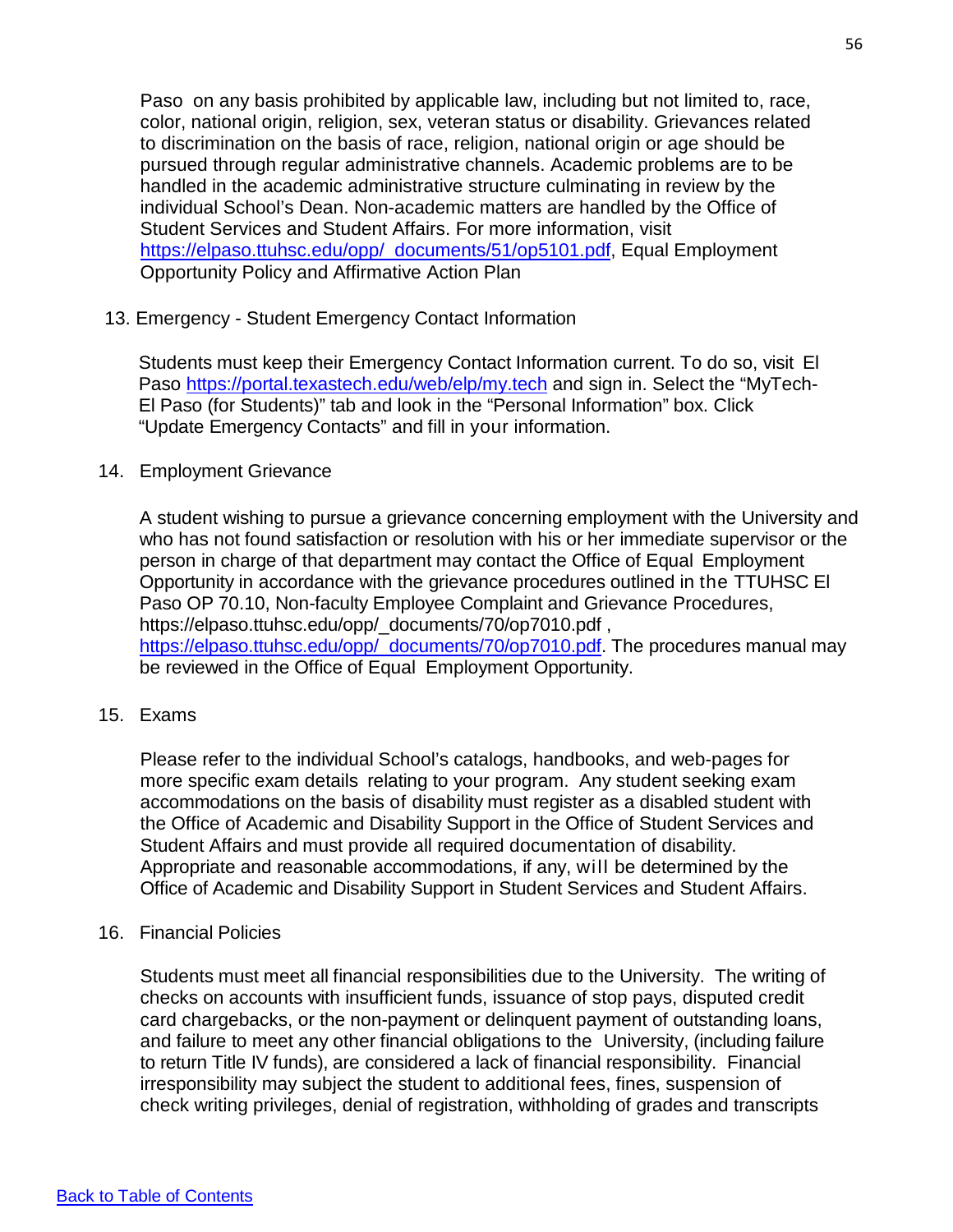and possible adjudication under the Code of Professional and Academic Conduct. A student who fails to make full payment of tuition and mandatory fees, including any incidental fees, by the due date, may be prohibited from registering for classes until full payment is made. Generally, failure to meet financial obligations to the University may result in:

- a. Cancellations of the student's registration if tuition and registration fees are not paid by the 12th class day and 20th class day (4th class day and 15th class day in summer), or if a returned check given in payment of tuition and fees is not redeemed by that time;
- b. Loss of University check writing privileges and possible criminal prosecution for writing insufficient fund checks and for failure to pick up a returned check;
- c. A hold placed on a student's academic records preventing future registration (before registering or requesting a transcript, students may check on the presence of holds by accessing their records at [https://portal.texastech.edu](https://portal.texastech.edu/) under the MyTech – El Paso tab).
- d. Reporting of financial problems to a credit agency or a collection agent. For more information, please visit the Student Business Services website at <http://elpaso.ttuhsc.edu/fiscal/businessaffairs/studentbusserv/> .
- 17. Grades/Grading
	- a. See OP 77.19, Grading Procedures and Academic Regulations, [https://www.elpaso.ttuhsc.edu/opp/\\_documents/77/op7719.pdf](https://www.elpaso.ttuhsc.edu/opp/_documents/77/op7719.pdf)
	- b. The instructor assigned to a course has the responsibility for determining a grade and for judging the quality of academic performance.
	- c. The processing of formal appeal procedures is the responsibility of the School which administers the course. A copy of the grade appeal procedures may be found in the individual Schools' catalogs and/or handbooks. A grade can be formally appealed only when there is demonstrable evidence that prejudice, arbitrary or capricious action on the part of the instructor has influenced the grade. The burden of proof that such an unfair influence has affected a grade rests with the student who appeals the grade. Only final course grades may be formally appealed to the responsible academic dean. Earlier grades and other academic grievances may be discussed with the instructor involved and with the chair of the department or division involved**.**
- 18. Graduation Procedures
	- a. Degree requirements are published in the individual School's catalogs.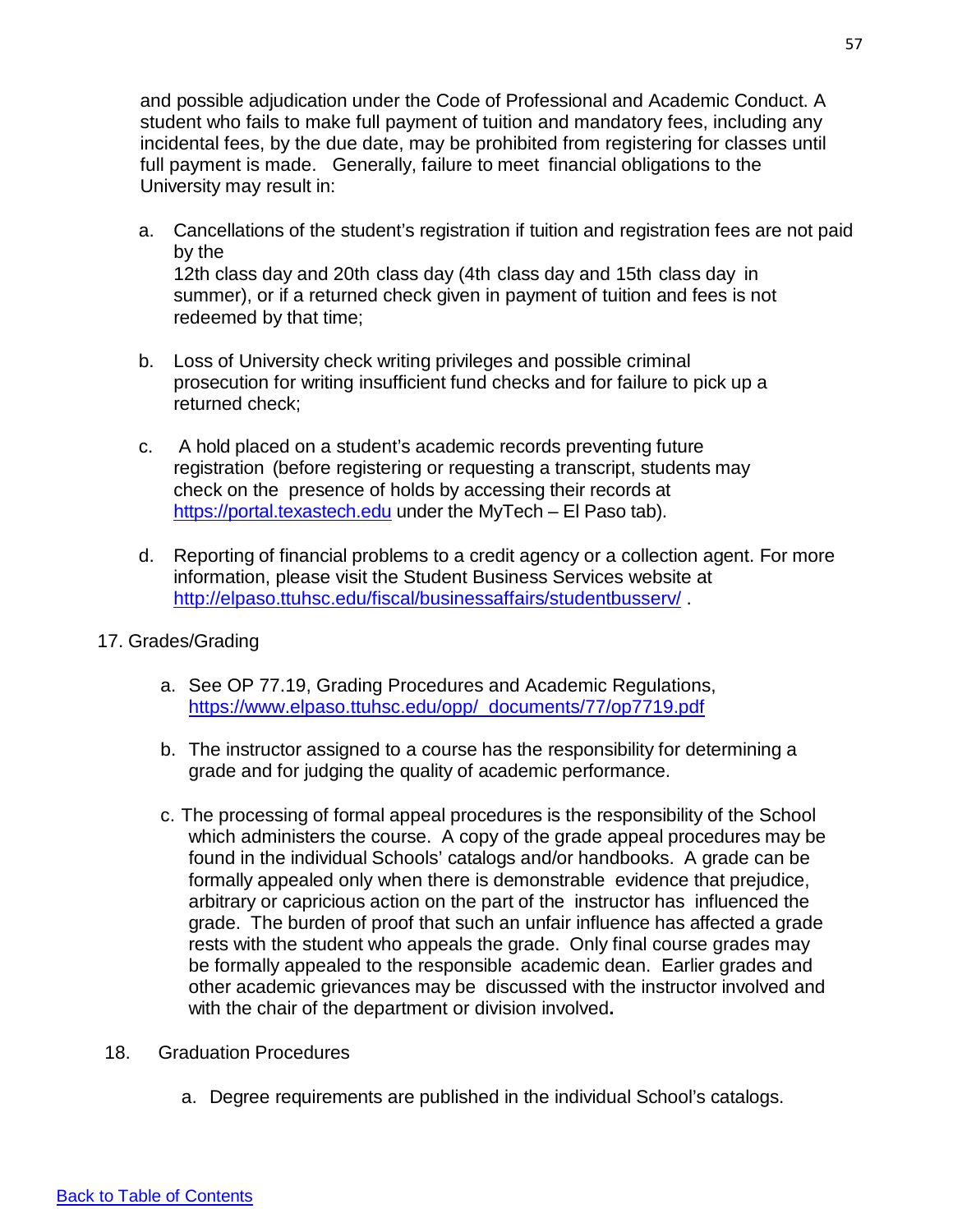- b. Prior to graduation, all candidates for TTUHSC El Paso degrees are required to:
	- i. Complete all graduation requirements set forth by the applicable School;
	- ii. Complete and return to the Office of Student Services the University's *Intent to Graduate* form in the semester before anticipated graduation (the student's "diploma name" as requested in the *Intent to Graduate* form is printed on her/his diploma, and information provided by the student is used in commencement programs – note if student has requested that directory information is confidential – specific request to release information for commencement bulletin must be confirmed via the Graduation application process.);

Be registered in the semester the certificate or degree is to be conferred unless the student is granted an exception by the dean of their school;

- iv. Pay the graduation application fee\$75 which is typically assessed at the time of registration;
- v. Attend an Exit Interview session scheduled by the Student Financial Aid Office for students who have received financial assistance, which must be repaid after graduation.
- 19. Health Services and Health Insurance Information
	- a. The Texas Tech Physicians at Hague provides health services to TTUHSC El Paso students who are currently enrolled and have paid the Medical Services Fee as part of tuition and fees. To receive health services, you must present a Student I.D. card and co-payment at the time of the appointment. Students may contact their insurance provider to determine if they qualify for co-payment reimbursement.

The Medical Services Fee covers only those services provided by the Texas Tech Physicians at Hague and specific laboratory and radiology service performed at cooperating locations. All other charges incurred are the student's responsibility.

b. Clinic Procedures

Please call to make an appointment. If you need to be seen for a sudden illness, please call that day as early as possible. If you need to be seen after hours, call the office at Hague and ask to leave a message for the on-call physician. When you check in, please inform the receptionist that you are a TTUHSC El Paso student. If you come to the office without an appointment, it may be necessary for you to wait for a physician. Immunizations, paperwork, and routine procedures are not ordinarily considered urgent care, and may not be taken care of on the same day as requested. If you have a health emergency that requires you to be seen at a hospital emergency room, go to the hospital listed as a provider on your insurance. *Visits to an emergency*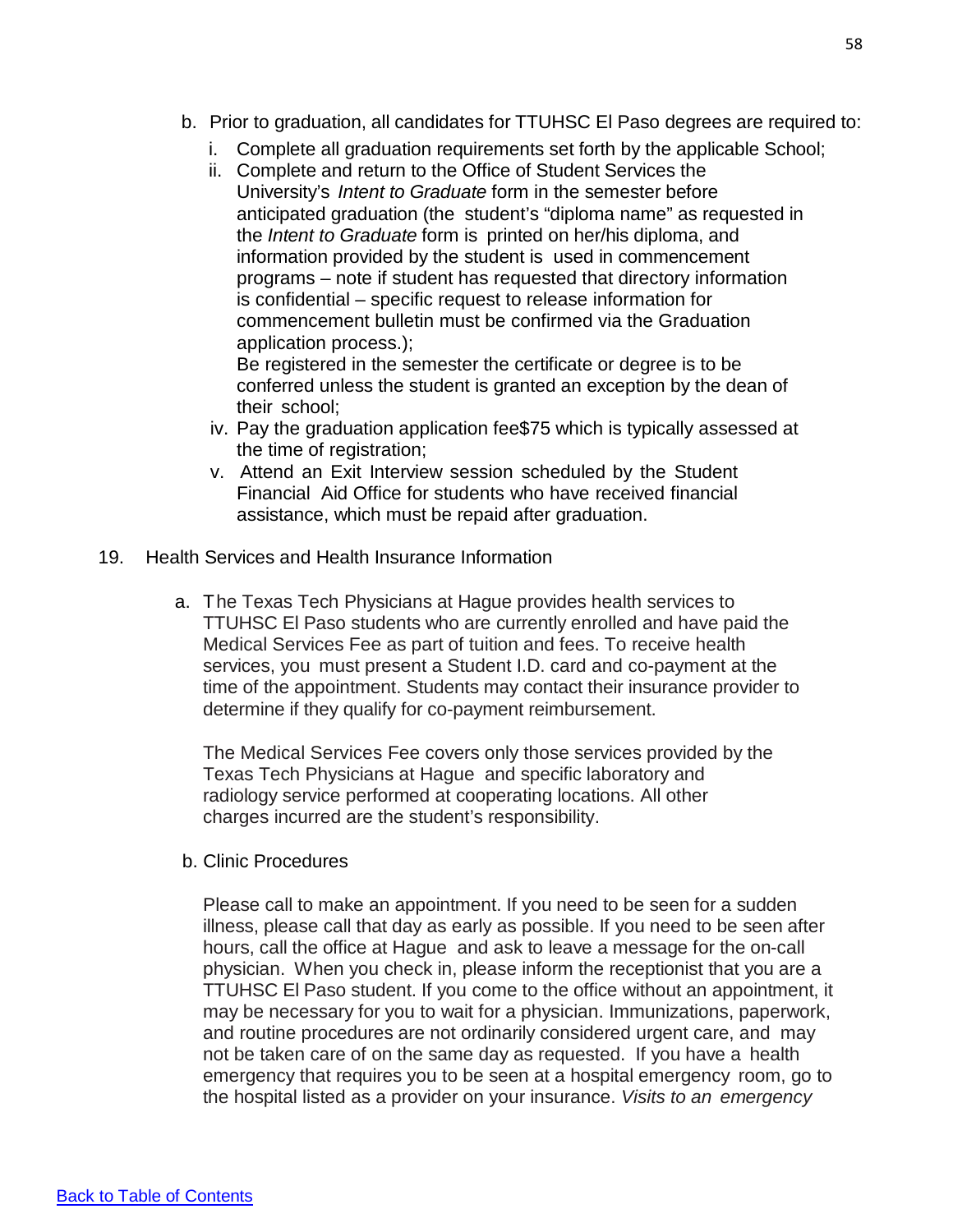*room that generate a charge from either TTUHSC El Paso or the hospital are your responsibility.*

- c. If the student receives a bill from the Texas Tech Physicians at Hague for services covered by the medical service fees, please contact the Office of Student Services and Student Affairs.
- d. Students are expected to have hospitalization insurance coverage for each semester enrolled. Students should be prepared to provide proof of coverage at the time of registration.
- e. TTUHSC El Paso will make available information on student health insurance providers for all registered students in the University. Students may investigate other insurance plans. Insurance information can be found on the Office of Student Services and Student Affairs web-page at http://elpaso.TTUHSC El [Paso.edu/elpaso/studentservices/.](http://elpaso.ttuhsc.edu/elpaso/studentservices/)

### 20. Immunizations - Required

In order to protect the health of our students and the health of the patients with whom they come in contact, TTUHSC El Paso requires all entering students to provide documentation of all immunizations as required by their respective schools. Immunization requirements are based on regulations, guidelines and recommendations available as of October, 2012 from the Texas Administrative Code (TAC), Texas Department of State Health Services (DSHS), the U.S. Centers for Disease Control and Prevention (CDC), and the U.S. Advisory Committee for Immunization Practices (ACIP*).*

The meningitis requirement must be sent in immediately and all other requirements must be met prior to orientation.

### I. Tuberculosis Surveillance

Tuberculosis surveillance for Covered Individuals is based on current U. S. Department of Health and Human Services, Centers for Disease Control and Prevention (CDC) Recommendations and Reports(December 30, 2005, 54 (#RR-17):1-147), Guidelines for Preventing the Transmission of Mycobacterium tuberculosis in Health-Care Settings.

### II. Immunizations

Immunization requirements are based on regulations, guidelines and recommendations available as of October, 2009 from the Texas Administrative Code (TAC), Texas Department of State Health Services (DSHS), the U.S. Centers for Disease Control and Prevention (CDC), and the U.S. Advisory Committee for Immunization Practices (ACIP*).*

### III. Exposure Management

Institutional management of exposure to: (1) blood-borne pathogens, (2) body fluids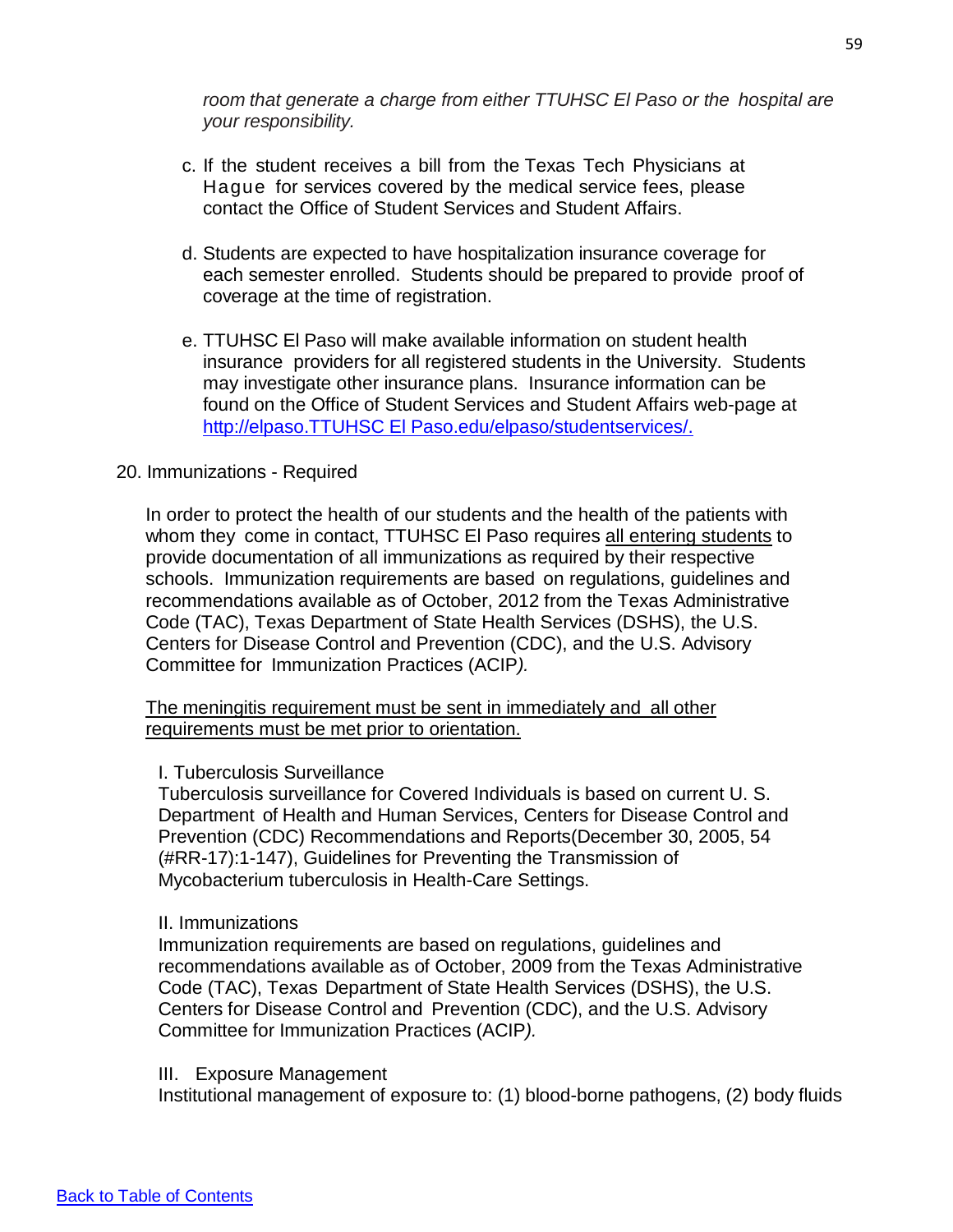and, (3) other miscellaneous exposures is based on regulations, guidelines and recommendations available as of October, 2009 from the Texas Administrative Code (TAC), Texas Department of State Health Services (DSHS), the U.S. Centers for Disease Control and Prevention (CDC)."

#### Bacterial Meningitis

a. *General*. Meningococcal disease is a potentially life-threatening infection caused by the bacterium *Neisseria meningitides.* Bacterial meningitis is an inflammation of the membranes that surround the brain and spinal cord. This disease affects approximately 3000 Americans each year, including 100-125 people on college campuses, leading to 5-15 deaths per year among college students.

b. *Risks and Exposures*. The organism is spread from person-to-person through the exchange of respiratory and throat secretions such as coughing and kissing. Sharing cigarettes, water bottles, eating utensils and food, may increase .your exposure. Resident Hall-style living may also play a role as crowded environments facilitate the spread of the infection.

c. *Symptoms and Diagnosis*. Early diagnosis is important. Your healthcare provider may use a combination of clinical symptoms and laboratory tests to diagnose the disease. Seek medical attention immediately if one or more of these symptoms appear:

i. High fever ii. Severe Headaches iii. Vomiting iv. Light sensitivity v. Stiff neck vi. Nausea vii. Lethargy viii. Seizures ix. Confusion and sleepiness x. Rash or purple patches on skin

d. *Possible Treatment and Consequences If NOT Treated*. Antibiotic treatment may be effective if exposure and disease is detected early. Possible consequences of the disease, include, but are not limited to:

i. Permanent brain damage ii. Kidney failure

- iii. Learning disability
- iv. Gangrene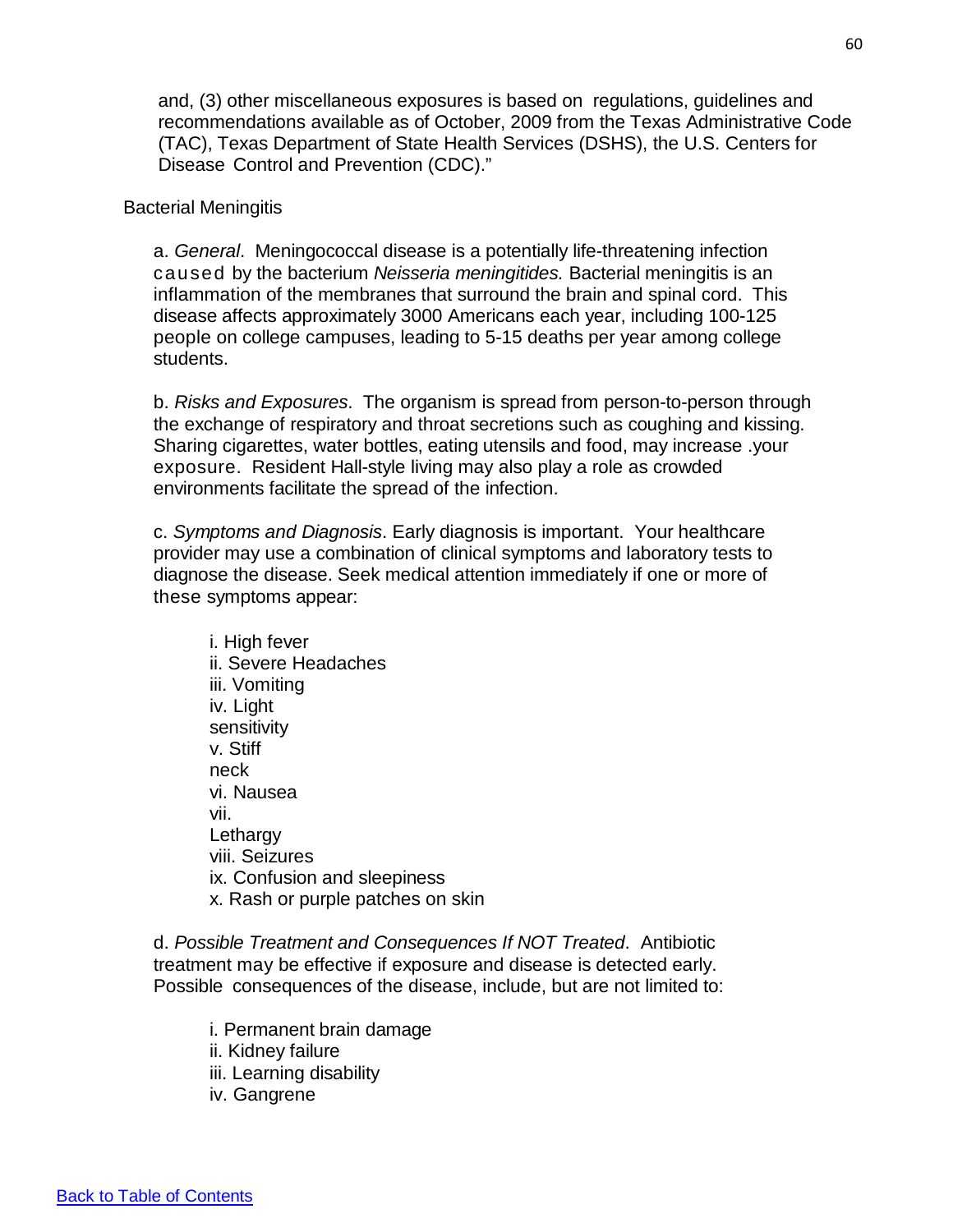v. Coma vi. Convulsions vii. Hearing loss viii. Blindness ix. Limb damage that may require amputation x. Death

e. Prevention. Vaccinations may be effective against 4 of the 5 most common bacterial types that cause 70% of the disease in the United States. Vaccinations typically take 7-10 days to become effective, with protection lasting 3-5 years. The vaccination is generally safe--most common side effects may include redness and minor pain at the injection site for up to two days.

f. Information. If you have more questions, contact:

i. Your healthcare provider ii. Your local or regional Texas Department of Health iii. Texas Tech Physicians at Hague 915-215-5810 iv. TTUHSC El Paso Office of Occupational Health 915-215-4429. v. Visit these web sites for more information *[www.cdc.gov/ncidod/dbmd/diseaseinfo](http://www.cdc.gov/ncidod/dbmd/diseaseinfo)* or [www.acha.org](http://www.acha.org/)

> Medical and Religious Exemptions 2010-2011 Texas Vaccine Exemption Information

State of Texas law grants and acknowledges the right of parents to exempt their children from vaccination requirements for day care, school, and college for reasons of conscience including a religious belief or for medical reasons. In 2003, the Texas legislature passed changes to the statutes expanding the reasons a parent can claim an exemption but the Health Department has questionably also increased the bureaucratic red tape necessary for claiming the exemption. There are specific procedures for requesting an official state form and submitting it to the school or for completing a medical exemption that all take some time so please do not wait until the last minute to get your papers in order.

For everyone claiming an exemption for the first time after 9/1/03, you must comply with the new law. If you've submitted an old religious exemption prior to 9/1/03, you are grandfathered under the old law (see notes below) and do not need a new form. The vaccine exemption forms for reasons of conscience including a religious belief are only for students claiming a vaccine exemption for the first time after 9/1/03 when the new law went into effect. If you need to request forms from the state health department, you can do it by fax, mail, personal visit, or through an online submission form. If you send your request by mail, we suggest sending it registered mail with a receipt so you can keep track of your request. If you send it by fax, set your fax machine to print out a delivery receipt. We would like to keep track of the Health Department's processing time.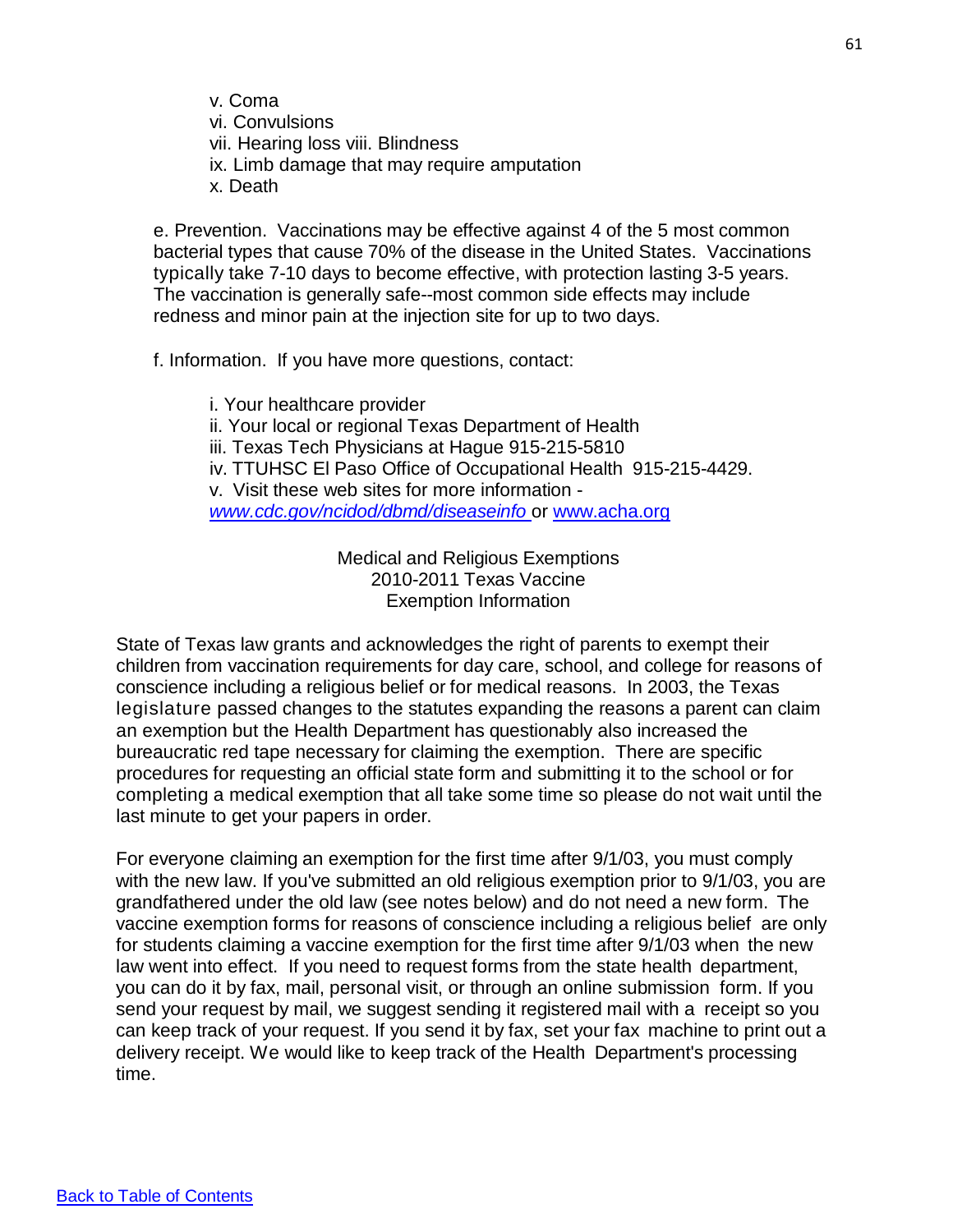According to the Texas Dept. of State Health Services: Online requests must be made through the web submission form posted at [http://webds.dshs.state.tx.us/immco/affidavit.shtm.](http://webds.dshs.state.tx.us/immco/affidavit.shtm)

21. Inter-Professional Education

Depending upon the school affiliation, TTUHSC El Paso students may be required to complete a non-credit, online course in inter-professional education. Implementation of this requirement will vary across schools and degree programs. Students should consult their academic/program advisor and/or school catalog and/or handbook for additional information.

#### 22. Registration

See the Office of the Registrar web-page for official information related to registration: <https://elpaso.ttuhsc.edu/studentservices/registrar/>

23. Religious Holy Days

See OP 77.12, Religious Holy Day Observance and Need for Student Absence**,** [https://elpaso.ttuhsc.edu/opp/\\_documents/77/op7712.pdf](https://elpaso.ttuhsc.edu/opp/_documents/77/op7712.pdf) .

24. State Residency Classification

Residency is established at the time of application to TTUHSC El Paso. Some students may be eligible for Border County waivers; see OP 77.18, *Border County Waiver*, [https://elpaso.ttuhsc.edu/opp/\\_documents/77/op7718.pdf](https://elpaso.ttuhsc.edu/opp/_documents/77/op7718.pdf) .

Students are responsible for registering under the proper residence classification and for providing documentation as required by the institution. If there is any question about the right to classification as a resident of Texas, it is the student's obligation, prior to the time of enrollment, to ask for an official determination by the Office of the Registrar. Non-residents who live in Texas taking only online courses are charged non-resident tuition and fees. An applicant whose classification as a resident of the State of Texas is not clearly established should request a Residency Questionnaire from the Office of the Registrar.

25. Student Government Association

The Student Government Association (SGA) promotes, directs and coordinates student activities at Texas Tech University Health Sciences Center El Paso (TTUHSC El Paso). The executive council and senators are elected from each of the three schools and act to voice student concerns to the TTUHSC El Paso Faculty and Staff and encourage interdisciplinary communication and participation among the individual schools that compose TTUHSC El Paso. The office of Student Services and Student Affairs provides administrative support for SGA. See the SGA web-page at<https://elpaso.ttuhsc.edu/studentservices/sga/> .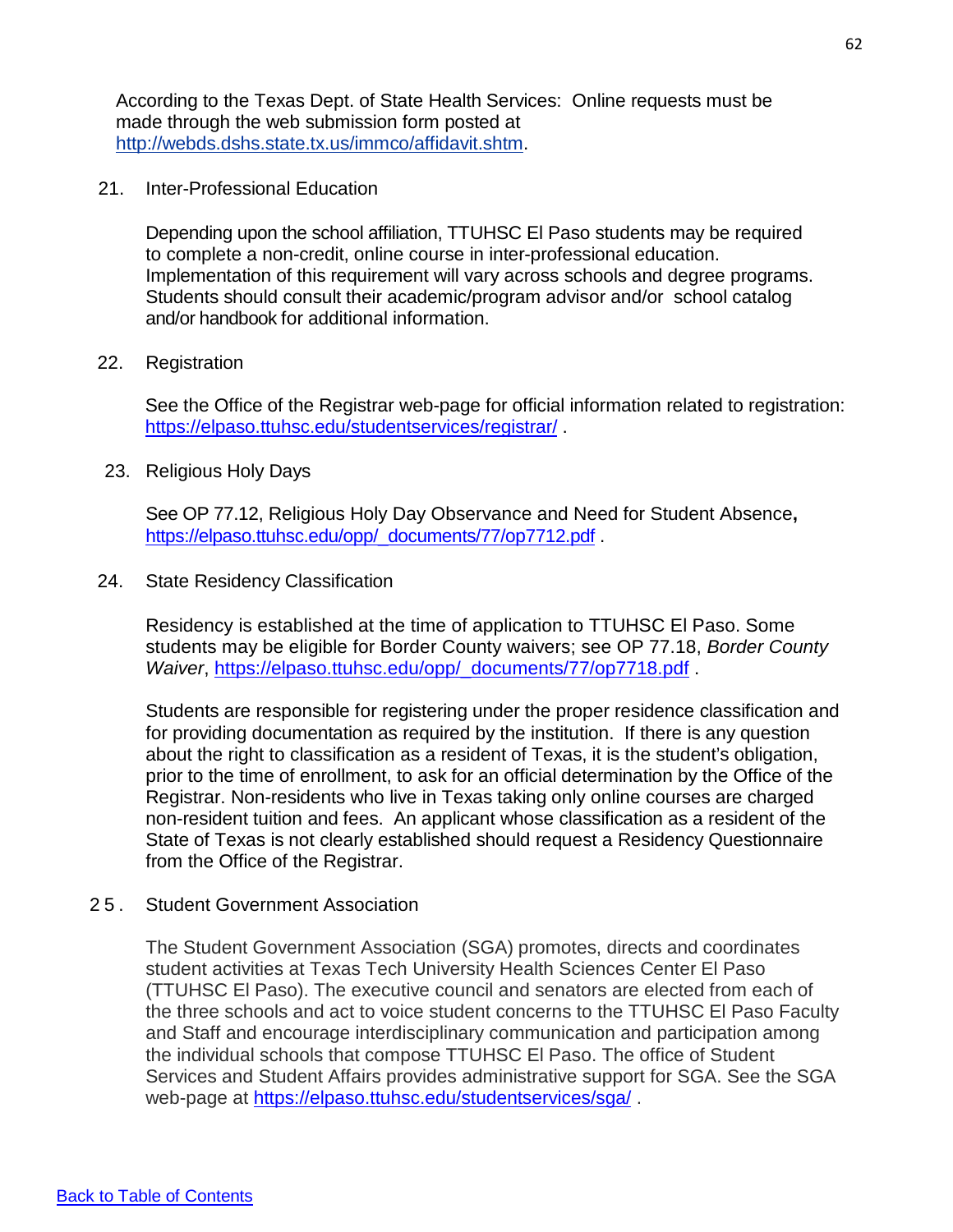See OP 77.03, Official Student Publications, https://elpaso.ttuhsc.edu/opp/\_documents/77/op7703.pd[fhttps://elpaso.ttuhsc.edu/opp](https://elpaso.ttuhsc.edu/opp/_documents/77/op7703.pdf) [/\\_documents/77/op7703.pdf](https://elpaso.ttuhsc.edu/opp/_documents/77/op7703.pdf)

- 27. Tuition and Fees Payment See the Student Business Services web-page at <https://elpaso.ttuhsc.edu/fiscal/businessaffairs/studentbusserv/default.aspx>
	- a. Texas Education Code, Section 54.007, provides that state-supported institutions of higher education shall provide students with the election to pay tuition and fees during the fall, spring, or long (10 weeks or longer) summer semesters in installments. TTUHSC El Paso offers the following payment alternatives:

i. Full payment of tuition and fees in advance of the beginning of the semester; or

ii. One-half payment of tuition and fees in advance of the beginning of the semester and separate one-fourth payments prior to the sixth and eleventh class weeks, respectively.

- b. TTUHSC El Paso shall develop procedures that will provide that students may elect to pay tuition and fees using the payment alternative.
- c. TTUHSC El Paso is authorized to establish payment due dates in advance of the beginning of a semester and prior to the sixth and eleventh class weeks respectively so that required payments have been received and student records have been appropriately updated on the dates required by law.
- d. If a student elects to pay tuition and fees using the payment alternative, he or she shall be assessed an installment option fee in addition to the required payment of tuition and fees. The fee developed and recommended for approval shall reflect all costs incurred in operating and handling payments under the installment alternative. The Board of Regents has delegated to the President of Texas Tech University Health Sciences Center El Paso, the authority to approve all discretionary, incidental fees.
- e. If a student who has elected to pay tuition by installment fails to pay in full all amounts of tuition, other registration fees, installment option fee, late payment fees, and other authorized fees by the end of the business day of the last day of the semester, then he or she will be dropped from School for failure to pay.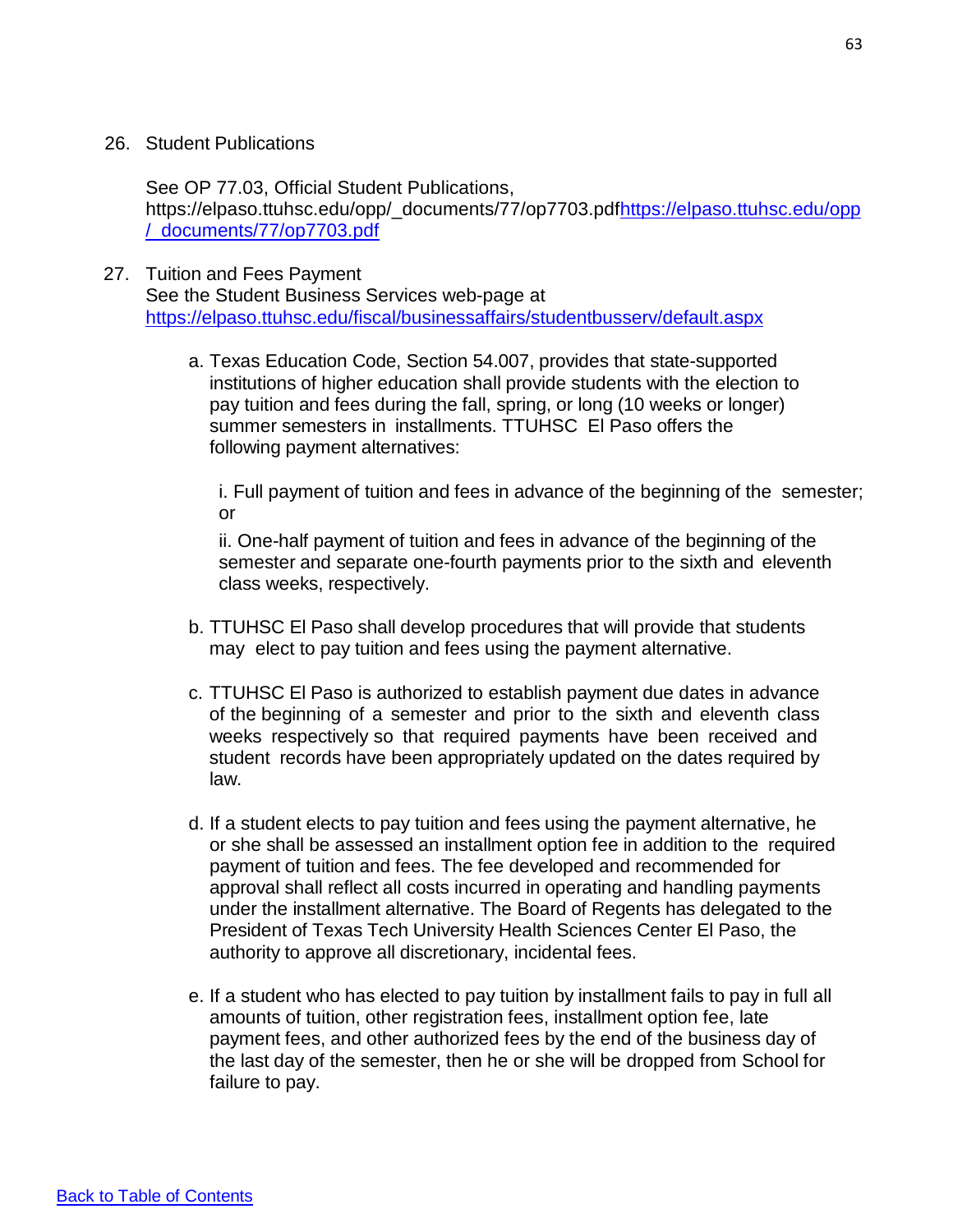- f. TTUHSC El Paso shall develop procedures so that students are notified of the requirements, provisions, and penalties of the installment payment options.
- g. Approval of Student Fees: The Board of Regents shall approve the assessment and collection of fees from Texas Tech University Health Sciences Center El Paso (TTUHSC El Paso). The amounts to be collected are presented in a Global Fee Document to the Board of Regents for approval.
- 28. Tuition and Fees Refund Policies

See the Student Business Services web-page <https://elpaso.ttuhsc.edu/fiscal/businessaffairs/studentbusserv/default.aspx>

Detailed information about the impact of decreasing course load on:

- Institutional Refund Policy All students who withdraw from TTUHSC El Paso or drop all courses during a term
- Additional considerations for students who received financial aid and withdraw from TTUHSC El Paso or drop all courses during a term

Institutional Refund Policy:

Texas Education Code, Section 54.006, provides the amount of tuition and fees to be refunded to students who drop courses or withdraw from the institution. Class day count is based on the official institution academic calendar for the school, not the specific course dates.

Students who drop a course, but remain enrolled at the institution will be refunded at the following rate:

| Term                                                              | Class Day                               | Percent of<br>Refund of<br>Charges |
|-------------------------------------------------------------------|-----------------------------------------|------------------------------------|
|                                                                   |                                         |                                    |
| Summer - More than 5 weeks but<br>less than 10 weeks in duration  | 1st class day through 4th class<br>day  | 100%                               |
|                                                                   | After the 4th day of class              | None                               |
|                                                                   |                                         |                                    |
| <b>Fall, Spring or Summer -</b><br>Duration of 10 weeks or longer | 1st class day through 12th<br>class day | 100%                               |
|                                                                   | After the 12th day of class             | <b>None</b>                        |

Students who withdraw from the institution (zero semester credit hours) are required to pay tuition and fees according to the following schedule based on their official withdrawal date: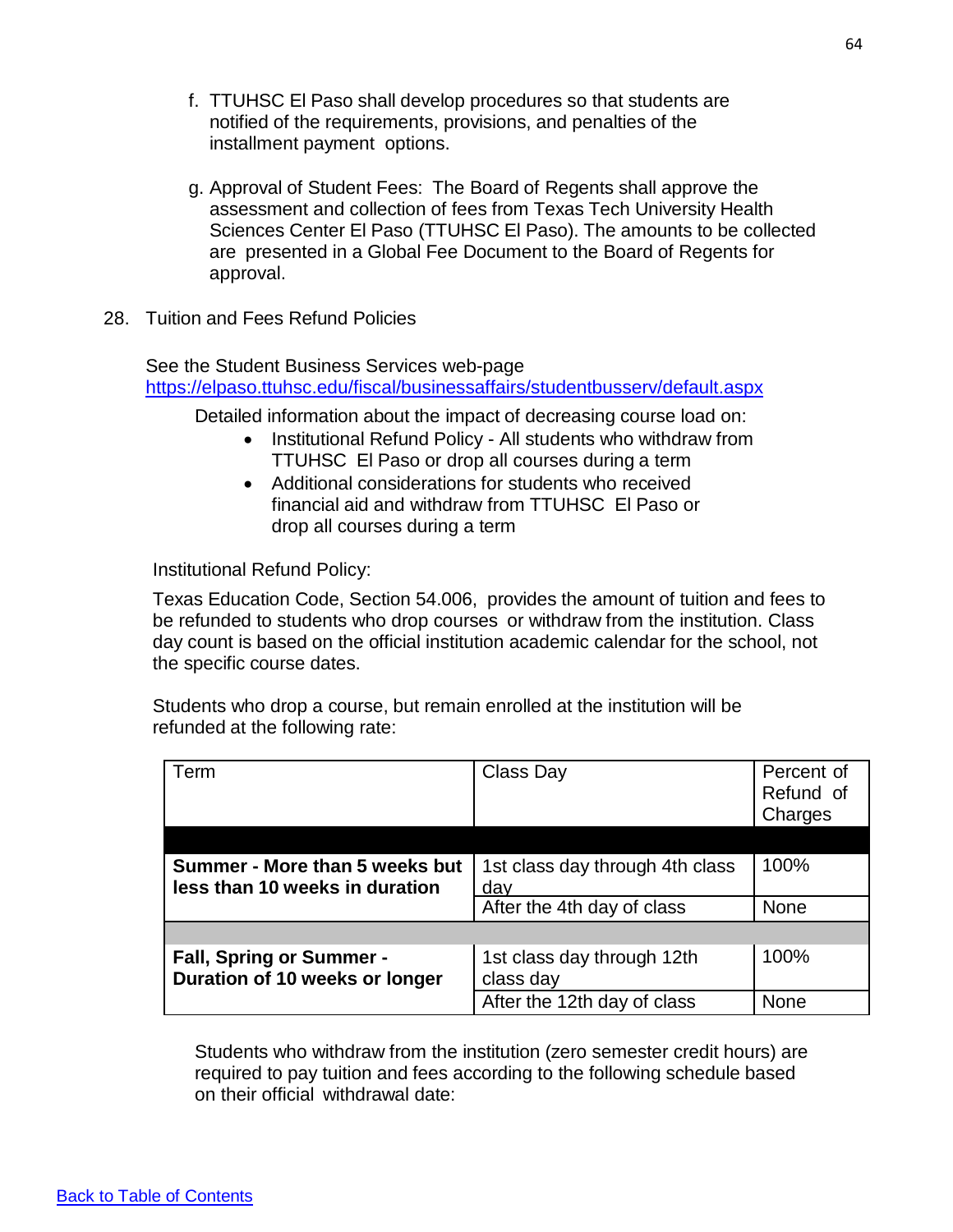| Term                              | Class Day                  | Percent of<br>Refund of<br>Charges |
|-----------------------------------|----------------------------|------------------------------------|
|                                   |                            |                                    |
| <b>Summer - More than 5 weeks</b> | Before the 1st class day   | 100%                               |
| but less than 10 weeks in         | 1st, 2nd, or 3rd class day | 80%                                |
| duration                          | 4th, 5th, or 6th class day | 50%                                |
|                                   | 7th class day of later     | <b>None</b>                        |
|                                   |                            |                                    |
| <b>Fall, Spring or Summer -</b>   | Before the 1st class day   | 100%                               |
| duration of 10 weeks or longer    | 1st five class days        | 80%                                |
|                                   | 2nd five class days        | 70%                                |
|                                   | 3rd five class days        | 50%                                |
|                                   | 4th five class days        | 25%                                |
|                                   | 21st class day and after   | None                               |

Students who withdraw from TTUHSC El Paso or drop all courses during a term that receive(d) financial aid, be aware of the refund policies and to understand the impact they will have on the aid released and the continued financial aid eligibility. Current refund policies for students who withdraw or drop all courses during a term are determined by the Higher Education Title IV refund regulations.

Any refund due to a student will be after calculation of the amount of tuition and fees due at the time of withdrawal. If the student has paid less than the amount due at the time of withdrawal, the student will be required to pay the percentage due.

Federal Refund and Repayment calculations must be performed for students who receive Title IV (Pell, FSEOG, Perkins and/or Stafford Loans) funds and officially withdraw from all courses, drop out of all courses, are expelled, take an unapproved leave of absence, or fail to return from an approved leave of absence prior to the 60% date of the term. All "unearned aid" must be returned to the federal aid programs as determined by the Federal Refund and Repayment calculations. Failure to return Title IV funds constitutes a failure to meet a financial responsibility due to the University which is subject to any of the actions stated in the Tuition and Fees Payment section above.

a. The requirements for Title IV program funds are separate from the university refund policy. As such, you are responsible for unpaid institutional charges remaining after the refund calculation. You are also responsible for charges/balances created by the returning of Title IV program funds that the school was required to return.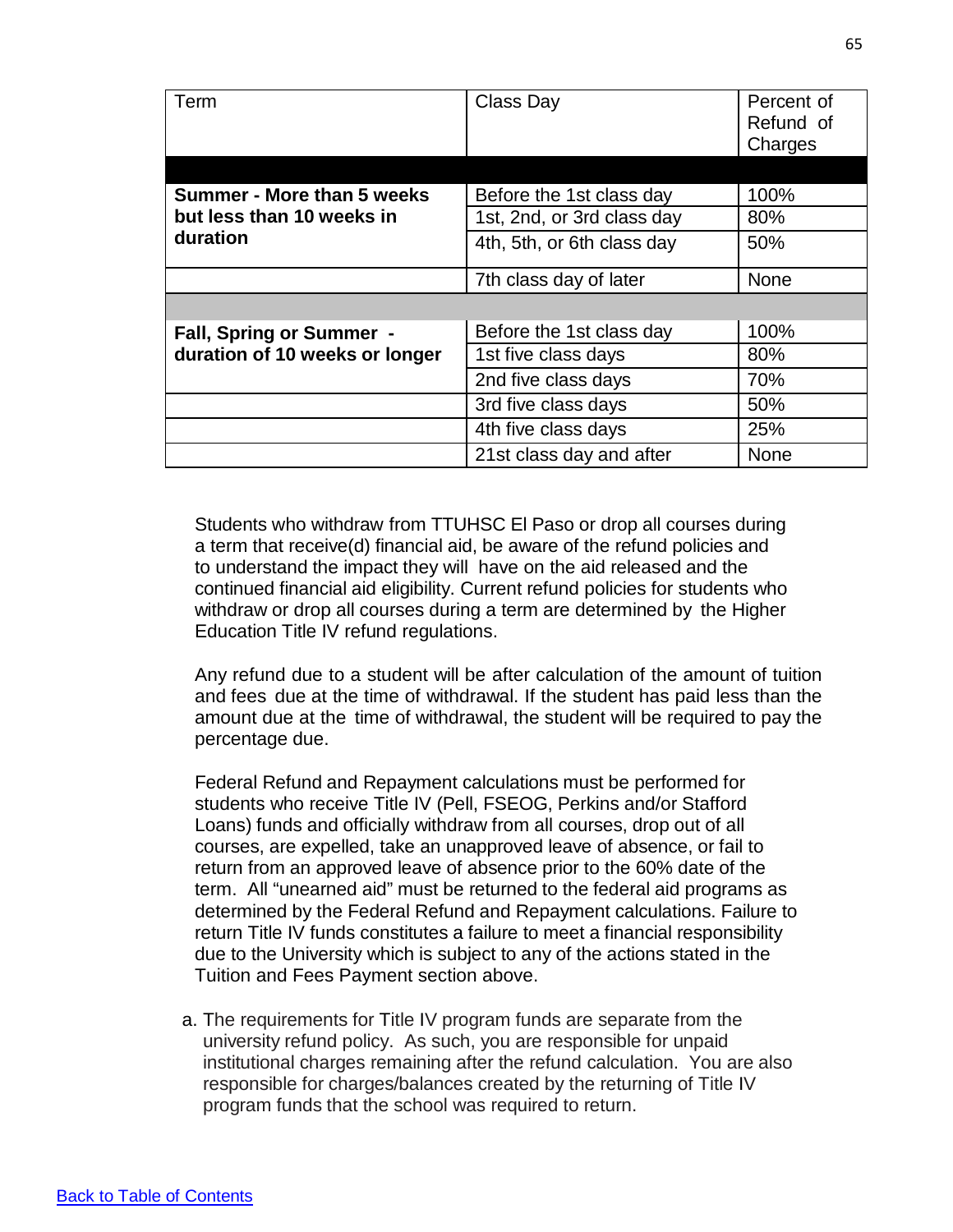b. If you have questions about your Title IV program funds, you can call the Federal Student

Aid Information Center at 1-800-4-FEDAID (1-800-433-3243). TTY users may call 1-800-

730-8913. Information is also available on Student Aid on the Web at [https://studentaid.ed.gov/sa/.](https://studentaid.ed.gov/sa/)

In order to keep all the financial aid issued in each term, students must be enrollment for at least 60% of the term. After this point in the term students have earned 100% of the Title IV funds released for the term. Therefore, it is in your best interest to maintain attendance and complete at least one class each term that you receive federal aid to avoid repayment of funds.

How the calculation works:

- 1. Number of days attended  $\div$  Days in semester = % of semester completed
- 2. Total \$ disbursed  $X$ % completed = Earned \$
- 3. Total  $\text{\$}$  disbursed Earned  $\text{\$} = \text{\$}$  to be returned

Once it is determined that you owe money back to any of the federal aid programs, you will be ineligible to receive further federal aid at TTUHSC El Paso or any other institution, until this debt is cleared.

Please note, your failure to complete a semester or term could impact your Satisfactory Academic Progress (SAP) and your future eligibility for financial aid. To remain eligible for financial aid, a student must maintain satisfactory academic progress. This consists of three categories: (1) grade point average on hours attempted (qualitative), 2 hours successfully completed (quantitative) based on hours enrolled and (3) time to degree. You must complete your program of study within 150% of the normal time required for the program.

The complete policy is available on the Financial Aid website under Satisfactory Academic

Progress ([\(https://elpaso.ttuhsc.edu/studentservices/Financial-Aid/consumer](https://elpaso.ttuhsc.edu/studentservices/Financial-Aid/consumer-information-disclosures.aspx)[information-disclosures.aspx](https://elpaso.ttuhsc.edu/studentservices/Financial-Aid/consumer-information-disclosures.aspx)

29. Testing – "Bring Your Own Device" Protocol for 2019-2020, please refer to your School policy related to the "bring your own device" protocol. A new operating policy is under development and will be posted in the TTUHSC El Paso Operating Policies and Procedures upon approval.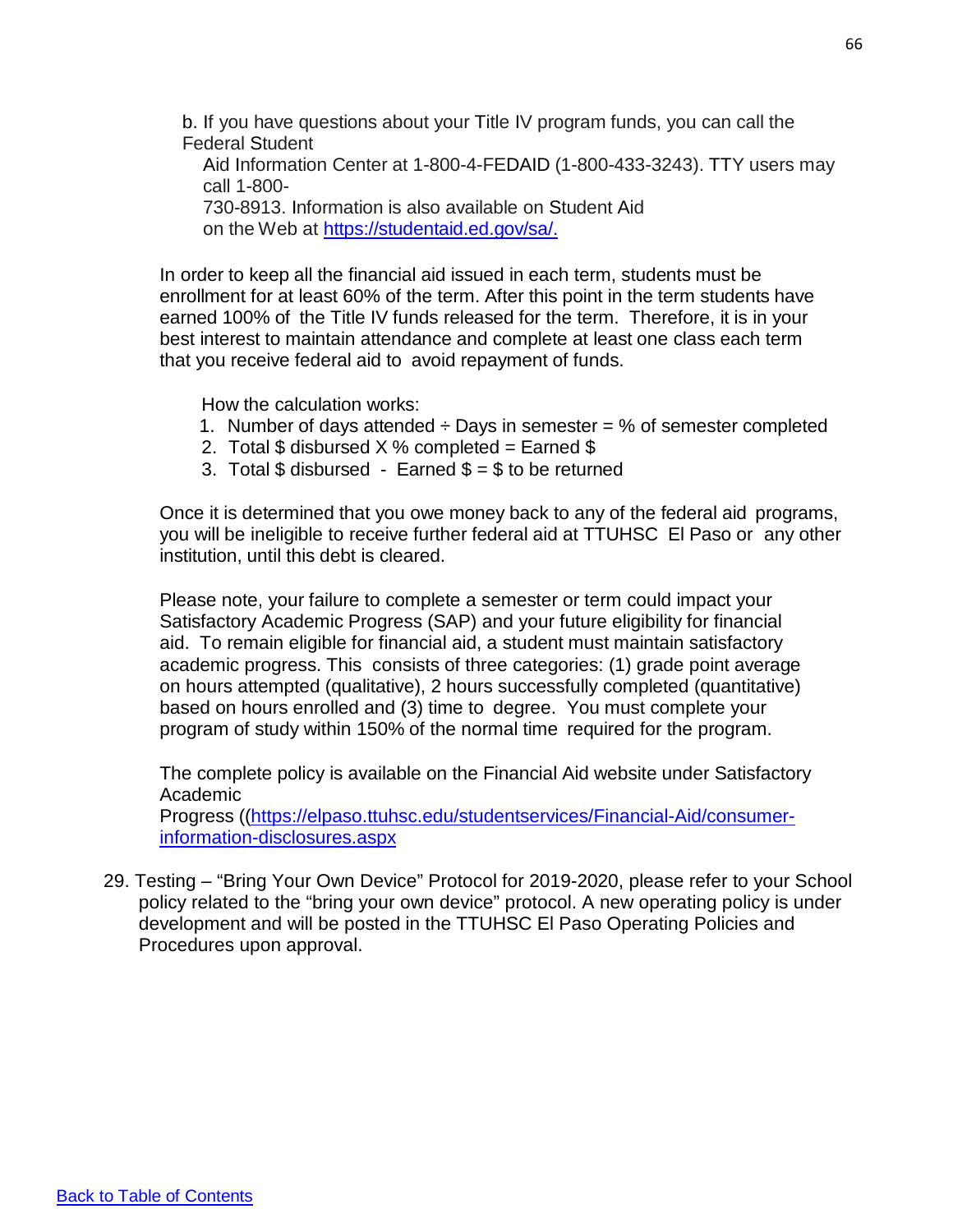# **PART XI**

## **CONTACT INFORMATION FOR STUDENT SERVICES PERSONNEL**

| <b>Student Services and Student Services</b>       | (915) 215-4370   |
|----------------------------------------------------|------------------|
| Registrar                                          | $(915)$ 215-4370 |
| <b>Student Financial Aid</b>                       | (915) 215-4370   |
| <b>Student Business Services</b>                   | $(915)$ 215-5723 |
| Deputy Title IX Coordinator for Students           | $(915)$ 215-5114 |
| Title IX Coordinator for TTUHSC El Paso            | $(915)$ 215-5461 |
| Gayle Greve Hunt School of Nursing Student Affairs | (915) 215-6124   |
| <b>Graduate School of Biomedical Sciences</b>      | $(915)$ 215-4157 |
| Paul L. Foster School of Medicine Student Affairs  | (915) 215-4370   |
|                                                    |                  |
| Woody L. Hunt School of Dental Medicine            | (915) 215-4300   |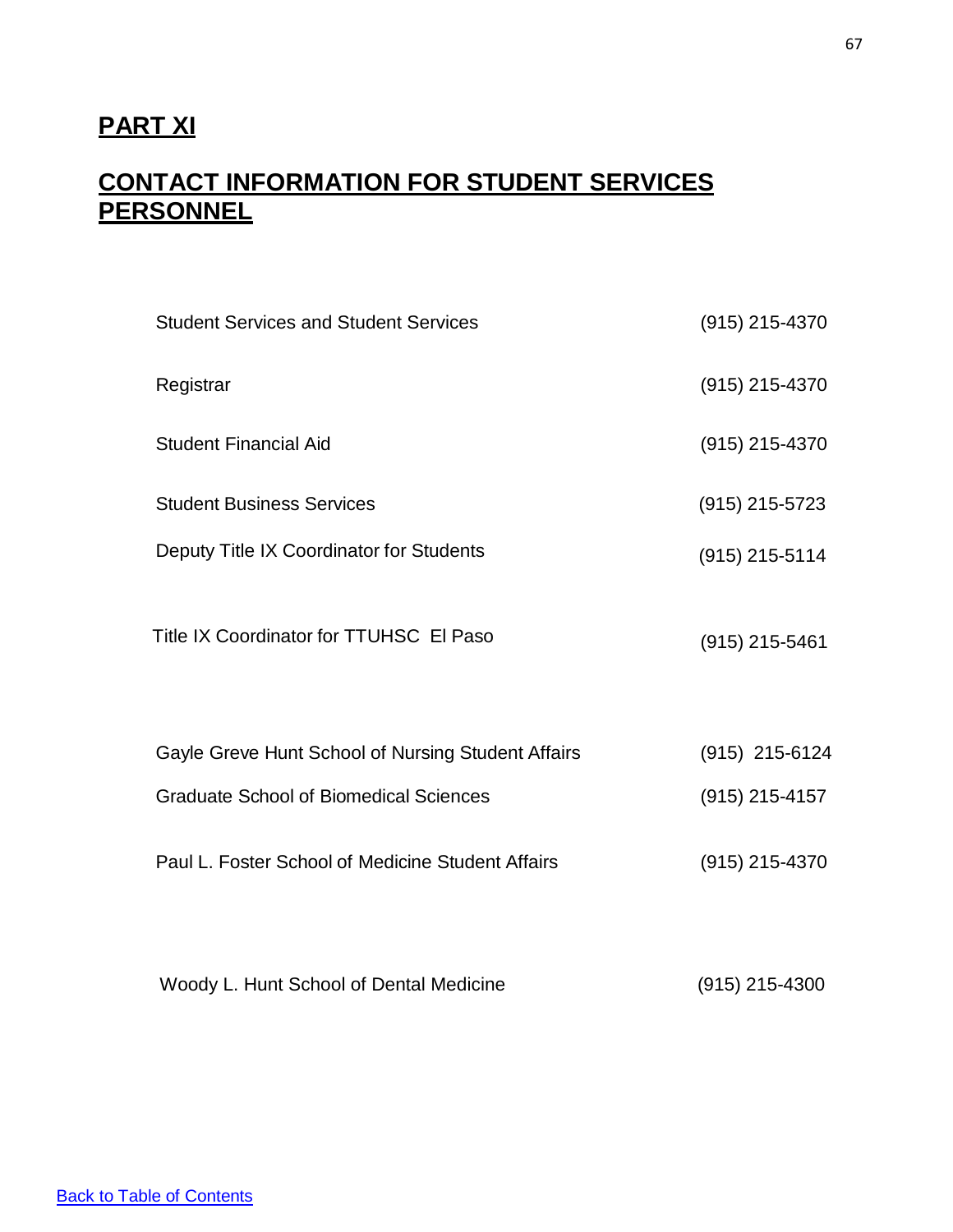## **ATTACHMENT A**

### TEXAS TECH UNIVERSITY HEALTH SCIENCES CENTER EL PASO

Student Conduct Incident Form This form is to be used for an official complaint that involves a person who is or students who are enrolled at TTUHSC El Paso for alleged violations of the Code of Professional and Academic Conduct. The student(s) could be the accused or the complainant.This form is to be submitted to the Executive Associate or Assistant Vice President for SSSA for Student Services and Student Affairs at TTUHSC El Paso. A separate form must be completed for each individual student accused of violations of the Code. Use Attachment C for complaints against a student organization.

*{Please note that students' matters related to grades or academic evaluation should follow the guidelines published in the specific School catalogue or handbook}*

#### **Please complete the following:**

Name of Accused:

Organizational Affiliation: Institutional, School, Department and Program of Accused *(if known):*

List the course name, number, and section *(if applicable)* in which the alleged misconduct occurred:

Please provide a clear and concise explanation of the circumstances of the complaint. Include all relevant information, including, but not limited to, the name of the person(s) who witnessed the incident(s) and where the incident(s) occurred. Use additional pages if necessary. Please attach relevant supporting documents, e.g., copy of assignment, source of plagiarism, etc:

Date of discovery of alleged violation *(please report within 20 business days of discovery):*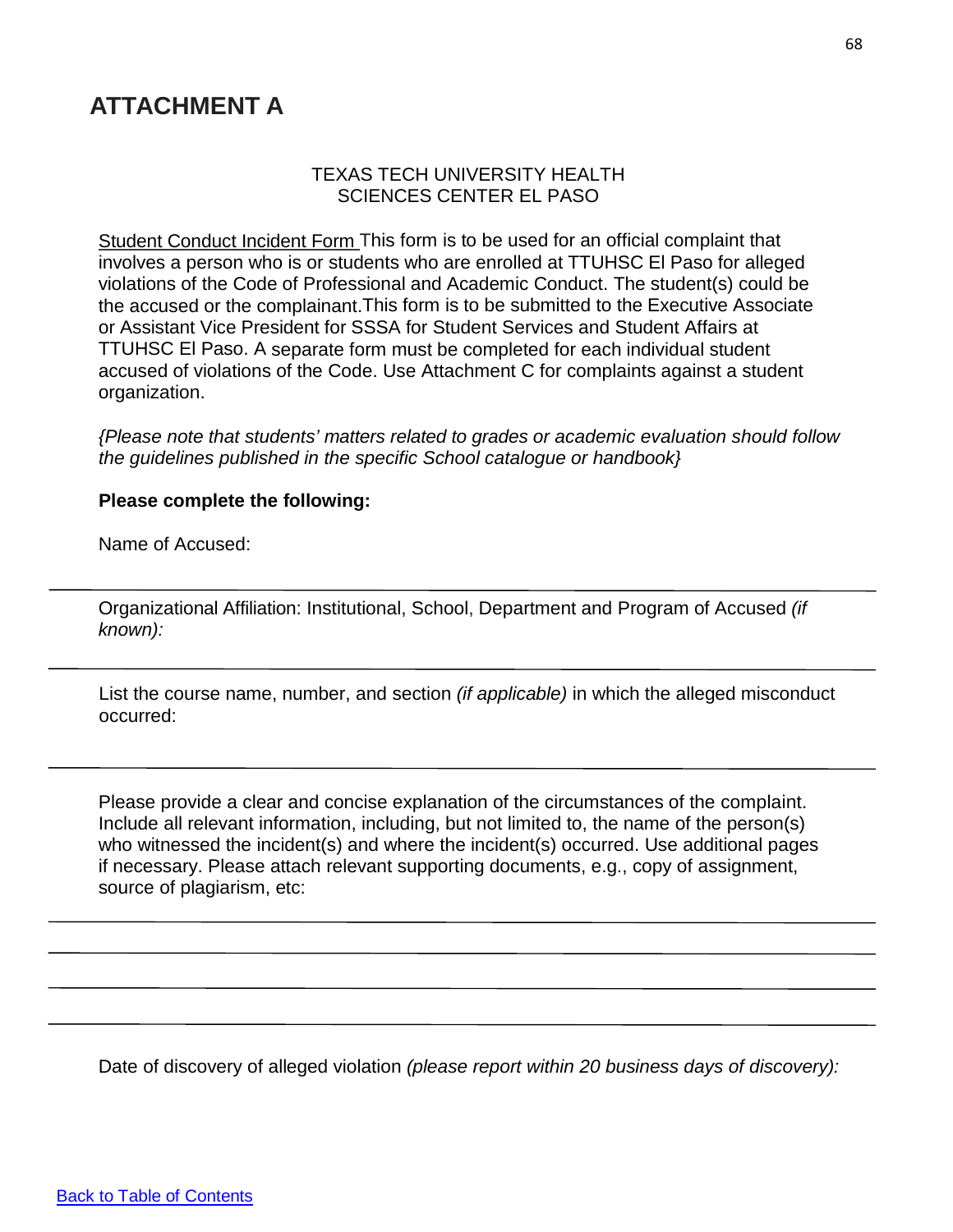Date of alleged violation *(if different from above):*

Please cite the Professional and Academic Code(s) that the Accused allegedly violated:

**I certify that all information provided herein is accurate and complete.** 

**Printed Name Complainant Date**

**Complainant's Signature**

**Complainant's Contact Information: Address, Email, and Phone Number**

*The following notice is provided in accordance with Texas Government Code§ 559.003(a) of the Texas Government Code: (1) with few exceptions, you are entitled on your request to be informed about the information TTUHSC El Paso collects about you; (2) under Sections 552.021 and 552.023 of the Texas Government Code, you are entitled to receive and review the information; and (3) under Section 559.004 of the Texas Government Code, you are entitled to have TTUHSC El Paso correct information that is incorrect in accordance with TTUHSC El Paso policies and procedures.*

**Please Email Completed Form to Hilda Alarcon at [hilda.alarcon@ttuhsc.edu](mailto:hilda.alarcon@ttuhsc.edu)**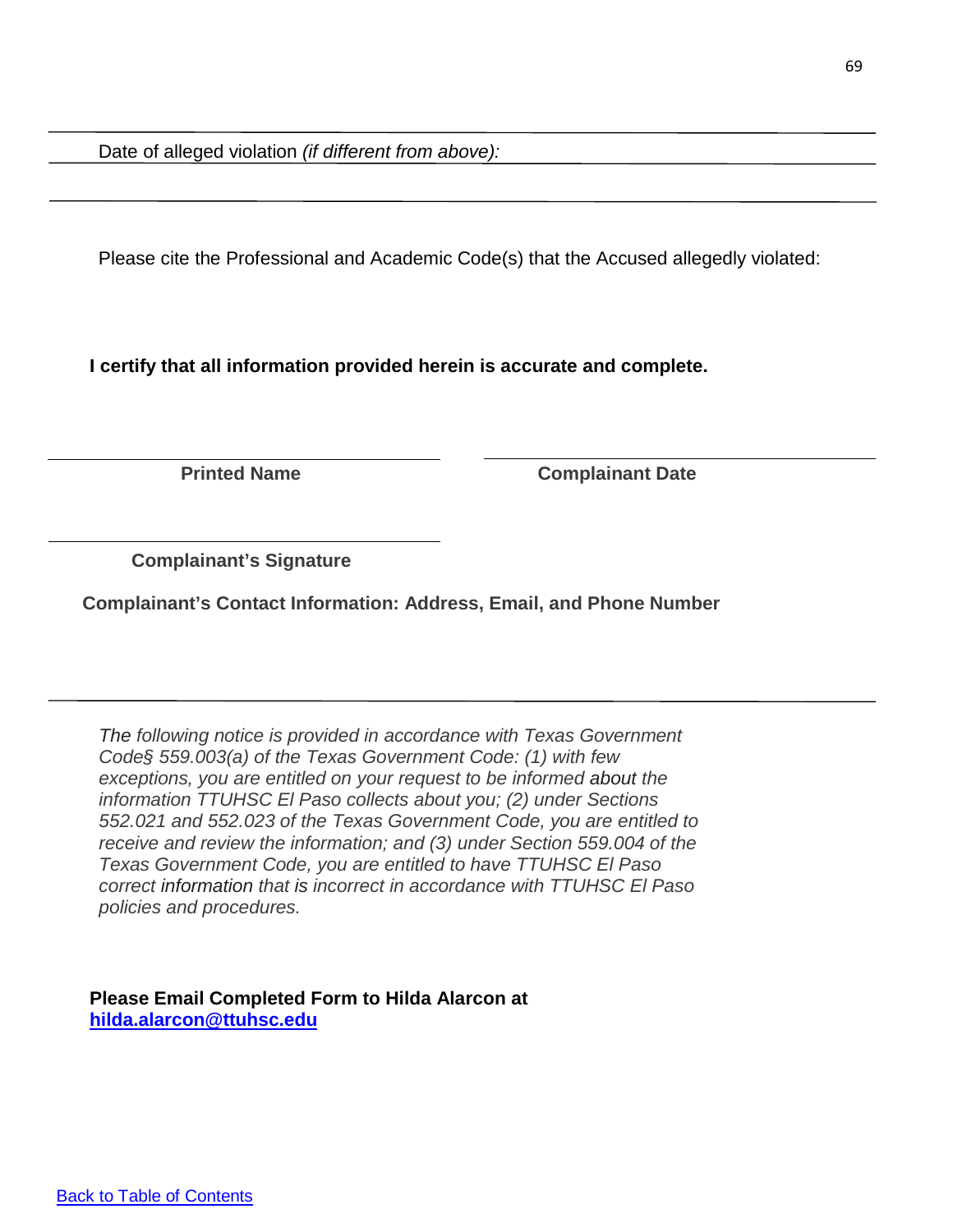# **ATTACHMENT B**

### TEXAS TECH UNIVERSITY HEALTH SCIENCES CENTER EL PASO

### **Sexual Misconduct Incident Form**

Please fill out the following to the best of your ability, and do not hesitate to contact university administrators if you have questions or if you would like to make a report in person. We are here to help. You can contact us from 8 a.m. - 5 p.m. at (915) 215- 4786. You will be contacted within 24 hours of receipt of this report to discuss. If it is after hours and you need immediate assistance, please contact the Texas Tech Police Department at (915) 215-7111.

Please complete the following: Your Full Name: Your Phone Number: \_\_\_\_\_\_\_\_\_\_\_\_\_\_\_\_\_\_ Your Email Address: \_\_\_\_\_\_\_\_\_\_\_\_\_\_\_\_\_\_\_\_\_\_ Type of Complaint: (circle one) Sexual Assault Sexual Harassment Sexual Voyeurism ("peeping tom") other form of Sexual Misconduct Urgency of this Report: I'm reporting an incident I'm in fear of imminent harm (myself or others) Date of Incident: Time of Incident: Location of Incident: <u>example</u> and the set of the set of the set of the set of the set of the set of the set of the set of the set of the set of the set of the set of the set of the set of the set of the set of the set of

Name of Involved Individuals: **Making the Contract of Individuals:** Name of Involved Individuals:

*In order for TTUHSC El Paso to effectively investigate the incident, we need to know as much about what happened as possible. The information you provide will be kept confidential and shared only with necessary and essential student affairs administrators. During the course of the investigation process, this information may be shared with the alleged perpetrator. However, this will not occur without first consulting the victim as to his or her preferred approach to handling the situation.*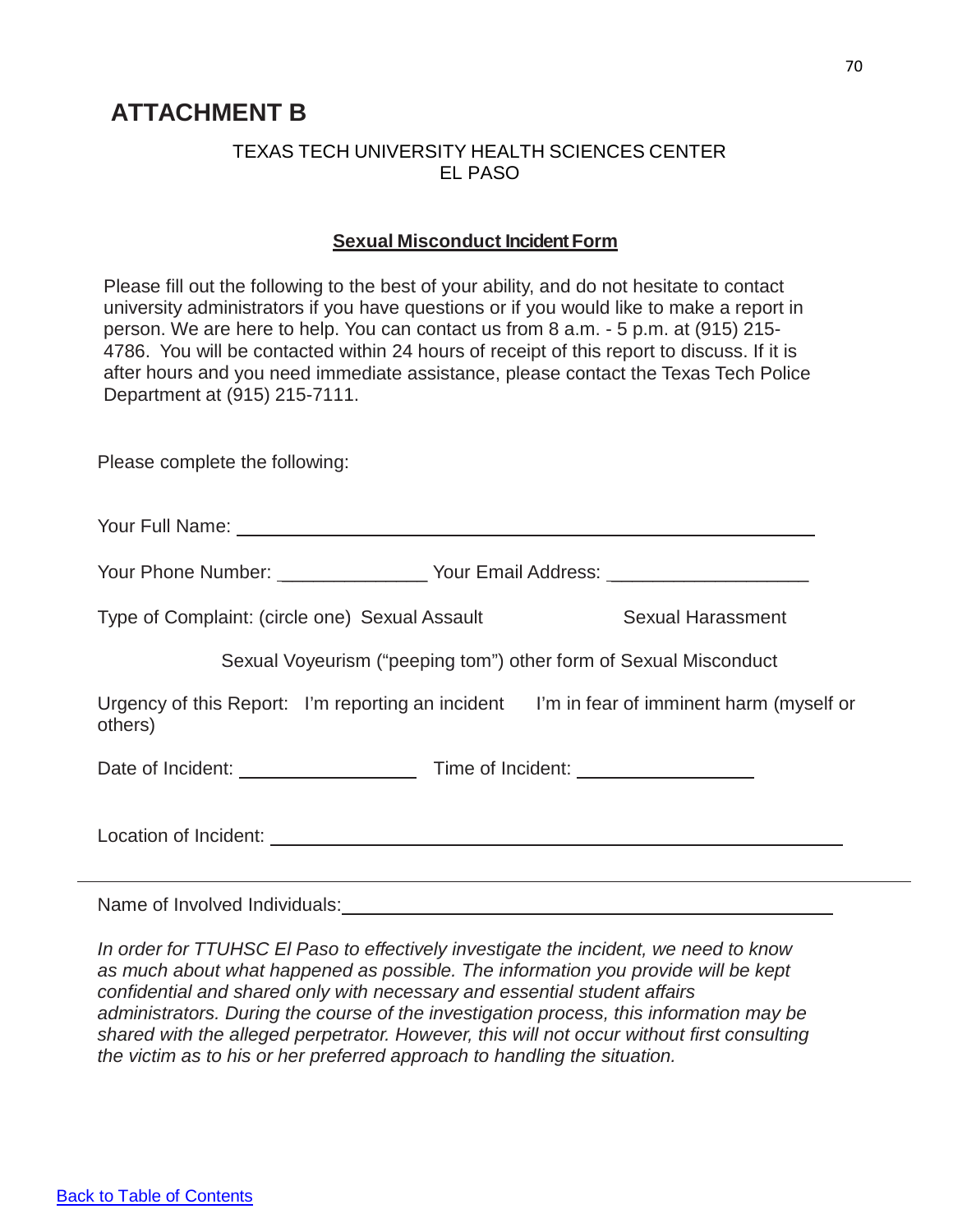Describe the incident(s) or event(s), including date, times, locations, and any potential witnesses to the behavior. Please include as much detail as possible.

If you are the victim of misconduct, please describe how you would prefer the University to respond to the situation. (You will not be held to this response, it just gives us a starting point).

*If you have any pictures, video, email or other supporting documents of this misconduct please include it with this form and turn it into Hilda Alarcon at [hilda.alarcon@ttuhsc.edu](mailto:hilda.alarcon@ttuhsc.edu) in the TTUHSC El Paso Office of Student Services and Student Affairs.*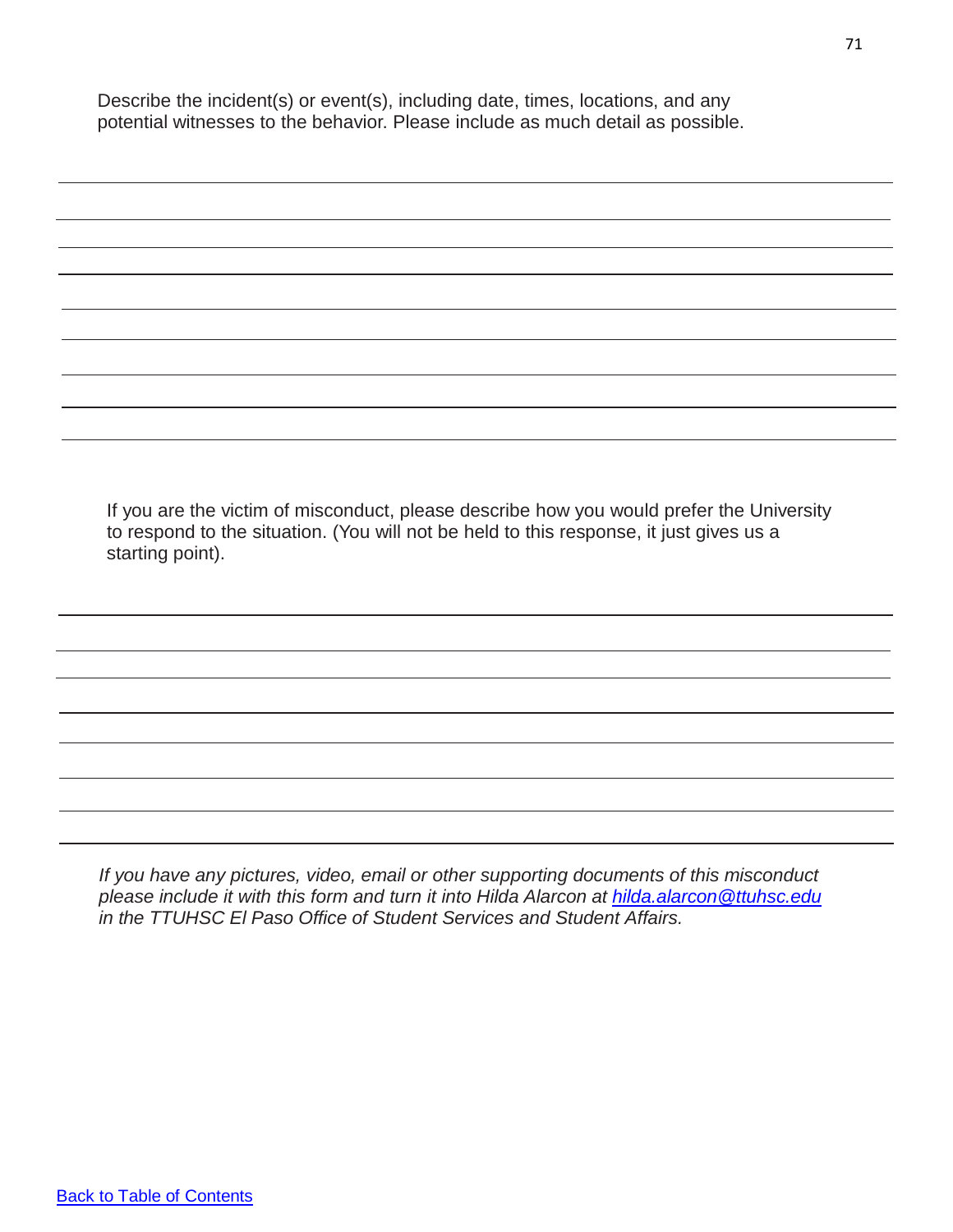## **ATTACHMENT C**

### **TEXAS TECH UNIVERSITY HEALTH SCIENCES CENTER EL PASO (TTUHSC El Paso)**

### **Student Organization Incident Form**

*TTUHSC El Paso understands that reporting violations against a student organization can be difficult and will provide options for reporting parties to assist with concerns such as retaliation. Upon receipt of this online form, a TTUHSC El Paso staff member will contact you to discuss options and resources based on your report. While you can report anonymously, the inability to validate the source of the complaint does limit TTUHSC El Paso's ability to investigate and respond.*

Please complete the following:

| Your Full Name:                       |                        |      |
|---------------------------------------|------------------------|------|
| Your Phone Number:                    |                        |      |
|                                       |                        |      |
| Nature of Report: (circle one) Hazing | <b>Alcohol Concern</b> | Drug |

Concern Social Event Concern Financial Other

Date of Incident:

Time of Incident:

Location of Incident: \_

Name of Involved Individuals/Organization:

Provide detailed information about what misconduct occurred.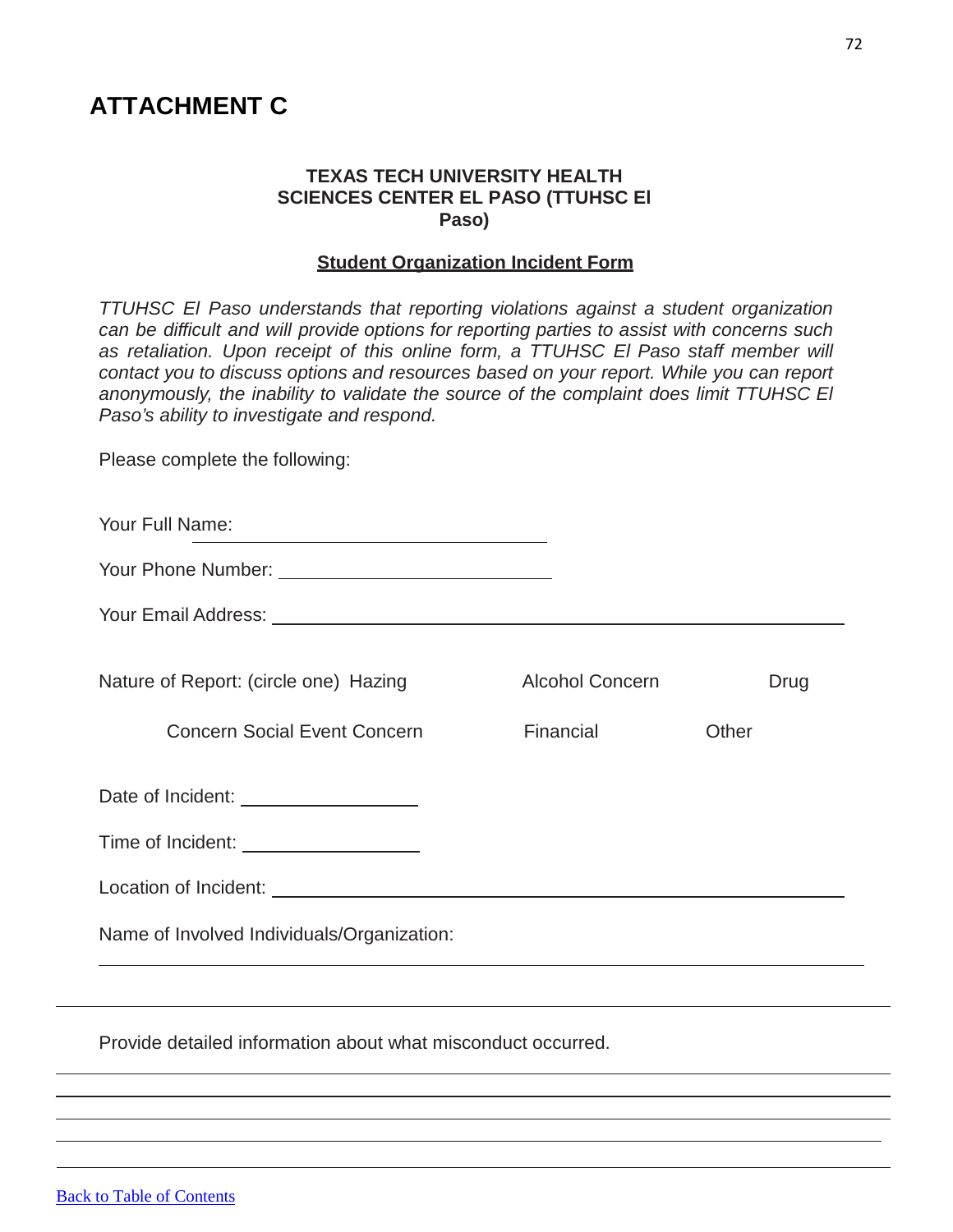*If you have any pictures, video, email or other supporting documents of this misconduct please include it with this form and turn it into the Hilda Alarcon at [hilda.alarcon@ttuhsc.edu](mailto:hilda.alarcon@ttuhsc.edu) in the TTUHSC El Paso Office of Student Services and Student Affairs.*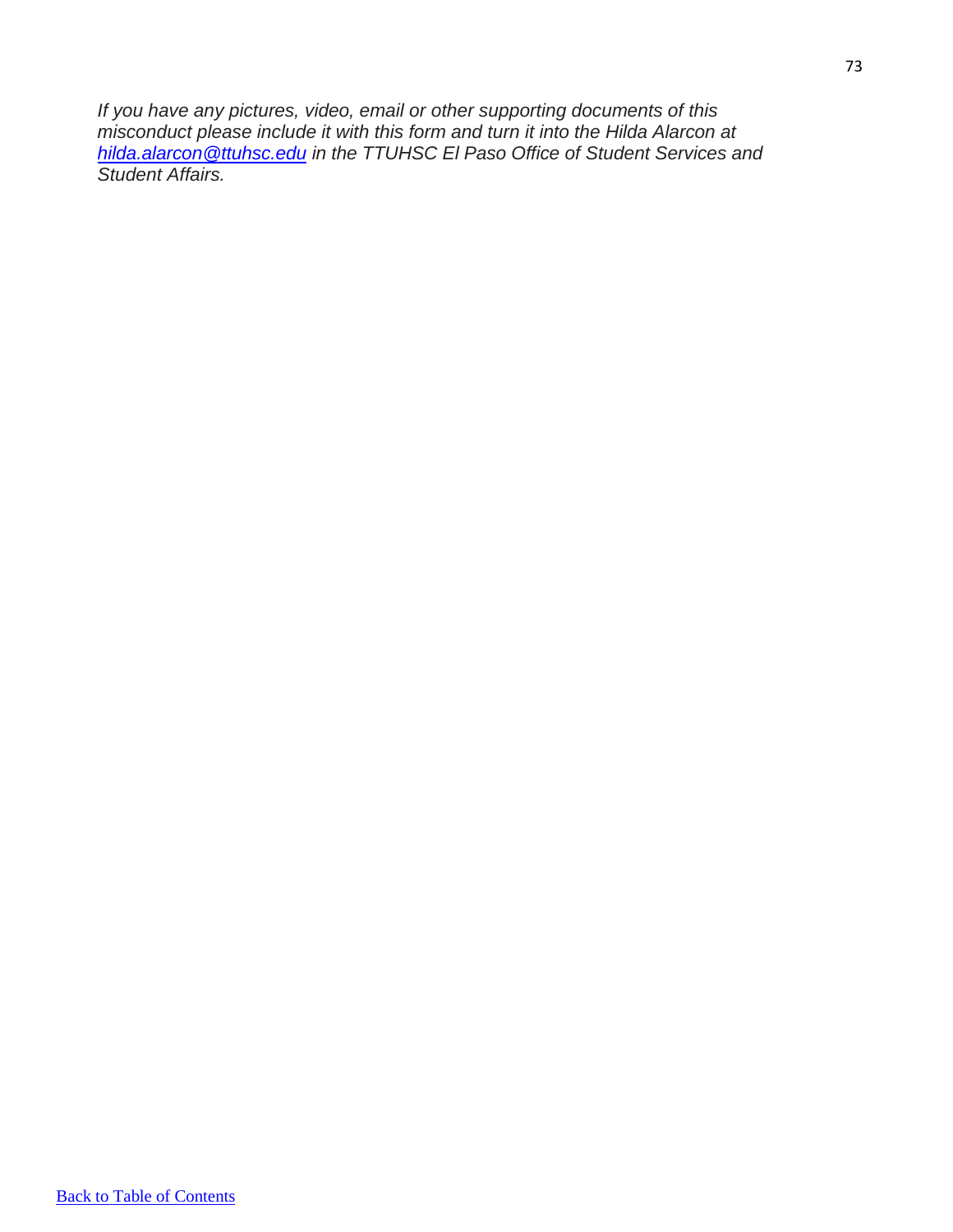# **APPENDIX A**

# **ANTI-DISCRIMINATION and SEXUAL MISCONDUCT POLICY and PROCEDURES (Including TITLE IX)**

#### **A. Introduction**

The University is committed to providing and strengthening an educational, working, and living environment where students, faculty, staff, and visitors are free from any form of unlawful discrimination, including sex/gender discrimination. The University is dedicated to fostering and supporting a culture of mutual respect and communication. The University provides a fair and equitable student conduct process utilizing a thorough, neutral, and impartial investigation, from which is generated a prompt resolution.

For purposes of this Part IV of the Student Handbook, the definitions set forth in Texas Tech University Health Sciences Center Operating Policies and Procedures HSCOP 51.02, Non-Discrimination and Anti-Harassment Policy and Complaint Procedure for Violations of Employment and Other Laws [https://elpaso.ttuhsc.edu/opp/\\_documents/51/op5102.pdf](https://elpaso.ttuhsc.edu/opp/_documents/51/op5102.pdf) and [51.03](https://www.ttuhsc.edu/administration/documents/ops/op51/op5103.pdf) [\(https://www.ttuhsc.edu/administration/documents/ops/op51/op5103.pdf](https://www.ttuhsc.edu/administration/documents/ops/op51/op5103.pdf) ) shall apply.

## **1. Non-Discrimination and Anti-Harassment (see HSCEP OP 51.02 for complete policy)**

HSCEP OP 51.02 applies to all University students and employees, visitors, applicants for admission to or employment with the University, as well as University affiliates and others conducting business on campus.

The University does not tolerate discrimination or harassment based on or related to sex, which includes pregnancy, race, color, religion, national origin, age, disability, genetic information, status as a protected veteran, or other protected categories, classes, or characteristics. While sexual orientation and gender identity are not explicitly protected categories under state or federal law, it is the University's policy not to discriminate in employment, admission, or use of programs, activities, facilities, or services on these bases.

The University expects all members of the University Community to comply with the law. Members of the University Community who violate University policies and laws may be subject to disciplinary action, up to and including termination of employment dismissal from the University, or being barred from University premises and events.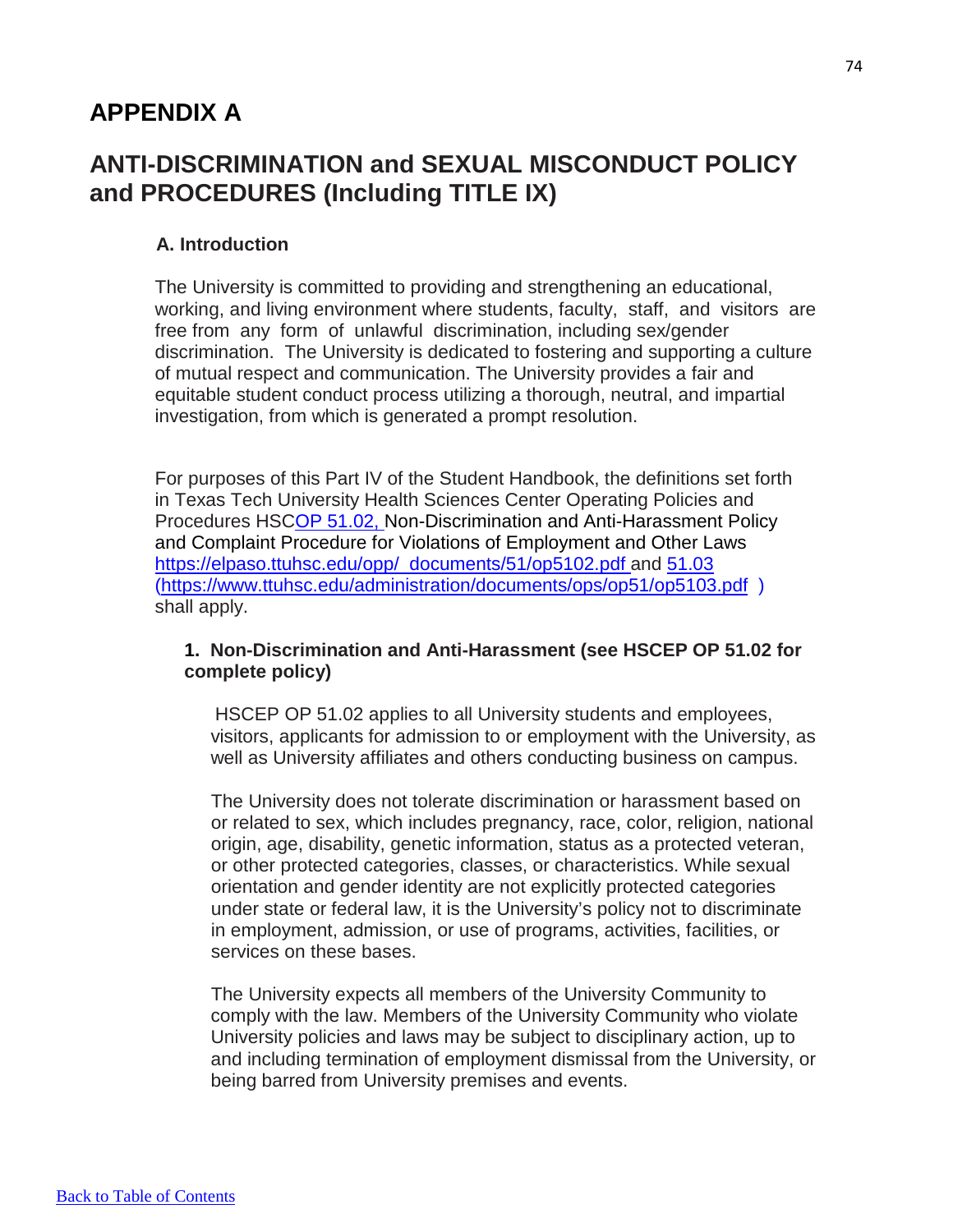If a student has a complaint of discrimination or harassment by an employee, whether faculty, staff, or student employee, the provisions relating to the complaint process set forth in HSCOP 51.02 shall apply. Students with complaints of discrimination or harassment by an employee should contact the Office of Equal Opportunity and/or submit a completed Complaint of Discrimination or Harassment form to the Office of Equal Opportunity, which is available on the University's Human Resources website at the following link: [http://elpaso.ttuhsc.edu/hr/.](http://elpaso.ttuhsc.edu/hr/)

| <b>CONTACT</b>  | <b>PHONE</b> | <b>ADDRESS</b>               | <b>EMAIL</b> |
|-----------------|--------------|------------------------------|--------------|
|                 |              | <b>System Administration</b> |              |
| Office of Equal | 806-742-     | <b>Building</b>              |              |
| Opportunity     | 3627         | 1508 Knoxville Ave., Suite   |              |
|                 |              | 208                          | eeo@ttu.edu  |
|                 |              |                              |              |

 If a student has a complaint of discrimination or harassment by a student or a student organization, such complaints are guided by the Code of Professional and Academic Conduct and procedures set forth in Part II of this Institutional Student Handbook. Students with complaints of discrimination or harassment by a student or student organization should contact the Student Conduct Administrator in the Office of Student Services and Student Affairs and/or utilize the online Incident Report Form available at Appendix B.

| <b>CONTACT</b>               | <b>PHONE</b> | <b>ADDRESS</b>                    | EMAIL                 |
|------------------------------|--------------|-----------------------------------|-----------------------|
|                              |              | <b>Office of Student Services</b> |                       |
| Office of Student   915-215- |              | and Student Affairs               | http://elpaso.ttuhsc. |
| Services and                 | 4366         | (SSSA) Texas Tech                 | edu/studentservices/  |
| <b>Student Affairs</b>       |              | <b>University Health</b>          |                       |
|                              |              | Sciences Center El Paso           |                       |

 complainant may also contact the Title IX Coordinator (see contact In instances of complaints of sex/gender discrimination only, the information in 2. below)

While Sexual Harassment, Sexual Misconduct, and Sexual Assault may constitute prohibited acts of discrimination, such behavior is prohibited under HSCEP OP 51.03 Sexual Harassment, Sexual Assault, Sexual Misconduct and Title IX Policy and Complaint Procedure.

**2. Sexual Harassment, Sexual Assault, Sexual Misconduct and Title IX (see HSCEP OP 51.03 for complete policy)** Sexual Harassment, Sexual Assault, Sexual Misconduct and Title IX Policy Overview

The University prohibits discrimination based on sex, which includes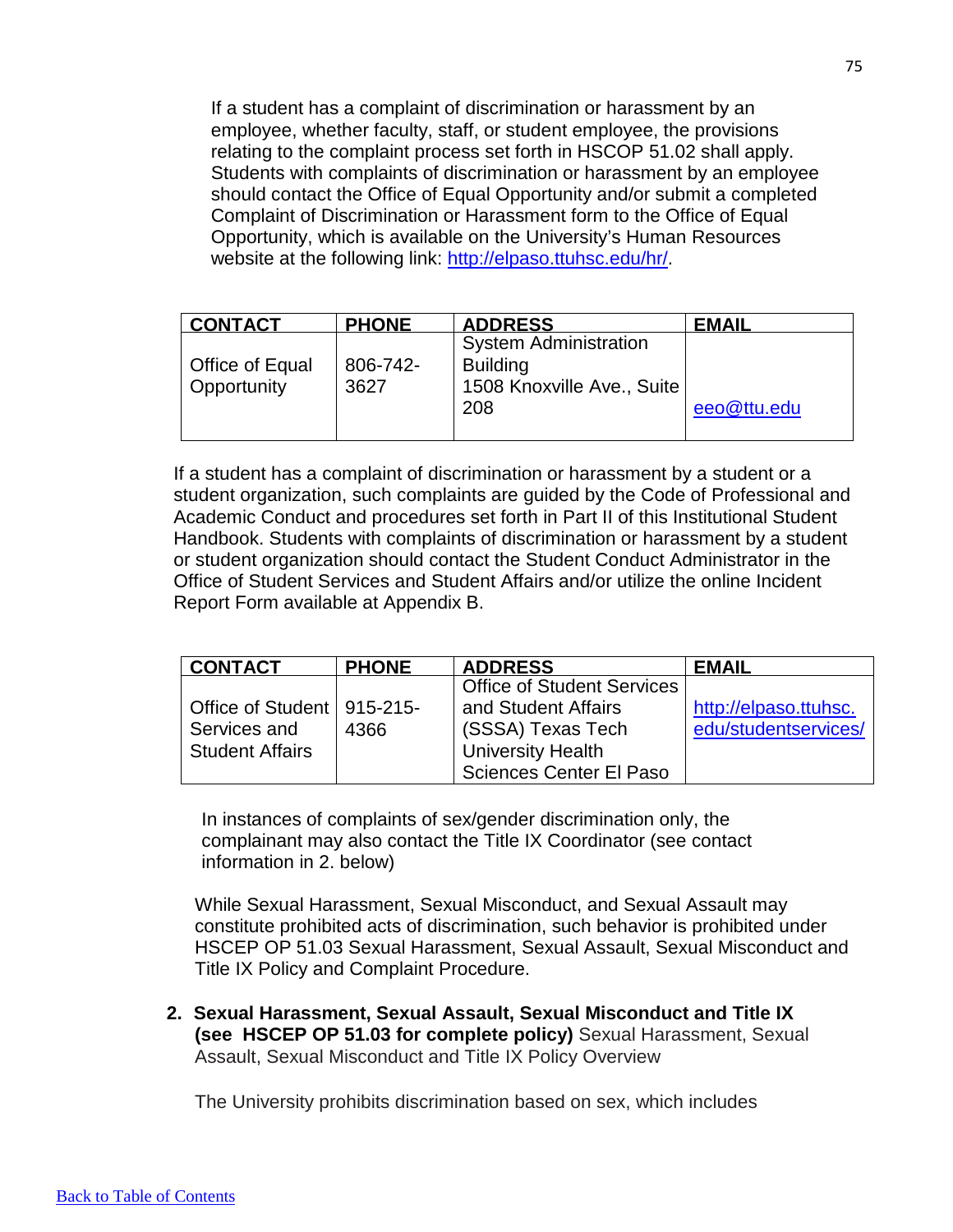pregnancy, and other types of Sexual Misconduct. Sexual Misconduct is a broad term encompassing all forms of gender-based harassment or discrimination and unwelcome behavior of a sexual nature. The term includes Sexual Harassment, Nonconsensual Sexual Contact, Nonconsensual Sexual Intercourse, Sexual Assault, Sexual Exploitation, Stalking, Public Indecency, Interpersonal Violence, Sexual Violence, and any other misconduct based on sex.

While sexual orientation and gender identity are not explicitly protected categories under state or federal law, it is the University's policy not to discriminate in employment, admission, or use of programs, activities, facilities, or services on these bases. Discriminatory behavior is prohibited regardless of the manner in which it is exhibited, whether verbally, in writing, by actions, or electronically displayed or conveyed.

HSCEP OP 51.03 applies to all University students and employees, visitors, applicants for admission to or employment with the University, as well as University affiliates and others conducting business on campus. HSCEP OP 51.03 will apply to on-campus and off-campus conduct of which the University is made aware and which adversely impacts the educational and employment environments of the University. The University will take all reasonable steps to prevent reoccurrence of any Sexual Misconduct and remedy discriminatory effects on the Reporting Party and others, if appropriate.

The University has a Title IX Coordinator who oversees the University's compliance with Title IX, which prohibits discrimination based on sex. The University has also designated a Title IX Deputy Coordinator for students.

The Title IX Deputy Coordinator will investigate complaints of Sexual Misconduct by or between students. The Texas Tech University System Office of Equal Opportunity (Office of EO) will investigate complaints of Sexual Misconduct by or between employees. Student complaints of Sexual Misconduct by an employee will be investigated jointly by the Title IX Coordinator and the Office of Human Resources.

| TTUHSC Title IX<br>Coordinator for<br>Employees:<br>Thomas O'Brien<br><b>Director</b><br><b>Human Resources</b> |  | <b>Texas Tech University</b><br>Health<br>915-215-5461 Sciences Center El Paso<br>200 N. Concepcion Drive<br>El Paso, Texas 79905 | Thomas.OBrien@ttuhsc.edu |
|-----------------------------------------------------------------------------------------------------------------|--|-----------------------------------------------------------------------------------------------------------------------------------|--------------------------|
|-----------------------------------------------------------------------------------------------------------------|--|-----------------------------------------------------------------------------------------------------------------------------------|--------------------------|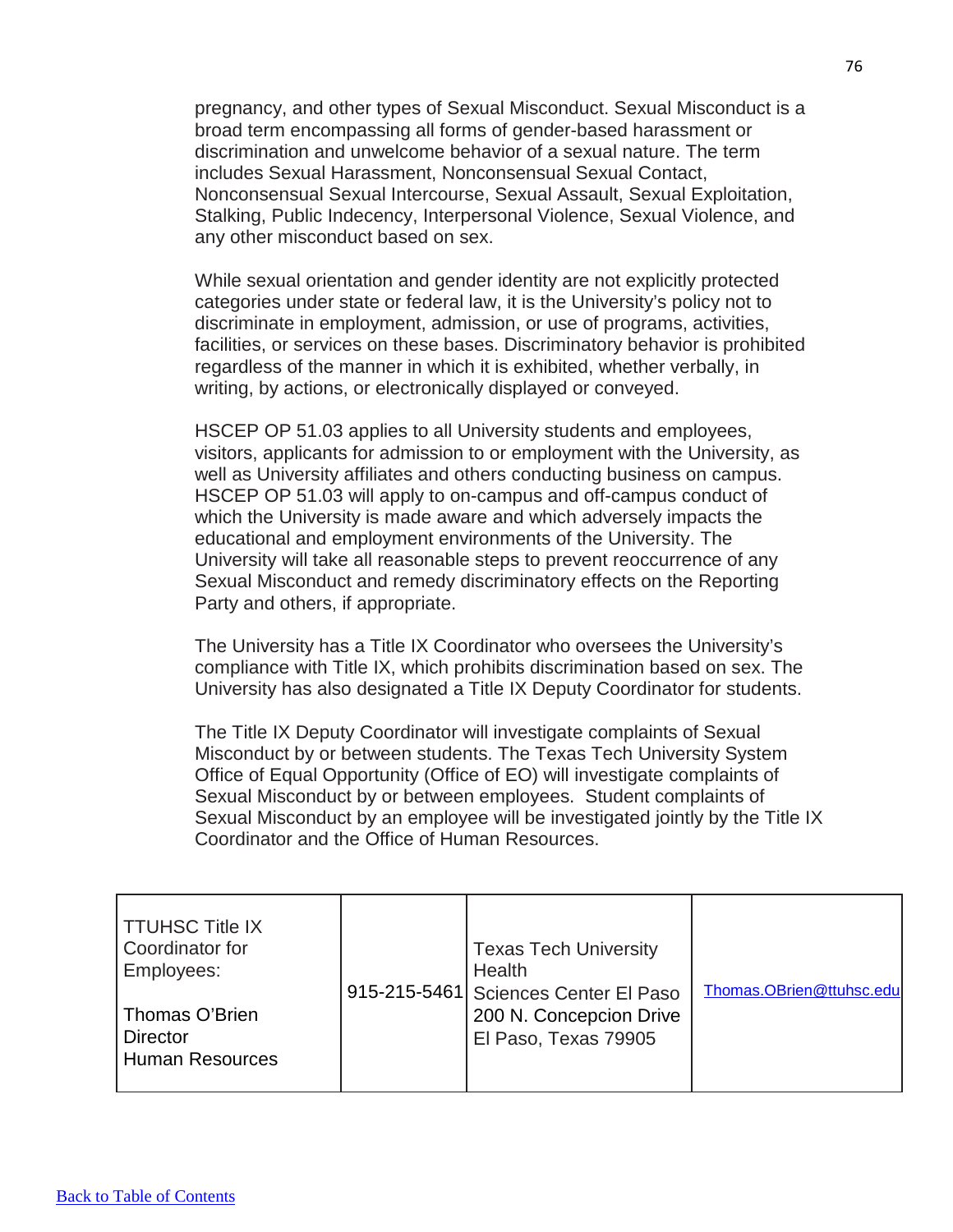| TTUHSC Title IX Deputy<br>Coordinator for<br>Students:                                                                 | <b>Office of Student Services</b><br>and Student Affairs<br>(SSSA)<br>915-215-5114 Texas Tech University | Valerie.paton@ttuhsc.edu |
|------------------------------------------------------------------------------------------------------------------------|----------------------------------------------------------------------------------------------------------|--------------------------|
| Valerie Paton, Ph.D.<br><b>Assistant Vice President</b><br>for SSSA, Student<br>Services and Student<br><b>Affairs</b> | Health<br>Sciences Center El Paso<br>5101 El Paso Drive<br>El Paso, TX 79905<br><b>MEB 3321</b>          |                          |

If a student has a complaint of Sexual Misconduct by an employee, whether faculty, staff or student employee, the provisions relating to employees and the complaint process set forth in HSCEP OP 51.02 and 51.03 shall apply. Students with complaints of Sexual Misconduct by an employee should contact the Title IX Coordinator, the Deputy Title IX Coordinator, or Office of Equal Opportunity, and/or utilize the online reporting tool available on the University's website at

[http://elpaso.ttuhsc.edu/hr/\\_documents/TTUHSC%2051.03%20complaint%](http://elpaso.ttuhsc.edu/hr/_documents/TTUHSC%2051.03%20complaint%20form.pdf) [20form.pdf](http://elpaso.ttuhsc.edu/hr/_documents/TTUHSC%2051.03%20complaint%20form.pdf)

If a student has a compliant of Sexual Misconduct by a student or student organization, the complaint process set forth below in Part IV, Section C (3) of this Student Handbook shall apply.

Individuals wishing to remain anonymous can file a complaint in any manner, including by telephone or written communication, with the University Title IX Coordinator, Title IX Deputy Coordinator, or Office of Equal Opportunity. However, electing to remain anonymous may greatly limit the University's ability to investigate an alleged incident, collect evidence, and/or take effective action against individuals or organizations accused of violating HSCEP OP 51.03.

#### **3. Amnesty**

i. Subject to the exceptions noted below, the University will not take any disciplinary action against a student enrolled at the University who in good faith reports to the University being the victim of, or a witness to, an incident of Sexual Harassment, Sexual Assault, Dating Violence, or Stalking for a violation by the student of this Student Handbook, occurring at or near the time of the incident, regardless of the location at which the incident occurred or the outcome of the University's disciplinary process regarding the incident, if any.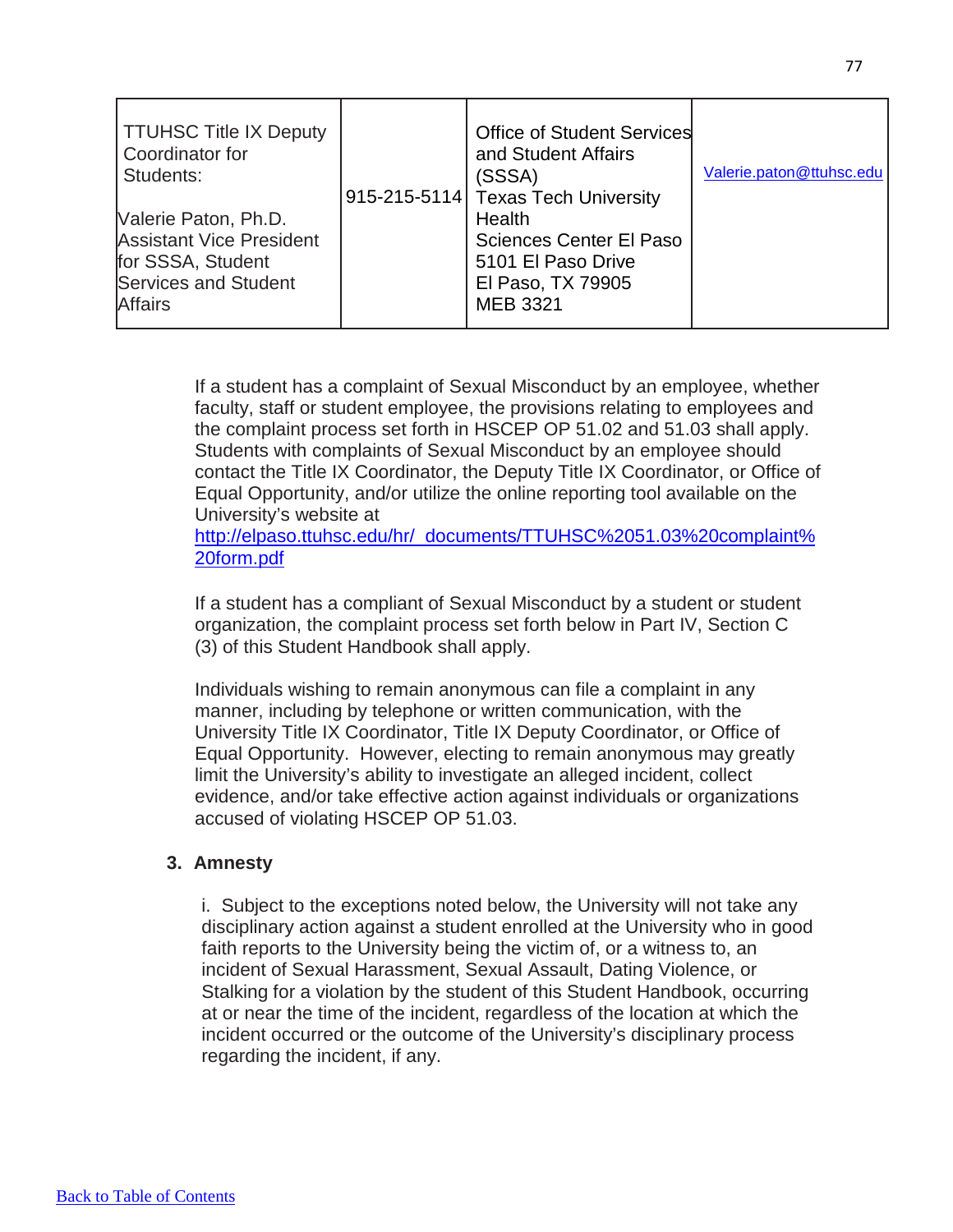ii.. The University reserves the right to investigate to determine whether a report of an incident of Sexual Harassment, Sexual Assault, Dating Violence, or Stalking was made in good faith. After such investigation, the Title IX Coordinator or his/her designee will make a determination as to whether a student is entitled to amnesty. Once a determination is made regarding amnesty for a student, such determination is final and may not be revoked.

iii. Notwithstanding the forgoing, amnesty does not apply to a student who reports the student's own commission or assistance in the commission of Sexual Harassment, Sexual Assault, Dating Violence, or Stalking.

iv. Although students eligible for amnesty may avoid disciplinary action under these amnesty provisions, amnesty does not preclude the University from encouraging students to participate in directives such as counseling or educational opportunities relating to the conduct students were engaged in.

v. Abuse of these amnesty provisions by a student may result in a violation of this Student Handbook. The amnesty provisions do not impact criminal proceedings or charges, mandatory reporting to state licensing boards, legal actions, or actions required to comply with professional ethic requirements.

## **B. Sexual Harassment, Sexual Assault, Sexual Misconduct and Title IX Complaint Process Involving Students or Student Organizations**

These complaint provisions shall apply to Sexual Misconduct that occurs on University premises, at University sponsored activities, or off-campus if it occurred in the context of an educational program or activity of the University or if there is a hostile environment on campus resulting from the off-campus activity. Additionally, these provisions may also be applied to behavior conducted online, via email, or other electronic medium. Students should be aware that online postings such as blogs, web postings, chats, and social networking sites may be in the public sphere, may not be private, and could subject a student to complaints of conduct violations. The University does not regularly search for this information but may take action if and when such information is brought to the attention of the University.

All complaint investigations and procedures are entirely administrative in nature and are not considered legal proceedings. Additionally, mediation will not be used to resolve complaints of Sexual Assault and Interpersonal Violence.

Each student shall be responsible for his/her conduct from the time of the application for admission through the actual awarding of a degree, even though conduct may occur before classes begin or after classes end, as well as during the academic year and during periods between terms of actual enrollment. As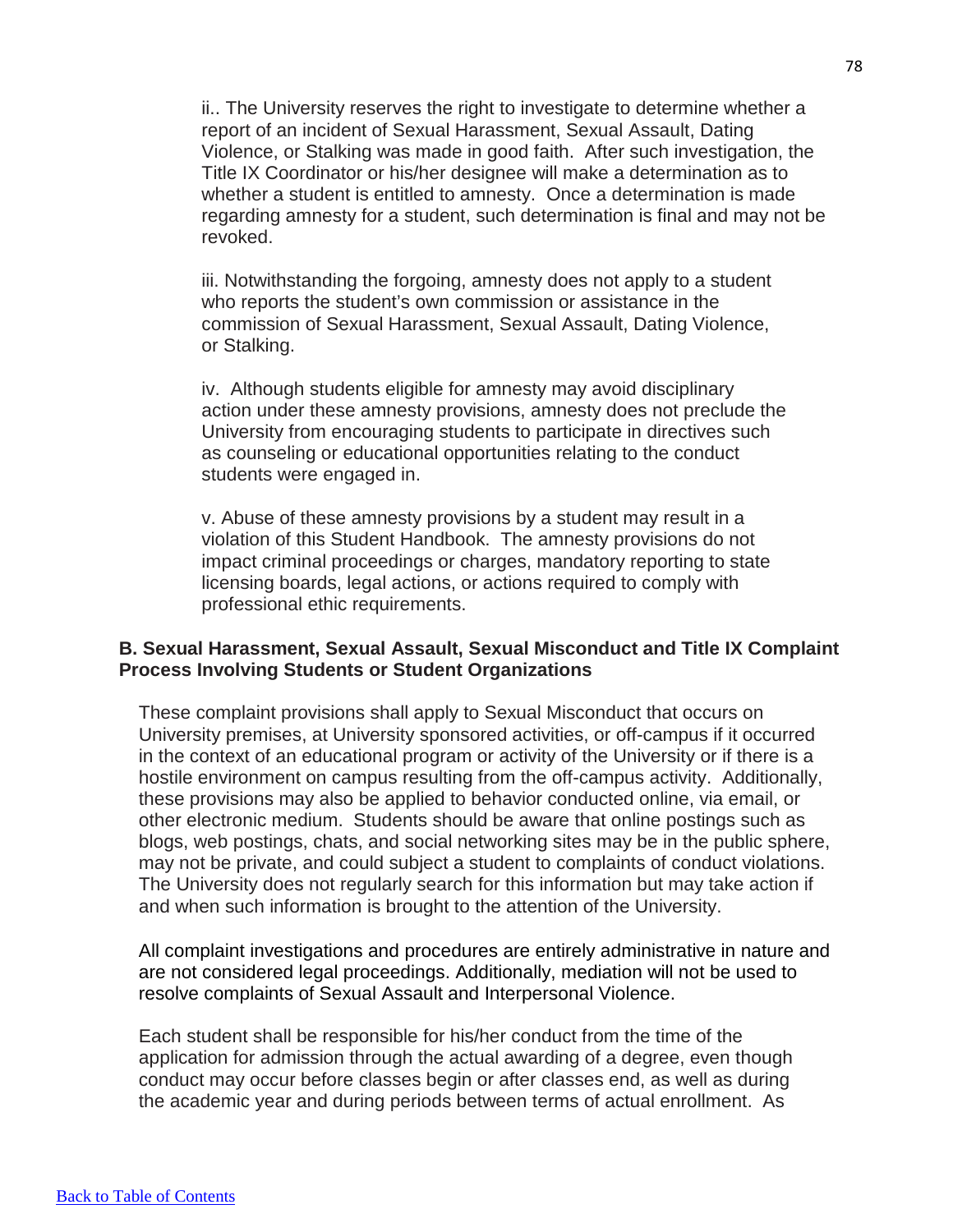such, these provisions of this Student Handbook shall apply to persons who withdraw after an alleged violation, who are not officially enrolled for a particular term but who have a continuing relationship with the University, or who have been notified of their acceptance.

In an effort to respond promptly and effectively to reports of Sexual Misconduct, the University attempts to resolve complaints within sixty (60) days' notice of the incident, not including appeal. However, this time period may vary depending on the complexity of the investigation, severity and nature of the alleged conduct, availability of individuals participating in the process, availability of evidence, delays for concurrent criminal investigations, breaks between academic semesters, and other delays.

## **1. Intake and Initial Inquiry**

Upon receipt of a report of Sexual Misconduct, the Title IX Coordinator, or designee, will review the allegations.

As reported allegations of Sexual Misconduct have varying degrees of complexity and severity, the investigation and resolution procedures described below may vary. The Title IX Coordinator will inquire, gather, and review information and will evaluate the accuracy, credibility, and sufficiency of the information received. If a formal complaint is not filed, the Title IX Coordinator may nonetheless conduct an investigation if the University learns of alleged Sexual

Misconduct through other means depending on the source and nature of the information provided, the seriousness of the alleged incident, the specificity of the information, the objectivity and credibility of the source of the report, whether any individuals can be identified who were subjected to the alleged Sexual Misconduct, and whether those individuals want to pursue the matter.

The Title IX Coordinator may conduct an initial meeting with the Reporting Party to gather additional information regarding the allegation; inform him/her of on and off-campus resources, procedural options, and the University's policy regarding retaliation; and to determine safety, security, or other interim measures. Additional meetings may be necessary depending on the complexity of the reported allegations.

Incidents will not be investigated unless there is reasonable cause to believe HSCEP OP 51.03 has been violated. Reasonable cause includes some credible information to support a policy violation. If it is determined that an investigation will be conducted, the Responding Party will be given notice of the complaint and an opportunity to respond. If it is determined that an investigation will not be conducted, the Title IX Coordinator may contact the Responding Party to discuss the reported concern.

When a Reporting Party is reluctant, and/or refuses to participate in the investigation process, the Title IX Coordinator may investigate the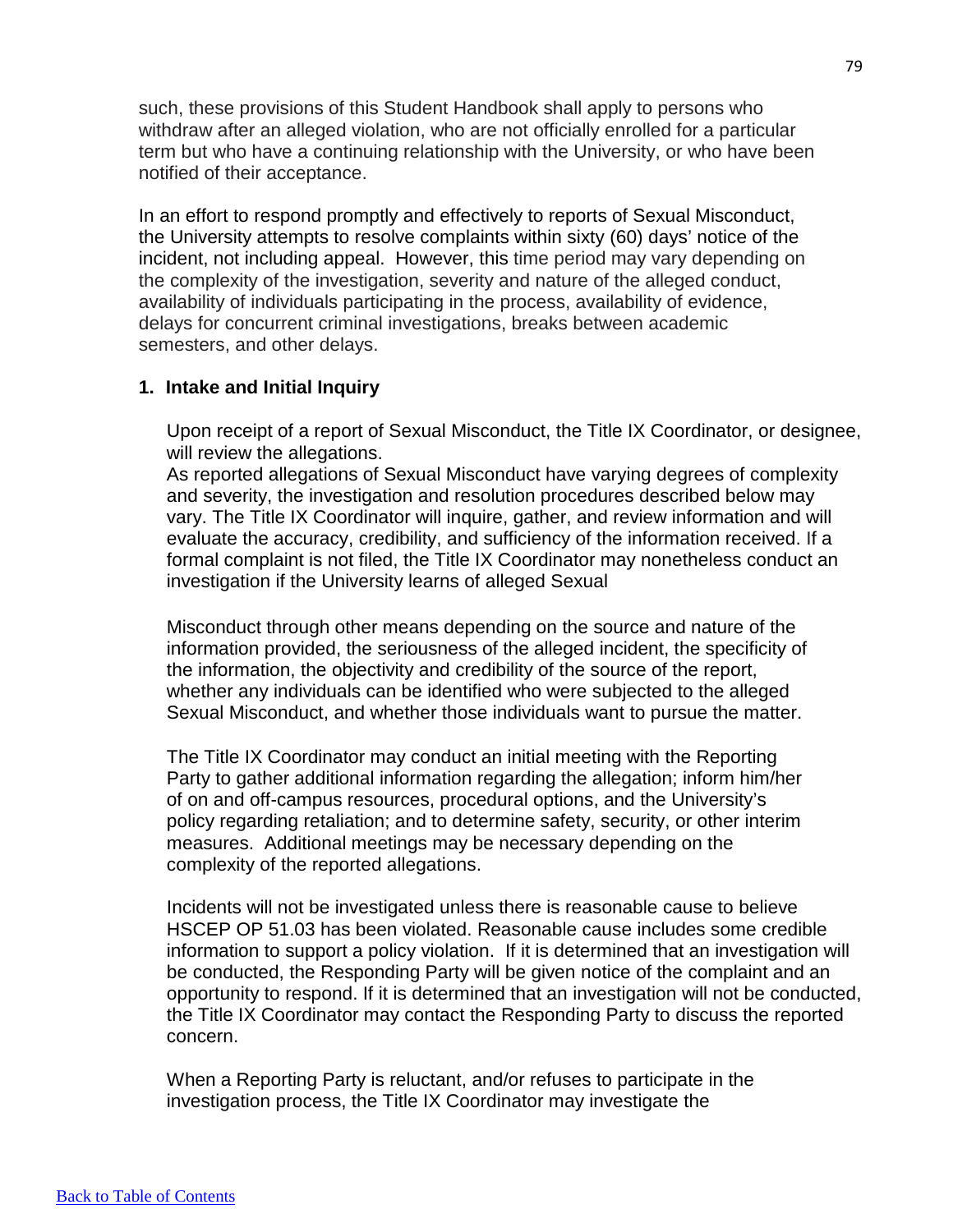allegations to the fullest extent possible given the information made available. The University will make every attempt to follow the wishes of the Reporting Party while protecting the University Community.

## **2. Informal Resolution**

Prior to the formal investigative process, either the Reporting Party or the Responding Party may make a request, either orally or in writing, for informal resolution to the Title IX Coordinator. The Title IX Coordinator will assess the severity of the alleged harassment and the potential risk of a hostile environment for others in the University Community to determine whether informal resolution may be appropriate. Mediation will not be used to resolve complaints of Sexual Assault and Interpersonal Violence.

Upon determining that informal resolution is appropriate, the Title IX Coordinator will consult further with the person initiating the request, inform the other party, and gather additional relevant information from the parties and others as useful to assist in the informal resolution process. The Title IX Coordinator may also put in place any appropriate interim measures to protect the educational and work environment of the parties and the University Community.

The University will not compel the Reporting Party or Responding Party to engage in mediation, to directly confront the other party, or to participate in any particular form of informal resolution. Participation in informal resolution in voluntary, and the Reporting Party and Responding Party have the option to discontinue the informal process at any time and request a formal investigation. If at any point during the informal resolution process, the Reporting Party, the Responding Party, or the University wishes to cease the informal resolution process and to proceed through the formal resolution process, the informal resolution process will stop and the formal resolution process outlined in this Part IV, Section C(3)(c), of the Student Handbook below will proceed.

#### **3. Investigation Process**

If the Title IX Coordinator or designee conducts an investigation of the reported allegation, the investigation may consist of the review of the complaint, any relevant documentation, and interviews with relevant individuals. Each party will be given the opportunity to share information regarding the allegation, as well as any response to such, and identify witnesses and other relevant evidence. The extent of the investigation and its procedures will be determined by the Title IX Coordinator. During the investigative process, it is expected that the Reporting Party and the Responding Party will cooperate with the University in providing all information or evidence that they believe should be considered. Additionally, other administrators may be consulted to assist with the investigation. Prior to an investigative interview, the Reporting and Responding Parties will be provided a student rights and responsibilities document to review and sign. The student rights and responsibilities document informs the student of his or her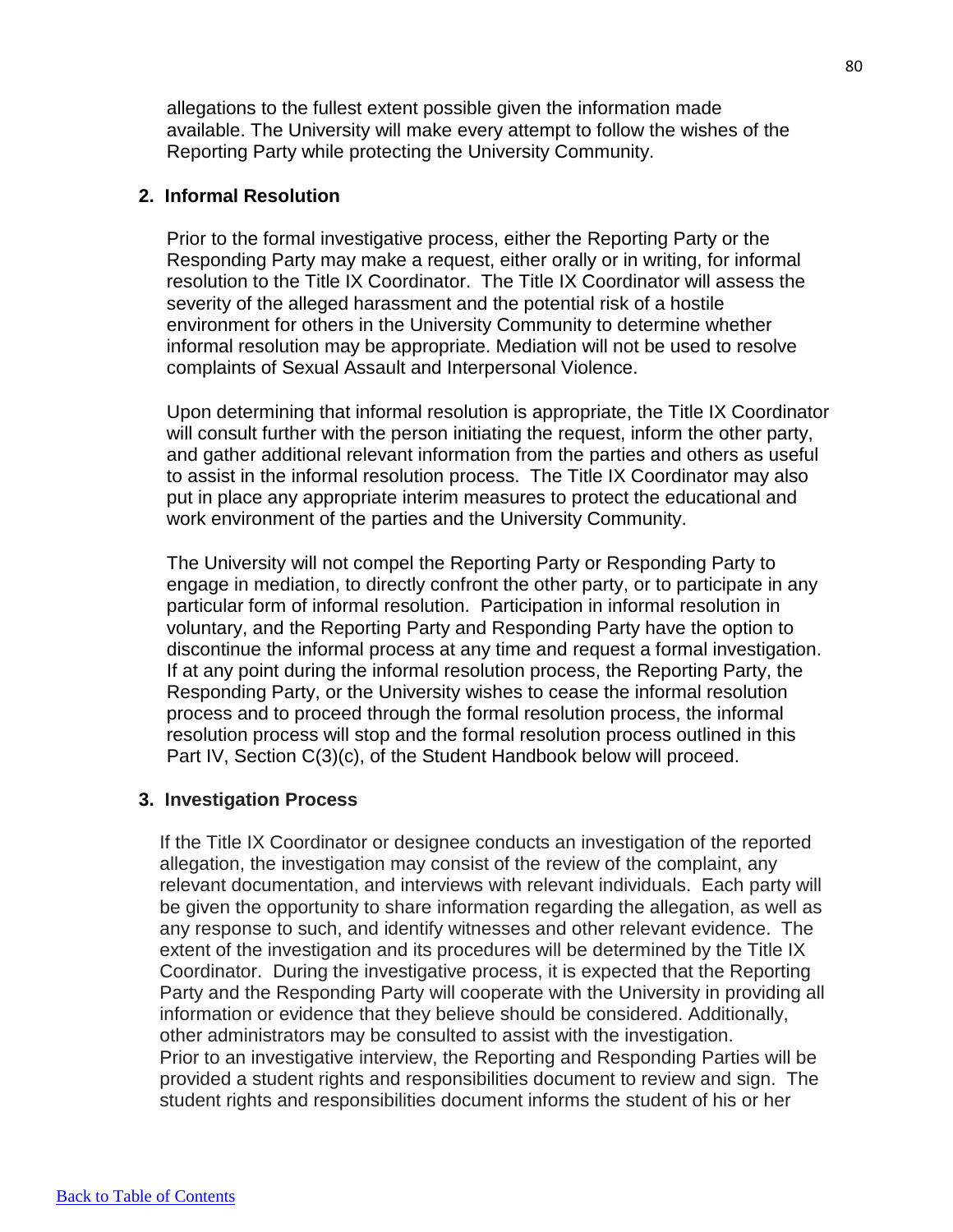rights to be exercised before and during the course of the investigation and student conduct process.

Information gathered during the course of the investigation and student conduct process may only be shared with faculty, staff, students, and/or advisors who are directly involved in the incident or necessary to the student conduct process. Information gathered may also be disclosed in compliance with a judicial order, lawfully issued subpoena, or otherwise required by law.

After the investigation is complete, the Title IX Coordinator will prepare a written investigation report.

Reporting Parties and Responding Parties will have access to the completed investigation report and/or investigative materials relevant to the allegation(s) after the formal investigative process has concluded. In order to protect confidentiality, Reporting Parties and Responding Parties are not given copies or investigation reports and/or investigative materials.

## **4. Administrative Resolution**

At any point in the student conduct process, if the Responding Party accepts responsibility for the alleged violations of HSCEP OP 51.03, the Parties may choose to resolve the issue through the Administrative Resolution process outlined below. The Administrative Resolution process is voluntary.

The Title IX Coordinator will, in consultation with the appropriate University dean, or if the allegation involves a student organization, the appropriate University staff member advisor of the organization, review the complaint and information gathered about the reported Sexual Misconduct, and if applicable, propose findings and specify appropriate sanctions. The Title IX Coordinator will send written notice to both the Reporting Party and the Responding Party of the proposed findings and sanctions. The Parties will have five business days to review the Administrative Resolution and decide whether they would like to accept or decline the proposed findings and recommended sanctions. Agreement with the terms of the Administrative Resolution is established by one of the two following ways:

- (1) A signature, or an electronic signature, by a Party or the Parties attesting to agreement with the findings and sanctions; or
- (2) No written objection by the Reporting Party or the Responding Party to the findings and sanctions within five business days of the date the proposed findings and recommended sanctions were sent to the Parties.

If both the Reporting Party and the Responding Party agree with the proposed findings and recommended sanctions, the matter is considered concluded. Additionally, if accepted, the Parties waive their right to a hearing, the process ends, the finding is final, and there is no appeal. The complaint will only be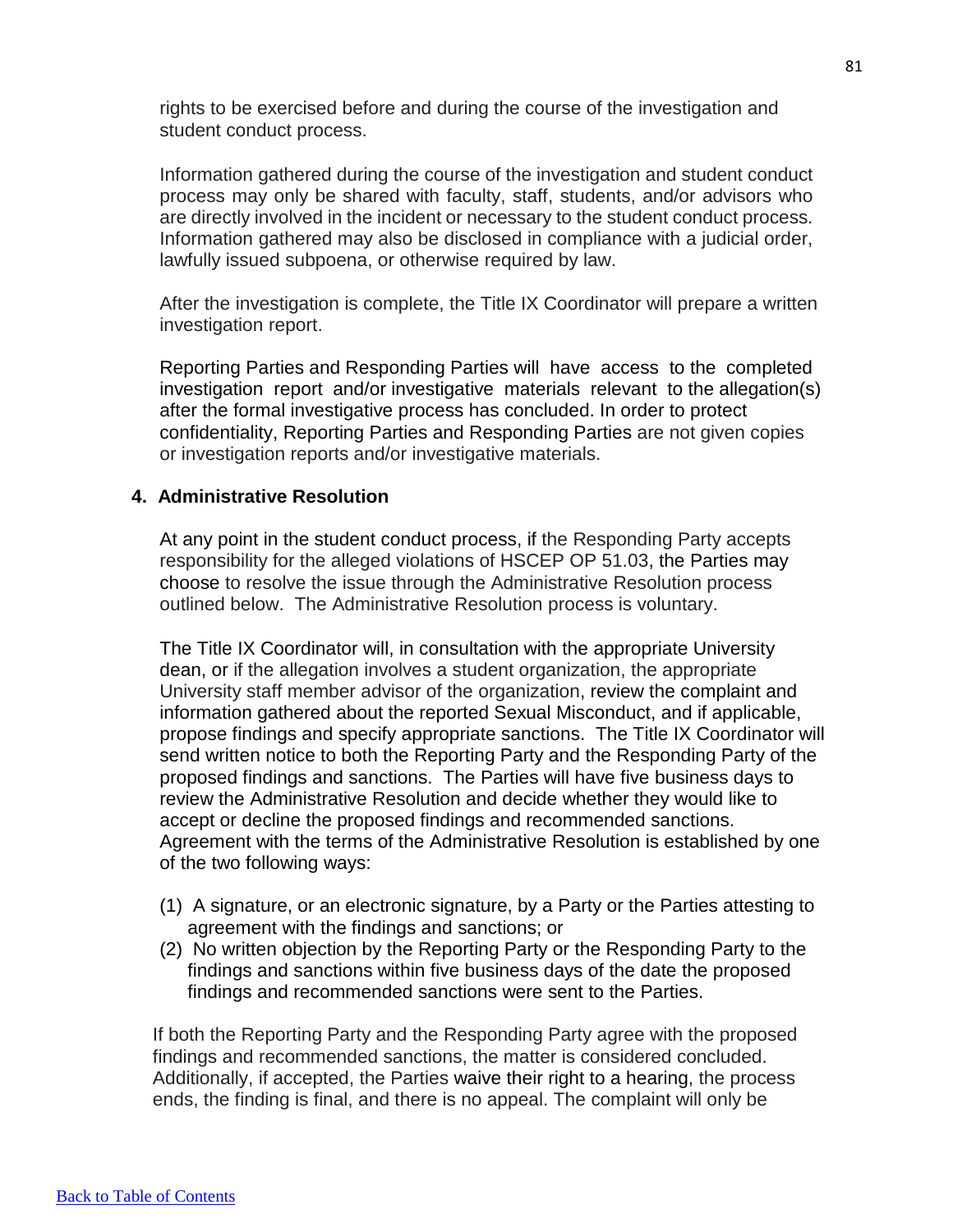reopened if new material, previously unavailable is presented.

If either Party disagrees with or does not accept the proposed findings and/or recommended sanctions, then the complaint will proceed and a hearing will take place.

## **5. Hearing Procedures**

#### i. Prehearing/Formal Allegations Assigned

Once the investigation is complete, if the complaint is not otherwise resolved, the Reporting Party and the Responding Party will be given notice of a prehearing meeting. Should the Reporting Party or the Responding Party not participate in the pre-hearing meeting, the conduct process may continue without their participation through resolution. During this meeting, the Reporting Party and the Responding Party will be given the opportunity to review the investigation report, relevant evidence, and other documents to be used in the hearing. Other documents ma y include Reporting Party's allegations, list of potential Hearing Officers, and hearing script. Following the pre-hearing, the Reporting Party and the Responding Party will be notified of a date, time, and location of the hearing.

While the Reporting Party and the Responding Party may identify errors in their own statements during the pre- hearing, they are not able to add additional information to the investigation report unless that information, in the judgment of the Title IX Coordinator, was unavailable during the investigative process and is pertinent to the complaint. If a Reporting Party or Responding Party discovers new, previously unavailable information during the time after the pre-hearing but before the hearing, the party should inform the Title IX Coordinator immediately. If the new information is pertinent to the consideration of the complaint, the Title IX Coordinator will determine whether the new information should be included in the investigation report or presented verbally during the hearing. If there is new evidence introduced, the Reporting Party and the Responding Party will be given the opportunity to provide a response to any such evidence that will be presented in the hearing.

The Title IX Coordinator or designee will schedule the hearing no sooner than five business days from the date of the last pre-hearing meeting. The five-day period can be waived by the Title IX Coordinator with agreement by the involved Parties.

#### ii. Hearing

After notice has been given to the Reporting Party and the Responding Party, the University may proceed to conduct a hearing and render a finding of Responsible or Not Responsible for the Responding Party's alleged misconduct and, in the event of a responsible finding, decide appropriate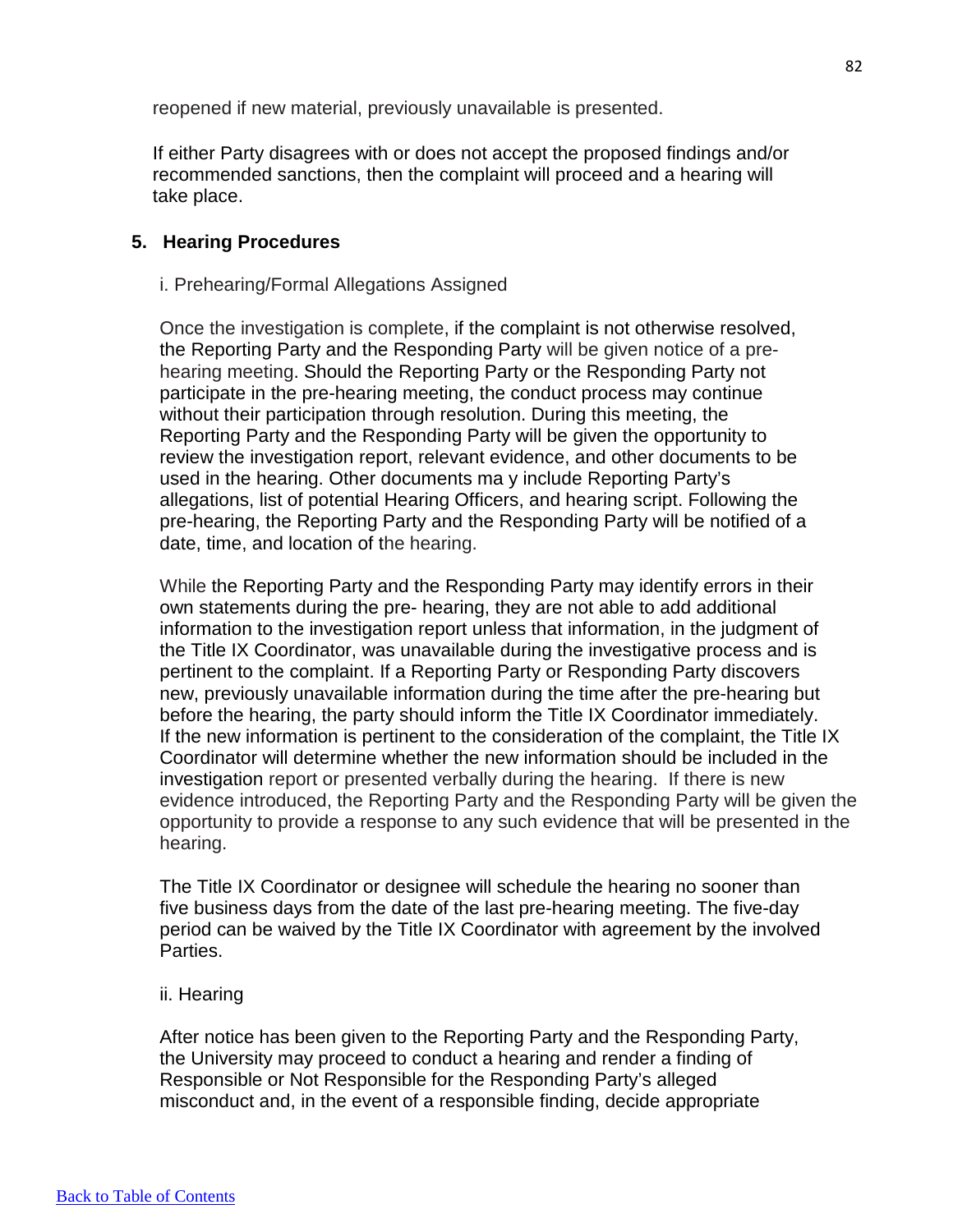sanctions, conditions, and/or restrictions. The Provost shall appoint a panel of three Hearing Officers to conduct the hearing. All persons serving as Hearing Officers shall be oriented and trained to adjudicate a Sexual Misconduct case in accordance with this Institutional Student Handbook. If there is a conflict of interest, or appearance thereof, with one of the selected Hearing Officers, that person will recuse themselves and the Provost shall appoint another person to the panel. Additionally, both the Reporting Party and the Responding Party may raise issues of conflicts of interest with regard to the potential Hearing Officer panel to the Provost within three business days after notice has been given to the Parties of the panel members. The Provost will weigh these issues and resolve them accordingly. No party has a right to disqualify a Hearing Officer Panel member absent a demonstrated bias.

The hearing may be held and a decision or recommendation made, regardless of whether the Reporting Party or the Responding Party fail to respond or fail to attend the hearing. Should t h e Reporting Party or the Responding Party fail to respond or fail to attend the hearing, the Hearing Officers may consider the available information and render a decision.

Hearings are closed to the public. Both the Reporting Party and Responding Party have the right to be present at the hearing; however, they do not have the right to be present during the deliberation of the Hearing Officers. Arrangements can be made so that Reporting Party and Responding Party do not have to be in the hearing room at the same time. To request changes in the scheduled hearing time, the parties should contact the Title IX Coordinator not less than five business days prior to the scheduled hearing.

During the hearing, the Title IX Coordinator or designee presents the allegations, investigation report, evidence, witnesses, and questions for deliberation in the hearing. The hearing Officers may question the Title IX Coordinator, T it l e I X Investigator, Reporting Party, Responding Party and any witnesses. The Reporting Party and Responding Party do not have the right to question each other nor witnesses directly but may do so through the Title IX Coordinator. The Reporting Party and Responding Party have the right to add or make additional comments about the facts of the complaint. Should new evidence be presented without prior discussion with the Title IX Coordinator, the hearing may be halted to consider the inclusion of this information. Impact statements will also be halted if they are shared prior to the sanctioning phase of the hearing. In the event the Hearing Officers remove a student due to misconduct in the hearing process, the alleged misconduct in the hearing process will be forwarded to the appropriate student conduct administrator, who will follow the conduct process in Part II of this Student Handbook.

Following the hearing, the Hearing Officers will deliberate and will render a finding of responsible or not responsible for the Responding Party's alleged misconduct as well as decide any sanctions, conditions and/or restrictions if applicable. Any findings of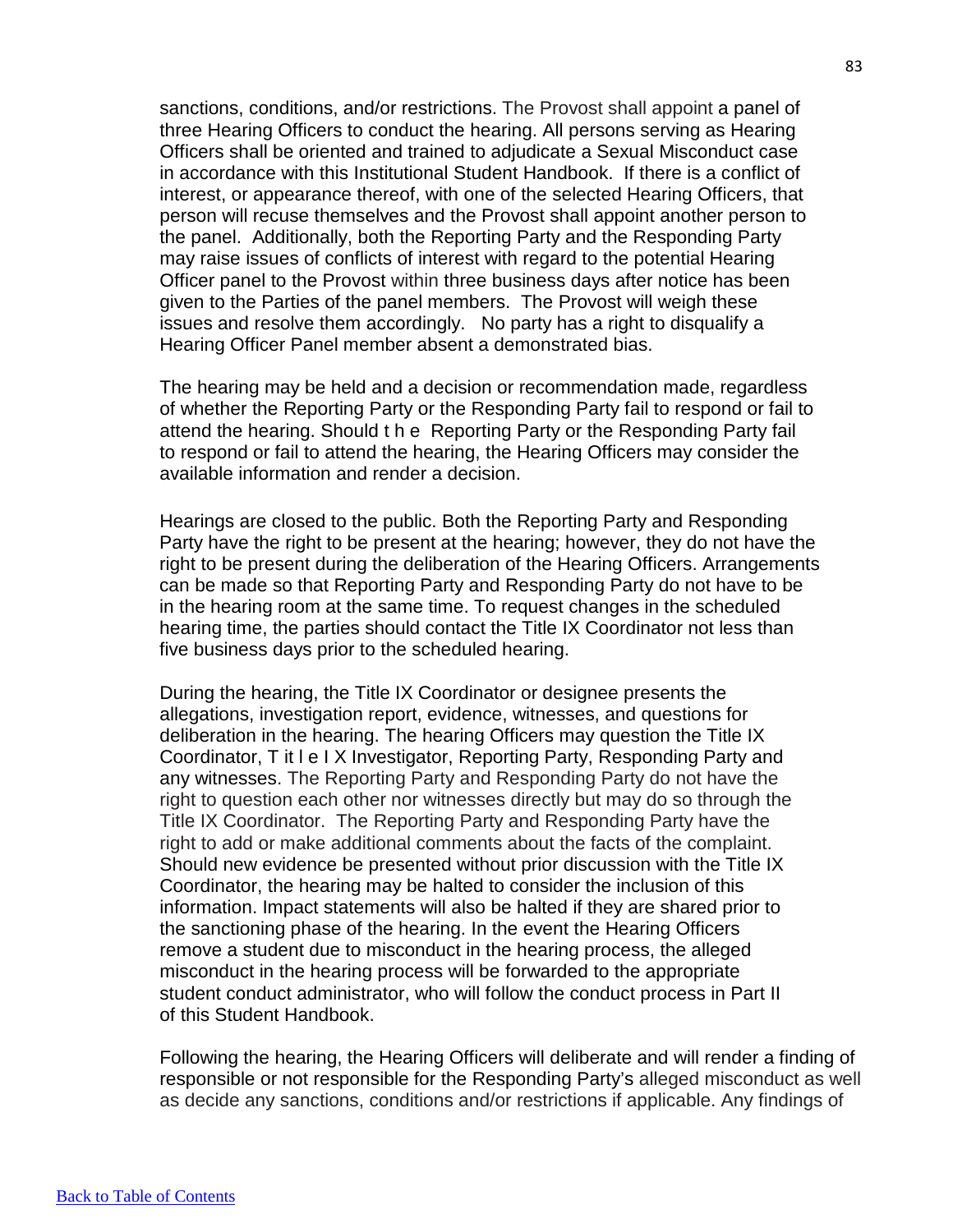the investigation will be based upon a preponderance of the evidence, which means more likely than not. The Hearing Officers will inform the Reporting Party and the Responding Party in writing within five (5) business days of their decision(s).

Either the Reporting Party or Responding Party may utilize the Appeal Procedures outlined in sub-section "e" below.

iii. Conduct Outcomes/Findings (Sanctions, Conditions, Restrictions)

In the event a Responding Party is found responsible for the alleged misconduct, the Hearing Officers may impose sanctions, conditions, and/or restrictions as described in Part II of this Student Handbook.

Records concerning a student or student organization related to the disciplinary process will remain on file with the Title IX Coordinator for a minimum of seven years from the date the complaint is resolved.

6. Appeal Procedures

Either the Reporting Party or Responding Party may appeal the decision or the sanction(s), condition(s) and restriction(s) imposed by the Hearing Officers by submitting a written appeal to the Provost or his/her designee within five business days of receiving the written decision. The appeal must clearly set forth the grounds for the appeal, together with the evidence upon which the appeal is based. A disagreement with the decision alone shall not constitute grounds for appeal. The only proper grounds for appeal and the only issues that may be considered on appeal are as follows:

- (1) A procedural [or substantive] error occurred that significantly impacted the outcome of the hearing (e.g. substantiated bias, material deviation from established procedures, etc.)
- (2) The discovery of new evidence, unavailable during the original hearing or review of the case, which could substantially impact the original finding or sanction. A summary of this new evidence and its potential impact must be included; or
- (3) The sanctions imposed substantially vary from the range of sanctions normally imposed for similar infractions.

The Provost will review the appeal to determine if the appeal is timely and properly sets forth the appropriate grounds for appeal. If any of these requirements are not met, the appeal will be dismissed, and the original decision of the Hearing Officers will be final. If the grounds for an appeal are determined proper by the Provost, the Title IX Coordinator will provide the request for appeal to the other party and provide opportunity for response. Any responses must be provided to the Provost within five business days after receiving a copy of the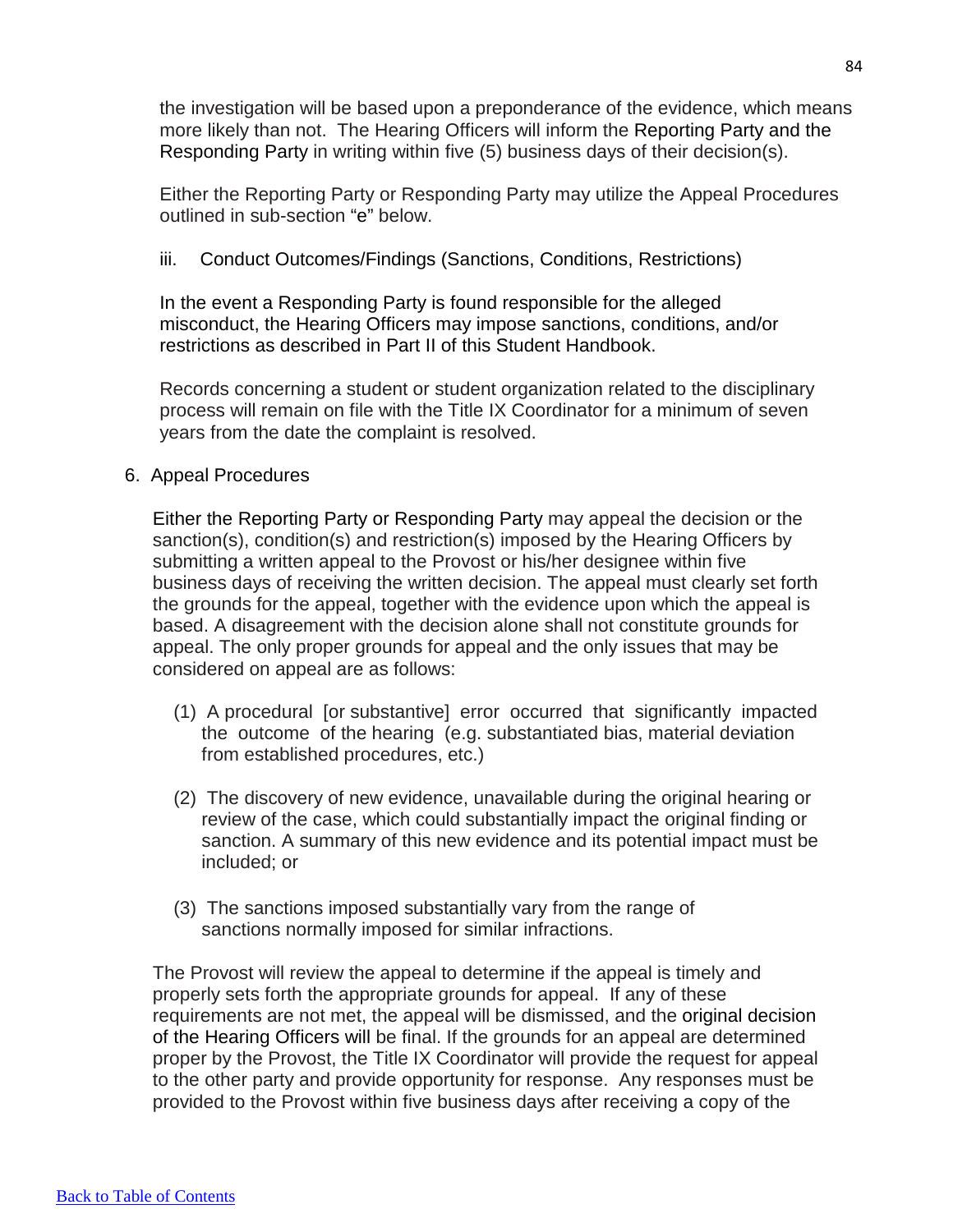#### request for appeal.

The results of the appellate process as outlined below will be final.

If the Provost determines that a procedural [or substantive] error occurred that significantly impacted the outcome of the hearing, he/she may order a new hearing. If a new hearing is ordered, all hearing procedures in Part IV, Section C (3)(e), will be followed. The Hearing Officers will notify the Reporting Party and Responding Party of the outcome within five business days of the decision of the Hearing Officers. The decision of the Hearing Officers is final and may not be appealed.

If the Provost determines that new evidence should be considered, he/she may return the complaint to the original Hearing Officers to reconsider the new evidence, or may order a new hearing. If new evidence is considered, the Hearing Officers may increase, decrease, or otherwise modify the findings, sanctions, conditions, and/or restrictions. The Hearing Officers will notify the student of the outcome within five business days of their decision. The decision is final and may not be appealed. If a new hearing is ordered, all hearing procedures in Part IV, Section C(3)(e), will be followed. The Hearing Officers will notify the Reporting Party and Responding Party of the outcome within five bus i ness days of their decision. The decision of the Hearing Officers is final and may not be appealed.

If the Provost determines that the sanctions imposed substantially vary from the range of sanctions normally imposed for similar infractions, he/she may then increase, decrease or otherwise modify the sanctions, conditions, and/or restrictions instead of returning the case to the original Hearing Officers or ordering a new hearing. If the Provost makes a decision regarding the sanctions, conditions, and/ or restrictions without returning the case to the original Hearing Officers, he/she will notify the student in writing of the outcome within five business days of his/her decision. The decision of the Provost is final and cannot be appealed. If the Provost returns the case to the original Hearing Officers, the Hearing Officers may increase, decrease, or otherwise modify the findings, sanctions, conditions, and/or restrictions. The Hearing Officers or designee will notify the student of the outcome within five business days of their decision. The decision is final and may not be appealed. If a new hearing is ordered, all hearing procedures in Part IV, Section C(3)(e), will be followed. The Hearing Officers will notify the Reporting Party and Responding Party of the outcome within five business days of their decision. The decision of the Hearing Officers is final and may not be appealed.

In those cases in which the error cannot be cured by the original Hearing Officers (i.e., some cases of bias), the Provost may order a new hearing with a new panel of Hearing Officers.

The Title IX Coordinator shall make all reasonable efforts to timely notify the Reporting Party and Responding Party of the status of the appeal throughout the